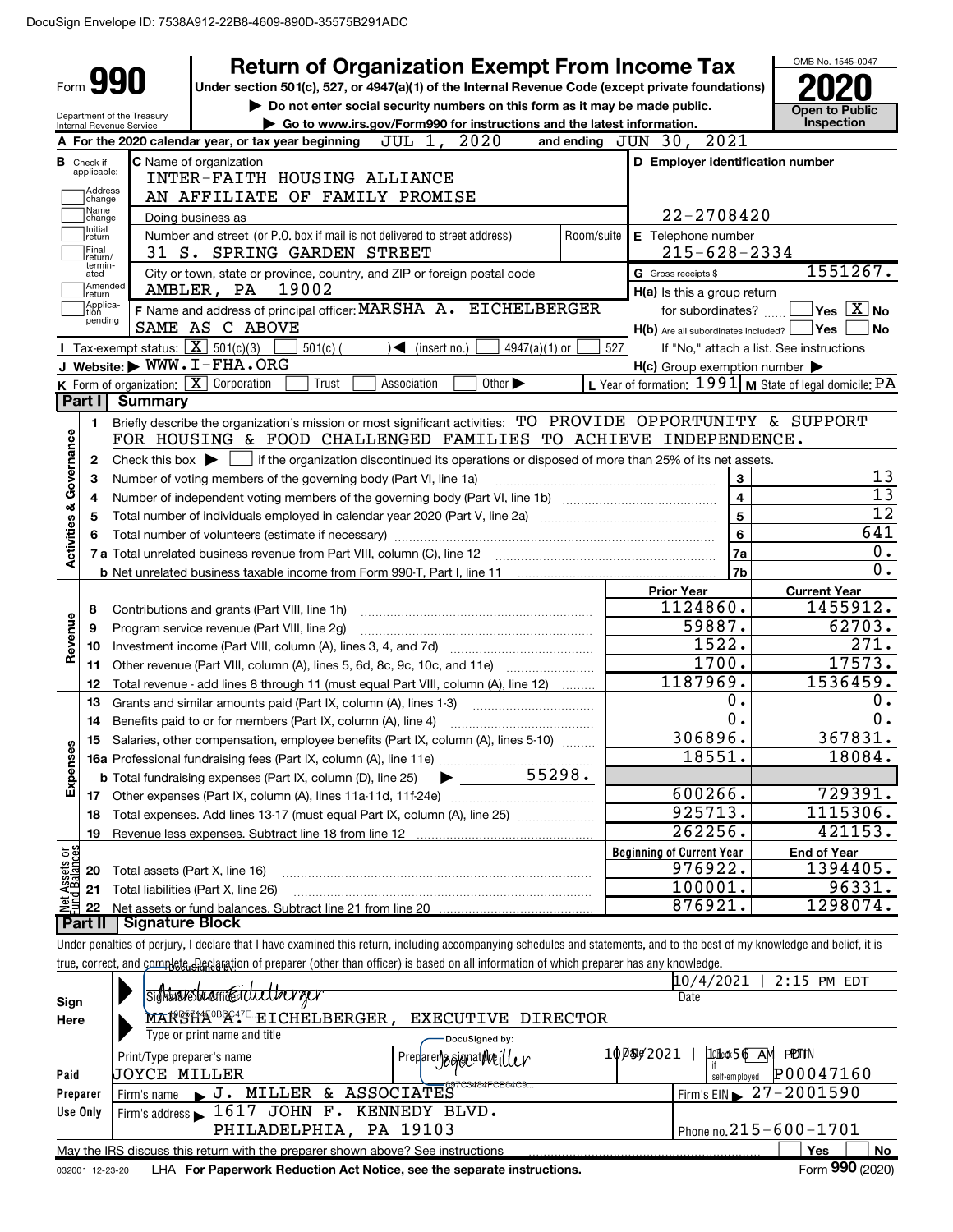|                | INTER-FAITH HOUSING ALLIANCE                                                                                                                 |               |                                           |
|----------------|----------------------------------------------------------------------------------------------------------------------------------------------|---------------|-------------------------------------------|
|                | AN AFFILIATE OF FAMILY PROMISE<br>Form 990 (2020)                                                                                            | 22-2708420    | Page $2$                                  |
|                | <b>Part III   Statement of Program Service Accomplishments</b>                                                                               |               |                                           |
|                |                                                                                                                                              |               | $ \overline{\mathrm{X}} $                 |
| 1              | Briefly describe the organization's mission:                                                                                                 |               |                                           |
|                | INTER-FAITH HOUSING ALLIANCE'S MISSION IS TO PROVIDE OPPORTUNITIES FOR                                                                       |               |                                           |
|                | FAMILIES IN OUR DIVERSE COMMUNITY TO ACHIEVE SELF-SUFFICIENCY BY                                                                             |               |                                           |
|                | OFFERING COMMUNITY-BASED PROGRAMS DESIGNED TO BRIDGE HOMELESSNESS AND                                                                        |               |                                           |
|                | INDEPENDENCE."                                                                                                                               |               |                                           |
| $\overline{2}$ | Did the organization undertake any significant program services during the year which were not listed on the                                 |               |                                           |
|                | prior Form 990 or 990-EZ?                                                                                                                    |               | $\overline{\ }$ Yes $\overline{\rm X}$ No |
|                | If "Yes," describe these new services on Schedule O.                                                                                         |               |                                           |
| 3              | Did the organization cease conducting, or make significant changes in how it conducts, any program services?                                 |               | $\sqrt{}$ Yes $\sqrt{X}$ No               |
|                | If "Yes," describe these changes on Schedule O.                                                                                              |               |                                           |
| 4              | Describe the organization's program service accomplishments for each of its three largest program services, as measured by expenses.         |               |                                           |
|                | Section 501(c)(3) and 501(c)(4) organizations are required to report the amount of grants and allocations to others, the total expenses, and |               |                                           |
|                | revenue, if any, for each program service reported.                                                                                          |               |                                           |
| 4a             | $\overline{1}\overline{2}\overline{5}\overline{4}\overline{7}\overline{1}$ . including grants of \$<br>(Expenses \$<br>(Code:                | ) (Revenue \$ | 62703.                                    |
|                | EMERGENCY SHELTER (NETWORK): THROUGH OUR NETWORK OF LOCAL HOST                                                                               |               |                                           |
|                | CONGREGATIONS, FAMILIES ARE SHELTERED UP TO 90 DAYS. CONGREGATIONAL                                                                          |               |                                           |
|                | VOLUNTEERS BRING AND SHARE MEALS WITH OUR FAMILIES, PROVIDE OVERNIGHT                                                                        |               |                                           |
|                | ASSISTANCE, AND HELP WITH TRANSPORTATION NEEDS.                                                                                              |               |                                           |
|                |                                                                                                                                              |               |                                           |
|                |                                                                                                                                              |               |                                           |
|                |                                                                                                                                              |               |                                           |
|                |                                                                                                                                              |               |                                           |
|                |                                                                                                                                              |               |                                           |
|                |                                                                                                                                              |               |                                           |
|                |                                                                                                                                              |               |                                           |
|                |                                                                                                                                              |               |                                           |
|                |                                                                                                                                              |               |                                           |
| 4b             | 547680. including grants of \$<br>) (Expenses \$<br>(Code:                                                                                   | ) (Revenue \$ |                                           |
|                | FOOD CUPBOARD: LOCATED IN ROSLYN, THE FOOD CUPBOARD IS AN IMPORTANT WAY                                                                      |               |                                           |
|                | IN WHICH INTER-FAITH SUPPORTS MONTGOMERY COUNTY FAMILIES WHO ARE                                                                             |               |                                           |
|                | EXPERIENCING HUNGER AS A RESULT OF POVERTY. TYPICALLY, IT IS OPEN SIX                                                                        |               |                                           |
|                | DAYS PER WEEK YEAR-ROUND BUT DUE TO COVID-19, THE HOURS WERE REDUCED TO                                                                      |               |                                           |
|                | FOUR DAYS A WEEK.                                                                                                                            |               |                                           |
|                |                                                                                                                                              |               |                                           |
|                |                                                                                                                                              |               |                                           |
|                |                                                                                                                                              |               |                                           |
|                |                                                                                                                                              |               |                                           |
|                |                                                                                                                                              |               |                                           |
|                |                                                                                                                                              |               |                                           |
|                |                                                                                                                                              |               |                                           |
|                | 215223. including grants of \$<br>4c (Code:<br>(Expenses \$                                                                                  | ) (Revenue \$ |                                           |
|                | UNDER THE ORGANIZATION'S HOUSING PROGRAM THE FOLLOWING IS PROVIDED:                                                                          |               |                                           |
|                |                                                                                                                                              |               |                                           |
|                | TRANSITIONAL SHELTER (HOPE GARDENS): THIS STABILIZING TRANSITIONAL                                                                           |               |                                           |
|                | HOUSING OPTION IS AVAILABLE TO FAMILIES FOR UP TO TWO YEARS TO ENSURE A                                                                      |               |                                           |
|                | SUCCESSFUL TRANSITION TO SAFE, AFFORDABLE, AND DECENT HOUSING.                                                                               |               |                                           |
|                |                                                                                                                                              |               |                                           |
|                |                                                                                                                                              |               |                                           |
|                | GRADUATE HOUSING (HOPE FOREST): OUR GRADUATE HOUSING PROGRAM PROVIDES A                                                                      |               |                                           |
|                | SAFE APARTMENT IN AMBLER FOR TWO FAMILIES WHO PAY SLIGHTLY BELOW FAIR                                                                        |               |                                           |
|                | MARKET RENT AND RECEIVE CASE MANAGEMENT OVERSIGHT ON A DIMINISHING                                                                           |               |                                           |
|                | SCHEDULE UNTIL THEY HAVE SECURED THE NECESSARY SKILLS TO GAIN AND                                                                            |               |                                           |
|                | MAINTAIN A LIVING WAGE JOB.                                                                                                                  |               |                                           |
|                |                                                                                                                                              |               |                                           |
|                | 4d Other program services (Describe on Schedule O.)                                                                                          |               |                                           |
|                | $113675$ $\cdot$ including grants of \$<br>Expenses \$<br>(Revenue \$                                                                        |               |                                           |
|                | 1002049.<br>4e Total program service expenses >                                                                                              |               |                                           |

Form (2020) **990**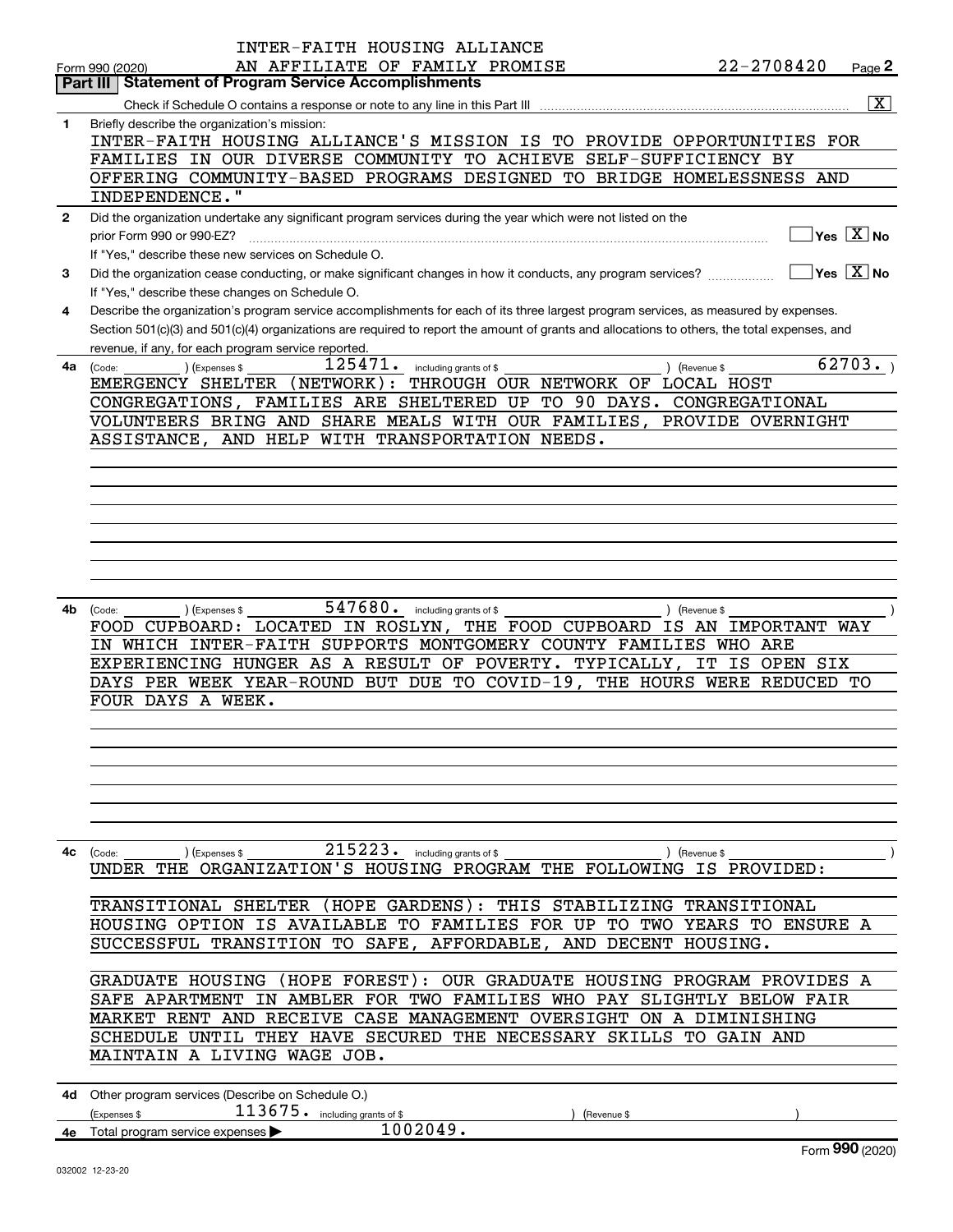**Porm 990 (2020)**<br>**Part IV | Checklist of Required Schedules** 

|     |                                                                                                                                  |                 | Yes | No          |
|-----|----------------------------------------------------------------------------------------------------------------------------------|-----------------|-----|-------------|
| 1   | Is the organization described in section $501(c)(3)$ or $4947(a)(1)$ (other than a private foundation)?                          |                 |     |             |
|     |                                                                                                                                  | 1               | х   |             |
| 2   |                                                                                                                                  | $\mathbf{2}$    | X   |             |
| 3   | Did the organization engage in direct or indirect political campaign activities on behalf of or in opposition to candidates for  |                 |     |             |
|     |                                                                                                                                  | 3               |     | х           |
| 4   | Section 501(c)(3) organizations. Did the organization engage in lobbying activities, or have a section 501(h) election in effect |                 |     |             |
|     |                                                                                                                                  | 4               | х   |             |
| 5   | Is the organization a section 501(c)(4), 501(c)(5), or 501(c)(6) organization that receives membership dues, assessments, or     |                 |     |             |
|     |                                                                                                                                  | 5               |     | x           |
| 6   | Did the organization maintain any donor advised funds or any similar funds or accounts for which donors have the right to        |                 |     |             |
|     | provide advice on the distribution or investment of amounts in such funds or accounts? If "Yes," complete Schedule D, Part I     | 6               |     | х           |
| 7   | Did the organization receive or hold a conservation easement, including easements to preserve open space,                        |                 |     |             |
|     |                                                                                                                                  | 7               |     | X           |
| 8   | Did the organization maintain collections of works of art, historical treasures, or other similar assets? If "Yes," complete     |                 |     |             |
|     |                                                                                                                                  | 8               |     | х           |
| 9   | Did the organization report an amount in Part X, line 21, for escrow or custodial account liability, serve as a custodian for    |                 |     |             |
|     | amounts not listed in Part X; or provide credit counseling, debt management, credit repair, or debt negotiation services?        |                 |     |             |
|     |                                                                                                                                  | 9               | X   |             |
| 10  | Did the organization, directly or through a related organization, hold assets in donor-restricted endowments                     |                 |     |             |
|     |                                                                                                                                  | 10              |     | x           |
| 11  | If the organization's answer to any of the following questions is "Yes," then complete Schedule D, Parts VI, VII, VIII, IX, or X |                 |     |             |
|     | as applicable.                                                                                                                   |                 |     |             |
|     | a Did the organization report an amount for land, buildings, and equipment in Part X, line 10? If "Yes," complete Schedule D,    |                 |     |             |
|     |                                                                                                                                  | 11a             | Х   |             |
| b   | Did the organization report an amount for investments - other securities in Part X, line 12, that is 5% or more of its total     |                 |     |             |
|     |                                                                                                                                  | 11 <sub>b</sub> |     | X           |
|     | c Did the organization report an amount for investments - program related in Part X, line 13, that is 5% or more of its total    |                 |     |             |
|     |                                                                                                                                  |                 |     | X           |
|     |                                                                                                                                  | 11c             |     |             |
|     | d Did the organization report an amount for other assets in Part X, line 15, that is 5% or more of its total assets reported in  |                 |     | х           |
|     |                                                                                                                                  | 11d             | X   |             |
|     | Did the organization report an amount for other liabilities in Part X, line 25? If "Yes," complete Schedule D, Part X            | 11e             |     |             |
| f   | Did the organization's separate or consolidated financial statements for the tax year include a footnote that addresses          |                 |     |             |
|     | the organization's liability for uncertain tax positions under FIN 48 (ASC 740)? If "Yes," complete Schedule D, Part X           | 11f             | х   |             |
|     | 12a Did the organization obtain separate, independent audited financial statements for the tax year? If "Yes," complete          |                 |     |             |
|     |                                                                                                                                  | 12a             | х   |             |
|     | <b>b</b> Was the organization included in consolidated, independent audited financial statements for the tax year?               |                 |     |             |
|     | If "Yes," and if the organization answered "No" to line 12a, then completing Schedule D, Parts XI and XII is optional            | 12 <sub>b</sub> |     |             |
| 13  | Is the organization a school described in section $170(b)(1)(A)(ii)?$ If "Yes," complete Schedule E                              | 13              |     | $\mathbf X$ |
| 14a | Did the organization maintain an office, employees, or agents outside of the United States?                                      | 14a             |     | x           |
|     | <b>b</b> Did the organization have aggregate revenues or expenses of more than \$10,000 from grantmaking, fundraising, business, |                 |     |             |
|     | investment, and program service activities outside the United States, or aggregate foreign investments valued at \$100,000       |                 |     |             |
|     |                                                                                                                                  | 14b             |     | х           |
| 15  | Did the organization report on Part IX, column (A), line 3, more than \$5,000 of grants or other assistance to or for any        |                 |     |             |
|     |                                                                                                                                  | 15              |     | x           |
| 16  | Did the organization report on Part IX, column (A), line 3, more than \$5,000 of aggregate grants or other assistance to         |                 |     |             |
|     |                                                                                                                                  | 16              |     | x           |
| 17  | Did the organization report a total of more than \$15,000 of expenses for professional fundraising services on Part IX,          |                 |     |             |
|     |                                                                                                                                  | 17              | х   |             |
| 18  | Did the organization report more than \$15,000 total of fundraising event gross income and contributions on Part VIII, lines     |                 |     |             |
|     |                                                                                                                                  | 18              | х   |             |
| 19  | Did the organization report more than \$15,000 of gross income from gaming activities on Part VIII, line 9a? If "Yes."           |                 |     |             |
|     |                                                                                                                                  | 19              |     | х           |
| 20a |                                                                                                                                  | <b>20a</b>      |     | X           |
| b   | If "Yes" to line 20a, did the organization attach a copy of its audited financial statements to this return?                     | 20 <sub>b</sub> |     |             |
| 21  | Did the organization report more than \$5,000 of grants or other assistance to any domestic organization or                      |                 |     |             |
|     |                                                                                                                                  | 21              |     | х           |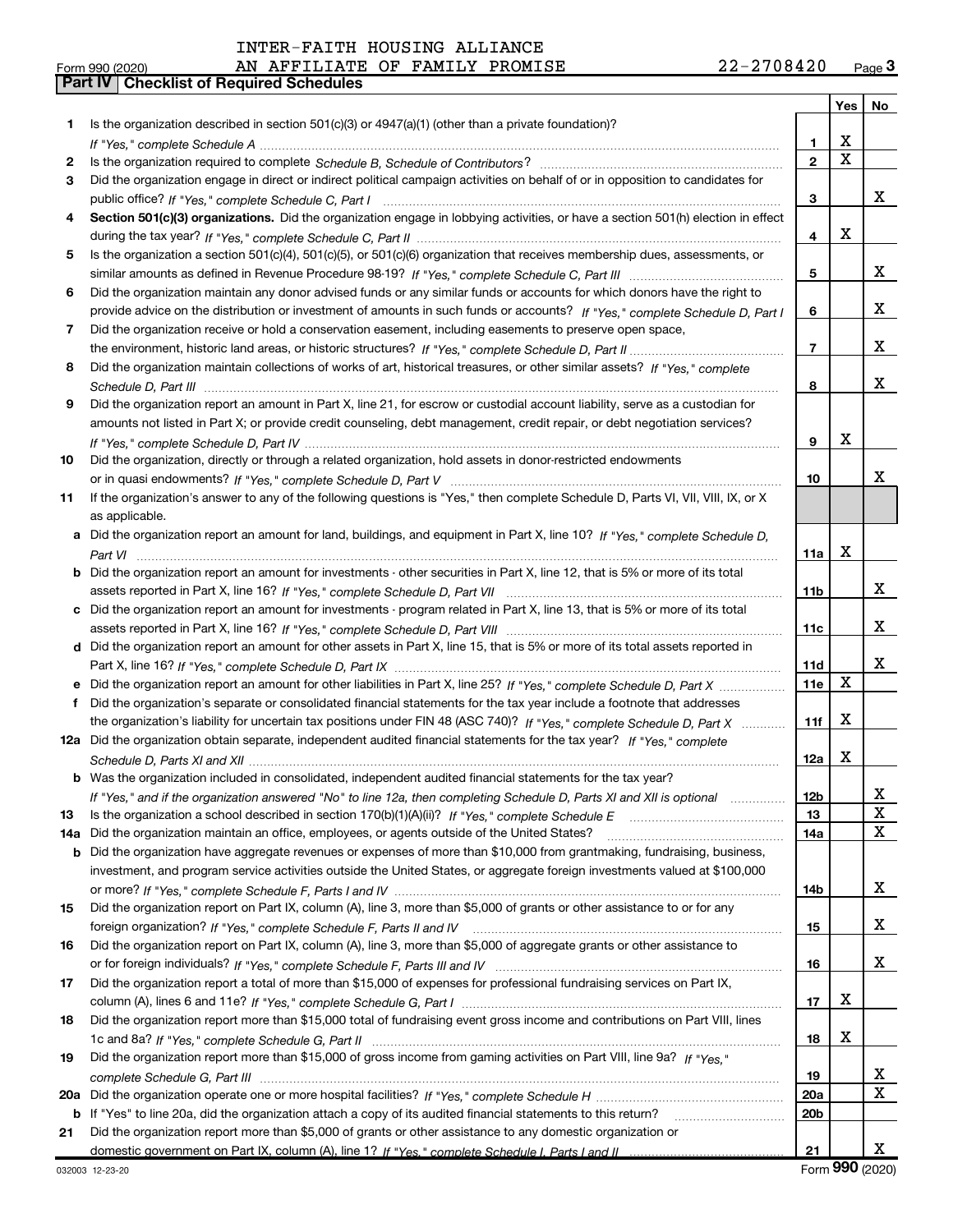Part IV Checklist of Required Schedules (continued)

| Form 990 (2020) | PROMISE<br>AFFILIATE<br><b>FAMILY</b><br>AN<br>OF. | າາ<br>. C<br><b>U844</b><br>Page<br><b>A</b><br>$\epsilon$ |
|-----------------|----------------------------------------------------|------------------------------------------------------------|
|-----------------|----------------------------------------------------|------------------------------------------------------------|

|               |                                                                                                                                                                                                                                                         |                 | Yes           | No                      |
|---------------|---------------------------------------------------------------------------------------------------------------------------------------------------------------------------------------------------------------------------------------------------------|-----------------|---------------|-------------------------|
| 22            | Did the organization report more than \$5,000 of grants or other assistance to or for domestic individuals on                                                                                                                                           |                 |               |                         |
|               |                                                                                                                                                                                                                                                         | 22              |               | x                       |
| 23            | Did the organization answer "Yes" to Part VII, Section A, line 3, 4, or 5 about compensation of the organization's current                                                                                                                              |                 |               |                         |
|               | and former officers, directors, trustees, key employees, and highest compensated employees? If "Yes," complete                                                                                                                                          |                 |               |                         |
|               |                                                                                                                                                                                                                                                         | 23              |               | x                       |
|               | 24a Did the organization have a tax-exempt bond issue with an outstanding principal amount of more than \$100,000 as of the                                                                                                                             |                 |               |                         |
|               | last day of the year, that was issued after December 31, 2002? If "Yes," answer lines 24b through 24d and complete                                                                                                                                      |                 |               |                         |
|               |                                                                                                                                                                                                                                                         | 24a             |               | x                       |
|               |                                                                                                                                                                                                                                                         | 24 <sub>b</sub> |               |                         |
|               | c Did the organization maintain an escrow account other than a refunding escrow at any time during the year to defease                                                                                                                                  | 24c             |               |                         |
|               |                                                                                                                                                                                                                                                         | 24d             |               |                         |
|               | 25a Section 501(c)(3), 501(c)(4), and 501(c)(29) organizations. Did the organization engage in an excess benefit                                                                                                                                        |                 |               |                         |
|               |                                                                                                                                                                                                                                                         | 25a             |               | x                       |
|               | b Is the organization aware that it engaged in an excess benefit transaction with a disqualified person in a prior year, and                                                                                                                            |                 |               |                         |
|               | that the transaction has not been reported on any of the organization's prior Forms 990 or 990-EZ? If "Yes," complete                                                                                                                                   |                 |               |                         |
|               | Schedule L, Part I                                                                                                                                                                                                                                      | 25b             |               | x                       |
| 26            | Did the organization report any amount on Part X, line 5 or 22, for receivables from or payables to any current                                                                                                                                         |                 |               |                         |
|               | or former officer, director, trustee, key employee, creator or founder, substantial contributor, or 35%                                                                                                                                                 |                 |               |                         |
|               |                                                                                                                                                                                                                                                         | 26              |               | X.                      |
| 27            | Did the organization provide a grant or other assistance to any current or former officer, director, trustee, key employee,                                                                                                                             |                 |               |                         |
|               | creator or founder, substantial contributor or employee thereof, a grant selection committee member, or to a 35% controlled<br>entity (including an employee thereof) or family member of any of these persons? If "Yes," complete Schedule L, Part III | 27              |               | x                       |
| 28            | Was the organization a party to a business transaction with one of the following parties (see Schedule L, Part IV                                                                                                                                       |                 |               |                         |
|               | instructions, for applicable filing thresholds, conditions, and exceptions):                                                                                                                                                                            |                 |               |                         |
|               | a A current or former officer, director, trustee, key employee, creator or founder, or substantial contributor? If                                                                                                                                      |                 |               |                         |
|               |                                                                                                                                                                                                                                                         | 28a             |               | x                       |
|               |                                                                                                                                                                                                                                                         | 28b             |               | $\overline{\mathbf{x}}$ |
|               | c A 35% controlled entity of one or more individuals and/or organizations described in lines 28a or 28b? If                                                                                                                                             |                 |               |                         |
|               |                                                                                                                                                                                                                                                         | 28c             |               | x                       |
| 29            |                                                                                                                                                                                                                                                         | 29              | X             |                         |
| 30            | Did the organization receive contributions of art, historical treasures, or other similar assets, or qualified conservation                                                                                                                             |                 |               |                         |
|               |                                                                                                                                                                                                                                                         | 30              |               | x                       |
| 31            | Did the organization liquidate, terminate, or dissolve and cease operations? If "Yes," complete Schedule N, Part I                                                                                                                                      | 31              |               | $\mathbf{x}$            |
| 32            | Did the organization sell, exchange, dispose of, or transfer more than 25% of its net assets? If "Yes," complete                                                                                                                                        |                 |               | x                       |
|               |                                                                                                                                                                                                                                                         | 32              |               |                         |
| 33            | Did the organization own 100% of an entity disregarded as separate from the organization under Regulations                                                                                                                                              | 33              |               | х                       |
| 34            | Was the organization related to any tax-exempt or taxable entity? If "Yes," complete Schedule R, Part II, III, or IV, and                                                                                                                               |                 |               |                         |
|               |                                                                                                                                                                                                                                                         | 34              |               | x                       |
|               | 35a Did the organization have a controlled entity within the meaning of section 512(b)(13)?                                                                                                                                                             | 35a             |               | X                       |
|               | <b>b</b> If "Yes" to line 35a, did the organization receive any payment from or engage in any transaction with a controlled entity                                                                                                                      |                 |               |                         |
|               |                                                                                                                                                                                                                                                         | 35 <sub>b</sub> |               |                         |
| 36            | Section 501(c)(3) organizations. Did the organization make any transfers to an exempt non-charitable related organization?                                                                                                                              |                 |               |                         |
|               |                                                                                                                                                                                                                                                         | 36              |               | х                       |
| 37            | Did the organization conduct more than 5% of its activities through an entity that is not a related organization                                                                                                                                        |                 |               |                         |
|               |                                                                                                                                                                                                                                                         | 37              |               | х                       |
| 38            | Did the organization complete Schedule O and provide explanations in Schedule O for Part VI, lines 11b and 19?                                                                                                                                          |                 | X             |                         |
| <b>Part V</b> | Note: All Form 990 filers are required to complete Schedule O<br><b>Statements Regarding Other IRS Filings and Tax Compliance</b>                                                                                                                       | 38              |               |                         |
|               | Check if Schedule O contains a response or note to any line in this Part V                                                                                                                                                                              |                 |               |                         |
|               |                                                                                                                                                                                                                                                         |                 | Yes           | No                      |
|               | 15<br>1a                                                                                                                                                                                                                                                |                 |               |                         |
|               | 0<br><b>b</b> Enter the number of Forms W-2G included in line 1a. Enter -0- if not applicable<br>1b                                                                                                                                                     |                 |               |                         |
|               | c Did the organization comply with backup withholding rules for reportable payments to vendors and reportable gaming                                                                                                                                    |                 |               |                         |
|               | (gambling) winnings to prize winners?                                                                                                                                                                                                                   | 1c              | $000 \approx$ |                         |
|               |                                                                                                                                                                                                                                                         |                 |               |                         |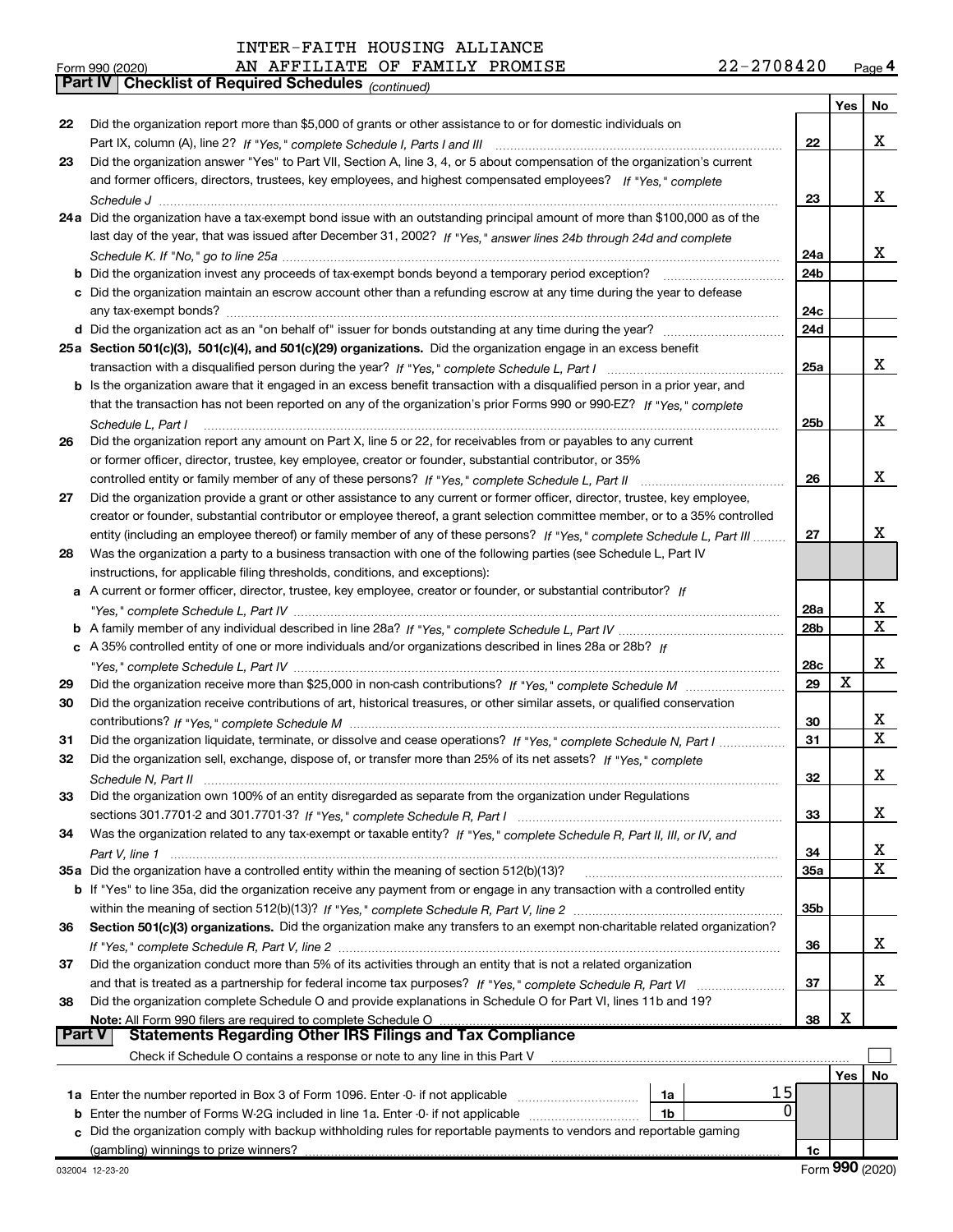| <b>Part V</b> | Statements Regarding Other IRS Filings and Tax Compliance (continued)                                                                                                                      |                |     |    |  |
|---------------|--------------------------------------------------------------------------------------------------------------------------------------------------------------------------------------------|----------------|-----|----|--|
|               |                                                                                                                                                                                            |                | Yes | No |  |
|               | 2a Enter the number of employees reported on Form W-3, Transmittal of Wage and Tax Statements,                                                                                             |                |     |    |  |
|               | 12<br>filed for the calendar year ending with or within the year covered by this return [111] [11] filed for the calendar year ending with or within the year covered by this return<br>2a |                |     |    |  |
|               |                                                                                                                                                                                            | 2 <sub>b</sub> | X   |    |  |
|               |                                                                                                                                                                                            |                |     |    |  |
|               | 3a Did the organization have unrelated business gross income of \$1,000 or more during the year?                                                                                           | 3a             |     | x  |  |
| b             |                                                                                                                                                                                            | 3 <sub>b</sub> |     |    |  |
|               | 4a At any time during the calendar year, did the organization have an interest in, or a signature or other authority over, a                                                               |                |     |    |  |
|               | financial account in a foreign country (such as a bank account, securities account, or other financial account)?                                                                           | 4a             |     | х  |  |
|               | <b>b</b> If "Yes," enter the name of the foreign country $\triangleright$                                                                                                                  |                |     |    |  |
|               | See instructions for filing requirements for FinCEN Form 114, Report of Foreign Bank and Financial Accounts (FBAR).                                                                        |                |     |    |  |
|               |                                                                                                                                                                                            | 5a             |     | X  |  |
| b             |                                                                                                                                                                                            | 5b             |     | х  |  |
| c             |                                                                                                                                                                                            | 5 <sub>c</sub> |     |    |  |
|               | 6a Does the organization have annual gross receipts that are normally greater than \$100,000, and did the organization solicit                                                             |                |     |    |  |
|               |                                                                                                                                                                                            | 6a             |     | х  |  |
|               | b If "Yes," did the organization include with every solicitation an express statement that such contributions or gifts                                                                     |                |     |    |  |
|               | were not tax deductible?                                                                                                                                                                   | 6b             |     |    |  |
| 7             | Organizations that may receive deductible contributions under section 170(c).                                                                                                              |                |     |    |  |
| а             | Did the organization receive a payment in excess of \$75 made partly as a contribution and partly for goods and services provided to the payor?                                            | 7a             |     | x  |  |
| b             | If "Yes," did the organization notify the donor of the value of the goods or services provided?                                                                                            | 7b             |     |    |  |
| c             | Did the organization sell, exchange, or otherwise dispose of tangible personal property for which it was required                                                                          |                |     |    |  |
|               |                                                                                                                                                                                            | 7c             |     | x  |  |
|               | 7d<br>d If "Yes," indicate the number of Forms 8282 filed during the year manufactured in the second of the New York                                                                       |                |     |    |  |
| е             | Did the organization receive any funds, directly or indirectly, to pay premiums on a personal benefit contract?                                                                            |                |     |    |  |
| f             | Did the organization, during the year, pay premiums, directly or indirectly, on a personal benefit contract?                                                                               |                |     |    |  |
| g             | If the organization received a contribution of qualified intellectual property, did the organization file Form 8899 as required?                                                           |                |     |    |  |
| h             | If the organization received a contribution of cars, boats, airplanes, or other vehicles, did the organization file a Form 1098-C?                                                         |                |     |    |  |
| 8             | Sponsoring organizations maintaining donor advised funds. Did a donor advised fund maintained by the                                                                                       |                |     |    |  |
|               | sponsoring organization have excess business holdings at any time during the year?                                                                                                         |                |     |    |  |
| 9             | Sponsoring organizations maintaining donor advised funds.                                                                                                                                  |                |     |    |  |
| а             | Did the sponsoring organization make any taxable distributions under section 4966?                                                                                                         | <b>9a</b>      |     |    |  |
| b             | Did the sponsoring organization make a distribution to a donor, donor advisor, or related person?                                                                                          | 9b             |     |    |  |
| 10            | Section 501(c)(7) organizations. Enter:                                                                                                                                                    |                |     |    |  |
| а             | 10a                                                                                                                                                                                        |                |     |    |  |
| b             | 10 <sub>b</sub><br>Gross receipts, included on Form 990, Part VIII, line 12, for public use of club facilities                                                                             |                |     |    |  |
| 11            | Section 501(c)(12) organizations. Enter:                                                                                                                                                   |                |     |    |  |
| а             | 11a<br>Gross income from members or shareholders                                                                                                                                           |                |     |    |  |
| b             | Gross income from other sources (Do not net amounts due or paid to other sources against                                                                                                   |                |     |    |  |
|               | 11 <sub>b</sub><br>amounts due or received from them.)                                                                                                                                     |                |     |    |  |
|               | 12a Section 4947(a)(1) non-exempt charitable trusts. Is the organization filing Form 990 in lieu of Form 1041?                                                                             | 12a            |     |    |  |
| b             | If "Yes," enter the amount of tax-exempt interest received or accrued during the year<br>12b                                                                                               |                |     |    |  |
| 13            | Section 501(c)(29) qualified nonprofit health insurance issuers.                                                                                                                           |                |     |    |  |
| a             | Is the organization licensed to issue qualified health plans in more than one state?                                                                                                       | 13a            |     |    |  |
|               | Note: See the instructions for additional information the organization must report on Schedule O.                                                                                          |                |     |    |  |
|               | <b>b</b> Enter the amount of reserves the organization is required to maintain by the states in which the                                                                                  |                |     |    |  |
|               | 13b                                                                                                                                                                                        |                |     |    |  |
| c             | 13с                                                                                                                                                                                        |                |     |    |  |
| 14a           | Did the organization receive any payments for indoor tanning services during the tax year?                                                                                                 | 14a            |     | x  |  |
| b             | If "Yes," has it filed a Form 720 to report these payments? If "No," provide an explanation on Schedule O                                                                                  | 14b            |     |    |  |
| 15            | Is the organization subject to the section 4960 tax on payment(s) of more than \$1,000,000 in remuneration or                                                                              |                |     |    |  |
|               |                                                                                                                                                                                            | 15             |     | х  |  |
|               | If "Yes," see instructions and file Form 4720, Schedule N.                                                                                                                                 |                |     | х  |  |
| 16            | Is the organization an educational institution subject to the section 4968 excise tax on net investment income?                                                                            | 16             |     |    |  |
|               | If "Yes," complete Form 4720, Schedule O.                                                                                                                                                  |                |     |    |  |

Form 990 (2020)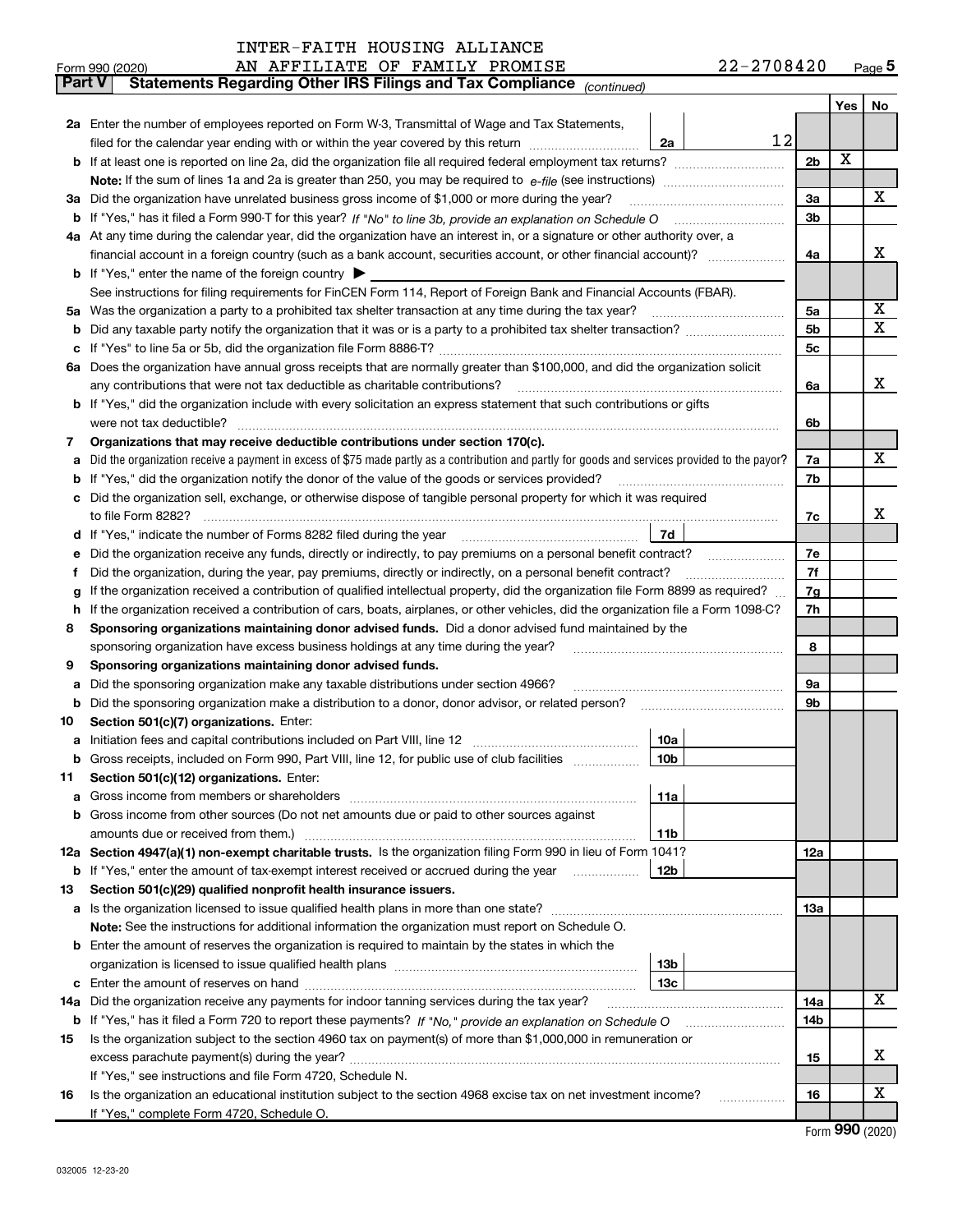Form 990 (2020) Page AN AFFILIATE OF FAMILY PROMISE 22-2708420  $Page 6$ 

| <b>Part VI   Governance, Management, and Disclosure</b> For each "Yes" response to lines 2 through 7b below, and for a "No" responsr |  |  |
|--------------------------------------------------------------------------------------------------------------------------------------|--|--|
| to line 8a, 8b, or 10b below, describe the circumstances, processes, or changes on Schedule O. See instructions.                     |  |  |

|     | Check if Schedule O contains a response or note to any line in this Part VI                                                                      |                 |             | $\overline{\text{X}}$ |
|-----|--------------------------------------------------------------------------------------------------------------------------------------------------|-----------------|-------------|-----------------------|
|     | <b>Section A. Governing Body and Management</b>                                                                                                  |                 |             |                       |
|     |                                                                                                                                                  |                 | Yes         | No                    |
|     | 13<br>1a<br><b>1a</b> Enter the number of voting members of the governing body at the end of the tax year                                        |                 |             |                       |
|     | If there are material differences in voting rights among members of the governing body, or if the governing                                      |                 |             |                       |
|     | body delegated broad authority to an executive committee or similar committee, explain on Schedule O.                                            |                 |             |                       |
| b   | 13<br>Enter the number of voting members included on line 1a, above, who are independent<br>1b                                                   |                 |             |                       |
| 2   | Did any officer, director, trustee, or key employee have a family relationship or a business relationship with any other                         |                 |             |                       |
|     | officer, director, trustee, or key employee?                                                                                                     | $\mathbf{2}$    |             | х                     |
| 3   | Did the organization delegate control over management duties customarily performed by or under the direct supervision                            |                 |             |                       |
|     | of officers, directors, trustees, or key employees to a management company or other person?                                                      | 3               |             | х                     |
| 4   | Did the organization make any significant changes to its governing documents since the prior Form 990 was filed?                                 | 4               |             | $\mathbf X$           |
| 5   | Did the organization become aware during the year of a significant diversion of the organization's assets?                                       | 5               |             | $\mathbf X$           |
| 6   | Did the organization have members or stockholders?                                                                                               | 6               |             | $\mathbf X$           |
| 7а  | Did the organization have members, stockholders, or other persons who had the power to elect or appoint one or                                   |                 |             |                       |
|     |                                                                                                                                                  | 7a              |             | х                     |
|     | <b>b</b> Are any governance decisions of the organization reserved to (or subject to approval by) members, stockholders, or                      |                 |             |                       |
|     | persons other than the governing body?                                                                                                           | 7b              |             | x                     |
| 8   | Did the organization contemporaneously document the meetings held or written actions undertaken during the year by the following:                |                 |             |                       |
| a   |                                                                                                                                                  | 8а              | X           |                       |
| b   |                                                                                                                                                  | 8b              | X           |                       |
| 9   | Is there any officer, director, trustee, or key employee listed in Part VII, Section A, who cannot be reached at the                             |                 |             |                       |
|     |                                                                                                                                                  | 9               |             | x                     |
|     | Section B. Policies (This Section B requests information about policies not required by the Internal Revenue Code.)                              |                 |             |                       |
|     |                                                                                                                                                  |                 | Yes         | No                    |
|     |                                                                                                                                                  | 10a             |             | $\mathbf X$           |
|     | b If "Yes," did the organization have written policies and procedures governing the activities of such chapters, affiliates,                     |                 |             |                       |
|     | and branches to ensure their operations are consistent with the organization's exempt purposes?                                                  | 10 <sub>b</sub> |             |                       |
|     | 11a Has the organization provided a complete copy of this Form 990 to all members of its governing body before filing the form?                  | 11a             | X           |                       |
| b   | Describe in Schedule O the process, if any, used by the organization to review this Form 990.                                                    |                 |             |                       |
| 12a |                                                                                                                                                  | 12a             | X           |                       |
| b   |                                                                                                                                                  | 12 <sub>b</sub> | X           |                       |
| c   | Did the organization regularly and consistently monitor and enforce compliance with the policy? If "Yes," describe                               |                 |             |                       |
|     |                                                                                                                                                  | 12c             | X           |                       |
| 13  | Did the organization have a written whistleblower policy?                                                                                        | 13              | X           |                       |
| 14  |                                                                                                                                                  | 14              | $\mathbf X$ |                       |
| 15  | Did the process for determining compensation of the following persons include a review and approval by independent                               |                 |             |                       |
|     | persons, comparability data, and contemporaneous substantiation of the deliberation and decision?                                                |                 |             |                       |
|     | a The organization's CEO, Executive Director, or top management official manufactured content content of the o                                   | 15a             | х           |                       |
|     |                                                                                                                                                  | 15b             | Χ           |                       |
|     | If "Yes" to line 15a or 15b, describe the process in Schedule O (see instructions).                                                              |                 |             |                       |
|     | 16a Did the organization invest in, contribute assets to, or participate in a joint venture or similar arrangement with a                        |                 |             |                       |
|     | taxable entity during the year?                                                                                                                  | 16a             |             | х                     |
|     | b If "Yes," did the organization follow a written policy or procedure requiring the organization to evaluate its participation                   |                 |             |                       |
|     | in joint venture arrangements under applicable federal tax law, and take steps to safeguard the organization's                                   |                 |             |                       |
|     | exempt status with respect to such arrangements?                                                                                                 | 16b             |             |                       |
|     | <b>Section C. Disclosure</b>                                                                                                                     |                 |             |                       |
| 17  | List the states with which a copy of this Form 990 is required to be filed $\blacktriangleright$ PA                                              |                 |             |                       |
| 18  | Section 6104 requires an organization to make its Forms 1023 (1024 or 1024-A, if applicable), 990, and 990-T (Section 501(c)(3)s only) available |                 |             |                       |
|     | for public inspection. Indicate how you made these available. Check all that apply.                                                              |                 |             |                       |
|     | $X$ Another's website<br>$X$ Upon request<br>Own website<br>Other (explain on Schedule O)                                                        |                 |             |                       |
| 19  | Describe on Schedule O whether (and if so, how) the organization made its governing documents, conflict of interest policy, and financial        |                 |             |                       |
|     | statements available to the public during the tax year.                                                                                          |                 |             |                       |
| 20  | State the name, address, and telephone number of the person who possesses the organization's books and records                                   |                 |             |                       |
|     | INTER-FAITH HOUSING ALLIANCE - 215-628-2334                                                                                                      |                 |             |                       |
|     | 31 S. SPRING GARDEN STREET, AMBLER, PA 19002                                                                                                     |                 |             |                       |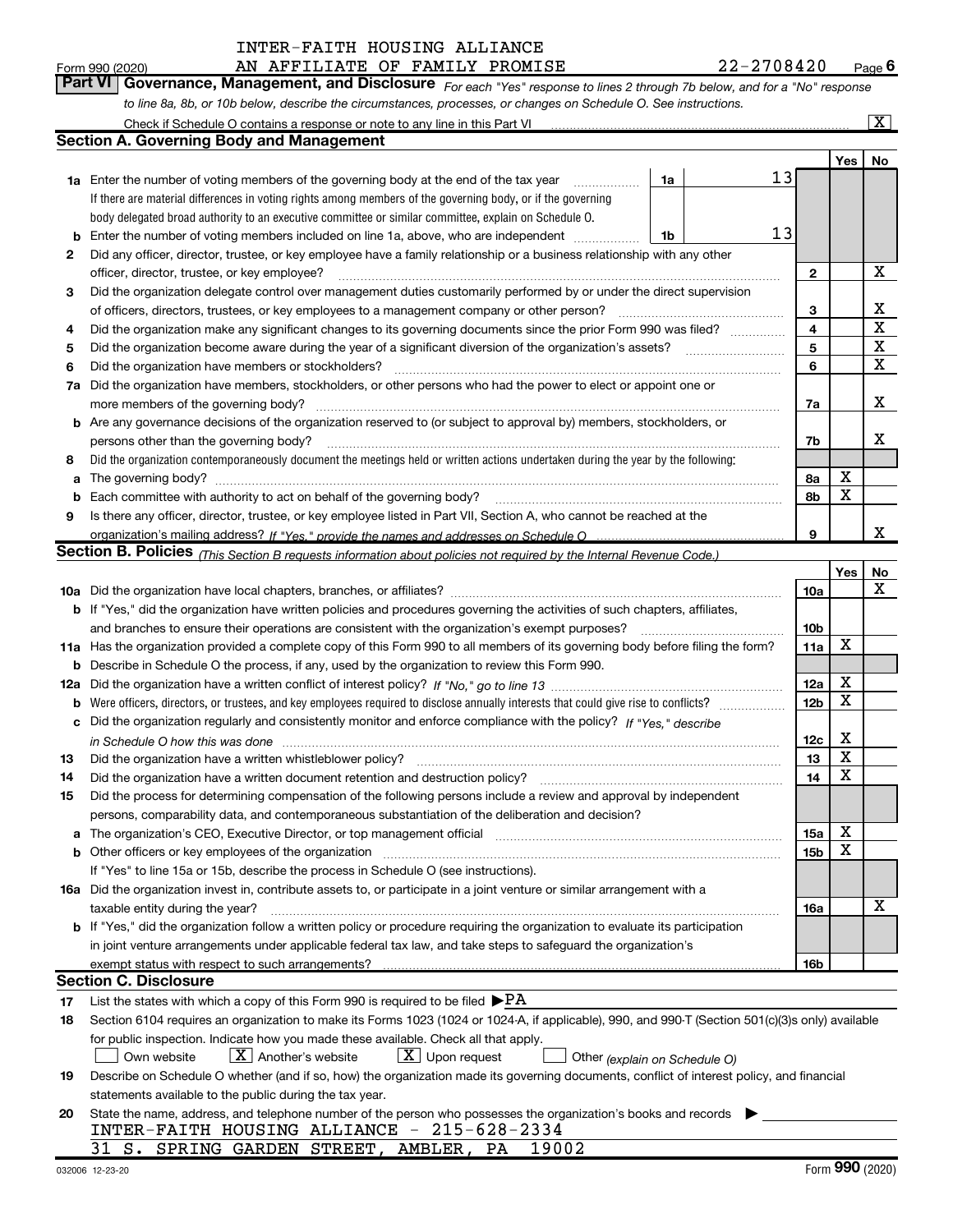Form 990 (2020) Page AN AFFILIATE OF FAMILY PROMISE 22-2708420 Part VII Compensation of Officers, Directors, Trustees, Key Employees, Highest Compensated

## Employees, and Independent Contractors

Check if Schedule O contains a response or note to any line in this Part VII

Section A. Officers, Directors, Trustees, Key Employees, and Highest Compensated Employees

1a Complete this table for all persons required to be listed. Report compensation for the calendar year ending with or within the organization's tax year. Ist all of the organization's current officers, directors, trustees (whether individuals or organizations), regardless of amount of compensation.

Enter -0- in columns (D), (E), and (F) if no compensation was paid.

**•** List all of the organization's current key employees, if any. See instructions for definition of "key employee."

● List the organization's five current highest compensated employees (other than an officer, director, trustee, or key employee) who received reportable compensation (Box 5 of Form W-2 and/or Box 7 of Form 1099-MISC) of more than \$100,000 from the organization and any related organizations.

List all of the organization's former officers, key employees, and highest compensated employees who received more than \$100,000 of reportable compensation from the organization and any related organizations.

• List all of the organization's former directors or trustees that received, in the capacity as a former director or trustee of the organization, more than \$10,000 of reportable compensation from the organization and any related organizations.

See instructions for the order in which to list the persons above.

Check this box if neither the organization nor any related organization compensated any current officer, director, or trustee.  $\Box$ 

| (A)                           | (B)                      |                               |                                                                  |                         | (C)          |                                 |        | (D)             | (E)             | (F)                         |
|-------------------------------|--------------------------|-------------------------------|------------------------------------------------------------------|-------------------------|--------------|---------------------------------|--------|-----------------|-----------------|-----------------------------|
| Name and title                | Average                  |                               | (do not check more than one                                      | Position                |              |                                 |        | Reportable      | Reportable      | Estimated                   |
|                               | hours per                |                               | box, unless person is both an<br>officer and a director/trustee) |                         |              |                                 |        | compensation    | compensation    | amount of                   |
|                               | week                     |                               |                                                                  |                         |              |                                 |        | from            | from related    | other                       |
|                               | (list any                |                               |                                                                  |                         |              |                                 |        | the             | organizations   | compensation                |
|                               | hours for                |                               |                                                                  |                         |              |                                 |        | organization    | (W-2/1099-MISC) | from the                    |
|                               | related<br>organizations |                               |                                                                  |                         |              |                                 |        | (W-2/1099-MISC) |                 | organization<br>and related |
|                               | below                    |                               |                                                                  |                         |              |                                 |        |                 |                 | organizations               |
|                               | line)                    | ndividual trustee or director | nstitutional trustee                                             | Officer                 | key employee | Highest compensated<br>employee | Former |                 |                 |                             |
| MARSHA A. EICHELBERGER<br>(1) | 40.00                    |                               |                                                                  |                         |              |                                 |        |                 |                 |                             |
| EXECUTIVE DIRECTOR            |                          |                               |                                                                  | $\mathbf X$             |              |                                 |        | 97208.          | 0.              | 0.                          |
| (2)<br>TOM WYNN               | $\overline{2.00}$        |                               |                                                                  |                         |              |                                 |        |                 |                 |                             |
| PRESIDENT                     |                          | $\mathbf X$                   |                                                                  | X                       |              |                                 |        | 0.              | $\mathbf 0$ .   | $0$ .                       |
| WAYNE CARPENTER<br>(3)        | 4.00                     |                               |                                                                  |                         |              |                                 |        |                 |                 |                             |
| PRESIDENT                     |                          | X                             |                                                                  | $\mathbf X$             |              |                                 |        | 0.              | $\mathbf 0$ .   | $0$ .                       |
| LISA MILLER<br>(4)            | 2.00                     |                               |                                                                  |                         |              |                                 |        |                 |                 |                             |
| VICE PRESIDENT                |                          | X                             |                                                                  | $\mathbf X$             |              |                                 |        | 0.              | $\mathbf 0$ .   | 0.                          |
| SUSAN SULLIVAN, CPA<br>(5)    | $\overline{2.00}$        |                               |                                                                  |                         |              |                                 |        |                 |                 |                             |
| TREASURER                     |                          | X                             |                                                                  | X                       |              |                                 |        | 0.              | $\mathbf 0$ .   | 0.                          |
| <b>MARK WHALEY</b><br>(6)     | 2.00                     |                               |                                                                  |                         |              |                                 |        |                 |                 |                             |
| <b>TREASURER</b>              |                          | X                             |                                                                  | $\overline{\textbf{X}}$ |              |                                 |        | 0.              | $\mathbf 0$ .   | 0.                          |
| PRIYA BELL<br>(7)             | 2.00                     |                               |                                                                  |                         |              |                                 |        |                 |                 |                             |
| <b>SECRETARY</b>              |                          | X                             |                                                                  | X                       |              |                                 |        | $\mathbf{0}$ .  | $\mathbf 0$ .   | 0.                          |
| <b>JOHN ARMSTRONG</b><br>(8)  | 2.00                     |                               |                                                                  |                         |              |                                 |        |                 |                 |                             |
| BOARD MEMBER                  |                          | X                             |                                                                  |                         |              |                                 |        | 0.              | 0.              | 0.                          |
| (9) REV. KRIS CHANDLER        | 2.00                     |                               |                                                                  |                         |              |                                 |        |                 |                 |                             |
| <b>BOARD MEMBER</b>           |                          | X                             |                                                                  |                         |              |                                 |        | 0.              | 0.              | 0.                          |
| (10) KEWIN GALES              | 2.00                     |                               |                                                                  |                         |              |                                 |        |                 |                 |                             |
| <b>BOARD MEMBER</b>           |                          | $\mathbf X$                   |                                                                  |                         |              |                                 |        | 0.              | 0.              | $\mathbf 0$ .               |
| (11) DR. WANDA LEWIS-CAMPBELL | 2.00                     |                               |                                                                  |                         |              |                                 |        |                 |                 |                             |
| <b>BOARD MEMBER</b>           |                          | $\mathbf X$                   |                                                                  |                         |              |                                 |        | $\mathbf 0$ .   | $\mathbf 0$ .   | 0.                          |
| (12) REV. CHARLES QUANN       | 2.00                     |                               |                                                                  |                         |              |                                 |        |                 |                 |                             |
| BOARD MEMBER                  |                          | $\mathbf X$                   |                                                                  |                         |              |                                 |        | 0.              | $\mathbf 0$ .   | 0.                          |
| (13) BENJAMIN SANCHEZ         | 2.00                     |                               |                                                                  |                         |              |                                 |        |                 |                 |                             |
| <b>BOARD MEMBER</b>           |                          | $\mathbf x$                   |                                                                  |                         |              |                                 |        | 0.              | 0.              | 0.                          |
| (14) SHERRY SHOEMAKER         | 2.00                     |                               |                                                                  |                         |              |                                 |        |                 |                 |                             |
| <b>BOARD MEMBER</b>           |                          | $\mathbf X$                   |                                                                  |                         |              |                                 |        | $\mathbf 0$ .   | $\mathbf 0$ .   | $\mathbf 0$ .               |
| (15) SALLY WEST WILLIAMS      | 2.00                     |                               |                                                                  |                         |              |                                 |        |                 |                 |                             |
| <b>BOARD MEMBER</b>           |                          | $\mathbf X$                   |                                                                  |                         |              |                                 |        | $\mathbf 0$ .   | $\mathbf 0$ .   | 0.                          |
| (16) MALIKA THOMAS            | $\overline{2.00}$        |                               |                                                                  |                         |              |                                 |        |                 |                 |                             |
| <b>BOARD MEMBER</b>           |                          | Χ                             |                                                                  |                         |              |                                 |        | 0.              | $\mathbf 0$ .   | 0.                          |
| (17) DAVID ZIMMERMAN          | 2.00                     |                               |                                                                  |                         |              |                                 |        |                 |                 |                             |
| <b>BOARD MEMBER</b>           |                          | X                             |                                                                  |                         |              |                                 |        | $\mathbf 0$ .   | 0.              | 0.                          |

 $\Box$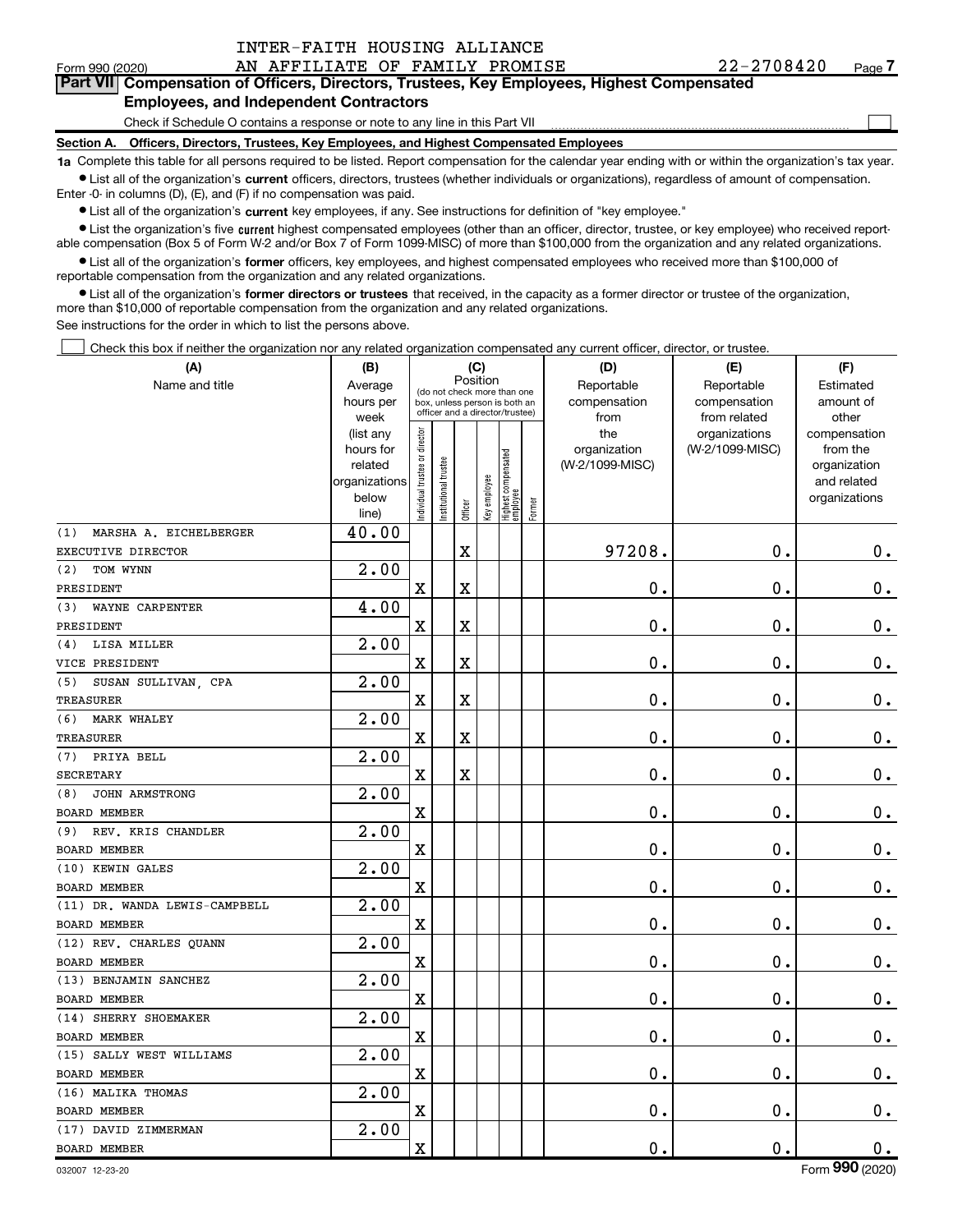|                 | AN AFFILIATE OF FAMILY PROMISE<br>Form 990 (2020)                                                                                                                                                                                                      |                                                                      |                                |                       |          |              |                                                                                                 |        |                                                | $22 - 2708420$                                   |                             |     | Page $8$                                                                          |
|-----------------|--------------------------------------------------------------------------------------------------------------------------------------------------------------------------------------------------------------------------------------------------------|----------------------------------------------------------------------|--------------------------------|-----------------------|----------|--------------|-------------------------------------------------------------------------------------------------|--------|------------------------------------------------|--------------------------------------------------|-----------------------------|-----|-----------------------------------------------------------------------------------|
| <b>Part VII</b> | Section A. Officers, Directors, Trustees, Key Employees, and Highest Compensated Employees (continued)                                                                                                                                                 |                                                                      |                                |                       |          |              |                                                                                                 |        |                                                |                                                  |                             |     |                                                                                   |
|                 | (A)<br>Name and title                                                                                                                                                                                                                                  | (B)<br>Average<br>hours per<br>week                                  |                                |                       | Position | (C)          | (do not check more than one<br>box, unless person is both an<br>officer and a director/trustee) |        | (D)<br>Reportable<br>compensation              | (E)<br>Reportable<br>compensation                |                             |     | (F)<br>Estimated<br>amount of                                                     |
|                 |                                                                                                                                                                                                                                                        | (list any<br>hours for<br>related<br>organizations<br>below<br>line) | Individual trustee or director | Institutional trustee | Officer  | Key employee | Highest compensated<br>employee                                                                 | Former | from<br>the<br>organization<br>(W-2/1099-MISC) | from related<br>organizations<br>(W-2/1099-MISC) |                             |     | other<br>compensation<br>from the<br>organization<br>and related<br>organizations |
|                 |                                                                                                                                                                                                                                                        |                                                                      |                                |                       |          |              |                                                                                                 |        |                                                |                                                  |                             |     |                                                                                   |
|                 |                                                                                                                                                                                                                                                        |                                                                      |                                |                       |          |              |                                                                                                 |        |                                                |                                                  |                             |     |                                                                                   |
|                 |                                                                                                                                                                                                                                                        |                                                                      |                                |                       |          |              |                                                                                                 |        |                                                |                                                  |                             |     |                                                                                   |
|                 |                                                                                                                                                                                                                                                        |                                                                      |                                |                       |          |              |                                                                                                 |        |                                                |                                                  |                             |     |                                                                                   |
|                 |                                                                                                                                                                                                                                                        |                                                                      |                                |                       |          |              |                                                                                                 |        |                                                |                                                  |                             |     |                                                                                   |
|                 |                                                                                                                                                                                                                                                        |                                                                      |                                |                       |          |              |                                                                                                 |        |                                                |                                                  |                             |     |                                                                                   |
|                 |                                                                                                                                                                                                                                                        |                                                                      |                                |                       |          |              |                                                                                                 |        |                                                |                                                  |                             |     |                                                                                   |
|                 |                                                                                                                                                                                                                                                        |                                                                      |                                |                       |          |              |                                                                                                 |        |                                                |                                                  |                             |     |                                                                                   |
|                 |                                                                                                                                                                                                                                                        |                                                                      |                                |                       |          |              |                                                                                                 |        |                                                |                                                  | 0.                          |     |                                                                                   |
|                 | 1b Subtotal<br>c Total from continuation sheets to Part VII, Section A <b>manual</b> contains the Total from continuum                                                                                                                                 |                                                                      |                                |                       |          |              |                                                                                                 |        | 97208.<br>$\overline{0}$ .                     |                                                  | $\overline{\mathbf{0}}$ .   |     | 0.<br>$\overline{0}$ .                                                            |
|                 | d $Total (add lines 1b and 1c)$ .                                                                                                                                                                                                                      |                                                                      |                                |                       |          |              |                                                                                                 |        | 97208.                                         |                                                  | $\overline{\mathfrak{o}}$ . |     | $\overline{0}$ .                                                                  |
| 2               | Total number of individuals (including but not limited to those listed above) who received more than \$100,000 of reportable<br>compensation from the organization                                                                                     |                                                                      |                                |                       |          |              |                                                                                                 |        |                                                |                                                  |                             |     | 0                                                                                 |
|                 |                                                                                                                                                                                                                                                        |                                                                      |                                |                       |          |              |                                                                                                 |        |                                                |                                                  |                             |     | No<br>Yes                                                                         |
| 3               | Did the organization list any former officer, director, trustee, key employee, or highest compensated employee on                                                                                                                                      |                                                                      |                                |                       |          |              |                                                                                                 |        |                                                |                                                  |                             |     |                                                                                   |
|                 | line 1a? If "Yes," complete Schedule J for such individual manufactured contained and the Yes," complete Schedule J for such individual                                                                                                                |                                                                      |                                |                       |          |              |                                                                                                 |        |                                                |                                                  |                             | 3   | X                                                                                 |
| 4               | For any individual listed on line 1a, is the sum of reportable compensation and other compensation from the organization                                                                                                                               |                                                                      |                                |                       |          |              |                                                                                                 |        |                                                |                                                  |                             | 4   | х                                                                                 |
| 5               | Did any person listed on line 1a receive or accrue compensation from any unrelated organization or individual for services                                                                                                                             |                                                                      |                                |                       |          |              |                                                                                                 |        |                                                |                                                  |                             | 5   | X                                                                                 |
|                 | <b>Section B. Independent Contractors</b>                                                                                                                                                                                                              |                                                                      |                                |                       |          |              |                                                                                                 |        |                                                |                                                  |                             |     |                                                                                   |
| 1               | Complete this table for your five highest compensated independent contractors that received more than \$100,000 of compensation from<br>the organization. Report compensation for the calendar year ending with or within the organization's tax year. |                                                                      |                                |                       |          |              |                                                                                                 |        |                                                |                                                  |                             |     |                                                                                   |
|                 | (A)<br>Name and business address                                                                                                                                                                                                                       |                                                                      |                                | <b>NONE</b>           |          |              |                                                                                                 |        | (B)<br>Description of services                 |                                                  |                             | (C) | Compensation                                                                      |
|                 |                                                                                                                                                                                                                                                        |                                                                      |                                |                       |          |              |                                                                                                 |        |                                                |                                                  |                             |     |                                                                                   |
|                 |                                                                                                                                                                                                                                                        |                                                                      |                                |                       |          |              |                                                                                                 |        |                                                |                                                  |                             |     |                                                                                   |
|                 |                                                                                                                                                                                                                                                        |                                                                      |                                |                       |          |              |                                                                                                 |        |                                                |                                                  |                             |     |                                                                                   |
|                 |                                                                                                                                                                                                                                                        |                                                                      |                                |                       |          |              |                                                                                                 |        |                                                |                                                  |                             |     |                                                                                   |
|                 |                                                                                                                                                                                                                                                        |                                                                      |                                |                       |          |              |                                                                                                 |        |                                                |                                                  |                             |     |                                                                                   |
| 2               | Total number of independent contractors (including but not limited to those listed above) who received more than<br>\$100,000 of compensation from the organization                                                                                    |                                                                      |                                |                       |          | 0            |                                                                                                 |        |                                                |                                                  |                             |     |                                                                                   |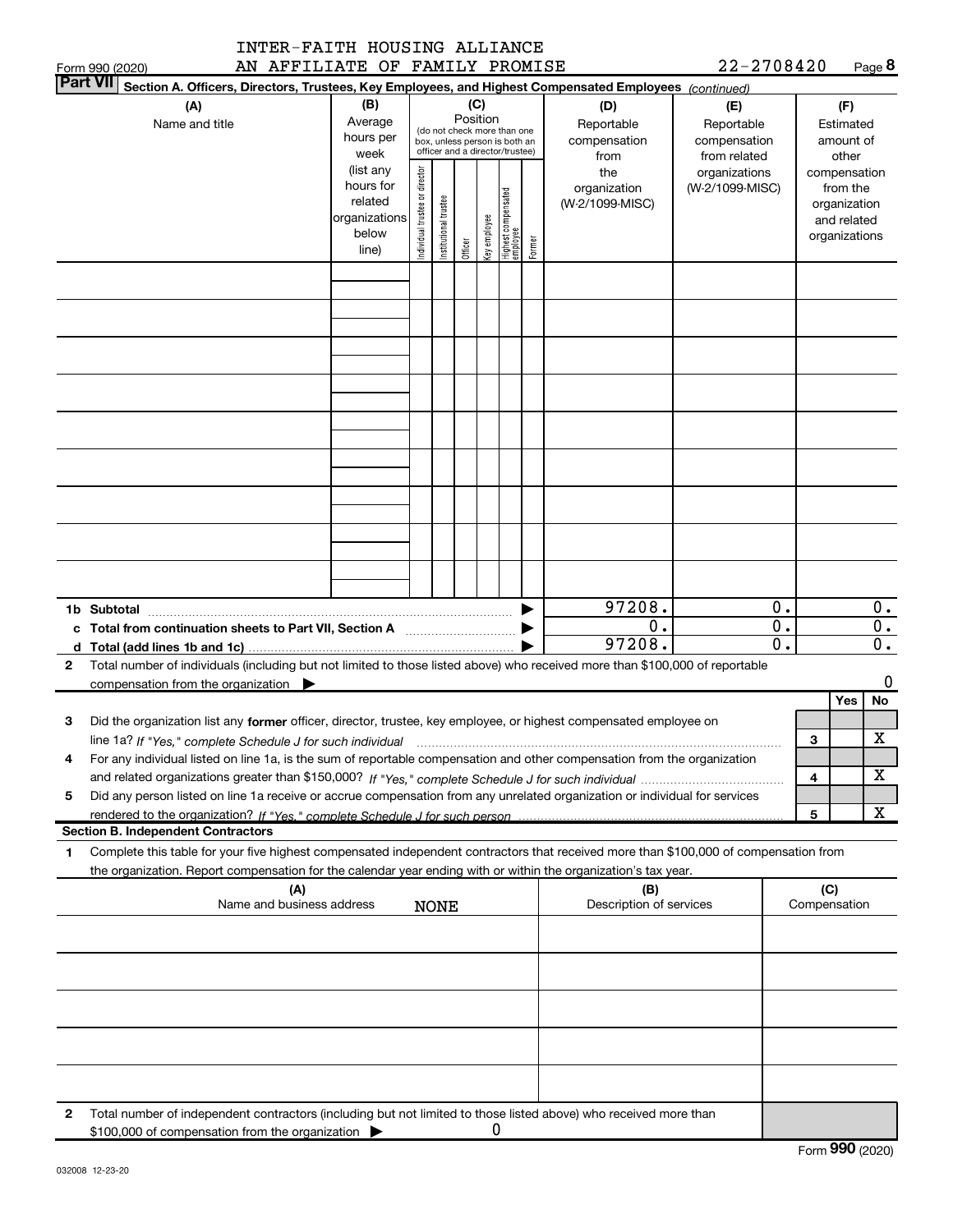| INTER-FAITH HOUSING ALLIANCE |  |
|------------------------------|--|
|                              |  |

|                                                           |                  |                                 | AN AFFILIATE OF FAMILY PROMISE<br>Form 990 (2020)                             |                      |                      |                          | 22-2708420                    | Page 9                               |
|-----------------------------------------------------------|------------------|---------------------------------|-------------------------------------------------------------------------------|----------------------|----------------------|--------------------------|-------------------------------|--------------------------------------|
|                                                           | <b>Part VIII</b> |                                 | <b>Statement of Revenue</b>                                                   |                      |                      |                          |                               |                                      |
|                                                           |                  |                                 | Check if Schedule O contains a response or note to any line in this Part VIII |                      |                      |                          |                               |                                      |
|                                                           |                  |                                 |                                                                               |                      | (A)<br>Total revenue | (B)<br>Related or exempt | $\overline{(C)}$<br>Unrelated | (D)<br>Revenue excluded              |
|                                                           |                  |                                 |                                                                               |                      |                      | function revenue         | business revenue              | from tax under<br>sections 512 - 514 |
|                                                           |                  |                                 | 1a<br>1 a Federated campaigns                                                 |                      |                      |                          |                               |                                      |
|                                                           |                  |                                 | 1b<br><b>b</b> Membership dues                                                |                      |                      |                          |                               |                                      |
|                                                           |                  |                                 | $\overline{\phantom{a}}$<br>1 <sub>c</sub><br>c Fundraising events            | 32700.               |                      |                          |                               |                                      |
|                                                           |                  |                                 | 1 <sub>d</sub><br>d Related organizations                                     |                      |                      |                          |                               |                                      |
|                                                           |                  |                                 | e Government grants (contributions)<br>1e                                     | 202888.              |                      |                          |                               |                                      |
|                                                           |                  |                                 | f All other contributions, gifts, grants, and                                 |                      |                      |                          |                               |                                      |
|                                                           |                  |                                 | similar amounts not included above<br>1f                                      | 1220324.             |                      |                          |                               |                                      |
|                                                           |                  |                                 | 1g  \$<br>g Noncash contributions included in lines 1a-1f                     | 379113.              |                      |                          |                               |                                      |
| Contributions, Gifts, Grants<br>and Other Similar Amounts |                  |                                 | h Total. Add lines 1a-1f                                                      |                      | 1455912.             |                          |                               |                                      |
|                                                           |                  |                                 |                                                                               | <b>Business Code</b> |                      |                          |                               |                                      |
|                                                           |                  | 2а                              | EXEMPT RENTAL INCOME                                                          | 531110               | 62703.               | 62703.                   |                               |                                      |
|                                                           |                  | b                               | <u> 1989 - Johann Stoff, Amerikaansk politiker (</u>                          |                      |                      |                          |                               |                                      |
|                                                           |                  | c                               | <u> 1999 - Johann Barbara, martin amerikan personal (</u>                     |                      |                      |                          |                               |                                      |
|                                                           |                  | d                               | the control of the control of the control of the control of the control of    |                      |                      |                          |                               |                                      |
| Program Service<br>Revenue                                |                  | е                               |                                                                               |                      |                      |                          |                               |                                      |
|                                                           |                  |                                 |                                                                               |                      | 62703.               |                          |                               |                                      |
|                                                           |                  |                                 |                                                                               |                      |                      |                          |                               |                                      |
|                                                           | 3                |                                 | Investment income (including dividends, interest, and                         |                      | 271.                 | 271.                     |                               |                                      |
|                                                           | 4                |                                 | Income from investment of tax-exempt bond proceeds                            |                      |                      |                          |                               |                                      |
|                                                           | 5                |                                 |                                                                               |                      |                      |                          |                               |                                      |
|                                                           |                  |                                 | (i) Real                                                                      | (ii) Personal        |                      |                          |                               |                                      |
|                                                           |                  |                                 | 6 a Gross rents<br>___________________ <u>  6a</u>                            |                      |                      |                          |                               |                                      |
|                                                           |                  |                                 | 6 <sub>b</sub><br>Less: rental expenses                                       |                      |                      |                          |                               |                                      |
|                                                           |                  | 6c<br>c Rental income or (loss) |                                                                               |                      |                      |                          |                               |                                      |
|                                                           |                  |                                 | d Net rental income or (loss)                                                 |                      |                      |                          |                               |                                      |
|                                                           |                  |                                 | (i) Securities<br>7 a Gross amount from sales of                              | (ii) Other           |                      |                          |                               |                                      |
|                                                           |                  |                                 | assets other than inventory<br>7a                                             |                      |                      |                          |                               |                                      |
|                                                           |                  |                                 | <b>b</b> Less: cost or other basis                                            |                      |                      |                          |                               |                                      |
|                                                           |                  |                                 | 7b<br>and sales expenses                                                      |                      |                      |                          |                               |                                      |
|                                                           |                  |                                 | 7c<br>c Gain or (loss)                                                        |                      |                      |                          |                               |                                      |
|                                                           |                  |                                 |                                                                               |                      |                      |                          |                               |                                      |
| <b>Other Revenue</b>                                      |                  |                                 | 8 a Gross income from fundraising events (not                                 |                      |                      |                          |                               |                                      |
|                                                           |                  |                                 | $32700.$ of<br>including \$                                                   |                      |                      |                          |                               |                                      |
|                                                           |                  |                                 | contributions reported on line 1c). See                                       | 31300.               |                      |                          |                               |                                      |
|                                                           |                  |                                 |                                                                               | 8a<br>14808.<br>8b   |                      |                          |                               |                                      |
|                                                           |                  |                                 | c Net income or (loss) from fundraising events                                |                      | 16492.               |                          |                               | 16492.                               |
|                                                           |                  |                                 | 9 a Gross income from gaming activities. See                                  |                      |                      |                          |                               |                                      |
|                                                           |                  |                                 |                                                                               | 9а                   |                      |                          |                               |                                      |
|                                                           |                  |                                 | <b>b</b> Less: direct expenses <b>manually</b>                                | 9 <sub>b</sub>       |                      |                          |                               |                                      |
|                                                           |                  |                                 | c Net income or (loss) from gaming activities                                 |                      |                      |                          |                               |                                      |
|                                                           |                  |                                 | 10 a Gross sales of inventory, less returns                                   |                      |                      |                          |                               |                                      |
|                                                           |                  |                                 |                                                                               | 10a                  |                      |                          |                               |                                      |
|                                                           |                  |                                 |                                                                               | 10 <sub>b</sub>      |                      |                          |                               |                                      |
|                                                           |                  |                                 | c Net income or (loss) from sales of inventory                                |                      |                      |                          |                               |                                      |
|                                                           |                  |                                 |                                                                               | <b>Business Code</b> |                      |                          |                               |                                      |
| Miscellaneous                                             |                  |                                 | 11 a LAUNDRY MACHINES                                                         | 532420               | 1081.                | 1081.                    |                               |                                      |
| Revenue                                                   |                  | b                               |                                                                               |                      |                      |                          |                               |                                      |
|                                                           |                  | c                               |                                                                               |                      |                      |                          |                               |                                      |
|                                                           |                  |                                 |                                                                               |                      |                      |                          |                               |                                      |
|                                                           |                  |                                 |                                                                               | ▶                    | 1081.<br>1536459.    | 64055.                   | 0.                            | 16492.                               |
|                                                           | 12               |                                 | Total revenue. See instructions                                               |                      |                      |                          |                               |                                      |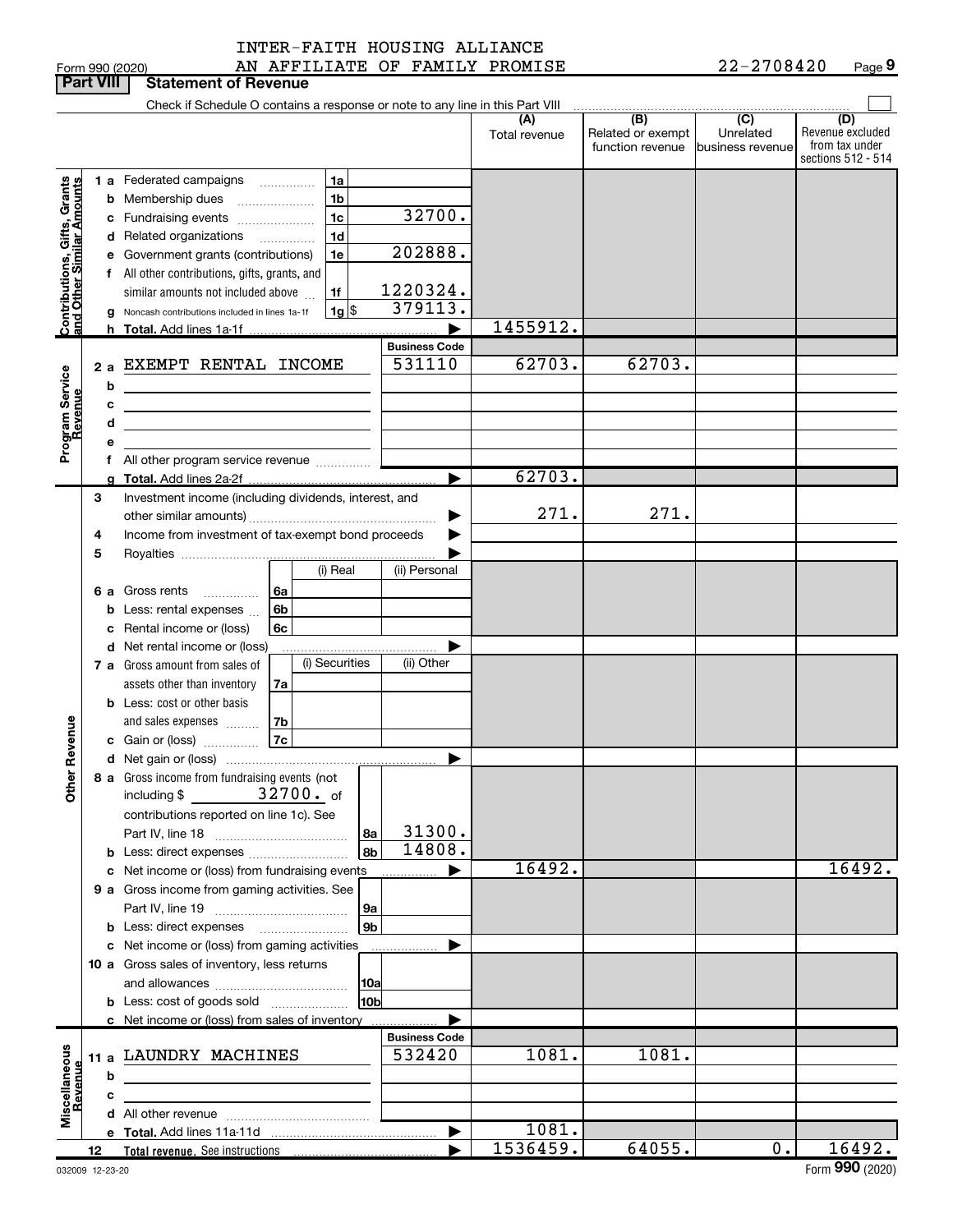## AN AFFILIATE OF FAMILY PROMISE 22-2708420 INTER-FAITH HOUSING ALLIANCE

|              | Form 990 (2020)<br>AN AFFILIATE OF FAMILY PROMISE<br><b>Part IX   Statement of Functional Expenses</b>                                                                                                     |                       |                                    |                                           | 22-2708420<br>Page 10          |
|--------------|------------------------------------------------------------------------------------------------------------------------------------------------------------------------------------------------------------|-----------------------|------------------------------------|-------------------------------------------|--------------------------------|
|              | Section 501(c)(3) and 501(c)(4) organizations must complete all columns. All other organizations must complete column (A).                                                                                 |                       |                                    |                                           |                                |
|              | Check if Schedule O contains a response or note to any line in this Part IX                                                                                                                                |                       |                                    |                                           | $\overline{\mathtt{x}}$        |
|              | Do not include amounts reported on lines 6b,<br>7b, 8b, 9b, and 10b of Part VIII.                                                                                                                          | (A)<br>Total expenses | (B)<br>Program service<br>expenses | (C)<br>Management and<br>general expenses | (D)<br>Fundraising<br>expenses |
| 1.           | Grants and other assistance to domestic organizations                                                                                                                                                      |                       |                                    |                                           |                                |
|              | and domestic governments. See Part IV, line 21                                                                                                                                                             |                       |                                    |                                           |                                |
| $\mathbf{2}$ | Grants and other assistance to domestic                                                                                                                                                                    |                       |                                    |                                           |                                |
|              | individuals. See Part IV, line 22                                                                                                                                                                          |                       |                                    |                                           |                                |
| 3            | Grants and other assistance to foreign                                                                                                                                                                     |                       |                                    |                                           |                                |
|              | organizations, foreign governments, and foreign                                                                                                                                                            |                       |                                    |                                           |                                |
|              | individuals. See Part IV, lines 15 and 16                                                                                                                                                                  |                       |                                    |                                           |                                |
| 4            | Benefits paid to or for members                                                                                                                                                                            |                       |                                    |                                           |                                |
| 5            | Compensation of current officers, directors,                                                                                                                                                               | 103746.               | 73418.                             | 15205.                                    | 15123.                         |
|              |                                                                                                                                                                                                            |                       |                                    |                                           |                                |
| 6            | Compensation not included above to disqualified<br>persons (as defined under section 4958(f)(1)) and                                                                                                       |                       |                                    |                                           |                                |
|              | persons described in section $4958(c)(3)(B)$                                                                                                                                                               |                       |                                    |                                           |                                |
| 7            | 1.1.1.1.1.1.1                                                                                                                                                                                              | 226393.               | 197935.                            | 22075.                                    | 6383.                          |
| 8            | Pension plan accruals and contributions (include                                                                                                                                                           |                       |                                    |                                           |                                |
|              | section 401(k) and 403(b) employer contributions)                                                                                                                                                          | 4309.                 | 3203.                              | 676.                                      | 430.                           |
| 9            |                                                                                                                                                                                                            |                       |                                    |                                           |                                |
| 10           |                                                                                                                                                                                                            | 33383.                | 27374.                             | 3672.                                     | 2337.                          |
| 11           | Fees for services (nonemployees):                                                                                                                                                                          |                       |                                    |                                           |                                |
| a            |                                                                                                                                                                                                            |                       |                                    |                                           |                                |
| b            |                                                                                                                                                                                                            |                       |                                    |                                           |                                |
| c            |                                                                                                                                                                                                            | 6500.                 |                                    | 6500.                                     |                                |
| d            |                                                                                                                                                                                                            |                       |                                    |                                           |                                |
| е            | Professional fundraising services. See Part IV, line 17                                                                                                                                                    | 18084.                |                                    |                                           | 18084.                         |
| f            | Investment management fees                                                                                                                                                                                 |                       |                                    |                                           |                                |
| g            | Other. (If line 11g amount exceeds 10% of line 25,                                                                                                                                                         |                       |                                    |                                           |                                |
|              | column (A) amount, list line 11g expenses on Sch O.)                                                                                                                                                       | 193282.               | 190838.                            | 2444.                                     |                                |
| 12           |                                                                                                                                                                                                            |                       |                                    |                                           |                                |
| 13           |                                                                                                                                                                                                            | 32219.                | 22553.                             | 4833.                                     | 4833.                          |
| 14           |                                                                                                                                                                                                            |                       |                                    |                                           |                                |
| 15           |                                                                                                                                                                                                            |                       |                                    |                                           |                                |
| 16           | Occupancy                                                                                                                                                                                                  | 71177.                | 70779.                             | 398.                                      |                                |
| 17           | Travel                                                                                                                                                                                                     |                       |                                    |                                           |                                |
| 18           | Payments of travel or entertainment expenses                                                                                                                                                               |                       |                                    |                                           |                                |
|              | for any federal, state, or local public officials                                                                                                                                                          |                       |                                    |                                           |                                |
| 19<br>20     | Conferences, conventions, and meetings<br>Interest                                                                                                                                                         |                       |                                    |                                           |                                |
| 21           |                                                                                                                                                                                                            |                       |                                    |                                           |                                |
| 22           | Depreciation, depletion, and amortization                                                                                                                                                                  | 15564.                | 15564.                             |                                           |                                |
| 23           | Insurance                                                                                                                                                                                                  | 20188.                | 18977.                             | 1009.                                     | 202.                           |
| 24           | Other expenses. Itemize expenses not covered<br>above (List miscellaneous expenses on line 24e. If<br>line 24e amount exceeds 10% of line 25, column (A)<br>amount, list line 24e expenses on Schedule O.) |                       |                                    |                                           |                                |
| a            | FOOD AND SUPPLIES                                                                                                                                                                                          | 370220.               | 370220.                            |                                           |                                |
| b            | OTHER MISCELLANEOUS ITE                                                                                                                                                                                    | 9209.                 | 1508.                              | 321.                                      | 7380.                          |
|              | TELEPHONE                                                                                                                                                                                                  | 7509.                 | 6157.                              | 826.                                      | 526.                           |
| d            | DUES AND SUBSCRIPTIONS                                                                                                                                                                                     | 3523.                 | 3523.                              |                                           |                                |
|              | e All other expenses                                                                                                                                                                                       |                       |                                    |                                           |                                |
| 25           | Total functional expenses. Add lines 1 through 24e                                                                                                                                                         | 1115306.              | 1002049.                           | 57959.                                    | 55298.                         |
| 26           | Joint costs. Complete this line only if the organization                                                                                                                                                   |                       |                                    |                                           |                                |
|              | reported in column (B) joint costs from a combined                                                                                                                                                         |                       |                                    |                                           |                                |
|              | educational campaign and fundraising solicitation.<br>Check here $\blacktriangleright$<br>if following SOP 98-2 (ASC 958-720)                                                                              |                       |                                    |                                           |                                |
|              |                                                                                                                                                                                                            |                       |                                    |                                           |                                |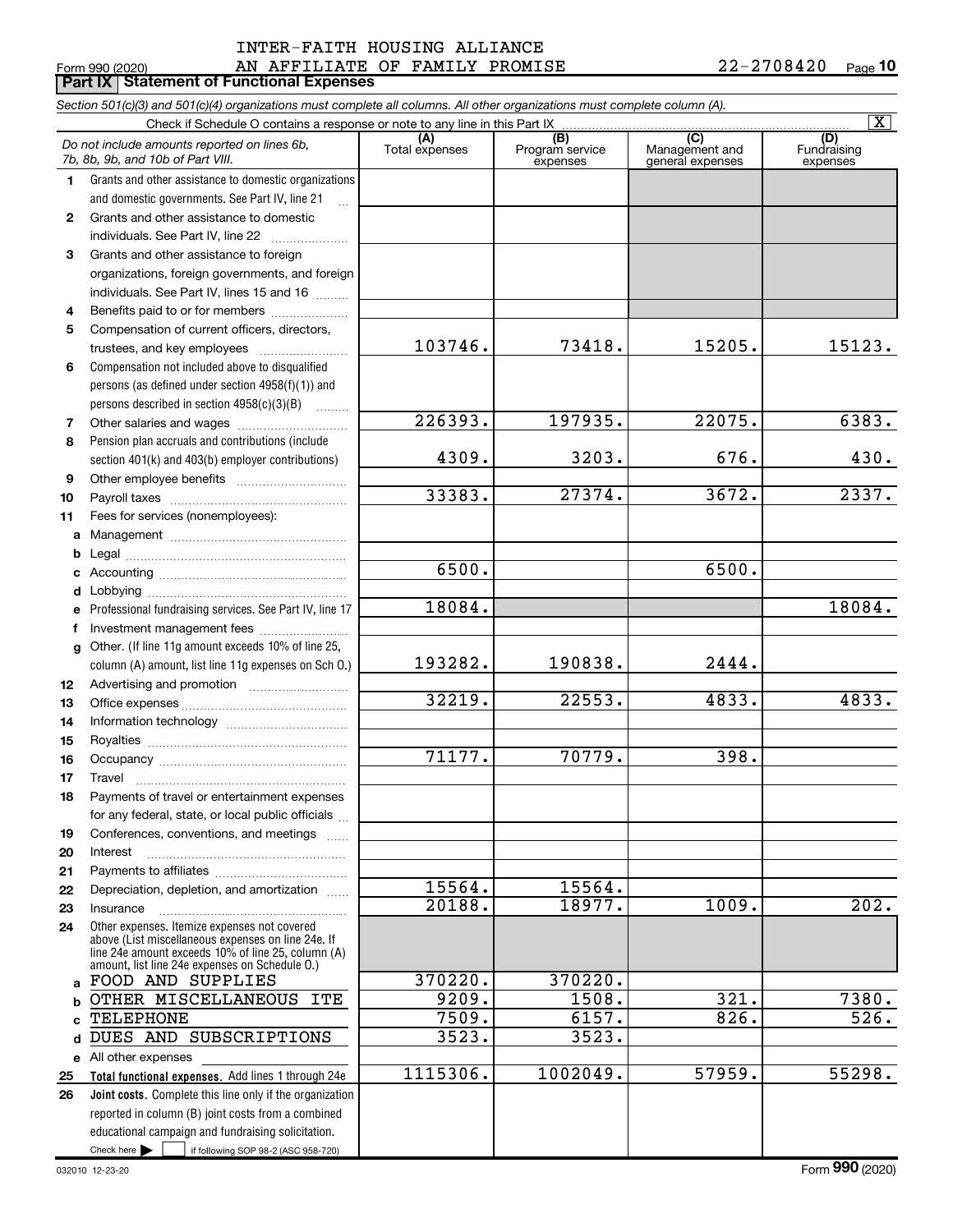### 032011 12-23-20

|                             |                |                                                                                    |       |         | (A)<br>Beginning of year |                  | (B)<br>End of year |
|-----------------------------|----------------|------------------------------------------------------------------------------------|-------|---------|--------------------------|------------------|--------------------|
|                             | 1              |                                                                                    |       |         | 47286.                   | $\mathbf{1}$     | 32284.             |
|                             | 2              |                                                                                    |       |         | 449483.                  | $\mathbf{2}$     | 745255.            |
|                             | з              |                                                                                    |       |         | 69457.                   | 3                | 86501.             |
|                             | 4              |                                                                                    |       |         |                          | 4                |                    |
|                             | 5              | Loans and other receivables from any current or former officer, director,          |       |         |                          |                  |                    |
|                             |                | trustee, key employee, creator or founder, substantial contributor, or 35%         |       |         |                          |                  |                    |
|                             |                | controlled entity or family member of any of these persons                         |       |         |                          | 5                |                    |
|                             | 6              | Loans and other receivables from other disqualified persons (as defined            |       |         |                          |                  |                    |
|                             |                | under section $4958(f)(1)$ , and persons described in section $4958(c)(3)(B)$      |       | .       |                          | 6                |                    |
|                             | $\overline{7}$ |                                                                                    |       |         |                          | $\overline{7}$   |                    |
| Assets                      | 8              |                                                                                    |       |         |                          | 8                |                    |
|                             | 9              | Prepaid expenses and deferred charges                                              |       |         | 1250.                    | $\boldsymbol{9}$ | 6841.              |
|                             |                | <b>10a</b> Land, buildings, and equipment: cost or other                           |       |         |                          |                  |                    |
|                             |                | basis. Complete Part VI of Schedule D  10a                                         |       | 554837. |                          |                  |                    |
|                             |                | $\frac{10b}{10b}$<br><b>b</b> Less: accumulated depreciation                       |       | 84235.  | 388484.                  | 10 <sub>c</sub>  | 470602.            |
|                             | 11             |                                                                                    |       |         |                          | 11               |                    |
|                             | 12             |                                                                                    |       |         |                          | 12               |                    |
|                             | 13             |                                                                                    |       | 13      |                          |                  |                    |
|                             | 14             |                                                                                    |       | 14      |                          |                  |                    |
|                             | 15             |                                                                                    |       |         | 20962.                   | 15               | 52922.             |
|                             | 16             | Total assets. Add lines 1 through 15 (must equal line 33)                          |       |         | 976922.                  | 16               | 1394405.           |
|                             | 17             |                                                                                    |       |         | 17798.                   | 17               | 38904.             |
|                             | 18             |                                                                                    |       |         |                          | 18               |                    |
|                             | 19             |                                                                                    |       | 19      |                          |                  |                    |
|                             | 20             |                                                                                    |       | 20      |                          |                  |                    |
|                             | 21             | Escrow or custodial account liability. Complete Part IV of Schedule D              |       |         | 22462.                   | 21               | 52122.             |
|                             | 22             | Loans and other payables to any current or former officer, director,               |       |         |                          |                  |                    |
| Liabilities                 |                | trustee, key employee, creator or founder, substantial contributor, or 35%         |       |         |                          |                  |                    |
|                             |                | controlled entity or family member of any of these persons                         |       |         |                          | 22               |                    |
|                             | 23             | Secured mortgages and notes payable to unrelated third parties                     |       |         | 59741.                   | 23               | 1755.              |
|                             | 24             |                                                                                    |       |         |                          | 24               |                    |
|                             | 25             | Other liabilities (including federal income tax, payables to related third         |       |         |                          |                  |                    |
|                             |                | parties, and other liabilities not included on lines 17-24). Complete Part X       |       |         |                          |                  |                    |
|                             |                | of Schedule D                                                                      | $0$ . | 25      | 3550.                    |                  |                    |
|                             | 26             | <b>Total liabilities.</b> Add lines 17 through 25                                  |       |         | 100001.                  | 26               | 96331.             |
|                             |                | Organizations that follow FASB ASC 958, check here $\blacktriangleright \boxed{X}$ |       |         |                          |                  |                    |
|                             |                | and complete lines 27, 28, 32, and 33.                                             |       |         |                          |                  |                    |
|                             | 27             | Net assets without donor restrictions                                              |       |         | 817071.                  | 27               | 1151164.           |
|                             | 28             |                                                                                    |       |         | 59850.                   | 28               | 146910.            |
|                             |                | Organizations that do not follow FASB ASC 958, check here $\blacktriangleright$    |       |         |                          |                  |                    |
|                             |                | and complete lines 29 through 33.                                                  |       |         |                          |                  |                    |
|                             | 29             |                                                                                    |       |         |                          | 29               |                    |
|                             | 30             | Paid-in or capital surplus, or land, building, or equipment fund                   |       |         |                          | 30               |                    |
| Net Assets or Fund Balances | 31             | Retained earnings, endowment, accumulated income, or other funds                   |       |         | 876921.                  | 31               | 1298074.           |
|                             | 32             |                                                                                    |       |         | 976922.                  | 32               | 1394405.           |
|                             | 33             | Total liabilities and net assets/fund balances                                     |       |         |                          | 33               |                    |

# $_{\rm Form}$  990 (2020) AN AFFILIATE OF FAMILY PROMISE 22-2708420  $_{\rm Page}$ INTER-FAITH HOUSING ALLIANCE

Check if Schedule O contains a response or note to any line in this Part X

22-2708420 Page 11

 $\boxed{\phantom{1}}$ 

Form 990 (2020)

# Form 990 (2020)<br>**Part X | Balance Sheet**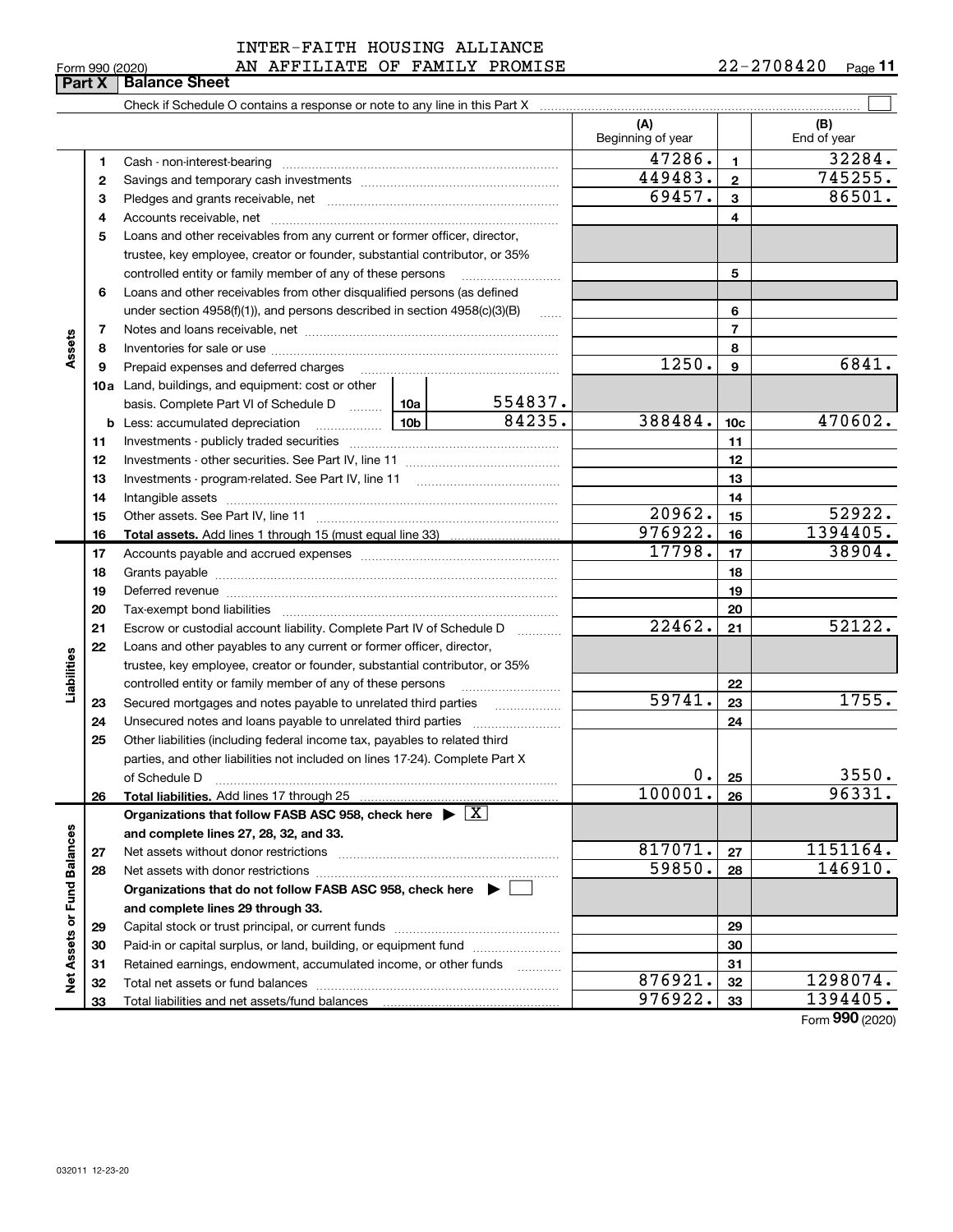|    | INTER-FAITH HOUSING ALLIANCE                                                                                                                                                                                                                                                                                                                                                                                                                                                 |                         |                |            |             |
|----|------------------------------------------------------------------------------------------------------------------------------------------------------------------------------------------------------------------------------------------------------------------------------------------------------------------------------------------------------------------------------------------------------------------------------------------------------------------------------|-------------------------|----------------|------------|-------------|
|    | AN AFFILIATE OF FAMILY PROMISE<br>Form 990 (2020)                                                                                                                                                                                                                                                                                                                                                                                                                            |                         | $22 - 2708420$ |            | Page 12     |
|    | <b>Reconciliation of Net Assets</b><br>Part XI                                                                                                                                                                                                                                                                                                                                                                                                                               |                         |                |            |             |
|    |                                                                                                                                                                                                                                                                                                                                                                                                                                                                              |                         |                |            |             |
|    |                                                                                                                                                                                                                                                                                                                                                                                                                                                                              |                         |                |            |             |
| 1  |                                                                                                                                                                                                                                                                                                                                                                                                                                                                              | 1.                      |                | 1536459.   |             |
| 2  | Total expenses (must equal Part IX, column (A), line 25) [11] manufactured expenses (must equal Part IX, column (A), line 25)                                                                                                                                                                                                                                                                                                                                                | $\overline{2}$          |                | 1115306.   |             |
| 3  | Revenue less expenses. Subtract line 2 from line 1                                                                                                                                                                                                                                                                                                                                                                                                                           | $\mathbf{3}$            |                |            | 421153.     |
| 4  |                                                                                                                                                                                                                                                                                                                                                                                                                                                                              | $\overline{\mathbf{4}}$ |                |            | 876921.     |
| 5  |                                                                                                                                                                                                                                                                                                                                                                                                                                                                              | 5                       |                |            |             |
| 6  |                                                                                                                                                                                                                                                                                                                                                                                                                                                                              | 6                       |                |            |             |
| 7  | Investment expenses www.communication.com/www.communication.com/www.communication.com/www.com                                                                                                                                                                                                                                                                                                                                                                                | $\overline{7}$          |                |            |             |
| 8  | Prior period adjustments<br>$\begin{minipage}{0.5\textwidth} \begin{tabular}{ l l l } \hline \multicolumn{1}{ l l l } \hline \multicolumn{1}{ l l } \hline \multicolumn{1}{ l } \multicolumn{1}{ l } \hline \multicolumn{1}{ l } \multicolumn{1}{ l } \multicolumn{1}{ l } \hline \multicolumn{1}{ l } \multicolumn{1}{ l } \multicolumn{1}{ l } \hline \multicolumn{1}{ l } \multicolumn{1}{ l } \hline \multicolumn{1}{ l } \multicolumn{1}{ l } \hline \multicolumn{1}{ $ | 8                       |                |            |             |
| 9  | Other changes in net assets or fund balances (explain on Schedule O)                                                                                                                                                                                                                                                                                                                                                                                                         | 9                       |                |            | 0.          |
| 10 | Net assets or fund balances at end of year. Combine lines 3 through 9 (must equal Part X, line 32,                                                                                                                                                                                                                                                                                                                                                                           |                         |                |            |             |
|    | column (B))                                                                                                                                                                                                                                                                                                                                                                                                                                                                  | 10                      |                | 1298074.   |             |
|    | Part XII Financial Statements and Reporting                                                                                                                                                                                                                                                                                                                                                                                                                                  |                         |                |            |             |
|    |                                                                                                                                                                                                                                                                                                                                                                                                                                                                              |                         |                |            | X           |
|    |                                                                                                                                                                                                                                                                                                                                                                                                                                                                              |                         |                | <b>Yes</b> | No          |
| 1  | $\boxed{\mathbf{X}}$ Accrual<br>Other<br>Accounting method used to prepare the Form 990: <u>[16</u> ] Cash                                                                                                                                                                                                                                                                                                                                                                   |                         |                |            |             |
|    | If the organization changed its method of accounting from a prior year or checked "Other," explain in Schedule O.                                                                                                                                                                                                                                                                                                                                                            |                         |                |            |             |
|    | 2a Were the organization's financial statements compiled or reviewed by an independent accountant?                                                                                                                                                                                                                                                                                                                                                                           |                         | 2a             |            | $\mathbf X$ |
|    | If "Yes," check a box below to indicate whether the financial statements for the year were compiled or reviewed on a                                                                                                                                                                                                                                                                                                                                                         |                         |                |            |             |
|    | separate basis, consolidated basis, or both:                                                                                                                                                                                                                                                                                                                                                                                                                                 |                         |                |            |             |
|    | Consolidated basis<br>Both consolidated and separate basis<br>Separate basis                                                                                                                                                                                                                                                                                                                                                                                                 |                         |                |            |             |
|    | <b>b</b> Were the organization's financial statements audited by an independent accountant?                                                                                                                                                                                                                                                                                                                                                                                  |                         | 2 <sub>b</sub> | X          |             |
|    | If "Yes," check a box below to indicate whether the financial statements for the year were audited on a separate basis,                                                                                                                                                                                                                                                                                                                                                      |                         |                |            |             |
|    | consolidated basis, or both:                                                                                                                                                                                                                                                                                                                                                                                                                                                 |                         |                |            |             |
|    | $X$ Separate basis<br><b>Consolidated basis</b><br>Both consolidated and separate basis                                                                                                                                                                                                                                                                                                                                                                                      |                         |                |            |             |
|    | c If "Yes" to line 2a or 2b, does the organization have a committee that assumes responsibility for oversight of the audit,                                                                                                                                                                                                                                                                                                                                                  |                         |                |            |             |
|    |                                                                                                                                                                                                                                                                                                                                                                                                                                                                              |                         | 2c             | x          |             |
|    | If the organization changed either its oversight process or selection process during the tax year, explain on Schedule O.                                                                                                                                                                                                                                                                                                                                                    |                         |                |            |             |
|    | 3a As a result of a federal award, was the organization required to undergo an audit or audits as set forth in the Single Audit                                                                                                                                                                                                                                                                                                                                              |                         |                |            |             |
|    |                                                                                                                                                                                                                                                                                                                                                                                                                                                                              |                         | 3a             |            | x           |
|    | b If "Yes," did the organization undergo the required audit or audits? If the organization did not undergo the required audit                                                                                                                                                                                                                                                                                                                                                |                         |                |            |             |
|    |                                                                                                                                                                                                                                                                                                                                                                                                                                                                              |                         | 3b             |            |             |
|    |                                                                                                                                                                                                                                                                                                                                                                                                                                                                              |                         |                |            | QQQ         |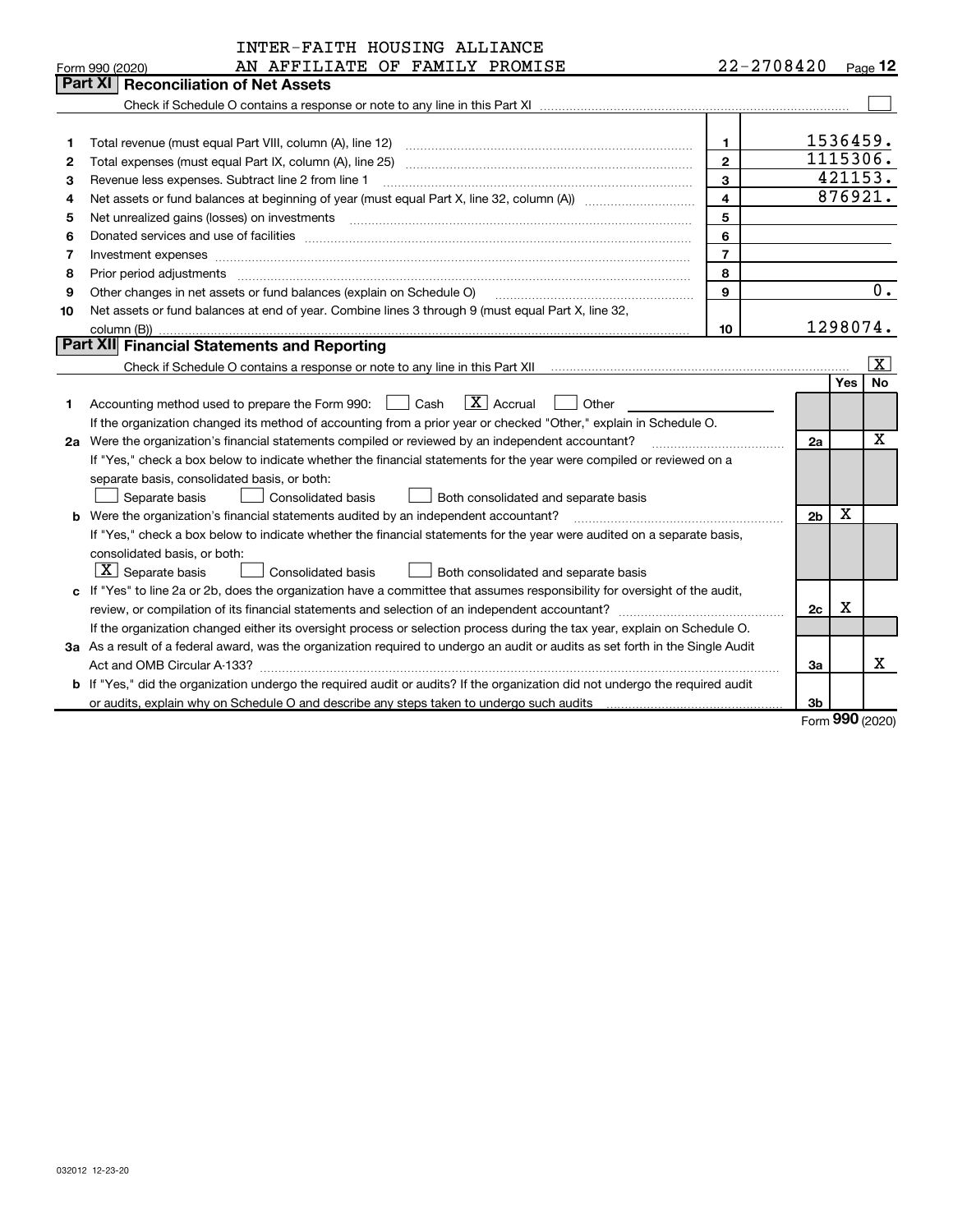|       |          | <b>SCHEDULE A</b>                                      |                                                                                    |                                                                                                                                                                                                                                               |                                    |                                 |                            | OMB No. 1545-0047                     |
|-------|----------|--------------------------------------------------------|------------------------------------------------------------------------------------|-----------------------------------------------------------------------------------------------------------------------------------------------------------------------------------------------------------------------------------------------|------------------------------------|---------------------------------|----------------------------|---------------------------------------|
|       |          | (Form 990 or 990-EZ)                                   |                                                                                    | <b>Public Charity Status and Public Support</b><br>Complete if the organization is a section 501(c)(3) organization or a section                                                                                                              |                                    |                                 |                            |                                       |
|       |          |                                                        |                                                                                    | 4947(a)(1) nonexempt charitable trust.                                                                                                                                                                                                        |                                    |                                 |                            |                                       |
|       |          | Department of the Treasury<br>Internal Revenue Service |                                                                                    | Attach to Form 990 or Form 990-EZ.<br>► Go to www.irs.gov/Form990 for instructions and the latest information.                                                                                                                                |                                    |                                 |                            | Open to Public<br>Inspection          |
|       |          | Name of the organization                               |                                                                                    | INTER-FAITH HOUSING ALLIANCE                                                                                                                                                                                                                  |                                    |                                 |                            | <b>Employer identification number</b> |
|       |          |                                                        |                                                                                    | AN AFFILIATE OF FAMILY PROMISE                                                                                                                                                                                                                |                                    |                                 |                            | 22-2708420                            |
|       | Part I   |                                                        |                                                                                    | Reason for Public Charity Status. (All organizations must complete this part.) See instructions.                                                                                                                                              |                                    |                                 |                            |                                       |
|       |          |                                                        |                                                                                    | The organization is not a private foundation because it is: (For lines 1 through 12, check only one box.)                                                                                                                                     |                                    |                                 |                            |                                       |
| 1     |          |                                                        |                                                                                    | A church, convention of churches, or association of churches described in section 170(b)(1)(A)(i).                                                                                                                                            |                                    |                                 |                            |                                       |
| 2     |          |                                                        |                                                                                    | A school described in section 170(b)(1)(A)(ii). (Attach Schedule E (Form 990 or 990-EZ).)                                                                                                                                                     |                                    |                                 |                            |                                       |
| 3     |          |                                                        |                                                                                    | A hospital or a cooperative hospital service organization described in section 170(b)(1)(A)(iii).                                                                                                                                             |                                    |                                 |                            |                                       |
| 4     |          | city, and state:                                       |                                                                                    | A medical research organization operated in conjunction with a hospital described in section 170(b)(1)(A)(iii). Enter the hospital's name,                                                                                                    |                                    |                                 |                            |                                       |
| 5     |          |                                                        |                                                                                    | An organization operated for the benefit of a college or university owned or operated by a governmental unit described in                                                                                                                     |                                    |                                 |                            |                                       |
|       |          |                                                        | section 170(b)(1)(A)(iv). (Complete Part II.)                                      |                                                                                                                                                                                                                                               |                                    |                                 |                            |                                       |
| 6     |          |                                                        |                                                                                    | A federal, state, or local government or governmental unit described in section 170(b)(1)(A)(v).                                                                                                                                              |                                    |                                 |                            |                                       |
| 7     | <u>x</u> |                                                        |                                                                                    | An organization that normally receives a substantial part of its support from a governmental unit or from the general public described in                                                                                                     |                                    |                                 |                            |                                       |
|       |          |                                                        | section 170(b)(1)(A)(vi). (Complete Part II.)                                      |                                                                                                                                                                                                                                               |                                    |                                 |                            |                                       |
| 8     |          |                                                        |                                                                                    | A community trust described in section 170(b)(1)(A)(vi). (Complete Part II.)                                                                                                                                                                  |                                    |                                 |                            |                                       |
| 9     |          |                                                        |                                                                                    | An agricultural research organization described in section 170(b)(1)(A)(ix) operated in conjunction with a land-grant college                                                                                                                 |                                    |                                 |                            |                                       |
|       |          |                                                        |                                                                                    | or university or a non-land-grant college of agriculture (see instructions). Enter the name, city, and state of the college or                                                                                                                |                                    |                                 |                            |                                       |
| 10    |          | university:                                            |                                                                                    | An organization that normally receives (1) more than 33 1/3% of its support from contributions, membership fees, and gross receipts from                                                                                                      |                                    |                                 |                            |                                       |
|       |          |                                                        |                                                                                    | activities related to its exempt functions, subject to certain exceptions; and (2) no more than 33 1/3% of its support from gross investment                                                                                                  |                                    |                                 |                            |                                       |
|       |          |                                                        |                                                                                    | income and unrelated business taxable income (less section 511 tax) from businesses acquired by the organization after June 30, 1975.                                                                                                         |                                    |                                 |                            |                                       |
|       |          |                                                        | See section 509(a)(2). (Complete Part III.)                                        |                                                                                                                                                                                                                                               |                                    |                                 |                            |                                       |
| 11    |          |                                                        |                                                                                    | An organization organized and operated exclusively to test for public safety. See section 509(a)(4).                                                                                                                                          |                                    |                                 |                            |                                       |
| 12    |          |                                                        |                                                                                    | An organization organized and operated exclusively for the benefit of, to perform the functions of, or to carry out the purposes of one or                                                                                                    |                                    |                                 |                            |                                       |
|       |          |                                                        |                                                                                    | more publicly supported organizations described in section 509(a)(1) or section 509(a)(2). See section 509(a)(3). Check the box in                                                                                                            |                                    |                                 |                            |                                       |
| a     |          |                                                        |                                                                                    | lines 12a through 12d that describes the type of supporting organization and complete lines 12e, 12f, and 12g.<br>Type I. A supporting organization operated, supervised, or controlled by its supported organization(s), typically by giving |                                    |                                 |                            |                                       |
|       |          |                                                        |                                                                                    | the supported organization(s) the power to regularly appoint or elect a majority of the directors or trustees of the supporting                                                                                                               |                                    |                                 |                            |                                       |
|       |          |                                                        | organization. You must complete Part IV, Sections A and B.                         |                                                                                                                                                                                                                                               |                                    |                                 |                            |                                       |
| b     |          |                                                        |                                                                                    | Type II. A supporting organization supervised or controlled in connection with its supported organization(s), by having                                                                                                                       |                                    |                                 |                            |                                       |
|       |          |                                                        |                                                                                    | control or management of the supporting organization vested in the same persons that control or manage the supported                                                                                                                          |                                    |                                 |                            |                                       |
|       |          |                                                        | organization(s). You must complete Part IV, Sections A and C.                      |                                                                                                                                                                                                                                               |                                    |                                 |                            |                                       |
| с     |          |                                                        |                                                                                    | Type III functionally integrated. A supporting organization operated in connection with, and functionally integrated with,                                                                                                                    |                                    |                                 |                            |                                       |
| d     |          |                                                        |                                                                                    | its supported organization(s) (see instructions). You must complete Part IV, Sections A, D, and E.<br>Type III non-functionally integrated. A supporting organization operated in connection with its supported organization(s)               |                                    |                                 |                            |                                       |
|       |          |                                                        |                                                                                    | that is not functionally integrated. The organization generally must satisfy a distribution requirement and an attentiveness                                                                                                                  |                                    |                                 |                            |                                       |
|       |          |                                                        |                                                                                    | requirement (see instructions). You must complete Part IV, Sections A and D, and Part V.                                                                                                                                                      |                                    |                                 |                            |                                       |
| е     |          |                                                        |                                                                                    | Check this box if the organization received a written determination from the IRS that it is a Type I, Type II, Type III                                                                                                                       |                                    |                                 |                            |                                       |
|       |          |                                                        |                                                                                    | functionally integrated, or Type III non-functionally integrated supporting organization.                                                                                                                                                     |                                    |                                 |                            |                                       |
|       |          | f Enter the number of supported organizations          |                                                                                    |                                                                                                                                                                                                                                               |                                    |                                 |                            |                                       |
|       |          | (i) Name of supported                                  | Provide the following information about the supported organization(s).<br>(ii) EIN | (iii) Type of organization                                                                                                                                                                                                                    |                                    | (iv) Is the organization listed | (v) Amount of monetary     | (vi) Amount of other                  |
|       |          | organization                                           |                                                                                    | (described on lines 1-10<br>above (see instructions))                                                                                                                                                                                         | in your governing document?<br>Yes | <b>No</b>                       | support (see instructions) | support (see instructions)            |
|       |          |                                                        |                                                                                    |                                                                                                                                                                                                                                               |                                    |                                 |                            |                                       |
|       |          |                                                        |                                                                                    |                                                                                                                                                                                                                                               |                                    |                                 |                            |                                       |
|       |          |                                                        |                                                                                    |                                                                                                                                                                                                                                               |                                    |                                 |                            |                                       |
|       |          |                                                        |                                                                                    |                                                                                                                                                                                                                                               |                                    |                                 |                            |                                       |
|       |          |                                                        |                                                                                    |                                                                                                                                                                                                                                               |                                    |                                 |                            |                                       |
|       |          |                                                        |                                                                                    |                                                                                                                                                                                                                                               |                                    |                                 |                            |                                       |
|       |          |                                                        |                                                                                    |                                                                                                                                                                                                                                               |                                    |                                 |                            |                                       |
|       |          |                                                        |                                                                                    |                                                                                                                                                                                                                                               |                                    |                                 |                            |                                       |
|       |          |                                                        |                                                                                    |                                                                                                                                                                                                                                               |                                    |                                 |                            |                                       |
| Total |          |                                                        |                                                                                    |                                                                                                                                                                                                                                               |                                    |                                 |                            |                                       |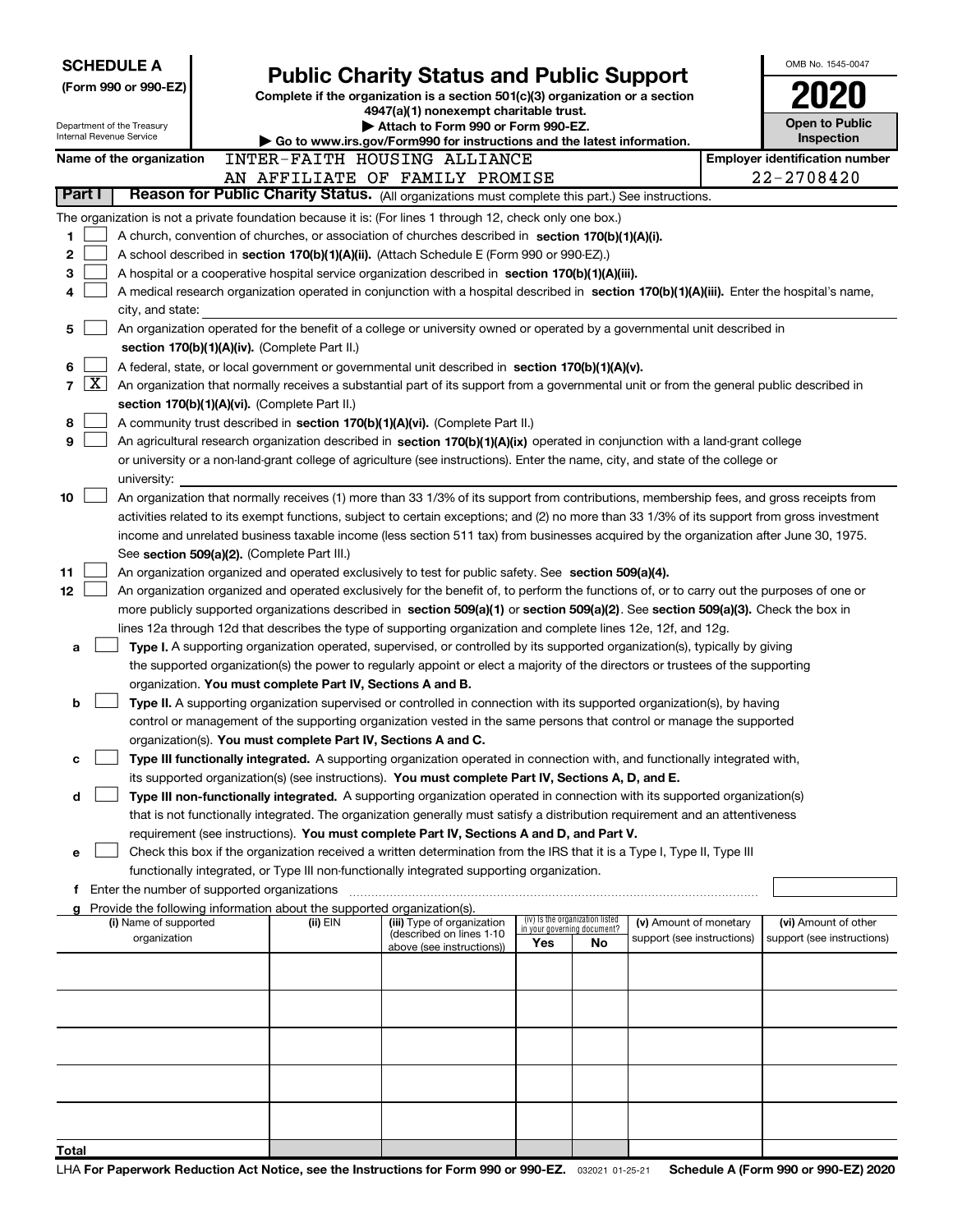### Schedule A (Form 990 or 990-EZ) 2020 AN AFFILIATE OF FAMILY PROMISE  $22-2708420$  Page Part II | Support Schedule for Organizations Described in Sections 170(b)(1)(A)(iv) and 170(b)(1)(A)(vi)

22-2708420 Page 2

(Complete only if you checked the box on line 5, 7, or 8 of Part I or if the organization failed to qualify under Part III. If the organization fails to qualify under the tests listed below, please complete Part III.)

| Calendar year (or fiscal year beginning in) $\blacktriangleright$<br>(a) 2016<br>(b) 2017<br>$(c)$ 2018<br>$(d)$ 2019<br>(e) 2020<br>(f) Total<br>1 Gifts, grants, contributions, and<br>membership fees received. (Do not<br>1455912.<br>566890.<br>554290.<br>873739.<br>1121425.<br>include any "unusual grants.")<br>2 Tax revenues levied for the organ-<br>ization's benefit and either paid to<br>or expended on its behalf<br>3 The value of services or facilities<br>furnished by a governmental unit to<br>the organization without charge<br>873739.<br>1455912.<br>566890.<br>554290.<br>1121425.<br>4 Total. Add lines 1 through 3<br>The portion of total contributions<br>5<br>by each person (other than a<br>governmental unit or publicly<br>supported organization) included<br>on line 1 that exceeds 2% of the<br>amount shown on line 11.<br>column (f)<br>6 Public support. Subtract line 5 from line 4.<br><b>Section B. Total Support</b><br>Calendar year (or fiscal year beginning in)<br>(a) 2016<br>(b) 2017<br>$(c)$ 2018<br>(d) 2019<br>(e) 2020<br>(f) Total<br>873739.<br>1121425.<br>1455912.<br>566890.<br>554290.<br>7 Amounts from line 4 [11, 11]<br>Gross income from interest,<br>8<br>dividends, payments received on<br>securities loans, rents, royalties,<br>and income from similar sources<br>Net income from unrelated business<br>9<br>activities, whether or not the<br>business is regularly carried on<br>10 Other income. Do not include gain<br>or loss from the sale of capital<br>assets (Explain in Part VI.)<br>11 Total support. Add lines 7 through 10<br>12<br>12 Gross receipts from related activities, etc. (see instructions)<br>13 First 5 years. If the Form 990 is for the organization's first, second, third, fourth, or fifth tax year as a section 501(c)(3)<br>organization, check this box and stop here<br><b>Section C. Computation of Public Support Percentage</b><br>100.00<br>14<br>14 Public support percentage for 2020 (line 6, column (f), divided by line 11, column (f)) <i>mumment</i> management | <b>Section A. Public Support</b> |  |  |  |  |  |                                          |  |  |  |  |
|------------------------------------------------------------------------------------------------------------------------------------------------------------------------------------------------------------------------------------------------------------------------------------------------------------------------------------------------------------------------------------------------------------------------------------------------------------------------------------------------------------------------------------------------------------------------------------------------------------------------------------------------------------------------------------------------------------------------------------------------------------------------------------------------------------------------------------------------------------------------------------------------------------------------------------------------------------------------------------------------------------------------------------------------------------------------------------------------------------------------------------------------------------------------------------------------------------------------------------------------------------------------------------------------------------------------------------------------------------------------------------------------------------------------------------------------------------------------------------------------------------------------------------------------------------------------------------------------------------------------------------------------------------------------------------------------------------------------------------------------------------------------------------------------------------------------------------------------------------------------------------------------------------------------------------------------------------------------------------------------------------------------------------------------------------------------------------------|----------------------------------|--|--|--|--|--|------------------------------------------|--|--|--|--|
|                                                                                                                                                                                                                                                                                                                                                                                                                                                                                                                                                                                                                                                                                                                                                                                                                                                                                                                                                                                                                                                                                                                                                                                                                                                                                                                                                                                                                                                                                                                                                                                                                                                                                                                                                                                                                                                                                                                                                                                                                                                                                          |                                  |  |  |  |  |  |                                          |  |  |  |  |
|                                                                                                                                                                                                                                                                                                                                                                                                                                                                                                                                                                                                                                                                                                                                                                                                                                                                                                                                                                                                                                                                                                                                                                                                                                                                                                                                                                                                                                                                                                                                                                                                                                                                                                                                                                                                                                                                                                                                                                                                                                                                                          |                                  |  |  |  |  |  |                                          |  |  |  |  |
|                                                                                                                                                                                                                                                                                                                                                                                                                                                                                                                                                                                                                                                                                                                                                                                                                                                                                                                                                                                                                                                                                                                                                                                                                                                                                                                                                                                                                                                                                                                                                                                                                                                                                                                                                                                                                                                                                                                                                                                                                                                                                          |                                  |  |  |  |  |  |                                          |  |  |  |  |
|                                                                                                                                                                                                                                                                                                                                                                                                                                                                                                                                                                                                                                                                                                                                                                                                                                                                                                                                                                                                                                                                                                                                                                                                                                                                                                                                                                                                                                                                                                                                                                                                                                                                                                                                                                                                                                                                                                                                                                                                                                                                                          |                                  |  |  |  |  |  | 4572256.                                 |  |  |  |  |
|                                                                                                                                                                                                                                                                                                                                                                                                                                                                                                                                                                                                                                                                                                                                                                                                                                                                                                                                                                                                                                                                                                                                                                                                                                                                                                                                                                                                                                                                                                                                                                                                                                                                                                                                                                                                                                                                                                                                                                                                                                                                                          |                                  |  |  |  |  |  |                                          |  |  |  |  |
|                                                                                                                                                                                                                                                                                                                                                                                                                                                                                                                                                                                                                                                                                                                                                                                                                                                                                                                                                                                                                                                                                                                                                                                                                                                                                                                                                                                                                                                                                                                                                                                                                                                                                                                                                                                                                                                                                                                                                                                                                                                                                          |                                  |  |  |  |  |  |                                          |  |  |  |  |
|                                                                                                                                                                                                                                                                                                                                                                                                                                                                                                                                                                                                                                                                                                                                                                                                                                                                                                                                                                                                                                                                                                                                                                                                                                                                                                                                                                                                                                                                                                                                                                                                                                                                                                                                                                                                                                                                                                                                                                                                                                                                                          |                                  |  |  |  |  |  |                                          |  |  |  |  |
|                                                                                                                                                                                                                                                                                                                                                                                                                                                                                                                                                                                                                                                                                                                                                                                                                                                                                                                                                                                                                                                                                                                                                                                                                                                                                                                                                                                                                                                                                                                                                                                                                                                                                                                                                                                                                                                                                                                                                                                                                                                                                          |                                  |  |  |  |  |  |                                          |  |  |  |  |
|                                                                                                                                                                                                                                                                                                                                                                                                                                                                                                                                                                                                                                                                                                                                                                                                                                                                                                                                                                                                                                                                                                                                                                                                                                                                                                                                                                                                                                                                                                                                                                                                                                                                                                                                                                                                                                                                                                                                                                                                                                                                                          |                                  |  |  |  |  |  |                                          |  |  |  |  |
|                                                                                                                                                                                                                                                                                                                                                                                                                                                                                                                                                                                                                                                                                                                                                                                                                                                                                                                                                                                                                                                                                                                                                                                                                                                                                                                                                                                                                                                                                                                                                                                                                                                                                                                                                                                                                                                                                                                                                                                                                                                                                          |                                  |  |  |  |  |  |                                          |  |  |  |  |
|                                                                                                                                                                                                                                                                                                                                                                                                                                                                                                                                                                                                                                                                                                                                                                                                                                                                                                                                                                                                                                                                                                                                                                                                                                                                                                                                                                                                                                                                                                                                                                                                                                                                                                                                                                                                                                                                                                                                                                                                                                                                                          |                                  |  |  |  |  |  | 4572256.                                 |  |  |  |  |
|                                                                                                                                                                                                                                                                                                                                                                                                                                                                                                                                                                                                                                                                                                                                                                                                                                                                                                                                                                                                                                                                                                                                                                                                                                                                                                                                                                                                                                                                                                                                                                                                                                                                                                                                                                                                                                                                                                                                                                                                                                                                                          |                                  |  |  |  |  |  |                                          |  |  |  |  |
|                                                                                                                                                                                                                                                                                                                                                                                                                                                                                                                                                                                                                                                                                                                                                                                                                                                                                                                                                                                                                                                                                                                                                                                                                                                                                                                                                                                                                                                                                                                                                                                                                                                                                                                                                                                                                                                                                                                                                                                                                                                                                          |                                  |  |  |  |  |  |                                          |  |  |  |  |
|                                                                                                                                                                                                                                                                                                                                                                                                                                                                                                                                                                                                                                                                                                                                                                                                                                                                                                                                                                                                                                                                                                                                                                                                                                                                                                                                                                                                                                                                                                                                                                                                                                                                                                                                                                                                                                                                                                                                                                                                                                                                                          |                                  |  |  |  |  |  |                                          |  |  |  |  |
|                                                                                                                                                                                                                                                                                                                                                                                                                                                                                                                                                                                                                                                                                                                                                                                                                                                                                                                                                                                                                                                                                                                                                                                                                                                                                                                                                                                                                                                                                                                                                                                                                                                                                                                                                                                                                                                                                                                                                                                                                                                                                          |                                  |  |  |  |  |  |                                          |  |  |  |  |
|                                                                                                                                                                                                                                                                                                                                                                                                                                                                                                                                                                                                                                                                                                                                                                                                                                                                                                                                                                                                                                                                                                                                                                                                                                                                                                                                                                                                                                                                                                                                                                                                                                                                                                                                                                                                                                                                                                                                                                                                                                                                                          |                                  |  |  |  |  |  |                                          |  |  |  |  |
|                                                                                                                                                                                                                                                                                                                                                                                                                                                                                                                                                                                                                                                                                                                                                                                                                                                                                                                                                                                                                                                                                                                                                                                                                                                                                                                                                                                                                                                                                                                                                                                                                                                                                                                                                                                                                                                                                                                                                                                                                                                                                          |                                  |  |  |  |  |  |                                          |  |  |  |  |
|                                                                                                                                                                                                                                                                                                                                                                                                                                                                                                                                                                                                                                                                                                                                                                                                                                                                                                                                                                                                                                                                                                                                                                                                                                                                                                                                                                                                                                                                                                                                                                                                                                                                                                                                                                                                                                                                                                                                                                                                                                                                                          |                                  |  |  |  |  |  |                                          |  |  |  |  |
|                                                                                                                                                                                                                                                                                                                                                                                                                                                                                                                                                                                                                                                                                                                                                                                                                                                                                                                                                                                                                                                                                                                                                                                                                                                                                                                                                                                                                                                                                                                                                                                                                                                                                                                                                                                                                                                                                                                                                                                                                                                                                          |                                  |  |  |  |  |  | 4572256.                                 |  |  |  |  |
|                                                                                                                                                                                                                                                                                                                                                                                                                                                                                                                                                                                                                                                                                                                                                                                                                                                                                                                                                                                                                                                                                                                                                                                                                                                                                                                                                                                                                                                                                                                                                                                                                                                                                                                                                                                                                                                                                                                                                                                                                                                                                          |                                  |  |  |  |  |  |                                          |  |  |  |  |
|                                                                                                                                                                                                                                                                                                                                                                                                                                                                                                                                                                                                                                                                                                                                                                                                                                                                                                                                                                                                                                                                                                                                                                                                                                                                                                                                                                                                                                                                                                                                                                                                                                                                                                                                                                                                                                                                                                                                                                                                                                                                                          |                                  |  |  |  |  |  |                                          |  |  |  |  |
|                                                                                                                                                                                                                                                                                                                                                                                                                                                                                                                                                                                                                                                                                                                                                                                                                                                                                                                                                                                                                                                                                                                                                                                                                                                                                                                                                                                                                                                                                                                                                                                                                                                                                                                                                                                                                                                                                                                                                                                                                                                                                          |                                  |  |  |  |  |  | 4572256.                                 |  |  |  |  |
|                                                                                                                                                                                                                                                                                                                                                                                                                                                                                                                                                                                                                                                                                                                                                                                                                                                                                                                                                                                                                                                                                                                                                                                                                                                                                                                                                                                                                                                                                                                                                                                                                                                                                                                                                                                                                                                                                                                                                                                                                                                                                          |                                  |  |  |  |  |  |                                          |  |  |  |  |
|                                                                                                                                                                                                                                                                                                                                                                                                                                                                                                                                                                                                                                                                                                                                                                                                                                                                                                                                                                                                                                                                                                                                                                                                                                                                                                                                                                                                                                                                                                                                                                                                                                                                                                                                                                                                                                                                                                                                                                                                                                                                                          |                                  |  |  |  |  |  |                                          |  |  |  |  |
|                                                                                                                                                                                                                                                                                                                                                                                                                                                                                                                                                                                                                                                                                                                                                                                                                                                                                                                                                                                                                                                                                                                                                                                                                                                                                                                                                                                                                                                                                                                                                                                                                                                                                                                                                                                                                                                                                                                                                                                                                                                                                          |                                  |  |  |  |  |  |                                          |  |  |  |  |
|                                                                                                                                                                                                                                                                                                                                                                                                                                                                                                                                                                                                                                                                                                                                                                                                                                                                                                                                                                                                                                                                                                                                                                                                                                                                                                                                                                                                                                                                                                                                                                                                                                                                                                                                                                                                                                                                                                                                                                                                                                                                                          |                                  |  |  |  |  |  |                                          |  |  |  |  |
|                                                                                                                                                                                                                                                                                                                                                                                                                                                                                                                                                                                                                                                                                                                                                                                                                                                                                                                                                                                                                                                                                                                                                                                                                                                                                                                                                                                                                                                                                                                                                                                                                                                                                                                                                                                                                                                                                                                                                                                                                                                                                          |                                  |  |  |  |  |  |                                          |  |  |  |  |
|                                                                                                                                                                                                                                                                                                                                                                                                                                                                                                                                                                                                                                                                                                                                                                                                                                                                                                                                                                                                                                                                                                                                                                                                                                                                                                                                                                                                                                                                                                                                                                                                                                                                                                                                                                                                                                                                                                                                                                                                                                                                                          |                                  |  |  |  |  |  |                                          |  |  |  |  |
|                                                                                                                                                                                                                                                                                                                                                                                                                                                                                                                                                                                                                                                                                                                                                                                                                                                                                                                                                                                                                                                                                                                                                                                                                                                                                                                                                                                                                                                                                                                                                                                                                                                                                                                                                                                                                                                                                                                                                                                                                                                                                          |                                  |  |  |  |  |  |                                          |  |  |  |  |
|                                                                                                                                                                                                                                                                                                                                                                                                                                                                                                                                                                                                                                                                                                                                                                                                                                                                                                                                                                                                                                                                                                                                                                                                                                                                                                                                                                                                                                                                                                                                                                                                                                                                                                                                                                                                                                                                                                                                                                                                                                                                                          |                                  |  |  |  |  |  |                                          |  |  |  |  |
|                                                                                                                                                                                                                                                                                                                                                                                                                                                                                                                                                                                                                                                                                                                                                                                                                                                                                                                                                                                                                                                                                                                                                                                                                                                                                                                                                                                                                                                                                                                                                                                                                                                                                                                                                                                                                                                                                                                                                                                                                                                                                          |                                  |  |  |  |  |  |                                          |  |  |  |  |
|                                                                                                                                                                                                                                                                                                                                                                                                                                                                                                                                                                                                                                                                                                                                                                                                                                                                                                                                                                                                                                                                                                                                                                                                                                                                                                                                                                                                                                                                                                                                                                                                                                                                                                                                                                                                                                                                                                                                                                                                                                                                                          |                                  |  |  |  |  |  |                                          |  |  |  |  |
|                                                                                                                                                                                                                                                                                                                                                                                                                                                                                                                                                                                                                                                                                                                                                                                                                                                                                                                                                                                                                                                                                                                                                                                                                                                                                                                                                                                                                                                                                                                                                                                                                                                                                                                                                                                                                                                                                                                                                                                                                                                                                          |                                  |  |  |  |  |  | 4572256.                                 |  |  |  |  |
|                                                                                                                                                                                                                                                                                                                                                                                                                                                                                                                                                                                                                                                                                                                                                                                                                                                                                                                                                                                                                                                                                                                                                                                                                                                                                                                                                                                                                                                                                                                                                                                                                                                                                                                                                                                                                                                                                                                                                                                                                                                                                          |                                  |  |  |  |  |  |                                          |  |  |  |  |
|                                                                                                                                                                                                                                                                                                                                                                                                                                                                                                                                                                                                                                                                                                                                                                                                                                                                                                                                                                                                                                                                                                                                                                                                                                                                                                                                                                                                                                                                                                                                                                                                                                                                                                                                                                                                                                                                                                                                                                                                                                                                                          |                                  |  |  |  |  |  |                                          |  |  |  |  |
|                                                                                                                                                                                                                                                                                                                                                                                                                                                                                                                                                                                                                                                                                                                                                                                                                                                                                                                                                                                                                                                                                                                                                                                                                                                                                                                                                                                                                                                                                                                                                                                                                                                                                                                                                                                                                                                                                                                                                                                                                                                                                          |                                  |  |  |  |  |  |                                          |  |  |  |  |
|                                                                                                                                                                                                                                                                                                                                                                                                                                                                                                                                                                                                                                                                                                                                                                                                                                                                                                                                                                                                                                                                                                                                                                                                                                                                                                                                                                                                                                                                                                                                                                                                                                                                                                                                                                                                                                                                                                                                                                                                                                                                                          |                                  |  |  |  |  |  |                                          |  |  |  |  |
|                                                                                                                                                                                                                                                                                                                                                                                                                                                                                                                                                                                                                                                                                                                                                                                                                                                                                                                                                                                                                                                                                                                                                                                                                                                                                                                                                                                                                                                                                                                                                                                                                                                                                                                                                                                                                                                                                                                                                                                                                                                                                          |                                  |  |  |  |  |  | %                                        |  |  |  |  |
| 15                                                                                                                                                                                                                                                                                                                                                                                                                                                                                                                                                                                                                                                                                                                                                                                                                                                                                                                                                                                                                                                                                                                                                                                                                                                                                                                                                                                                                                                                                                                                                                                                                                                                                                                                                                                                                                                                                                                                                                                                                                                                                       |                                  |  |  |  |  |  | 100.00<br>%                              |  |  |  |  |
| 16a 33 1/3% support test - 2020. If the organization did not check the box on line 13, and line 14 is 33 1/3% or more, check this box and                                                                                                                                                                                                                                                                                                                                                                                                                                                                                                                                                                                                                                                                                                                                                                                                                                                                                                                                                                                                                                                                                                                                                                                                                                                                                                                                                                                                                                                                                                                                                                                                                                                                                                                                                                                                                                                                                                                                                |                                  |  |  |  |  |  |                                          |  |  |  |  |
| stop here. The organization qualifies as a publicly supported organization                                                                                                                                                                                                                                                                                                                                                                                                                                                                                                                                                                                                                                                                                                                                                                                                                                                                                                                                                                                                                                                                                                                                                                                                                                                                                                                                                                                                                                                                                                                                                                                                                                                                                                                                                                                                                                                                                                                                                                                                               |                                  |  |  |  |  |  | $\blacktriangleright$ $\boxed{\text{X}}$ |  |  |  |  |
| b 33 1/3% support test - 2019. If the organization did not check a box on line 13 or 16a, and line 15 is 33 1/3% or more, check this box                                                                                                                                                                                                                                                                                                                                                                                                                                                                                                                                                                                                                                                                                                                                                                                                                                                                                                                                                                                                                                                                                                                                                                                                                                                                                                                                                                                                                                                                                                                                                                                                                                                                                                                                                                                                                                                                                                                                                 |                                  |  |  |  |  |  |                                          |  |  |  |  |
| and stop here. The organization qualifies as a publicly supported organization                                                                                                                                                                                                                                                                                                                                                                                                                                                                                                                                                                                                                                                                                                                                                                                                                                                                                                                                                                                                                                                                                                                                                                                                                                                                                                                                                                                                                                                                                                                                                                                                                                                                                                                                                                                                                                                                                                                                                                                                           |                                  |  |  |  |  |  |                                          |  |  |  |  |
| 17a 10% -facts-and-circumstances test - 2020. If the organization did not check a box on line 13, 16a, or 16b, and line 14 is 10% or more,                                                                                                                                                                                                                                                                                                                                                                                                                                                                                                                                                                                                                                                                                                                                                                                                                                                                                                                                                                                                                                                                                                                                                                                                                                                                                                                                                                                                                                                                                                                                                                                                                                                                                                                                                                                                                                                                                                                                               |                                  |  |  |  |  |  |                                          |  |  |  |  |
| and if the organization meets the facts-and-circumstances test, check this box and stop here. Explain in Part VI how the organization                                                                                                                                                                                                                                                                                                                                                                                                                                                                                                                                                                                                                                                                                                                                                                                                                                                                                                                                                                                                                                                                                                                                                                                                                                                                                                                                                                                                                                                                                                                                                                                                                                                                                                                                                                                                                                                                                                                                                    |                                  |  |  |  |  |  |                                          |  |  |  |  |
| meets the facts-and-circumstances test. The organization qualifies as a publicly supported organization                                                                                                                                                                                                                                                                                                                                                                                                                                                                                                                                                                                                                                                                                                                                                                                                                                                                                                                                                                                                                                                                                                                                                                                                                                                                                                                                                                                                                                                                                                                                                                                                                                                                                                                                                                                                                                                                                                                                                                                  |                                  |  |  |  |  |  |                                          |  |  |  |  |
| <b>b 10% -facts-and-circumstances test - 2019.</b> If the organization did not check a box on line 13, 16a, 16b, or 17a, and line 15 is 10% or                                                                                                                                                                                                                                                                                                                                                                                                                                                                                                                                                                                                                                                                                                                                                                                                                                                                                                                                                                                                                                                                                                                                                                                                                                                                                                                                                                                                                                                                                                                                                                                                                                                                                                                                                                                                                                                                                                                                           |                                  |  |  |  |  |  |                                          |  |  |  |  |
| more, and if the organization meets the facts-and-circumstances test, check this box and stop here. Explain in Part VI how the                                                                                                                                                                                                                                                                                                                                                                                                                                                                                                                                                                                                                                                                                                                                                                                                                                                                                                                                                                                                                                                                                                                                                                                                                                                                                                                                                                                                                                                                                                                                                                                                                                                                                                                                                                                                                                                                                                                                                           |                                  |  |  |  |  |  |                                          |  |  |  |  |
| organization meets the facts-and-circumstances test. The organization qualifies as a publicly supported organization                                                                                                                                                                                                                                                                                                                                                                                                                                                                                                                                                                                                                                                                                                                                                                                                                                                                                                                                                                                                                                                                                                                                                                                                                                                                                                                                                                                                                                                                                                                                                                                                                                                                                                                                                                                                                                                                                                                                                                     |                                  |  |  |  |  |  |                                          |  |  |  |  |
| 18 Private foundation. If the organization did not check a box on line 13, 16a, 16b, 17a, or 17b, check this box and see instructions                                                                                                                                                                                                                                                                                                                                                                                                                                                                                                                                                                                                                                                                                                                                                                                                                                                                                                                                                                                                                                                                                                                                                                                                                                                                                                                                                                                                                                                                                                                                                                                                                                                                                                                                                                                                                                                                                                                                                    |                                  |  |  |  |  |  |                                          |  |  |  |  |

Schedule A (Form 990 or 990-EZ) 2020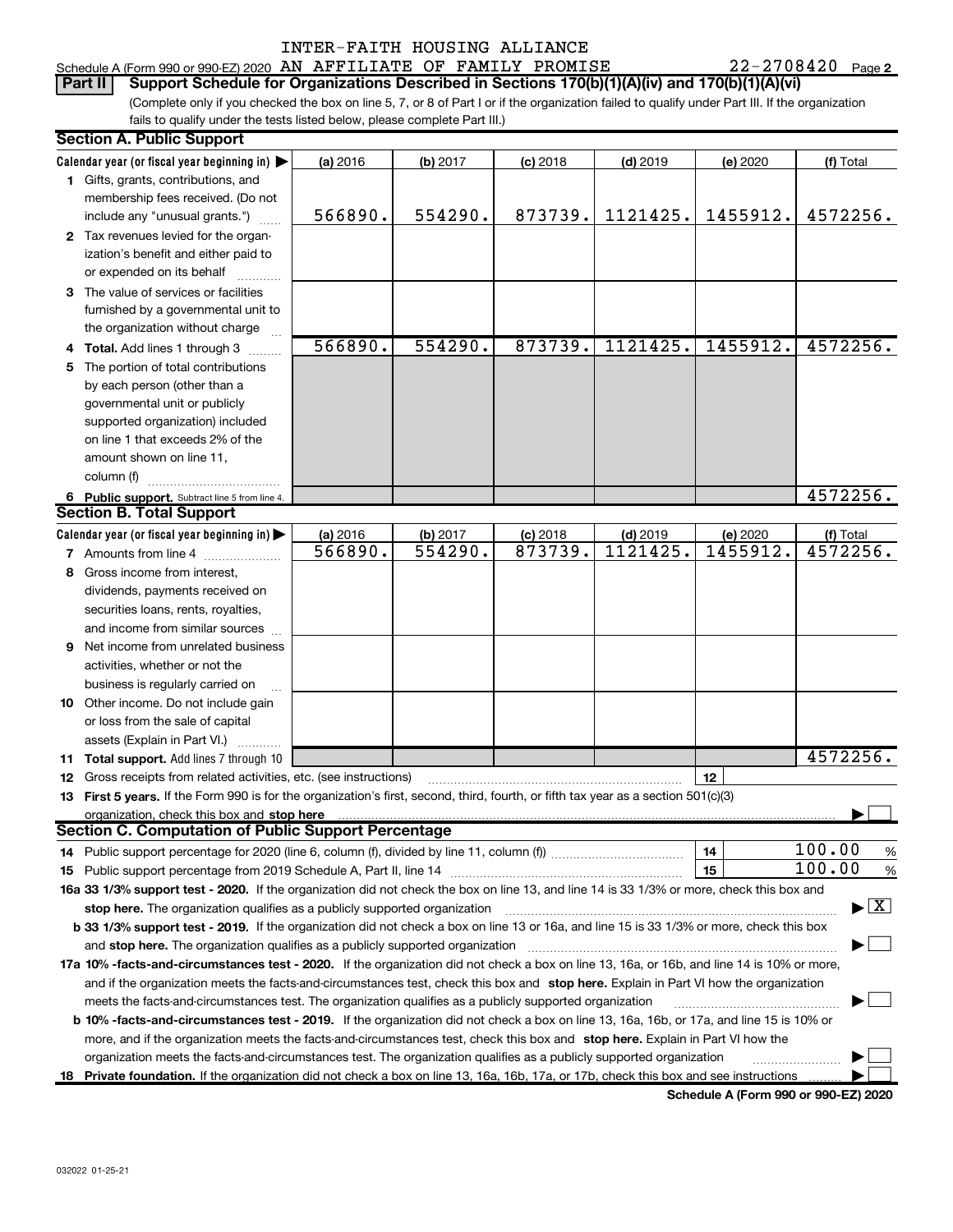### Schedule A (Form 990 or 990-EZ) 2020 AN AFFILIATE OF FAMILY PROMISE  $22-2708420$  Page **Part III | Support Schedule for Organizations Described in Section 509(a)(2)**

(Complete only if you checked the box on line 10 of Part I or if the organization failed to qualify under Part II. If the organization fails to qualify under the tests listed below, please complete Part II.)

| Calendar year (or fiscal year beginning in) $\blacktriangleright$<br>(a) 2016<br>$(d)$ 2019<br>(b) 2017<br>$(c)$ 2018<br>(e) 2020<br>(f) Total<br>1 Gifts, grants, contributions, and<br>membership fees received. (Do not<br>include any "unusual grants.")<br><b>2</b> Gross receipts from admissions,<br>merchandise sold or services per-<br>formed, or facilities furnished in<br>any activity that is related to the<br>organization's tax-exempt purpose<br>Gross receipts from activities that<br>З<br>are not an unrelated trade or bus-<br>iness under section 513<br>4 Tax revenues levied for the organ-<br>ization's benefit and either paid to<br>or expended on its behalf<br>$\overline{\phantom{a}}$<br>The value of services or facilities<br>5.<br>furnished by a governmental unit to<br>the organization without charge<br><b>6 Total.</b> Add lines 1 through 5 $\ldots$<br>7a Amounts included on lines 1, 2, and<br>3 received from disqualified persons<br><b>b</b> Amounts included on lines 2 and 3 received<br>from other than disqualified persons that<br>exceed the greater of \$5,000 or 1% of the<br>amount on line 13 for the year<br>c Add lines 7a and 7b<br>8 Public support. (Subtract line 7c from line 6.)<br><b>Section B. Total Support</b><br>Calendar year (or fiscal year beginning in)<br>(a) 2016<br>(b) 2017<br>$(c)$ 2018<br>$(d)$ 2019<br>(e) 2020<br>(f) Total<br>9 Amounts from line 6<br>10a Gross income from interest.<br>dividends, payments received on<br>securities loans, rents, royalties,<br>and income from similar sources<br><b>b</b> Unrelated business taxable income<br>(less section 511 taxes) from businesses<br>acquired after June 30, 1975<br>c Add lines 10a and 10b<br><b>11</b> Net income from unrelated business<br>activities not included in line 10b,<br>whether or not the business is<br>regularly carried on<br><b>12</b> Other income. Do not include gain<br>or loss from the sale of capital<br>assets (Explain in Part VI.)<br><b>13</b> Total support. (Add lines 9, 10c, 11, and 12.)<br>14 First 5 years. If the Form 990 is for the organization's first, second, third, fourth, or fifth tax year as a section 501(c)(3) organization,<br>check this box and stop here<br><b>Section C. Computation of Public Support Percentage</b><br>15 Public support percentage for 2020 (line 8, column (f), divided by line 13, column (f))<br>15<br>16<br>16 Public support percentage from 2019 Schedule A, Part III, line 15<br><b>Section D. Computation of Investment Income Percentage</b><br>17<br>18<br>18 Investment income percentage from 2019 Schedule A, Part III, line 17<br>19a 33 1/3% support tests - 2020. If the organization did not check the box on line 14, and line 15 is more than 33 1/3%, and line 17 is not<br>more than 33 1/3%, check this box and stop here. The organization qualifies as a publicly supported organization<br>b 33 1/3% support tests - 2019. If the organization did not check a box on line 14 or line 19a, and line 16 is more than 33 1/3%, and<br>line 18 is not more than 33 1/3%, check this box and stop here. The organization qualifies as a publicly supported organization<br>20 Private foundation. If the organization did not check a box on line 14, 19a, or 19b, check this box and see instructions | <b>Section A. Public Support</b> |  |  |  |  |  |   |  |  |  |
|-------------------------------------------------------------------------------------------------------------------------------------------------------------------------------------------------------------------------------------------------------------------------------------------------------------------------------------------------------------------------------------------------------------------------------------------------------------------------------------------------------------------------------------------------------------------------------------------------------------------------------------------------------------------------------------------------------------------------------------------------------------------------------------------------------------------------------------------------------------------------------------------------------------------------------------------------------------------------------------------------------------------------------------------------------------------------------------------------------------------------------------------------------------------------------------------------------------------------------------------------------------------------------------------------------------------------------------------------------------------------------------------------------------------------------------------------------------------------------------------------------------------------------------------------------------------------------------------------------------------------------------------------------------------------------------------------------------------------------------------------------------------------------------------------------------------------------------------------------------------------------------------------------------------------------------------------------------------------------------------------------------------------------------------------------------------------------------------------------------------------------------------------------------------------------------------------------------------------------------------------------------------------------------------------------------------------------------------------------------------------------------------------------------------------------------------------------------------------------------------------------------------------------------------------------------------------------------------------------------------------------------------------------------------------------------------------------------------------------------------------------------------------------------------------------------------------------------------------------------------------------------------------------------------------------------------------------------------------------------------------------------------------------------------------------------------------------------------------------------------------------------------------------------------------------------------------------------------------------------------------------------------------------------------------------------------------------------------------------------|----------------------------------|--|--|--|--|--|---|--|--|--|
|                                                                                                                                                                                                                                                                                                                                                                                                                                                                                                                                                                                                                                                                                                                                                                                                                                                                                                                                                                                                                                                                                                                                                                                                                                                                                                                                                                                                                                                                                                                                                                                                                                                                                                                                                                                                                                                                                                                                                                                                                                                                                                                                                                                                                                                                                                                                                                                                                                                                                                                                                                                                                                                                                                                                                                                                                                                                                                                                                                                                                                                                                                                                                                                                                                                                                                                                                             |                                  |  |  |  |  |  |   |  |  |  |
|                                                                                                                                                                                                                                                                                                                                                                                                                                                                                                                                                                                                                                                                                                                                                                                                                                                                                                                                                                                                                                                                                                                                                                                                                                                                                                                                                                                                                                                                                                                                                                                                                                                                                                                                                                                                                                                                                                                                                                                                                                                                                                                                                                                                                                                                                                                                                                                                                                                                                                                                                                                                                                                                                                                                                                                                                                                                                                                                                                                                                                                                                                                                                                                                                                                                                                                                                             |                                  |  |  |  |  |  |   |  |  |  |
|                                                                                                                                                                                                                                                                                                                                                                                                                                                                                                                                                                                                                                                                                                                                                                                                                                                                                                                                                                                                                                                                                                                                                                                                                                                                                                                                                                                                                                                                                                                                                                                                                                                                                                                                                                                                                                                                                                                                                                                                                                                                                                                                                                                                                                                                                                                                                                                                                                                                                                                                                                                                                                                                                                                                                                                                                                                                                                                                                                                                                                                                                                                                                                                                                                                                                                                                                             |                                  |  |  |  |  |  |   |  |  |  |
|                                                                                                                                                                                                                                                                                                                                                                                                                                                                                                                                                                                                                                                                                                                                                                                                                                                                                                                                                                                                                                                                                                                                                                                                                                                                                                                                                                                                                                                                                                                                                                                                                                                                                                                                                                                                                                                                                                                                                                                                                                                                                                                                                                                                                                                                                                                                                                                                                                                                                                                                                                                                                                                                                                                                                                                                                                                                                                                                                                                                                                                                                                                                                                                                                                                                                                                                                             |                                  |  |  |  |  |  |   |  |  |  |
|                                                                                                                                                                                                                                                                                                                                                                                                                                                                                                                                                                                                                                                                                                                                                                                                                                                                                                                                                                                                                                                                                                                                                                                                                                                                                                                                                                                                                                                                                                                                                                                                                                                                                                                                                                                                                                                                                                                                                                                                                                                                                                                                                                                                                                                                                                                                                                                                                                                                                                                                                                                                                                                                                                                                                                                                                                                                                                                                                                                                                                                                                                                                                                                                                                                                                                                                                             |                                  |  |  |  |  |  |   |  |  |  |
|                                                                                                                                                                                                                                                                                                                                                                                                                                                                                                                                                                                                                                                                                                                                                                                                                                                                                                                                                                                                                                                                                                                                                                                                                                                                                                                                                                                                                                                                                                                                                                                                                                                                                                                                                                                                                                                                                                                                                                                                                                                                                                                                                                                                                                                                                                                                                                                                                                                                                                                                                                                                                                                                                                                                                                                                                                                                                                                                                                                                                                                                                                                                                                                                                                                                                                                                                             |                                  |  |  |  |  |  |   |  |  |  |
|                                                                                                                                                                                                                                                                                                                                                                                                                                                                                                                                                                                                                                                                                                                                                                                                                                                                                                                                                                                                                                                                                                                                                                                                                                                                                                                                                                                                                                                                                                                                                                                                                                                                                                                                                                                                                                                                                                                                                                                                                                                                                                                                                                                                                                                                                                                                                                                                                                                                                                                                                                                                                                                                                                                                                                                                                                                                                                                                                                                                                                                                                                                                                                                                                                                                                                                                                             |                                  |  |  |  |  |  |   |  |  |  |
|                                                                                                                                                                                                                                                                                                                                                                                                                                                                                                                                                                                                                                                                                                                                                                                                                                                                                                                                                                                                                                                                                                                                                                                                                                                                                                                                                                                                                                                                                                                                                                                                                                                                                                                                                                                                                                                                                                                                                                                                                                                                                                                                                                                                                                                                                                                                                                                                                                                                                                                                                                                                                                                                                                                                                                                                                                                                                                                                                                                                                                                                                                                                                                                                                                                                                                                                                             |                                  |  |  |  |  |  |   |  |  |  |
|                                                                                                                                                                                                                                                                                                                                                                                                                                                                                                                                                                                                                                                                                                                                                                                                                                                                                                                                                                                                                                                                                                                                                                                                                                                                                                                                                                                                                                                                                                                                                                                                                                                                                                                                                                                                                                                                                                                                                                                                                                                                                                                                                                                                                                                                                                                                                                                                                                                                                                                                                                                                                                                                                                                                                                                                                                                                                                                                                                                                                                                                                                                                                                                                                                                                                                                                                             |                                  |  |  |  |  |  |   |  |  |  |
|                                                                                                                                                                                                                                                                                                                                                                                                                                                                                                                                                                                                                                                                                                                                                                                                                                                                                                                                                                                                                                                                                                                                                                                                                                                                                                                                                                                                                                                                                                                                                                                                                                                                                                                                                                                                                                                                                                                                                                                                                                                                                                                                                                                                                                                                                                                                                                                                                                                                                                                                                                                                                                                                                                                                                                                                                                                                                                                                                                                                                                                                                                                                                                                                                                                                                                                                                             |                                  |  |  |  |  |  |   |  |  |  |
|                                                                                                                                                                                                                                                                                                                                                                                                                                                                                                                                                                                                                                                                                                                                                                                                                                                                                                                                                                                                                                                                                                                                                                                                                                                                                                                                                                                                                                                                                                                                                                                                                                                                                                                                                                                                                                                                                                                                                                                                                                                                                                                                                                                                                                                                                                                                                                                                                                                                                                                                                                                                                                                                                                                                                                                                                                                                                                                                                                                                                                                                                                                                                                                                                                                                                                                                                             |                                  |  |  |  |  |  |   |  |  |  |
|                                                                                                                                                                                                                                                                                                                                                                                                                                                                                                                                                                                                                                                                                                                                                                                                                                                                                                                                                                                                                                                                                                                                                                                                                                                                                                                                                                                                                                                                                                                                                                                                                                                                                                                                                                                                                                                                                                                                                                                                                                                                                                                                                                                                                                                                                                                                                                                                                                                                                                                                                                                                                                                                                                                                                                                                                                                                                                                                                                                                                                                                                                                                                                                                                                                                                                                                                             |                                  |  |  |  |  |  |   |  |  |  |
|                                                                                                                                                                                                                                                                                                                                                                                                                                                                                                                                                                                                                                                                                                                                                                                                                                                                                                                                                                                                                                                                                                                                                                                                                                                                                                                                                                                                                                                                                                                                                                                                                                                                                                                                                                                                                                                                                                                                                                                                                                                                                                                                                                                                                                                                                                                                                                                                                                                                                                                                                                                                                                                                                                                                                                                                                                                                                                                                                                                                                                                                                                                                                                                                                                                                                                                                                             |                                  |  |  |  |  |  |   |  |  |  |
|                                                                                                                                                                                                                                                                                                                                                                                                                                                                                                                                                                                                                                                                                                                                                                                                                                                                                                                                                                                                                                                                                                                                                                                                                                                                                                                                                                                                                                                                                                                                                                                                                                                                                                                                                                                                                                                                                                                                                                                                                                                                                                                                                                                                                                                                                                                                                                                                                                                                                                                                                                                                                                                                                                                                                                                                                                                                                                                                                                                                                                                                                                                                                                                                                                                                                                                                                             |                                  |  |  |  |  |  |   |  |  |  |
|                                                                                                                                                                                                                                                                                                                                                                                                                                                                                                                                                                                                                                                                                                                                                                                                                                                                                                                                                                                                                                                                                                                                                                                                                                                                                                                                                                                                                                                                                                                                                                                                                                                                                                                                                                                                                                                                                                                                                                                                                                                                                                                                                                                                                                                                                                                                                                                                                                                                                                                                                                                                                                                                                                                                                                                                                                                                                                                                                                                                                                                                                                                                                                                                                                                                                                                                                             |                                  |  |  |  |  |  |   |  |  |  |
|                                                                                                                                                                                                                                                                                                                                                                                                                                                                                                                                                                                                                                                                                                                                                                                                                                                                                                                                                                                                                                                                                                                                                                                                                                                                                                                                                                                                                                                                                                                                                                                                                                                                                                                                                                                                                                                                                                                                                                                                                                                                                                                                                                                                                                                                                                                                                                                                                                                                                                                                                                                                                                                                                                                                                                                                                                                                                                                                                                                                                                                                                                                                                                                                                                                                                                                                                             |                                  |  |  |  |  |  |   |  |  |  |
|                                                                                                                                                                                                                                                                                                                                                                                                                                                                                                                                                                                                                                                                                                                                                                                                                                                                                                                                                                                                                                                                                                                                                                                                                                                                                                                                                                                                                                                                                                                                                                                                                                                                                                                                                                                                                                                                                                                                                                                                                                                                                                                                                                                                                                                                                                                                                                                                                                                                                                                                                                                                                                                                                                                                                                                                                                                                                                                                                                                                                                                                                                                                                                                                                                                                                                                                                             |                                  |  |  |  |  |  |   |  |  |  |
|                                                                                                                                                                                                                                                                                                                                                                                                                                                                                                                                                                                                                                                                                                                                                                                                                                                                                                                                                                                                                                                                                                                                                                                                                                                                                                                                                                                                                                                                                                                                                                                                                                                                                                                                                                                                                                                                                                                                                                                                                                                                                                                                                                                                                                                                                                                                                                                                                                                                                                                                                                                                                                                                                                                                                                                                                                                                                                                                                                                                                                                                                                                                                                                                                                                                                                                                                             |                                  |  |  |  |  |  |   |  |  |  |
|                                                                                                                                                                                                                                                                                                                                                                                                                                                                                                                                                                                                                                                                                                                                                                                                                                                                                                                                                                                                                                                                                                                                                                                                                                                                                                                                                                                                                                                                                                                                                                                                                                                                                                                                                                                                                                                                                                                                                                                                                                                                                                                                                                                                                                                                                                                                                                                                                                                                                                                                                                                                                                                                                                                                                                                                                                                                                                                                                                                                                                                                                                                                                                                                                                                                                                                                                             |                                  |  |  |  |  |  |   |  |  |  |
|                                                                                                                                                                                                                                                                                                                                                                                                                                                                                                                                                                                                                                                                                                                                                                                                                                                                                                                                                                                                                                                                                                                                                                                                                                                                                                                                                                                                                                                                                                                                                                                                                                                                                                                                                                                                                                                                                                                                                                                                                                                                                                                                                                                                                                                                                                                                                                                                                                                                                                                                                                                                                                                                                                                                                                                                                                                                                                                                                                                                                                                                                                                                                                                                                                                                                                                                                             |                                  |  |  |  |  |  |   |  |  |  |
|                                                                                                                                                                                                                                                                                                                                                                                                                                                                                                                                                                                                                                                                                                                                                                                                                                                                                                                                                                                                                                                                                                                                                                                                                                                                                                                                                                                                                                                                                                                                                                                                                                                                                                                                                                                                                                                                                                                                                                                                                                                                                                                                                                                                                                                                                                                                                                                                                                                                                                                                                                                                                                                                                                                                                                                                                                                                                                                                                                                                                                                                                                                                                                                                                                                                                                                                                             |                                  |  |  |  |  |  |   |  |  |  |
|                                                                                                                                                                                                                                                                                                                                                                                                                                                                                                                                                                                                                                                                                                                                                                                                                                                                                                                                                                                                                                                                                                                                                                                                                                                                                                                                                                                                                                                                                                                                                                                                                                                                                                                                                                                                                                                                                                                                                                                                                                                                                                                                                                                                                                                                                                                                                                                                                                                                                                                                                                                                                                                                                                                                                                                                                                                                                                                                                                                                                                                                                                                                                                                                                                                                                                                                                             |                                  |  |  |  |  |  |   |  |  |  |
|                                                                                                                                                                                                                                                                                                                                                                                                                                                                                                                                                                                                                                                                                                                                                                                                                                                                                                                                                                                                                                                                                                                                                                                                                                                                                                                                                                                                                                                                                                                                                                                                                                                                                                                                                                                                                                                                                                                                                                                                                                                                                                                                                                                                                                                                                                                                                                                                                                                                                                                                                                                                                                                                                                                                                                                                                                                                                                                                                                                                                                                                                                                                                                                                                                                                                                                                                             |                                  |  |  |  |  |  |   |  |  |  |
|                                                                                                                                                                                                                                                                                                                                                                                                                                                                                                                                                                                                                                                                                                                                                                                                                                                                                                                                                                                                                                                                                                                                                                                                                                                                                                                                                                                                                                                                                                                                                                                                                                                                                                                                                                                                                                                                                                                                                                                                                                                                                                                                                                                                                                                                                                                                                                                                                                                                                                                                                                                                                                                                                                                                                                                                                                                                                                                                                                                                                                                                                                                                                                                                                                                                                                                                                             |                                  |  |  |  |  |  |   |  |  |  |
|                                                                                                                                                                                                                                                                                                                                                                                                                                                                                                                                                                                                                                                                                                                                                                                                                                                                                                                                                                                                                                                                                                                                                                                                                                                                                                                                                                                                                                                                                                                                                                                                                                                                                                                                                                                                                                                                                                                                                                                                                                                                                                                                                                                                                                                                                                                                                                                                                                                                                                                                                                                                                                                                                                                                                                                                                                                                                                                                                                                                                                                                                                                                                                                                                                                                                                                                                             |                                  |  |  |  |  |  |   |  |  |  |
|                                                                                                                                                                                                                                                                                                                                                                                                                                                                                                                                                                                                                                                                                                                                                                                                                                                                                                                                                                                                                                                                                                                                                                                                                                                                                                                                                                                                                                                                                                                                                                                                                                                                                                                                                                                                                                                                                                                                                                                                                                                                                                                                                                                                                                                                                                                                                                                                                                                                                                                                                                                                                                                                                                                                                                                                                                                                                                                                                                                                                                                                                                                                                                                                                                                                                                                                                             |                                  |  |  |  |  |  |   |  |  |  |
|                                                                                                                                                                                                                                                                                                                                                                                                                                                                                                                                                                                                                                                                                                                                                                                                                                                                                                                                                                                                                                                                                                                                                                                                                                                                                                                                                                                                                                                                                                                                                                                                                                                                                                                                                                                                                                                                                                                                                                                                                                                                                                                                                                                                                                                                                                                                                                                                                                                                                                                                                                                                                                                                                                                                                                                                                                                                                                                                                                                                                                                                                                                                                                                                                                                                                                                                                             |                                  |  |  |  |  |  |   |  |  |  |
|                                                                                                                                                                                                                                                                                                                                                                                                                                                                                                                                                                                                                                                                                                                                                                                                                                                                                                                                                                                                                                                                                                                                                                                                                                                                                                                                                                                                                                                                                                                                                                                                                                                                                                                                                                                                                                                                                                                                                                                                                                                                                                                                                                                                                                                                                                                                                                                                                                                                                                                                                                                                                                                                                                                                                                                                                                                                                                                                                                                                                                                                                                                                                                                                                                                                                                                                                             |                                  |  |  |  |  |  |   |  |  |  |
|                                                                                                                                                                                                                                                                                                                                                                                                                                                                                                                                                                                                                                                                                                                                                                                                                                                                                                                                                                                                                                                                                                                                                                                                                                                                                                                                                                                                                                                                                                                                                                                                                                                                                                                                                                                                                                                                                                                                                                                                                                                                                                                                                                                                                                                                                                                                                                                                                                                                                                                                                                                                                                                                                                                                                                                                                                                                                                                                                                                                                                                                                                                                                                                                                                                                                                                                                             |                                  |  |  |  |  |  |   |  |  |  |
|                                                                                                                                                                                                                                                                                                                                                                                                                                                                                                                                                                                                                                                                                                                                                                                                                                                                                                                                                                                                                                                                                                                                                                                                                                                                                                                                                                                                                                                                                                                                                                                                                                                                                                                                                                                                                                                                                                                                                                                                                                                                                                                                                                                                                                                                                                                                                                                                                                                                                                                                                                                                                                                                                                                                                                                                                                                                                                                                                                                                                                                                                                                                                                                                                                                                                                                                                             |                                  |  |  |  |  |  |   |  |  |  |
|                                                                                                                                                                                                                                                                                                                                                                                                                                                                                                                                                                                                                                                                                                                                                                                                                                                                                                                                                                                                                                                                                                                                                                                                                                                                                                                                                                                                                                                                                                                                                                                                                                                                                                                                                                                                                                                                                                                                                                                                                                                                                                                                                                                                                                                                                                                                                                                                                                                                                                                                                                                                                                                                                                                                                                                                                                                                                                                                                                                                                                                                                                                                                                                                                                                                                                                                                             |                                  |  |  |  |  |  | % |  |  |  |
|                                                                                                                                                                                                                                                                                                                                                                                                                                                                                                                                                                                                                                                                                                                                                                                                                                                                                                                                                                                                                                                                                                                                                                                                                                                                                                                                                                                                                                                                                                                                                                                                                                                                                                                                                                                                                                                                                                                                                                                                                                                                                                                                                                                                                                                                                                                                                                                                                                                                                                                                                                                                                                                                                                                                                                                                                                                                                                                                                                                                                                                                                                                                                                                                                                                                                                                                                             |                                  |  |  |  |  |  | % |  |  |  |
|                                                                                                                                                                                                                                                                                                                                                                                                                                                                                                                                                                                                                                                                                                                                                                                                                                                                                                                                                                                                                                                                                                                                                                                                                                                                                                                                                                                                                                                                                                                                                                                                                                                                                                                                                                                                                                                                                                                                                                                                                                                                                                                                                                                                                                                                                                                                                                                                                                                                                                                                                                                                                                                                                                                                                                                                                                                                                                                                                                                                                                                                                                                                                                                                                                                                                                                                                             |                                  |  |  |  |  |  |   |  |  |  |
|                                                                                                                                                                                                                                                                                                                                                                                                                                                                                                                                                                                                                                                                                                                                                                                                                                                                                                                                                                                                                                                                                                                                                                                                                                                                                                                                                                                                                                                                                                                                                                                                                                                                                                                                                                                                                                                                                                                                                                                                                                                                                                                                                                                                                                                                                                                                                                                                                                                                                                                                                                                                                                                                                                                                                                                                                                                                                                                                                                                                                                                                                                                                                                                                                                                                                                                                                             |                                  |  |  |  |  |  | % |  |  |  |
|                                                                                                                                                                                                                                                                                                                                                                                                                                                                                                                                                                                                                                                                                                                                                                                                                                                                                                                                                                                                                                                                                                                                                                                                                                                                                                                                                                                                                                                                                                                                                                                                                                                                                                                                                                                                                                                                                                                                                                                                                                                                                                                                                                                                                                                                                                                                                                                                                                                                                                                                                                                                                                                                                                                                                                                                                                                                                                                                                                                                                                                                                                                                                                                                                                                                                                                                                             |                                  |  |  |  |  |  | % |  |  |  |
|                                                                                                                                                                                                                                                                                                                                                                                                                                                                                                                                                                                                                                                                                                                                                                                                                                                                                                                                                                                                                                                                                                                                                                                                                                                                                                                                                                                                                                                                                                                                                                                                                                                                                                                                                                                                                                                                                                                                                                                                                                                                                                                                                                                                                                                                                                                                                                                                                                                                                                                                                                                                                                                                                                                                                                                                                                                                                                                                                                                                                                                                                                                                                                                                                                                                                                                                                             |                                  |  |  |  |  |  |   |  |  |  |
|                                                                                                                                                                                                                                                                                                                                                                                                                                                                                                                                                                                                                                                                                                                                                                                                                                                                                                                                                                                                                                                                                                                                                                                                                                                                                                                                                                                                                                                                                                                                                                                                                                                                                                                                                                                                                                                                                                                                                                                                                                                                                                                                                                                                                                                                                                                                                                                                                                                                                                                                                                                                                                                                                                                                                                                                                                                                                                                                                                                                                                                                                                                                                                                                                                                                                                                                                             |                                  |  |  |  |  |  |   |  |  |  |
|                                                                                                                                                                                                                                                                                                                                                                                                                                                                                                                                                                                                                                                                                                                                                                                                                                                                                                                                                                                                                                                                                                                                                                                                                                                                                                                                                                                                                                                                                                                                                                                                                                                                                                                                                                                                                                                                                                                                                                                                                                                                                                                                                                                                                                                                                                                                                                                                                                                                                                                                                                                                                                                                                                                                                                                                                                                                                                                                                                                                                                                                                                                                                                                                                                                                                                                                                             |                                  |  |  |  |  |  |   |  |  |  |
|                                                                                                                                                                                                                                                                                                                                                                                                                                                                                                                                                                                                                                                                                                                                                                                                                                                                                                                                                                                                                                                                                                                                                                                                                                                                                                                                                                                                                                                                                                                                                                                                                                                                                                                                                                                                                                                                                                                                                                                                                                                                                                                                                                                                                                                                                                                                                                                                                                                                                                                                                                                                                                                                                                                                                                                                                                                                                                                                                                                                                                                                                                                                                                                                                                                                                                                                                             |                                  |  |  |  |  |  |   |  |  |  |

Schedule A (Form 990 or 990-EZ) 2020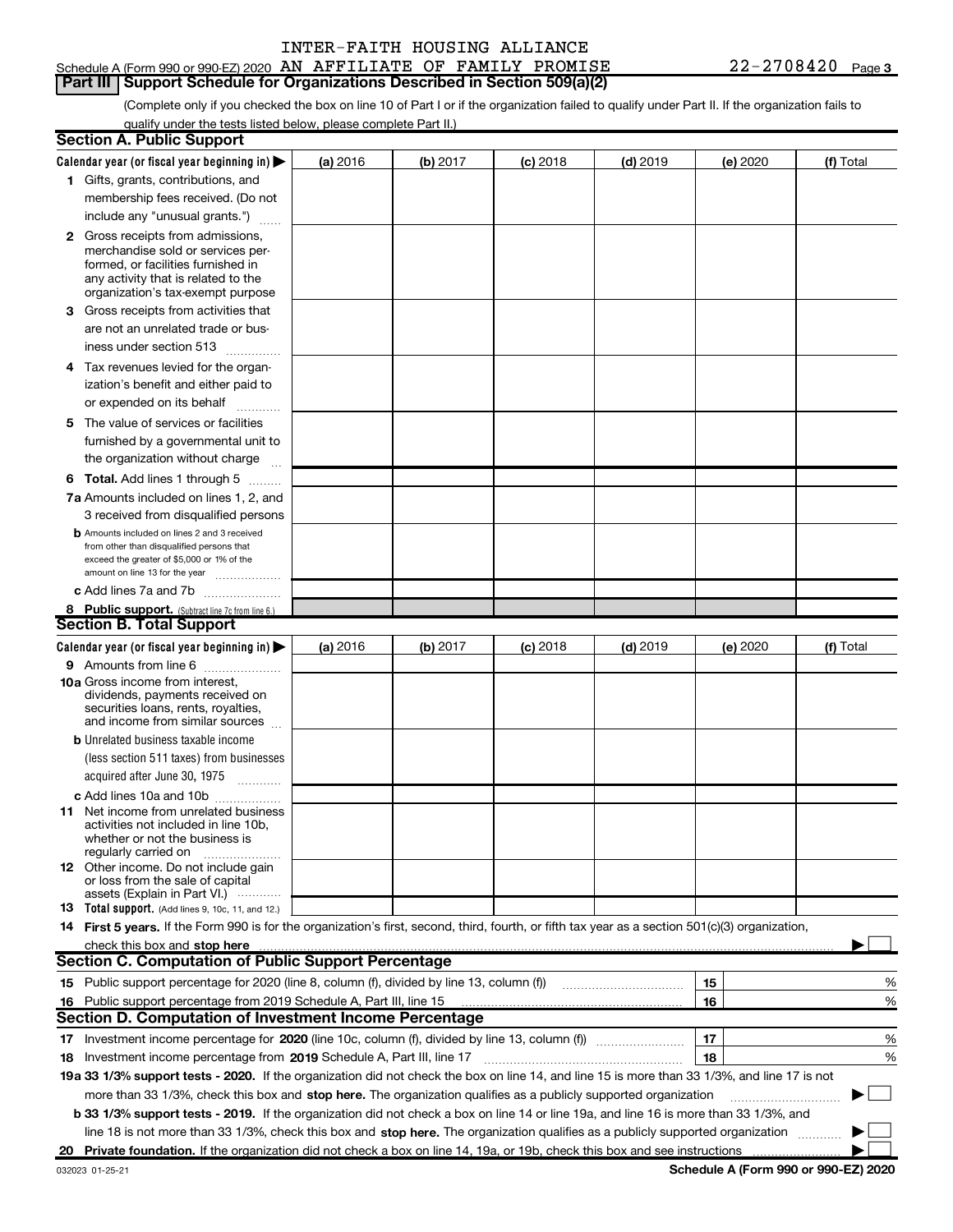## Part IV | Supporting Organizations

(Complete only if you checked a box in line 12 on Part I. If you checked box 12a, Part I, complete Sections A and B. If you checked box 12b, Part I, complete Sections A and C. If you checked box 12c, Part I, complete Sections A, D, and E. If you checked box 12d, Part I, complete Sections A and D, and complete Part V.)

### Section A. All Supporting Organizations

- 1 Are all of the organization's supported organizations listed by name in the organization's governing documents? If "No," describe in Part VI how the supported organizations are designated. If designated by class or purpose, describe the designation. If historic and continuing relationship, explain.
- 2 Did the organization have any supported organization that does not have an IRS determination of status under section 509(a)(1) or (2)? If "Yes," explain in Part VI how the organization determined that the supported organization was described in section 509(a)(1) or (2).
- 3a Did the organization have a supported organization described in section 501(c)(4), (5), or (6)? If "Yes," answer lines 3b and 3c below.
- b Did the organization confirm that each supported organization qualified under section 501(c)(4), (5), or (6) and satisfied the public support tests under section 509(a)(2)? If "Yes," describe in Part VI when and how the organization made the determination.
- c Did the organization ensure that all support to such organizations was used exclusively for section 170(c)(2)(B) purposes? If "Yes," explain in Part VI what controls the organization put in place to ensure such use.
- 4a Was any supported organization not organized in the United States ("foreign supported organization")? If "Yes," and if you checked box 12a or 12b in Part I, answer lines 4b and 4c below.
- b Did the organization have ultimate control and discretion in deciding whether to make grants to the foreign supported organization? If "Yes," describe in Part VI how the organization had such control and discretion despite being controlled or supervised by or in connection with its supported organizations.
- c Did the organization support any foreign supported organization that does not have an IRS determination under sections 501(c)(3) and 509(a)(1) or (2)? If "Yes," explain in Part VI what controls the organization used to ensure that all support to the foreign supported organization was used exclusively for section 170(c)(2)(B) purposes.
- 5a Did the organization add, substitute, or remove any supported organizations during the tax year? If "Yes," answer lines 5b and 5c below (if applicable). Also, provide detail in **Part VI,** including (i) the names and EIN numbers of the supported organizations added, substituted, or removed; (ii) the reasons for each such action; (iii) the authority under the organization's organizing document authorizing such action; and (iv) how the action was accomplished (such as by amendment to the organizing document).
- **b Type I or Type II only.** Was any added or substituted supported organization part of a class already designated in the organization's organizing document?
- c Substitutions only. Was the substitution the result of an event beyond the organization's control?
- 6 Did the organization provide support (whether in the form of grants or the provision of services or facilities) to Part VI. support or benefit one or more of the filing organization's supported organizations? If "Yes," provide detail in anyone other than (i) its supported organizations, (ii) individuals that are part of the charitable class benefited by one or more of its supported organizations, or (iii) other supporting organizations that also
- 7 Did the organization provide a grant, loan, compensation, or other similar payment to a substantial contributor regard to a substantial contributor? If "Yes," complete Part I of Schedule L (Form 990 or 990-EZ). (as defined in section 4958(c)(3)(C)), a family member of a substantial contributor, or a 35% controlled entity with
- 8 Did the organization make a loan to a disqualified person (as defined in section 4958) not described in line 7? If "Yes," complete Part I of Schedule L (Form 990 or 990-EZ).
- **9a** Was the organization controlled directly or indirectly at any time during the tax year by one or more in section 509(a)(1) or (2))? If "Yes," provide detail in Part VI. disqualified persons, as defined in section 4946 (other than foundation managers and organizations described
- b Did one or more disqualified persons (as defined in line 9a) hold a controlling interest in any entity in which the supporting organization had an interest? If "Yes," provide detail in Part VI.
- c Did a disqualified person (as defined in line 9a) have an ownership interest in, or derive any personal benefit from, assets in which the supporting organization also had an interest? If "Yes," provide detail in Part VI.
- 10a Was the organization subject to the excess business holdings rules of section 4943 because of section supporting organizations)? If "Yes," answer line 10b below. 4943(f) (regarding certain Type II supporting organizations, and all Type III non-functionally integrated
	- **b** Did the organization have any excess business holdings in the tax year? (Use Schedule C, Form 4720, to determine whether the organization had excess business holdings.)

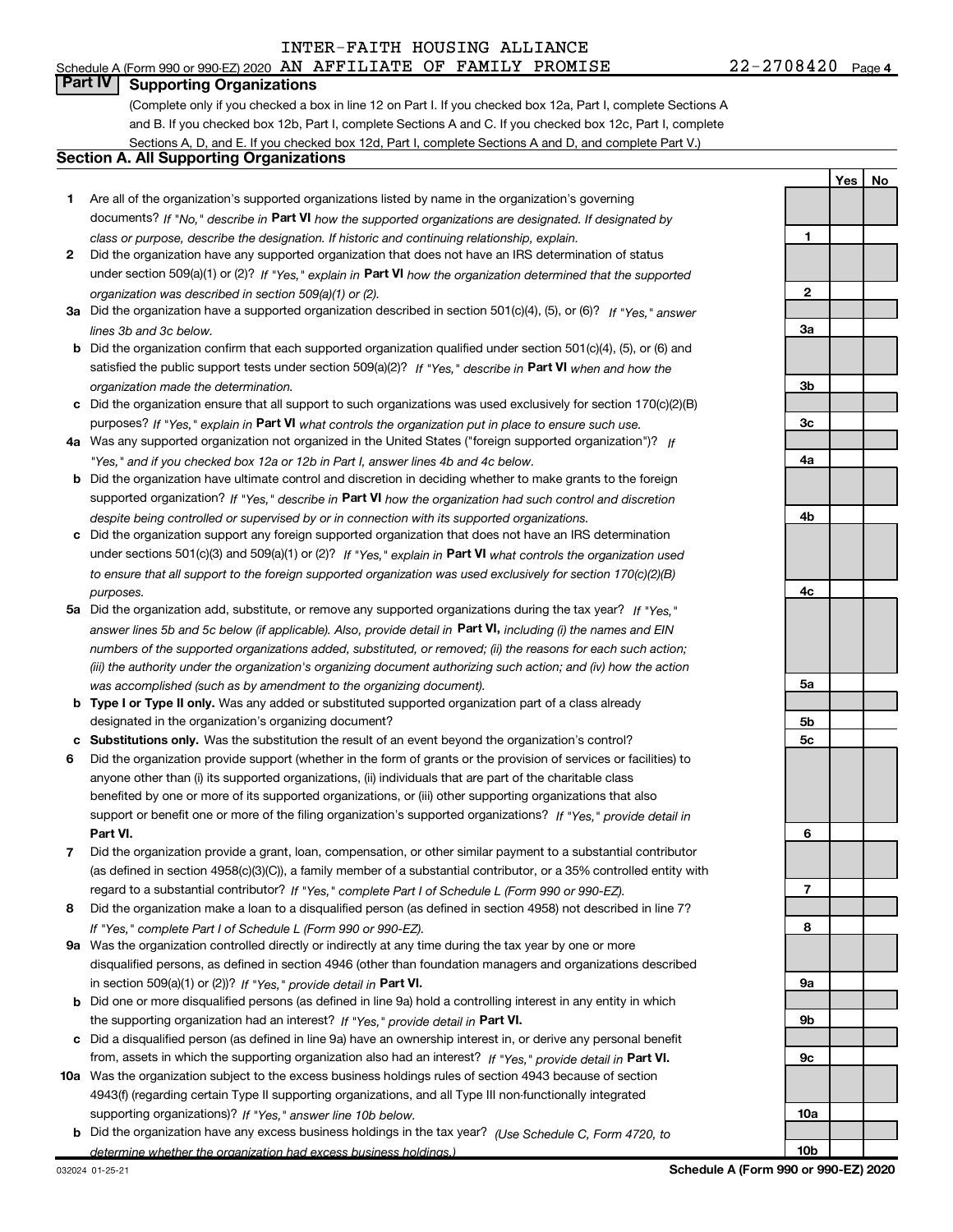### Yes | No 11 Has the organization accepted a gift or contribution from any of the following persons? a A person who directly or indirectly controls, either alone or together with persons described in lines 11b and b A family member of a person described in line 11a above? c A 35% controlled entity of a person described in line 11a or 11b above? If "Yes" to line 11a, 11b, or 11c, provide 11a 11b Part VI. 11c Yes | No 1 2 Did the organization operate for the benefit of any supported organization other than the supported directors, or trustees at all times during the tax year? If "No," describe in Part VI how the supported organization(s) 1 2 Part VI how providing such benefit carried out the purposes of the supported organization(s) that operated, Yes | No 1 Were a majority of the organization's directors or trustees during the tax year also a majority of the directors or trustees of each of the organization's supported organization(s)? If "No," describe in Part VI how control 1 Yes | No 1 Did the organization provide to each of its supported organizations, by the last day of the fifth month of the 2 Were any of the organization's officers, directors, or trustees either (i) appointed or elected by the supported 3 1 2 3 organization(s) or (ii) serving on the governing body of a supported organization? If "No," explain in Part VI how income or assets at all times during the tax year? If "Yes," describe in Part VI the role the organization's 1 2 Activities Test. Answer lines 2a and 2b below. No recorded the control of the control of the control of the control of the control of the control of the control of the control of the control of the control of the contro Check the box next to the method that the organization used to satisfy the Integral Part Test during the year (see instructions). a b c  $\Box$  The organization satisfied the Activities Test. Complete line 2 below. The organization is the parent of each of its supported organizations. Complete line 3 below. The organization supported a governmental entity. Describe in Part VI how you supported a governmental entity (see instructions). detail in **Part VI** effectively operated, supervised, or controlled the organization's activities. If the organization had more than one supported organization, describe how the powers to appoint and/or remove officers, directors, or trustees were allocated among the supported organizations and what conditions or restrictions, if any, applied to such powers during the tax year. organization(s) that operated, supervised, or controlled the supporting organization? If "Yes," explain in upervised, or controlled the supporting organization. or management of the supporting organization was vested in the same persons that controlled or managed the supported organization(s). the organization maintained a close and continuous working relationship with the supported organization(s). supported organizations played in this regard. Schedule A (Form 990 or 990-EZ) 2020 AN AFFILIATE OF FAMILY PROMISE  $22-2708420$  Page 11c below, the governing body of a supported organization? Did the governing body, members of the governing body, officers acting in their official capacity, or membership of one or more supported organizations have the power to regularly appoint or elect at least a majority of the organization's officers, organization's tax year, (i) a written notice describing the type and amount of support provided during the prior tax year, (ii) a copy of the Form 990 that was most recently filed as of the date of notification, and (iii) copies of the organization's governing documents in effect on the date of notification, to the extent not previously provided? By reason of the relationship described in line 2, above, did the organization's supported organizations have a significant voice in the organization's investment policies and in directing the use of the organization's Part **IV** | Supporting Organizations *(continued)* Section B. Type I Supporting Organizations Section C. Type II Supporting Organizations Section D. All Type III Supporting Organizations Section E. Type III Functionally Integrated Supporting Organizations  $\begin{array}{c} \hline \end{array}$  $\begin{array}{c} \hline \end{array}$

- a Did substantially all of the organization's activities during the tax year directly further the exempt purposes of b Did the activities described in line 2a, above, constitute activities that, but for the organization's involvement, the supported organization(s) to which the organization was responsive? If "Yes," then in Part VI identify those supported organizations and explain how these activities directly furthered their exempt purposes, how the organization was responsive to those supported organizations, and how the organization determined that these activities constituted substantially all of its activities.
	- Part VI the reasons for the organization's position that its supported organization(s) would have engaged in one or more of the organization's supported organization(s) would have been engaged in? If "Yes," explain in these activities but for the organization's involvement.
- 3 Parent of Supported Organizations. Answer lines 3a and 3b below.
- a Did the organization have the power to regularly appoint or elect a majority of the officers, directors, or trustees of each of the supported organizations? If "Yes" or "No" provide details in Part VI.
- b Did the organization exercise a substantial degree of direction over the policies, programs, and activities of each of its supported organizations? If "Yes," describe in Part VI the role played by the organization in this regard.

2a

2b

3a

3b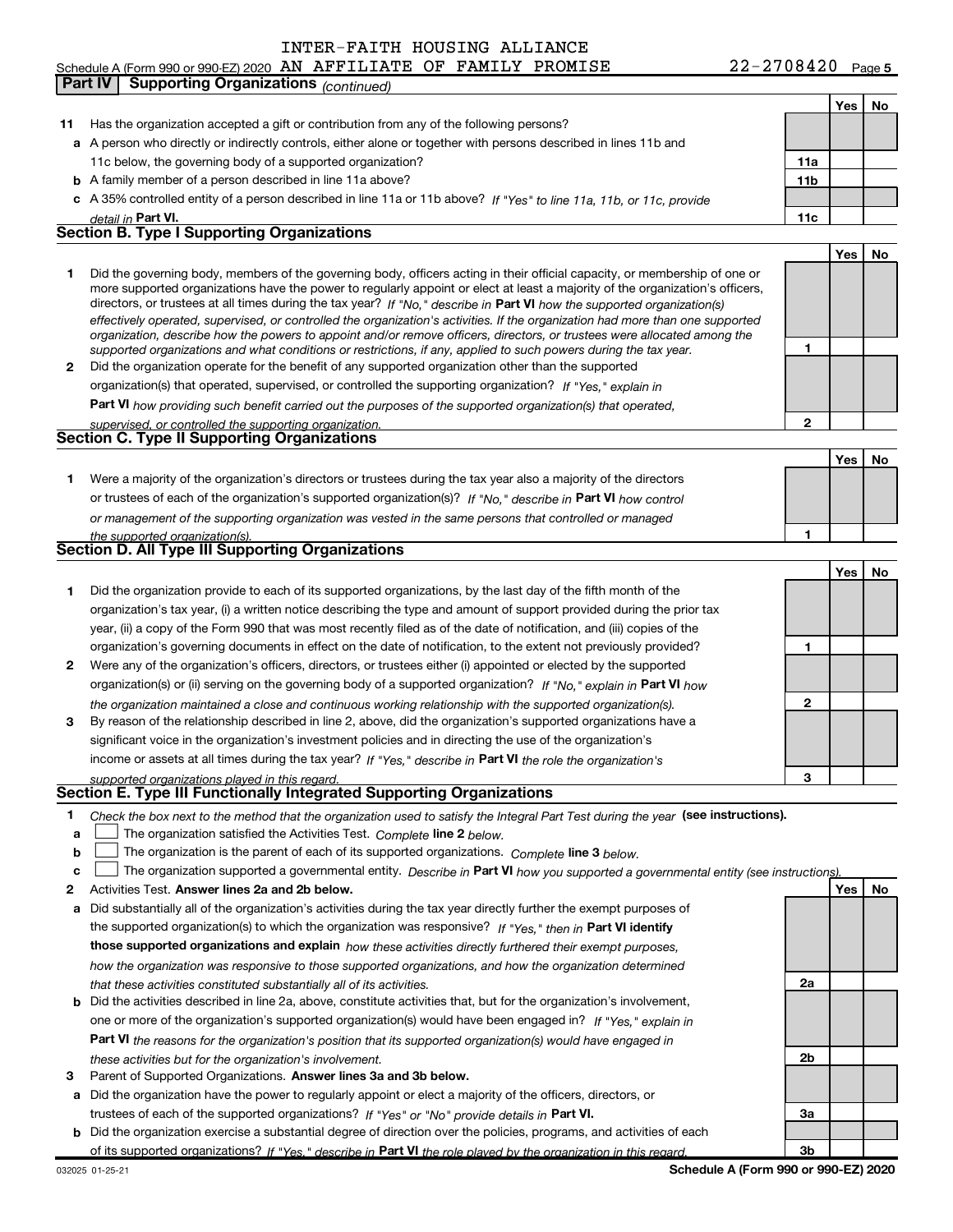### $22 - 2708420$  Page 6 Check here if the organization satisfied the Integral Part Test as a qualifying trust on Nov. 20, 1970 ( explain in Part VI). See instructions. Section A - Adjusted Net Income 1 2 3 Other gross income (see instructions) 4 Add lines 1 through 3. 5 6 Portion of operating expenses paid or incurred for production or 7 Other expenses (see instructions) 8 **Adjusted Net Income** (subtract lines 5, 6, and 7 from line 4) **8 8** 1 2 3 4 5 6 7 Section B - Minimum Asset Amount 1 Aggregate fair market value of all non-exempt-use assets (see 2 Acquisition indebtedness applicable to non-exempt-use assets 3 Subtract line 2 from line 1d. 4 Cash deemed held for exempt use. Enter 0.015 of line 3 (for greater amount, 5 Net value of non-exempt-use assets (subtract line 4 from line 3) 6 7 8 a Average monthly value of securities **b** Average monthly cash balances c Fair market value of other non-exempt-use assets d Total (add lines 1a, 1b, and 1c) e Discount claimed for blockage or other factors 1a 1b 1c 1d 2 3 4 5 6 7 8 <u>(explain in detail in Part VI):</u> Minimum Asset Amount (add line 7 to line 6) Section C - Distributable Amount 1 2 3 4 5 6 1 2 3 4 5 6 Distributable Amount. Subtract line 5 from line 4, unless subject to Schedule A (Form 990 or 990-EZ) 2020 AN AFFILIATE OF FAMILY PROMISE  $22-2708420$  Page All other Type III non-functionally integrated supporting organizations must complete Sections A through E. (B) Current Year (A) Prior Year Net short-term capital gain Recoveries of prior-year distributions Depreciation and depletion collection of gross income or for management, conservation, or maintenance of property held for production of income (see instructions) (B) Current Year  $(A)$  Prior Year  $\left\{\n\begin{array}{ccc}\n\downarrow & \downarrow \\
\downarrow & \downarrow\n\end{array}\n\right.$  (optional) instructions for short tax year or assets held for part of year): see instructions). Multiply line 5 by 0.035. Recoveries of prior-year distributions Current Year Adjusted net income for prior year (from Section A, line 8, column A) Enter 0.85 of line 1. Minimum asset amount for prior year (from Section B, line 8, column A) Enter greater of line 2 or line 3. Income tax imposed in prior year **Part V** Type III Non-Functionally Integrated  $509(a)(3)$  Supporting Organizations  $\begin{array}{c} \hline \end{array}$

emergency temporary reduction (see instructions).

7 Check here if the current year is the organization's first as a non-functionally integrated Type III supporting organization (see instructions).  $\begin{array}{c} \hline \end{array}$ 

Schedule A (Form 990 or 990-EZ) 2020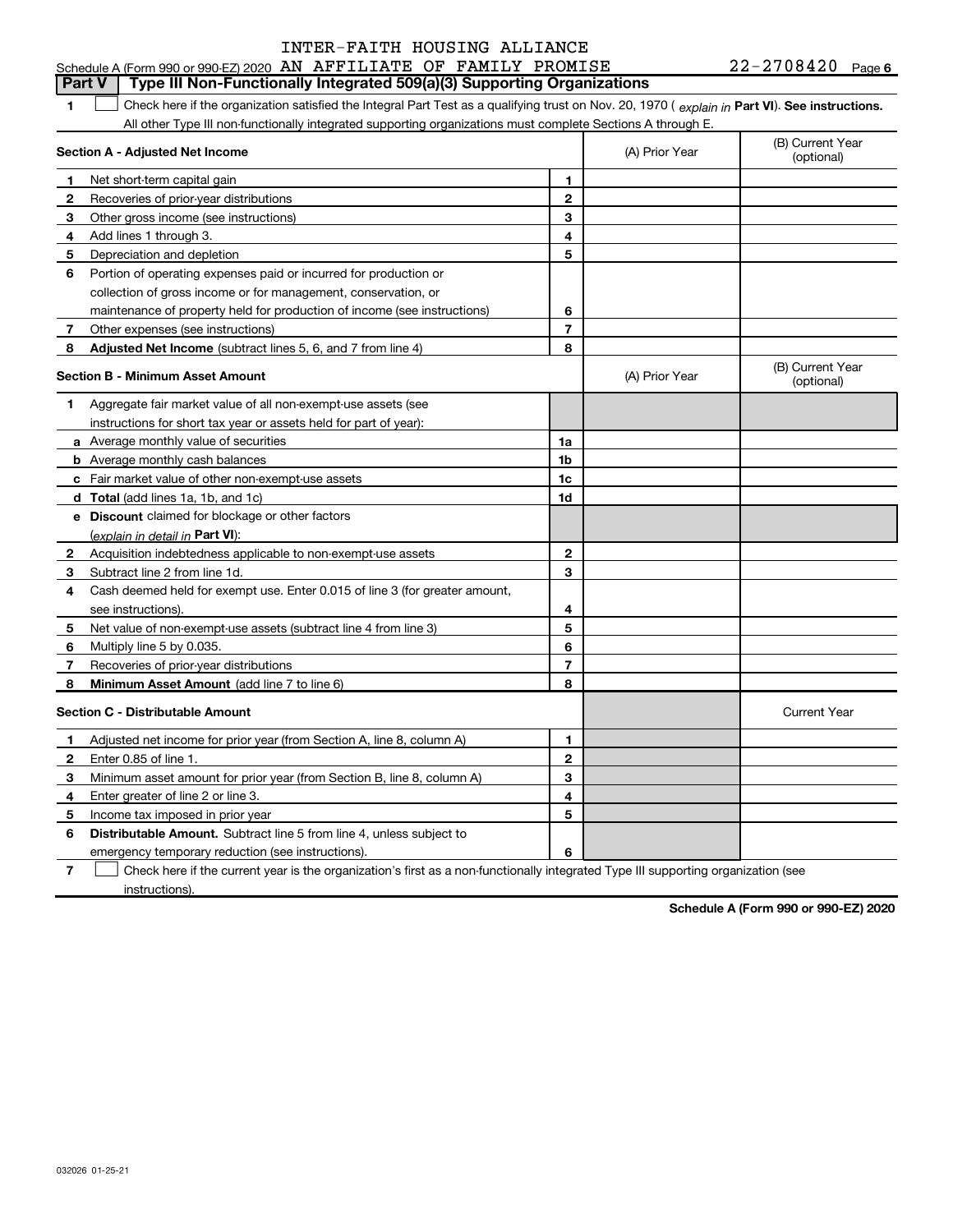|    | Schedule A (Form 990 or 990-EZ) 2020 AN AFFILIATE OF FAMILY PROMISE                        |                                    |                                               |    | $22 - 2708420$ Page 7                            |  |
|----|--------------------------------------------------------------------------------------------|------------------------------------|-----------------------------------------------|----|--------------------------------------------------|--|
|    | Type III Non-Functionally Integrated 509(a)(3) Supporting Organizations<br><b>Part V</b>   |                                    | (continued)                                   |    |                                                  |  |
|    | Section D - Distributions                                                                  |                                    |                                               |    | <b>Current Year</b>                              |  |
| 1  | Amounts paid to supported organizations to accomplish exempt purposes                      |                                    |                                               | 1  |                                                  |  |
| 2  | Amounts paid to perform activity that directly furthers exempt purposes of supported       |                                    |                                               |    |                                                  |  |
|    | organizations, in excess of income from activity                                           |                                    |                                               | 2  |                                                  |  |
| 3  | Administrative expenses paid to accomplish exempt purposes of supported organizations      |                                    |                                               | 3  |                                                  |  |
| 4  | Amounts paid to acquire exempt-use assets                                                  |                                    |                                               | 4  |                                                  |  |
| 5  | Qualified set aside amounts (prior IRS approval required - provide details in Part VI)     |                                    |                                               | 5  |                                                  |  |
| 6  | Other distributions (describe in Part VI). See instructions.                               |                                    |                                               | 6  |                                                  |  |
| 7  | Total annual distributions. Add lines 1 through 6.                                         |                                    |                                               | 7  |                                                  |  |
| 8  | Distributions to attentive supported organizations to which the organization is responsive |                                    |                                               |    |                                                  |  |
|    | ( <i>provide details in</i> Part VI). See instructions.                                    |                                    |                                               | 8  |                                                  |  |
| 9  | Distributable amount for 2020 from Section C, line 6                                       |                                    |                                               | 9  |                                                  |  |
| 10 | Line 8 amount divided by line 9 amount                                                     |                                    |                                               | 10 |                                                  |  |
|    | <b>Section E - Distribution Allocations</b> (see instructions)                             | (i)<br><b>Excess Distributions</b> | (ii)<br><b>Underdistributions</b><br>Pre-2020 |    | (iii)<br><b>Distributable</b><br>Amount for 2020 |  |
| 1  | Distributable amount for 2020 from Section C, line 6                                       |                                    |                                               |    |                                                  |  |
| 2  | Underdistributions, if any, for years prior to 2020 (reason-                               |                                    |                                               |    |                                                  |  |
|    | able cause required - explain in Part VI). See instructions.                               |                                    |                                               |    |                                                  |  |
| 3  | Excess distributions carryover, if any, to 2020                                            |                                    |                                               |    |                                                  |  |
|    | a From 2015                                                                                |                                    |                                               |    |                                                  |  |
|    | <b>b</b> From 2016                                                                         |                                    |                                               |    |                                                  |  |
|    | $c$ From 2017                                                                              |                                    |                                               |    |                                                  |  |
|    | d From 2018                                                                                |                                    |                                               |    |                                                  |  |
|    | e From 2019                                                                                |                                    |                                               |    |                                                  |  |
|    | f Total of lines 3a through 3e                                                             |                                    |                                               |    |                                                  |  |
|    | g Applied to underdistributions of prior years                                             |                                    |                                               |    |                                                  |  |
|    | h Applied to 2020 distributable amount                                                     |                                    |                                               |    |                                                  |  |
|    | Carryover from 2015 not applied (see instructions)                                         |                                    |                                               |    |                                                  |  |
|    | Remainder. Subtract lines 3g, 3h, and 3i from line 3f.                                     |                                    |                                               |    |                                                  |  |
| 4  | Distributions for 2020 from Section D.                                                     |                                    |                                               |    |                                                  |  |
|    | line $7:$                                                                                  |                                    |                                               |    |                                                  |  |
|    | a Applied to underdistributions of prior years                                             |                                    |                                               |    |                                                  |  |
|    | <b>b</b> Applied to 2020 distributable amount                                              |                                    |                                               |    |                                                  |  |
|    | c Remainder. Subtract lines 4a and 4b from line 4.                                         |                                    |                                               |    |                                                  |  |
|    | Remaining underdistributions for years prior to 2020, if                                   |                                    |                                               |    |                                                  |  |
|    | any. Subtract lines 3g and 4a from line 2. For result greater                              |                                    |                                               |    |                                                  |  |
|    | than zero, explain in Part VI. See instructions.                                           |                                    |                                               |    |                                                  |  |
| 6  | Remaining underdistributions for 2020. Subtract lines 3h                                   |                                    |                                               |    |                                                  |  |
|    | and 4b from line 1. For result greater than zero, explain in                               |                                    |                                               |    |                                                  |  |
|    | Part VI. See instructions.                                                                 |                                    |                                               |    |                                                  |  |
| 7  | Excess distributions carryover to 2021. Add lines 3j                                       |                                    |                                               |    |                                                  |  |
|    | and 4c.                                                                                    |                                    |                                               |    |                                                  |  |
| 8  | Breakdown of line 7:                                                                       |                                    |                                               |    |                                                  |  |
|    | a Excess from 2016                                                                         |                                    |                                               |    |                                                  |  |
|    | <b>b</b> Excess from 2017                                                                  |                                    |                                               |    |                                                  |  |
|    | c Excess from 2018                                                                         |                                    |                                               |    |                                                  |  |
|    | d Excess from 2019                                                                         |                                    |                                               |    |                                                  |  |
|    | e Excess from 2020                                                                         |                                    |                                               |    |                                                  |  |
|    |                                                                                            |                                    |                                               |    |                                                  |  |

Schedule A (Form 990 or 990-EZ) 2020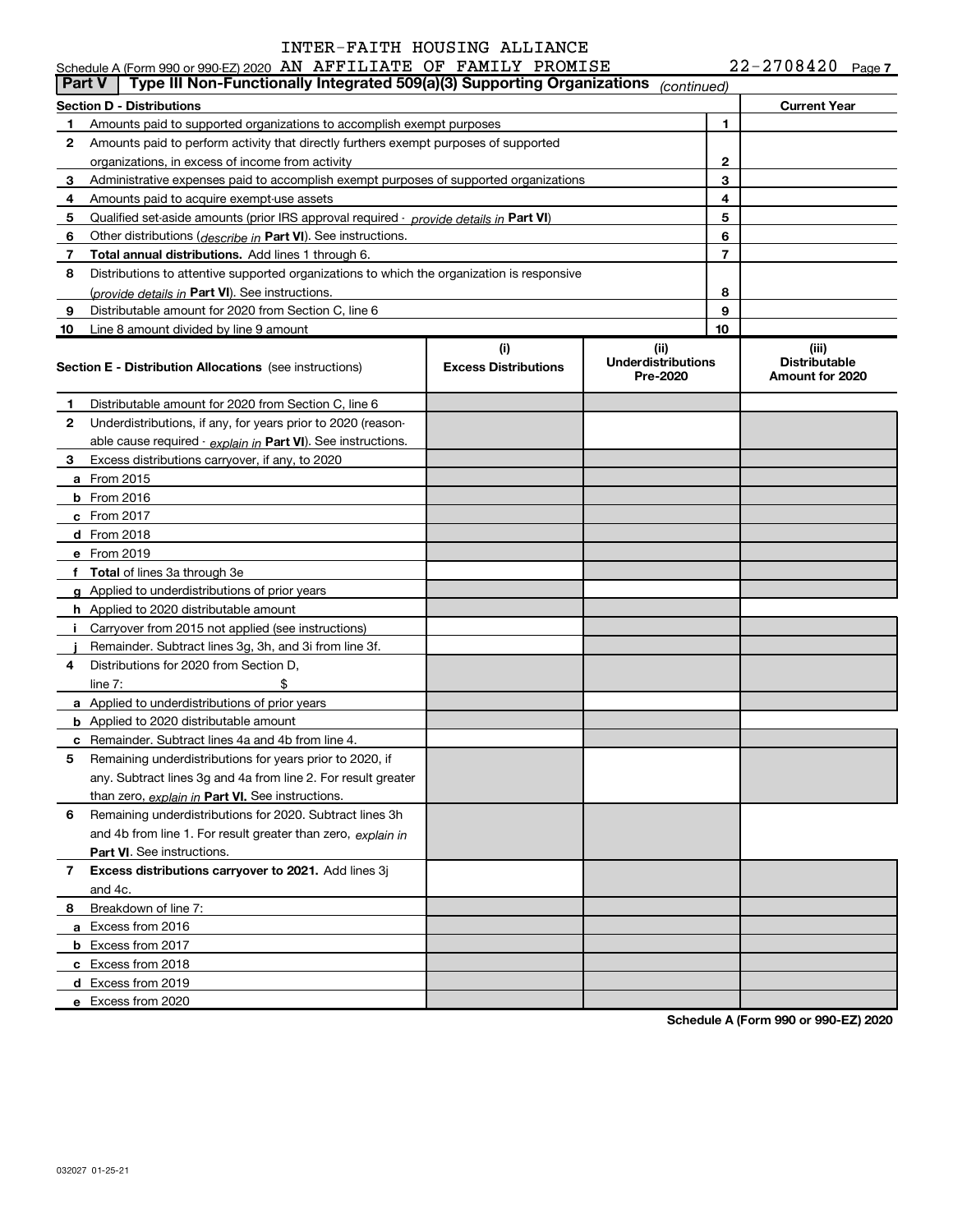|                |                                                                                                                                                                                                                                                                                                                                                                                                                                                                                                                                                                                             | INTER-FAITH HOUSING ALLIANCE |  |  |                       |  |
|----------------|---------------------------------------------------------------------------------------------------------------------------------------------------------------------------------------------------------------------------------------------------------------------------------------------------------------------------------------------------------------------------------------------------------------------------------------------------------------------------------------------------------------------------------------------------------------------------------------------|------------------------------|--|--|-----------------------|--|
|                | Schedule A (Form 990 or 990-EZ) 2020 AN AFFILIATE OF FAMILY PROMISE                                                                                                                                                                                                                                                                                                                                                                                                                                                                                                                         |                              |  |  | $22 - 2708420$ Page 8 |  |
| <b>Part VI</b> | Supplemental Information. Provide the explanations required by Part II, line 10; Part II, line 17a or 17b; Part III, line 12;<br>Part IV, Section A, lines 1, 2, 3b, 3c, 4b, 4c, 5a, 6, 9a, 9b, 9c, 11a, 11b, and 11c; Part IV, Section B, lines 1 and 2; Part IV, Section C,<br>line 1; Part IV, Section D, lines 2 and 3; Part IV, Section E, lines 1c, 2a, 2b, 3a, and 3b; Part V, line 1; Part V, Section B, line 1e; Part V,<br>Section D, lines 5, 6, and 8; and Part V, Section E, lines 2, 5, and 6. Also complete this part for any additional information.<br>(See instructions.) |                              |  |  |                       |  |
|                |                                                                                                                                                                                                                                                                                                                                                                                                                                                                                                                                                                                             |                              |  |  |                       |  |
|                |                                                                                                                                                                                                                                                                                                                                                                                                                                                                                                                                                                                             |                              |  |  |                       |  |
|                |                                                                                                                                                                                                                                                                                                                                                                                                                                                                                                                                                                                             |                              |  |  |                       |  |
|                |                                                                                                                                                                                                                                                                                                                                                                                                                                                                                                                                                                                             |                              |  |  |                       |  |
|                |                                                                                                                                                                                                                                                                                                                                                                                                                                                                                                                                                                                             |                              |  |  |                       |  |
|                |                                                                                                                                                                                                                                                                                                                                                                                                                                                                                                                                                                                             |                              |  |  |                       |  |
|                |                                                                                                                                                                                                                                                                                                                                                                                                                                                                                                                                                                                             |                              |  |  |                       |  |
|                |                                                                                                                                                                                                                                                                                                                                                                                                                                                                                                                                                                                             |                              |  |  |                       |  |
|                |                                                                                                                                                                                                                                                                                                                                                                                                                                                                                                                                                                                             |                              |  |  |                       |  |
|                |                                                                                                                                                                                                                                                                                                                                                                                                                                                                                                                                                                                             |                              |  |  |                       |  |
|                |                                                                                                                                                                                                                                                                                                                                                                                                                                                                                                                                                                                             |                              |  |  |                       |  |
|                |                                                                                                                                                                                                                                                                                                                                                                                                                                                                                                                                                                                             |                              |  |  |                       |  |
|                |                                                                                                                                                                                                                                                                                                                                                                                                                                                                                                                                                                                             |                              |  |  |                       |  |
|                |                                                                                                                                                                                                                                                                                                                                                                                                                                                                                                                                                                                             |                              |  |  |                       |  |
|                |                                                                                                                                                                                                                                                                                                                                                                                                                                                                                                                                                                                             |                              |  |  |                       |  |
|                |                                                                                                                                                                                                                                                                                                                                                                                                                                                                                                                                                                                             |                              |  |  |                       |  |
|                |                                                                                                                                                                                                                                                                                                                                                                                                                                                                                                                                                                                             |                              |  |  |                       |  |
|                |                                                                                                                                                                                                                                                                                                                                                                                                                                                                                                                                                                                             |                              |  |  |                       |  |
|                |                                                                                                                                                                                                                                                                                                                                                                                                                                                                                                                                                                                             |                              |  |  |                       |  |
|                |                                                                                                                                                                                                                                                                                                                                                                                                                                                                                                                                                                                             |                              |  |  |                       |  |
|                |                                                                                                                                                                                                                                                                                                                                                                                                                                                                                                                                                                                             |                              |  |  |                       |  |
|                |                                                                                                                                                                                                                                                                                                                                                                                                                                                                                                                                                                                             |                              |  |  |                       |  |
|                |                                                                                                                                                                                                                                                                                                                                                                                                                                                                                                                                                                                             |                              |  |  |                       |  |
|                |                                                                                                                                                                                                                                                                                                                                                                                                                                                                                                                                                                                             |                              |  |  |                       |  |
|                |                                                                                                                                                                                                                                                                                                                                                                                                                                                                                                                                                                                             |                              |  |  |                       |  |
|                |                                                                                                                                                                                                                                                                                                                                                                                                                                                                                                                                                                                             |                              |  |  |                       |  |
|                |                                                                                                                                                                                                                                                                                                                                                                                                                                                                                                                                                                                             |                              |  |  |                       |  |
|                |                                                                                                                                                                                                                                                                                                                                                                                                                                                                                                                                                                                             |                              |  |  |                       |  |
|                |                                                                                                                                                                                                                                                                                                                                                                                                                                                                                                                                                                                             |                              |  |  |                       |  |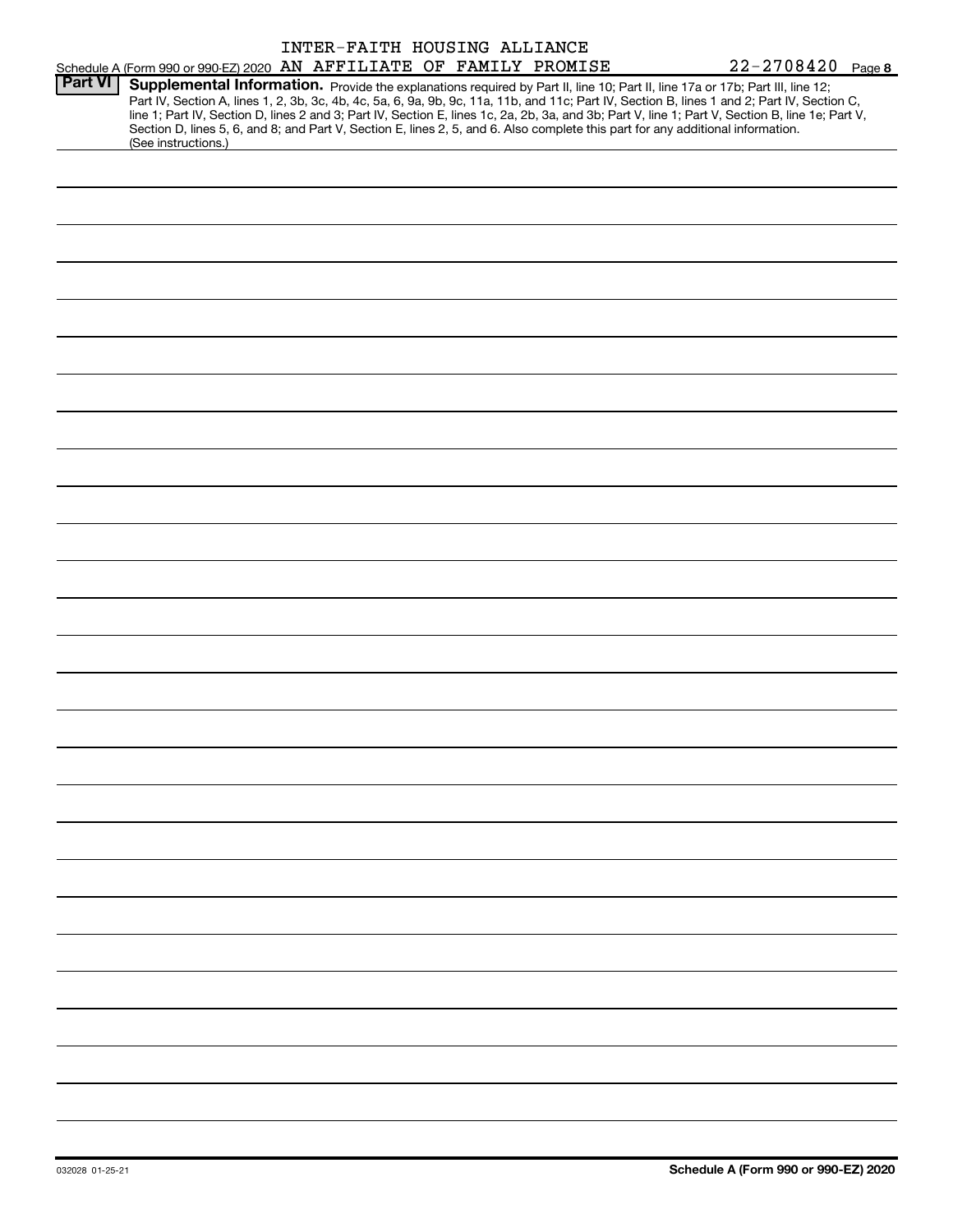Department of the Treasury Internal Revenue Service (Form 990, 990-<mark>EZ,</mark><br>or 990-PF)

# Schedule B The Schedule of Contributors

Attach to Form 990, Form 990-EZ, or Form 990-PF. | Go to www.irs.gov/Form990 for the latest information. OMB No. 1545-0047

2020

Employer identification number

| $22 - 2708420$ |  |  |  |  |
|----------------|--|--|--|--|
|----------------|--|--|--|--|

|  | Name of the organization |  |
|--|--------------------------|--|

### AN AFFILIATE OF FAMILY PROMISE INTER-FAITH HOUSING ALLIANCE

| <b>Organization type (check one):</b> |                                                                           |  |  |  |  |  |
|---------------------------------------|---------------------------------------------------------------------------|--|--|--|--|--|
| Filers of:                            | Section:                                                                  |  |  |  |  |  |
| Form 990 or 990-EZ                    | $ \mathbf{X} $ 501(c)( 3) (enter number) organization                     |  |  |  |  |  |
|                                       | 4947(a)(1) nonexempt charitable trust not treated as a private foundation |  |  |  |  |  |
|                                       | 527 political organization                                                |  |  |  |  |  |
| Form 990-PF                           | 501(c)(3) exempt private foundation                                       |  |  |  |  |  |
|                                       | 4947(a)(1) nonexempt charitable trust treated as a private foundation     |  |  |  |  |  |
|                                       | 501(c)(3) taxable private foundation                                      |  |  |  |  |  |
|                                       |                                                                           |  |  |  |  |  |

Check if your organization is covered by the General Rule or a Special Rule. Note: Only a section 501(c)(7), (8), or (10) organization can check boxes for both the General Rule and a Special Rule. See instructions.

### General Rule

 $\begin{array}{c} \hline \end{array}$ 

For an organization filing Form 990, 990-EZ, or 990-PF that received, during the year, contributions totaling \$5,000 or more (in money or property) from any one contributor. Complete Parts I and II. See instructions for determining a contributor's total contributions.

### Special Rules

- any one contributor, during the year, total contributions of the greater of  $\,$  (1) \$5,000; or (2) 2% of the amount on (i) Form 990, Part VIII, line 1h;  $\boxed{\textbf{X}}$  For an organization described in section 501(c)(3) filing Form 990 or 990-EZ that met the 33 1/3% support test of the regulations under sections 509(a)(1) and 170(b)(1)(A)(vi), that checked Schedule A (Form 990 or 990-EZ), Part II, line 13, 16a, or 16b, and that received from or (ii) Form 990-EZ, line 1. Complete Parts I and II.
- For an organization described in section 501(c)(7), (8), or (10) filing Form 990 or 990-EZ that received from any one contributor, during the year, total contributions of more than \$1,000 exclusively for religious, charitable, scientific, literary, or educational purposes, or for the prevention of cruelty to children or animals. Complete Parts I (entering "N/A" in column (b) instead of the contributor name and address), II, and III.  $\begin{array}{c} \hline \end{array}$

purpose. Don't complete any of the parts unless the General Rule applies to this organization because it received nonexclusively year, contributions <sub>exclusively</sub> for religious, charitable, etc., purposes, but no such contributions totaled more than \$1,000. If this box is checked, enter here the total contributions that were received during the year for an exclusively religious, charitable, etc., For an organization described in section 501(c)(7), (8), or (10) filing Form 990 or 990-EZ that received from any one contributor, during the religious, charitable, etc., contributions totaling \$5,000 or more during the year  $\Box$ — $\Box$ — $\Box$  $\begin{array}{c} \hline \end{array}$ 

Caution: An organization that isn't covered by the General Rule and/or the Special Rules doesn't file Schedule B (Form 990, 990-EZ, or 990-PF), but it **must** answer "No" on Part IV, line 2, of its Form 990; or check the box on line H of its Form 990-EZ or on its Form 990-PF, Part I, line 2, to certify that it doesn't meet the filing requirements of Schedule B (Form 990, 990-EZ, or 990-PF).

LHA For Paperwork Reduction Act Notice, see the instructions for Form 990, 990-EZ, or 990-PF. Schedule B (Form 990, 990-EZ, or 990-PF) (2020)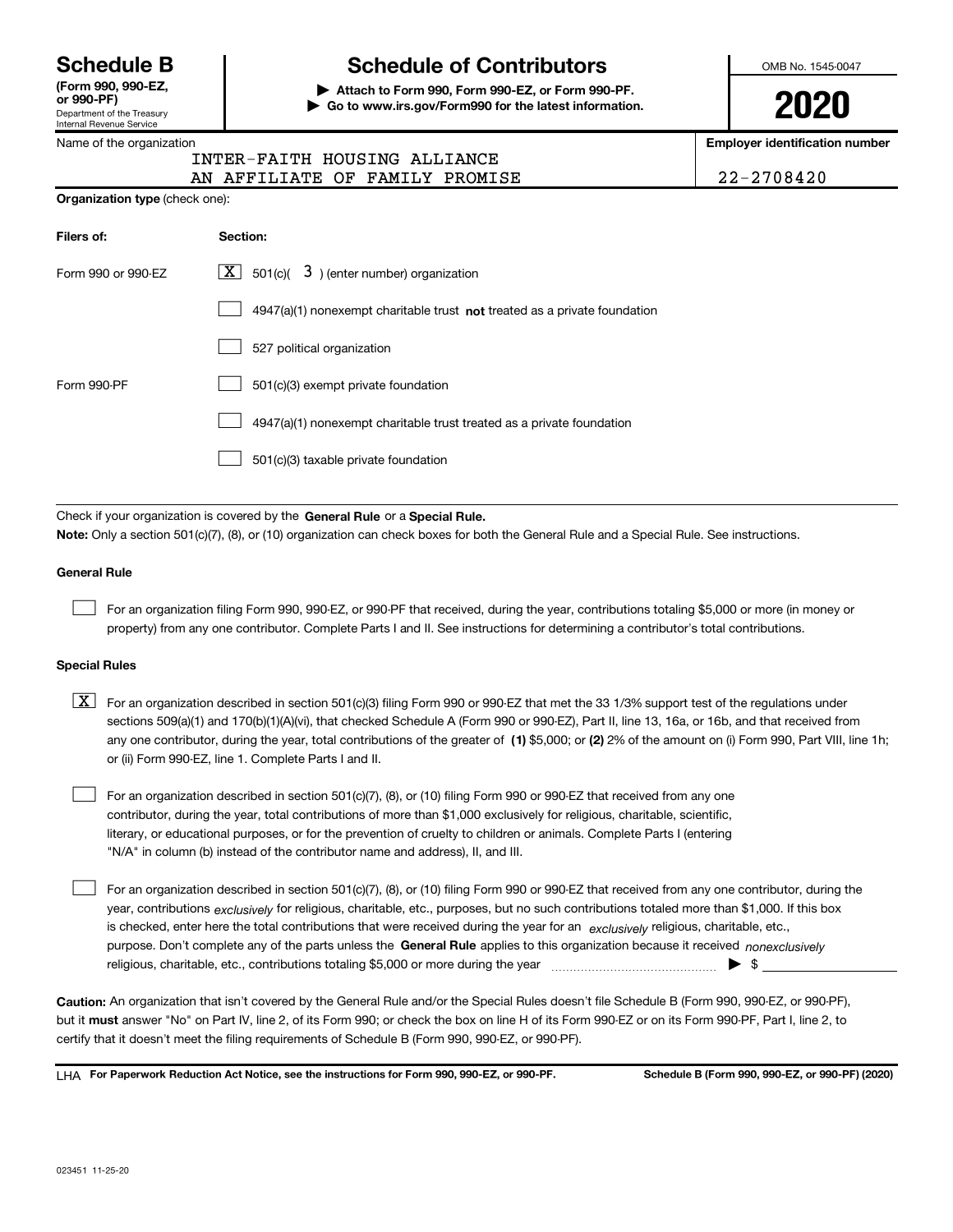### Schedule B (Form 990, 990-EZ, or 990-PF) (2020)

Name of organization

INTER-FAITH HOUSING ALLIANCE AN AFFILIATE OF FAMILY PROMISE 22-2708420

Employer identification number

| Part I     | <b>Contributors</b> (see instructions). Use duplicate copies of Part I if additional space is needed. |                                   |                                                                                                                         |
|------------|-------------------------------------------------------------------------------------------------------|-----------------------------------|-------------------------------------------------------------------------------------------------------------------------|
| (a)<br>No. | (b)<br>Name, address, and ZIP + 4                                                                     | (c)<br><b>Total contributions</b> | (d)<br>Type of contribution                                                                                             |
| 1          | MONTGOMERY COUNTY PENNSYLVANIA<br>TREASURER'S OFICE<br>425 SWEDE ST<br>NORRISTOWN, PA 19401           | 33688.<br>\$                      | $\overline{\text{X}}$<br>Person<br>Pavroll<br><b>Noncash</b><br>(Complete Part II for<br>noncash contributions.)        |
| (a)<br>No. | (b)<br>Name, address, and ZIP + 4                                                                     | (c)<br><b>Total contributions</b> | (d)<br>Type of contribution                                                                                             |
| 2          | GLOBUS MEDICAL<br>2560 GENERAL ARMISTEAD AVENUE<br>AUDUBON, PA 19403                                  | 30000.<br>\$                      | $\overline{\mathbf{X}}$<br>Person<br>Payroll<br><b>Noncash</b><br>(Complete Part II for<br>noncash contributions.)      |
| (a)<br>No. | (b)<br>Name, address, and ZIP + 4                                                                     | (c)<br><b>Total contributions</b> | (d)<br>Type of contribution                                                                                             |
| 3          | VARIOUS CONTRIBUTORS<br>31 S. SPRING GARDEN STREET<br>AMBLER, PA 19002                                | 313523.<br>$\sim$                 | Person<br>Payroll<br>$\overline{\mathbf{X}}$<br><b>Noncash</b><br>(Complete Part II for<br>noncash contributions.)      |
| (a)<br>No. | (b)<br>Name, address, and ZIP + 4                                                                     | (c)<br><b>Total contributions</b> | (d)<br>Type of contribution                                                                                             |
| 4          | VARIOUS CONTRIBUTORS<br>31 S. SPRING GARDEN STREET<br>AMBLER, PA 19002                                | 50057.<br>$\frac{1}{2}$           | Person<br>Payroll<br>$\overline{\mathbf{x}}$<br><b>Noncash</b><br>(Complete Part II for<br>noncash contributions.)      |
| (a)<br>No. | (b)<br>Name, address, and ZIP + 4                                                                     | (c)<br><b>Total contributions</b> | (d)<br>Type of contribution                                                                                             |
| 5          | EMERGENCY MANAGEMENT AGENCY<br>FEDERAL<br>615 CHESTNUT<br><b>STREET</b><br>PHILADELPHIA, PA 19106     | 60000.<br>\$                      | $\overline{\text{X}}$<br>Person<br><b>Pavroll</b><br><b>Noncash</b><br>(Complete Part II for<br>noncash contributions.) |
| (a)<br>No. | (b)<br>Name, address, and ZIP + 4                                                                     | (c)<br><b>Total contributions</b> | (d)<br>Type of contribution                                                                                             |
| 6          | SMITH CHARITABLE FOUNDATION<br>W.W.<br>FOUR FALLS CORPORATE CENTER<br>200<br>CONSHOHOCKEN, PA 19428   | 50000.<br>\$                      | $\overline{\text{X}}$<br>Person<br><b>Payroll</b><br>Noncash<br>(Complete Part II for<br>noncash contributions.)        |

023452 11-25-20 Schedule B (Form 990, 990-EZ, or 990-PF) (2020)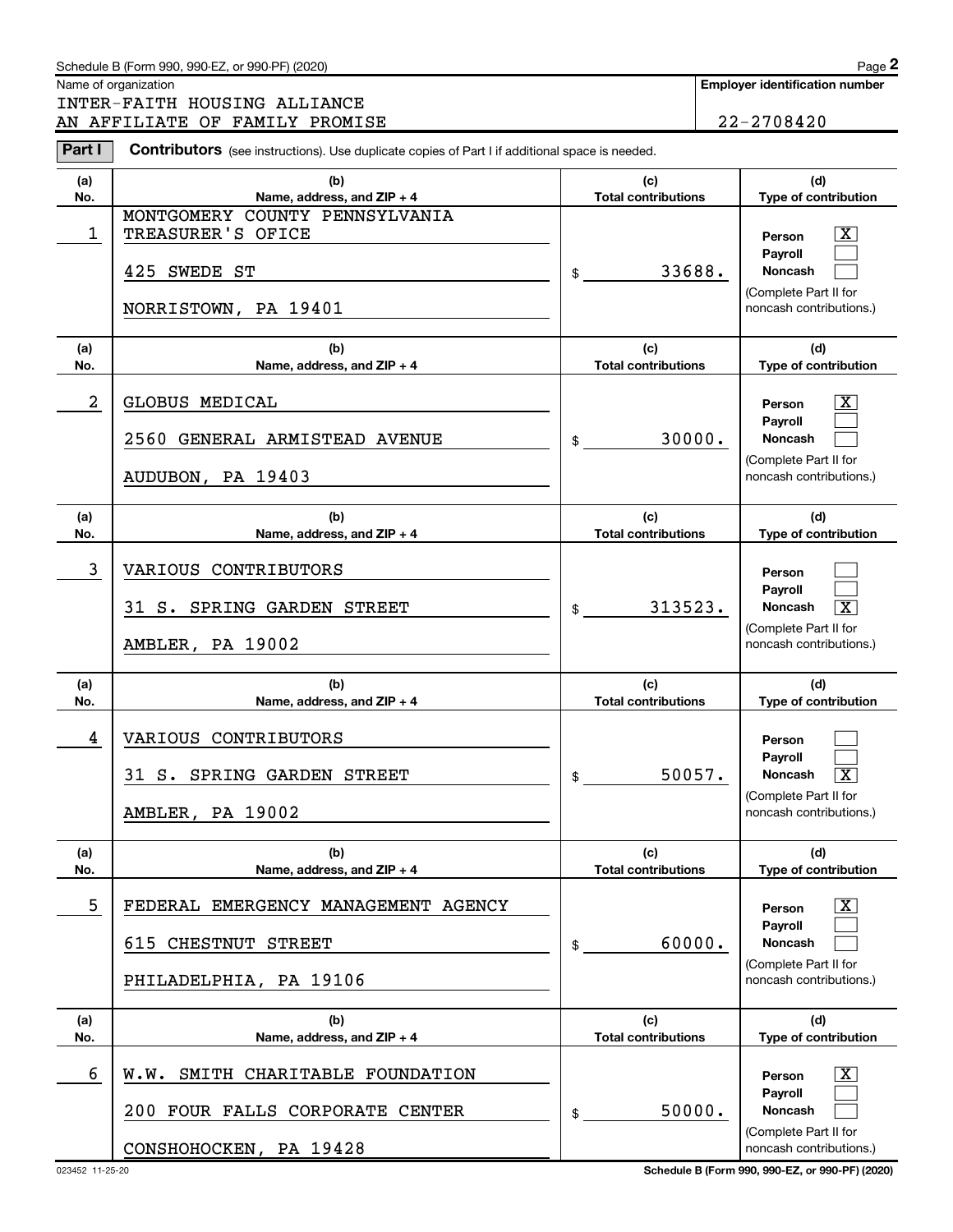### Schedule B (Form 990, 990-EZ, or 990-PF) (2020)

Name of organization

INTER-FAITH HOUSING ALLIANCE AN AFFILIATE OF FAMILY PROMISE 22-2708420

Employer identification number

 $Page 2$ 

| Part I     | Contributors (see instructions). Use duplicate copies of Part I if additional space is needed. |                                   |                                                                                                             |  |  |  |  |
|------------|------------------------------------------------------------------------------------------------|-----------------------------------|-------------------------------------------------------------------------------------------------------------|--|--|--|--|
| (a)<br>No. | (b)<br>Name, address, and ZIP + 4                                                              | (c)<br><b>Total contributions</b> | (d)<br>Type of contribution                                                                                 |  |  |  |  |
| 7          | PHILABUNDANCE<br>3616 S GALLOWAY STREET<br>PHILADELPHIA, PA 19148                              | 153519.<br>\$                     | $\overline{\text{X}}$<br>Person<br>Payroll<br>Noncash<br>(Complete Part II for<br>noncash contributions.)   |  |  |  |  |
| (a)<br>No. | (b)<br>Name, address, and ZIP + 4                                                              | (c)<br><b>Total contributions</b> | (d)<br>Type of contribution                                                                                 |  |  |  |  |
| 8          | MONTCO STRONG REDEVELOPMENT AUTHORITY<br>104 W. MAIN STREET, SUITE 2<br>NORRISTOWN, PA 19401   | 40000.<br>$$\tilde{\phantom{a}}$$ | $\overline{\texttt{x}}$<br>Person<br>Payroll<br>Noncash<br>(Complete Part II for<br>noncash contributions.) |  |  |  |  |
| (a)<br>No. | (b)<br>Name, address, and ZIP + 4                                                              | (c)<br><b>Total contributions</b> | (d)<br>Type of contribution                                                                                 |  |  |  |  |
|            |                                                                                                | \$                                | Person<br>Payroll<br>Noncash<br>(Complete Part II for<br>noncash contributions.)                            |  |  |  |  |
| (a)<br>No. | (b)<br>Name, address, and ZIP + 4                                                              | (c)<br><b>Total contributions</b> | (d)<br>Type of contribution                                                                                 |  |  |  |  |
|            |                                                                                                | \$                                | Person<br>Payroll<br>Noncash<br>(Complete Part II for<br>noncash contributions.)                            |  |  |  |  |
| (a)<br>No. | (b)<br>Name, address, and ZIP + 4                                                              | (c)<br><b>Total contributions</b> | (d)<br>Type of contribution                                                                                 |  |  |  |  |
|            |                                                                                                | \$                                | Person<br>Payroll<br>Noncash<br>(Complete Part II for<br>noncash contributions.)                            |  |  |  |  |
| (a)<br>No. | (b)<br>Name, address, and ZIP + 4                                                              | (c)<br><b>Total contributions</b> | (d)<br>Type of contribution                                                                                 |  |  |  |  |
|            |                                                                                                | \$                                | Person<br>Payroll<br>Noncash<br>(Complete Part II for<br>noncash contributions.)                            |  |  |  |  |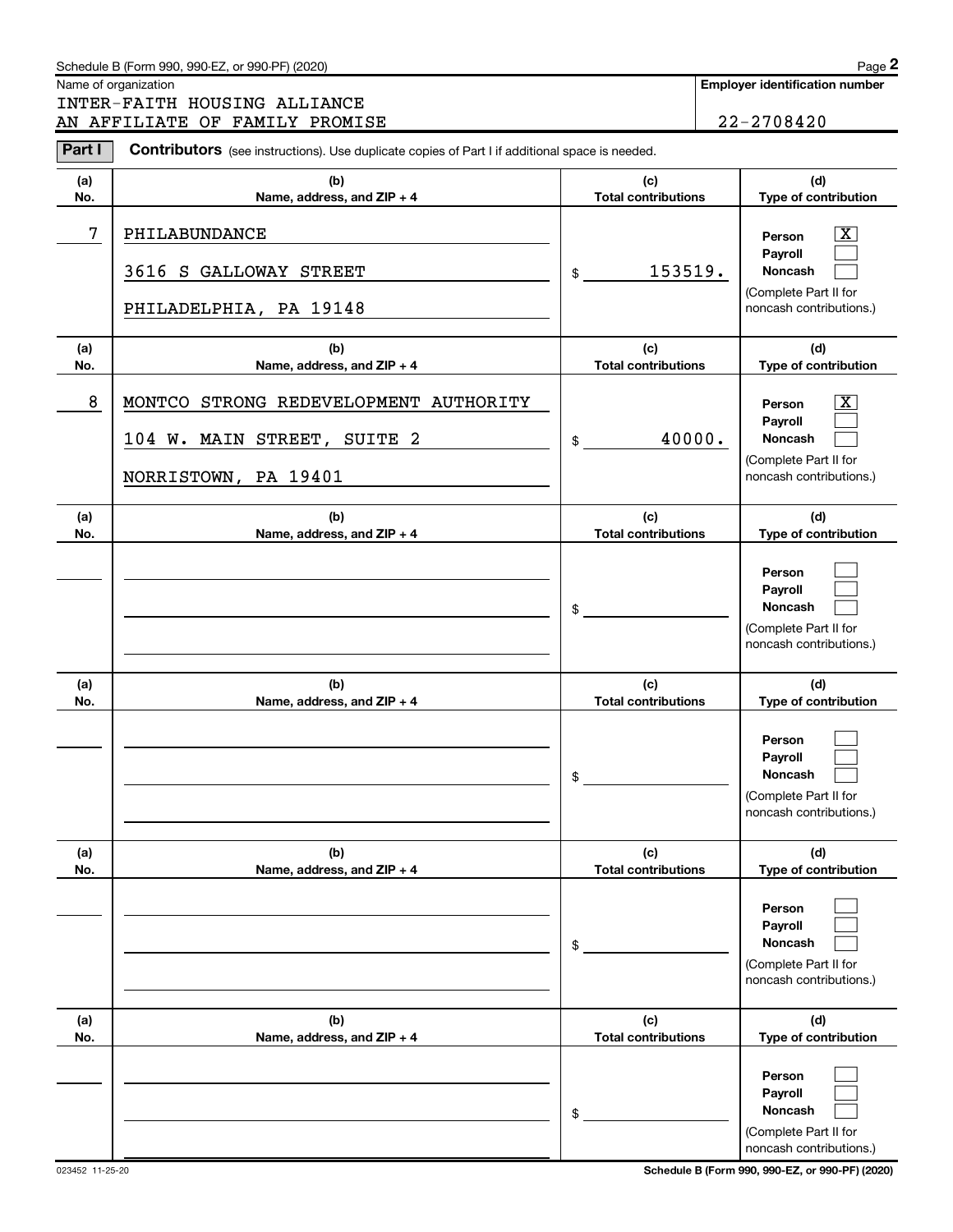|                      | Schedule B (Form 990, 990-EZ, or 990-PF) (2020)                                                     |                                          |                | Page 3                                |  |
|----------------------|-----------------------------------------------------------------------------------------------------|------------------------------------------|----------------|---------------------------------------|--|
| Name of organization |                                                                                                     |                                          |                | <b>Employer identification number</b> |  |
|                      | INTER-FAITH HOUSING ALLIANCE                                                                        |                                          | $22 - 2708420$ |                                       |  |
|                      | AN AFFILIATE OF FAMILY PROMISE                                                                      |                                          |                |                                       |  |
| Part II              | Noncash Property (see instructions). Use duplicate copies of Part II if additional space is needed. |                                          |                |                                       |  |
| (a)                  |                                                                                                     | (c)                                      |                |                                       |  |
| No.                  | (b)                                                                                                 | FMV (or estimate)                        |                | (d)                                   |  |
| from<br>Part I       | Description of noncash property given                                                               | (See instructions.)                      |                | Date received                         |  |
|                      | FOOD AND MEALS                                                                                      |                                          |                |                                       |  |
| 3                    |                                                                                                     |                                          |                |                                       |  |
|                      |                                                                                                     |                                          |                |                                       |  |
|                      |                                                                                                     | 313523.<br>\$                            |                |                                       |  |
|                      |                                                                                                     |                                          |                |                                       |  |
| (a)                  |                                                                                                     | (c)                                      |                |                                       |  |
| No.<br>from          | (b)                                                                                                 | FMV (or estimate)                        |                | (d)                                   |  |
| Part I               | Description of noncash property given                                                               | (See instructions.)                      |                | Date received                         |  |
|                      | CLOTHING AND HOUSEHOLD ITEMS                                                                        |                                          |                |                                       |  |
| 4                    |                                                                                                     |                                          |                |                                       |  |
|                      |                                                                                                     |                                          |                |                                       |  |
|                      |                                                                                                     | \$                                       | 50057.         |                                       |  |
|                      |                                                                                                     |                                          |                |                                       |  |
| (a)<br>No.           | (b)                                                                                                 | (c)                                      |                | (d)                                   |  |
| from                 | Description of noncash property given                                                               | FMV (or estimate)                        |                | Date received                         |  |
| Part I               |                                                                                                     | (See instructions.)                      |                |                                       |  |
|                      |                                                                                                     |                                          |                |                                       |  |
|                      |                                                                                                     |                                          |                |                                       |  |
|                      |                                                                                                     |                                          |                |                                       |  |
|                      |                                                                                                     | \$                                       |                |                                       |  |
| (a)                  |                                                                                                     |                                          |                |                                       |  |
| No.                  | (b)                                                                                                 | (c)<br>FMV (or estimate)                 |                | (d)                                   |  |
| from                 | Description of noncash property given                                                               | (See instructions.)                      |                | Date received                         |  |
| Part I               |                                                                                                     |                                          |                |                                       |  |
|                      |                                                                                                     |                                          |                |                                       |  |
|                      |                                                                                                     |                                          |                |                                       |  |
|                      |                                                                                                     | \$                                       |                |                                       |  |
|                      |                                                                                                     |                                          |                |                                       |  |
| (a)                  |                                                                                                     | (c)                                      |                |                                       |  |
| No.<br>from          | (b)<br>Description of noncash property given                                                        | FMV (or estimate)                        |                | (d)<br>Date received                  |  |
| Part I               |                                                                                                     | (See instructions.)                      |                |                                       |  |
|                      |                                                                                                     |                                          |                |                                       |  |
|                      |                                                                                                     |                                          |                |                                       |  |
|                      |                                                                                                     |                                          |                |                                       |  |
|                      |                                                                                                     | \$                                       |                |                                       |  |
| (a)                  |                                                                                                     |                                          |                |                                       |  |
| No.                  | (b)                                                                                                 | (c)                                      |                | (d)                                   |  |
| from                 | Description of noncash property given                                                               | FMV (or estimate)<br>(See instructions.) |                | Date received                         |  |
| Part I               |                                                                                                     |                                          |                |                                       |  |
|                      |                                                                                                     |                                          |                |                                       |  |
|                      |                                                                                                     |                                          |                |                                       |  |
|                      |                                                                                                     | \$                                       |                |                                       |  |
|                      |                                                                                                     |                                          |                |                                       |  |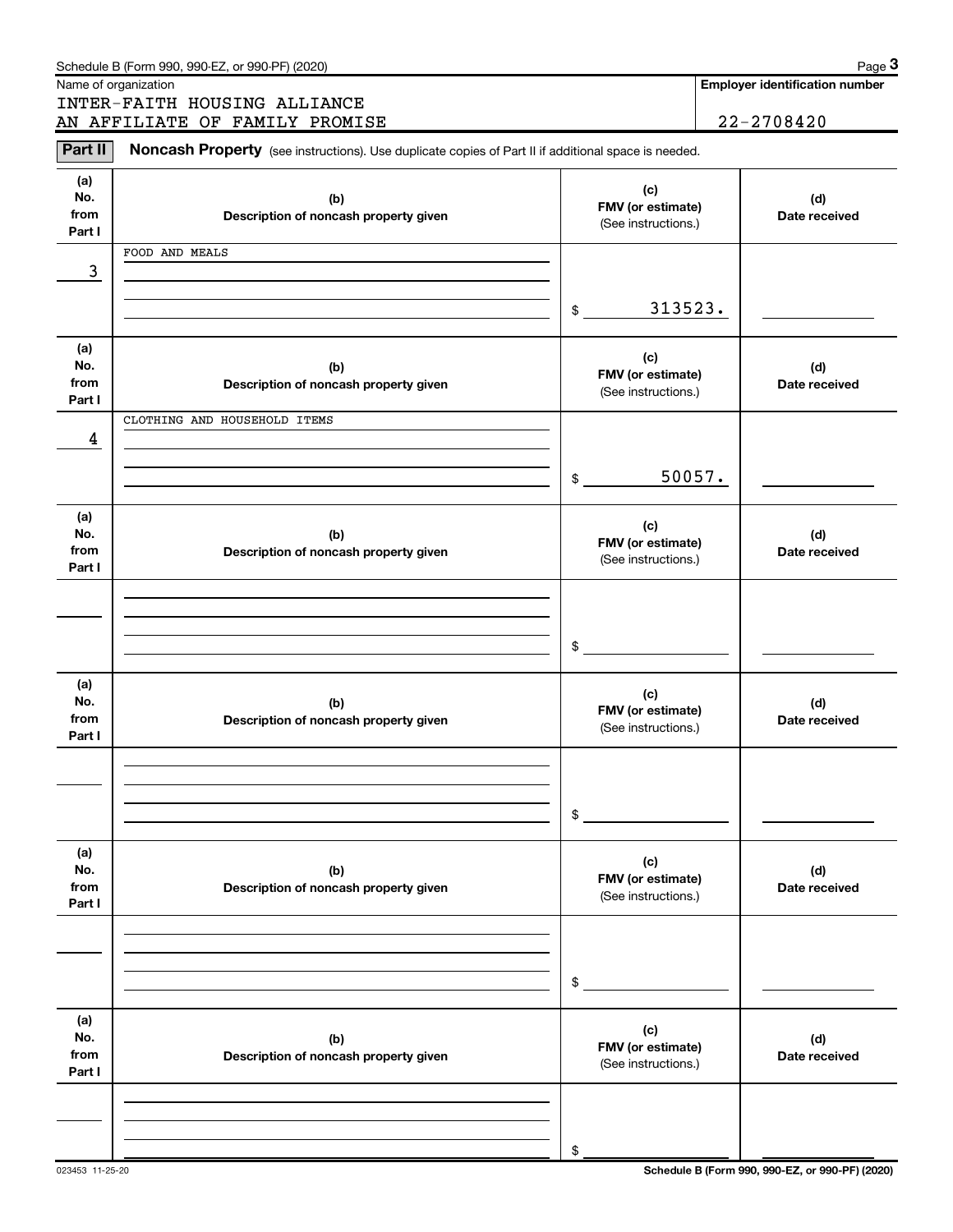|                           | Schedule B (Form 990, 990-EZ, or 990-PF) (2020)                                                            |                      | Page 4                                                                                                                                                                                                                                                                                                                                         |  |  |  |  |
|---------------------------|------------------------------------------------------------------------------------------------------------|----------------------|------------------------------------------------------------------------------------------------------------------------------------------------------------------------------------------------------------------------------------------------------------------------------------------------------------------------------------------------|--|--|--|--|
|                           | Name of organization                                                                                       |                      | <b>Employer identification number</b>                                                                                                                                                                                                                                                                                                          |  |  |  |  |
|                           | INTER-FAITH HOUSING ALLIANCE                                                                               |                      |                                                                                                                                                                                                                                                                                                                                                |  |  |  |  |
|                           | AN AFFILIATE OF FAMILY PROMISE                                                                             |                      | $22 - 2708420$                                                                                                                                                                                                                                                                                                                                 |  |  |  |  |
| Part III                  | from any one contributor. Complete columns (a) through (e) and the following line entry. For organizations |                      | Exclusively religious, charitable, etc., contributions to organizations described in section 501(c)(7), (8), or (10) that total more than \$1,000 for the year<br>completing Part III, enter the total of exclusively religious, charitable, etc., contributions of \$1,000 or less for the year. (Enter this info. once.) $\triangleright$ \$ |  |  |  |  |
|                           | Use duplicate copies of Part III if additional space is needed.                                            |                      |                                                                                                                                                                                                                                                                                                                                                |  |  |  |  |
| (a) No.<br>from<br>Part I | (b) Purpose of gift                                                                                        | (c) Use of gift      | (d) Description of how gift is held                                                                                                                                                                                                                                                                                                            |  |  |  |  |
|                           |                                                                                                            |                      |                                                                                                                                                                                                                                                                                                                                                |  |  |  |  |
|                           |                                                                                                            |                      |                                                                                                                                                                                                                                                                                                                                                |  |  |  |  |
|                           |                                                                                                            | (e) Transfer of gift |                                                                                                                                                                                                                                                                                                                                                |  |  |  |  |
|                           | Transferee's name, address, and $ZIP + 4$                                                                  |                      | Relationship of transferor to transferee                                                                                                                                                                                                                                                                                                       |  |  |  |  |
|                           |                                                                                                            |                      |                                                                                                                                                                                                                                                                                                                                                |  |  |  |  |
| (a) No.<br>from<br>Part I | (b) Purpose of gift                                                                                        | (c) Use of gift      | (d) Description of how gift is held                                                                                                                                                                                                                                                                                                            |  |  |  |  |
|                           |                                                                                                            |                      |                                                                                                                                                                                                                                                                                                                                                |  |  |  |  |
|                           |                                                                                                            |                      |                                                                                                                                                                                                                                                                                                                                                |  |  |  |  |
|                           | (e) Transfer of gift                                                                                       |                      |                                                                                                                                                                                                                                                                                                                                                |  |  |  |  |
|                           | Transferee's name, address, and $ZIP + 4$                                                                  |                      | Relationship of transferor to transferee                                                                                                                                                                                                                                                                                                       |  |  |  |  |
|                           |                                                                                                            |                      |                                                                                                                                                                                                                                                                                                                                                |  |  |  |  |
| (a) No.<br>from<br>Part I | (b) Purpose of gift                                                                                        | (c) Use of gift      | (d) Description of how gift is held                                                                                                                                                                                                                                                                                                            |  |  |  |  |
|                           |                                                                                                            |                      |                                                                                                                                                                                                                                                                                                                                                |  |  |  |  |
|                           |                                                                                                            |                      |                                                                                                                                                                                                                                                                                                                                                |  |  |  |  |
|                           |                                                                                                            | (e) Transfer of gift |                                                                                                                                                                                                                                                                                                                                                |  |  |  |  |
|                           | Transferee's name, address, and ZIP + 4                                                                    |                      | Relationship of transferor to transferee                                                                                                                                                                                                                                                                                                       |  |  |  |  |
|                           |                                                                                                            |                      |                                                                                                                                                                                                                                                                                                                                                |  |  |  |  |
| (a) No.<br>from           | (b) Purpose of gift                                                                                        | (c) Use of gift      | (d) Description of how gift is held                                                                                                                                                                                                                                                                                                            |  |  |  |  |
| Part I                    |                                                                                                            |                      |                                                                                                                                                                                                                                                                                                                                                |  |  |  |  |
|                           |                                                                                                            |                      |                                                                                                                                                                                                                                                                                                                                                |  |  |  |  |
|                           |                                                                                                            | (e) Transfer of gift |                                                                                                                                                                                                                                                                                                                                                |  |  |  |  |
|                           | Transferee's name, address, and ZIP + 4                                                                    |                      | Relationship of transferor to transferee                                                                                                                                                                                                                                                                                                       |  |  |  |  |
|                           |                                                                                                            |                      |                                                                                                                                                                                                                                                                                                                                                |  |  |  |  |
|                           |                                                                                                            |                      |                                                                                                                                                                                                                                                                                                                                                |  |  |  |  |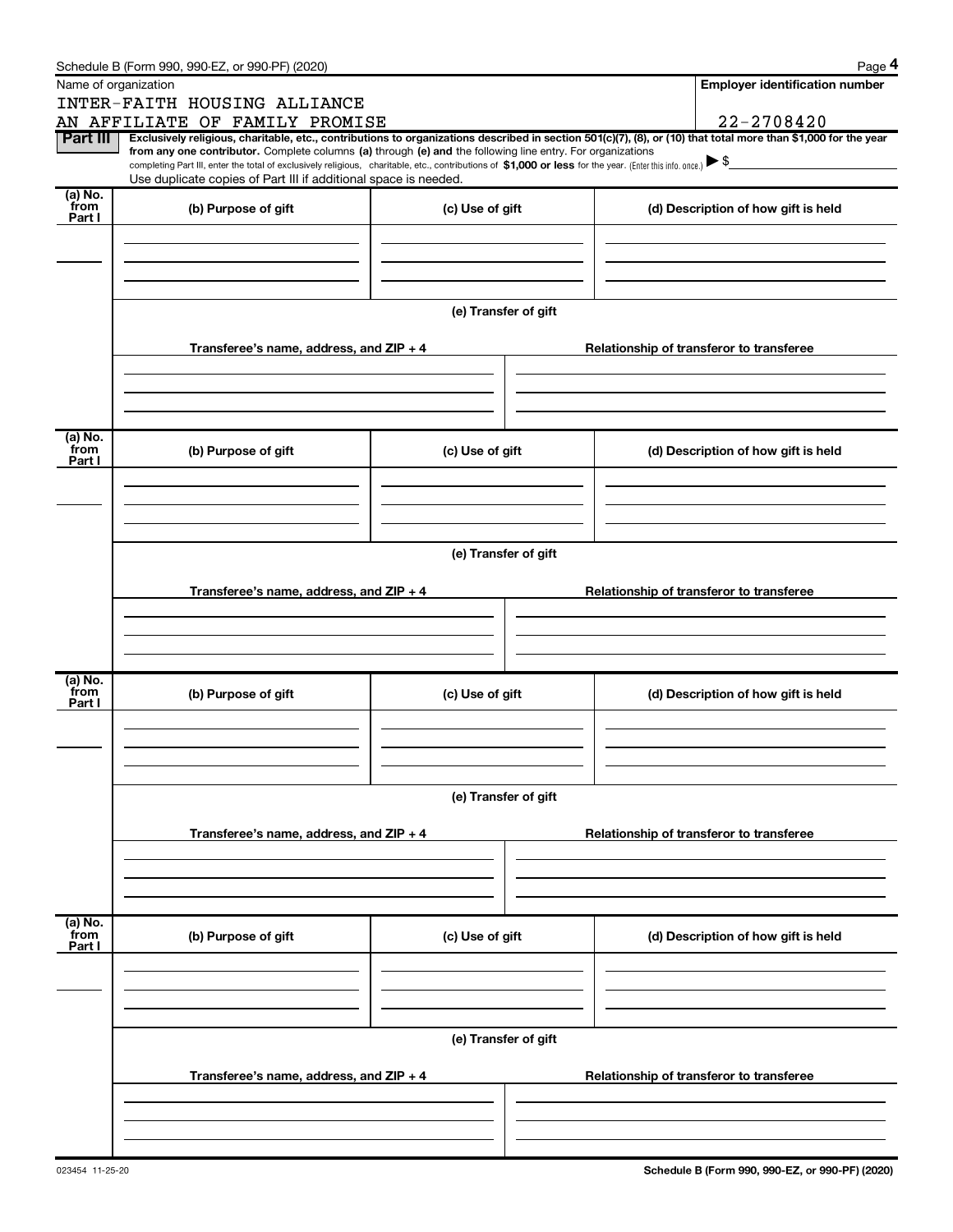| <b>SCHEDULE C</b>                                       |                                                                                        | <b>Political Campaign and Lobbying Activities</b>                                                                                                |         |                                                     |                          | OMB No. 1545-0047                                   |
|---------------------------------------------------------|----------------------------------------------------------------------------------------|--------------------------------------------------------------------------------------------------------------------------------------------------|---------|-----------------------------------------------------|--------------------------|-----------------------------------------------------|
| (Form 990 or 990-EZ)                                    |                                                                                        |                                                                                                                                                  |         |                                                     |                          |                                                     |
|                                                         | For Organizations Exempt From Income Tax Under section 501(c) and section 527          |                                                                                                                                                  |         |                                                     |                          |                                                     |
| Department of the Treasury                              | Complete if the organization is described below.<br>Attach to Form 990 or Form 990-EZ. |                                                                                                                                                  |         |                                                     |                          | <b>Open to Public</b>                               |
| Internal Revenue Service                                |                                                                                        | Go to www.irs.gov/Form990 for instructions and the latest information.                                                                           |         |                                                     |                          | Inspection                                          |
|                                                         |                                                                                        | If the organization answered "Yes," on Form 990, Part IV, line 3, or Form 990-EZ, Part V, line 46 (Political Campaign Activities), then          |         |                                                     |                          |                                                     |
|                                                         |                                                                                        | • Section 501(c)(3) organizations: Complete Parts I-A and B. Do not complete Part I-C.                                                           |         |                                                     |                          |                                                     |
|                                                         |                                                                                        | • Section 501(c) (other than section 501(c)(3)) organizations: Complete Parts I-A and C below. Do not complete Part I-B.                         |         |                                                     |                          |                                                     |
| • Section 527 organizations: Complete Part I-A only.    |                                                                                        |                                                                                                                                                  |         |                                                     |                          |                                                     |
|                                                         |                                                                                        | If the organization answered "Yes," on Form 990, Part IV, line 4, or Form 990-EZ, Part VI, line 47 (Lobbying Activities), then                   |         |                                                     |                          |                                                     |
|                                                         |                                                                                        | • Section 501(c)(3) organizations that have filed Form 5768 (election under section 501(h)): Complete Part II-A. Do not complete Part II-B.      |         |                                                     |                          |                                                     |
|                                                         |                                                                                        | • Section 501(c)(3) organizations that have NOT filed Form 5768 (election under section 501(h)): Complete Part II-B. Do not complete Part II-A.  |         |                                                     |                          |                                                     |
|                                                         |                                                                                        | If the organization answered "Yes," on Form 990, Part IV, line 5 (Proxy Tax) (See separate instructions) or Form 990-EZ, Part V, line 35c (Proxy |         |                                                     |                          |                                                     |
| Tax) (See separate instructions), then                  |                                                                                        |                                                                                                                                                  |         |                                                     |                          |                                                     |
|                                                         |                                                                                        | Section 501(c)(4), (5), or (6) organizations: Complete Part III.                                                                                 |         |                                                     |                          |                                                     |
| Name of organization                                    |                                                                                        | INTER-FAITH HOUSING ALLIANCE                                                                                                                     |         |                                                     |                          | <b>Employer identification number</b>               |
| Part I-A                                                |                                                                                        | AN AFFILIATE OF FAMILY PROMISE<br>Complete if the organization is exempt under section 501(c) or is a section 527 organization.                  |         |                                                     |                          | 22-2708420                                          |
|                                                         |                                                                                        |                                                                                                                                                  |         |                                                     |                          |                                                     |
|                                                         |                                                                                        |                                                                                                                                                  |         |                                                     |                          |                                                     |
|                                                         |                                                                                        | 1 Provide a description of the organization's direct and indirect political campaign activities in Part IV.                                      |         |                                                     |                          |                                                     |
| Political campaign activity expenditures<br>2           |                                                                                        |                                                                                                                                                  |         |                                                     | $\blacktriangleright$ \$ |                                                     |
| Volunteer hours for political campaign activities<br>3. |                                                                                        |                                                                                                                                                  |         |                                                     |                          |                                                     |
| Part I-B                                                |                                                                                        | Complete if the organization is exempt under section 501(c)(3).                                                                                  |         |                                                     |                          |                                                     |
|                                                         |                                                                                        | 1 Enter the amount of any excise tax incurred by the organization under section 4955                                                             |         |                                                     | $\blacktriangleright$ \$ |                                                     |
| 2                                                       |                                                                                        |                                                                                                                                                  |         |                                                     |                          |                                                     |
|                                                         |                                                                                        |                                                                                                                                                  |         |                                                     |                          | <b>Yes</b><br>No                                    |
| 4a Was a correction made?                               |                                                                                        |                                                                                                                                                  |         |                                                     |                          | Yes<br>No                                           |
| <b>b</b> If "Yes," describe in Part IV.                 |                                                                                        |                                                                                                                                                  |         |                                                     |                          |                                                     |
| Part I-C                                                |                                                                                        | Complete if the organization is exempt under section 501(c), except section 501(c)(3).                                                           |         |                                                     |                          |                                                     |
|                                                         |                                                                                        | 1 Enter the amount directly expended by the filing organization for section 527 exempt function activities                                       |         | 1.1.1.1.1.1.1.1                                     | $\blacktriangleright$ \$ |                                                     |
|                                                         |                                                                                        | 2 Enter the amount of the filing organization's funds contributed to other organizations for section 527                                         |         |                                                     |                          |                                                     |
|                                                         |                                                                                        |                                                                                                                                                  |         |                                                     | $\triangleright$ \$      |                                                     |
|                                                         |                                                                                        | 3 Total exempt function expenditures. Add lines 1 and 2. Enter here and on Form 1120-POL,                                                        |         |                                                     |                          |                                                     |
|                                                         |                                                                                        | line 17b                                                                                                                                         |         |                                                     | $\triangleright$ \$      |                                                     |
|                                                         |                                                                                        |                                                                                                                                                  |         |                                                     |                          | <b>Yes</b><br>No                                    |
| 5                                                       |                                                                                        | Enter the names, addresses and employer identification number (EIN) of all section 527 political organizations to which the filing organization  |         |                                                     |                          |                                                     |
|                                                         |                                                                                        | made payments. For each organization listed, enter the amount paid from the filing organization's funds. Also enter the amount of political      |         |                                                     |                          |                                                     |
|                                                         |                                                                                        | contributions received that were promptly and directly delivered to a separate political organization, such as a separate segregated fund or a   |         |                                                     |                          |                                                     |
|                                                         |                                                                                        | political action committee (PAC). If additional space is needed, provide information in Part IV.                                                 |         |                                                     |                          |                                                     |
| (a) Name                                                |                                                                                        | (b) Address                                                                                                                                      | (c) EIN | (d) Amount paid from                                |                          | (e) Amount of political                             |
|                                                         |                                                                                        |                                                                                                                                                  |         | filing organization's<br>funds. If none, enter -0-. |                          | contributions received and<br>promptly and directly |
|                                                         |                                                                                        |                                                                                                                                                  |         |                                                     |                          | delivered to a separate                             |
|                                                         |                                                                                        |                                                                                                                                                  |         |                                                     |                          | political organization.                             |
|                                                         |                                                                                        |                                                                                                                                                  |         |                                                     |                          | If none, enter -0-.                                 |
|                                                         |                                                                                        |                                                                                                                                                  |         |                                                     |                          |                                                     |
|                                                         |                                                                                        |                                                                                                                                                  |         |                                                     |                          |                                                     |
|                                                         |                                                                                        |                                                                                                                                                  |         |                                                     |                          |                                                     |
|                                                         |                                                                                        |                                                                                                                                                  |         |                                                     |                          |                                                     |
|                                                         |                                                                                        |                                                                                                                                                  |         |                                                     |                          |                                                     |
|                                                         |                                                                                        |                                                                                                                                                  |         |                                                     |                          |                                                     |
|                                                         |                                                                                        |                                                                                                                                                  |         |                                                     |                          |                                                     |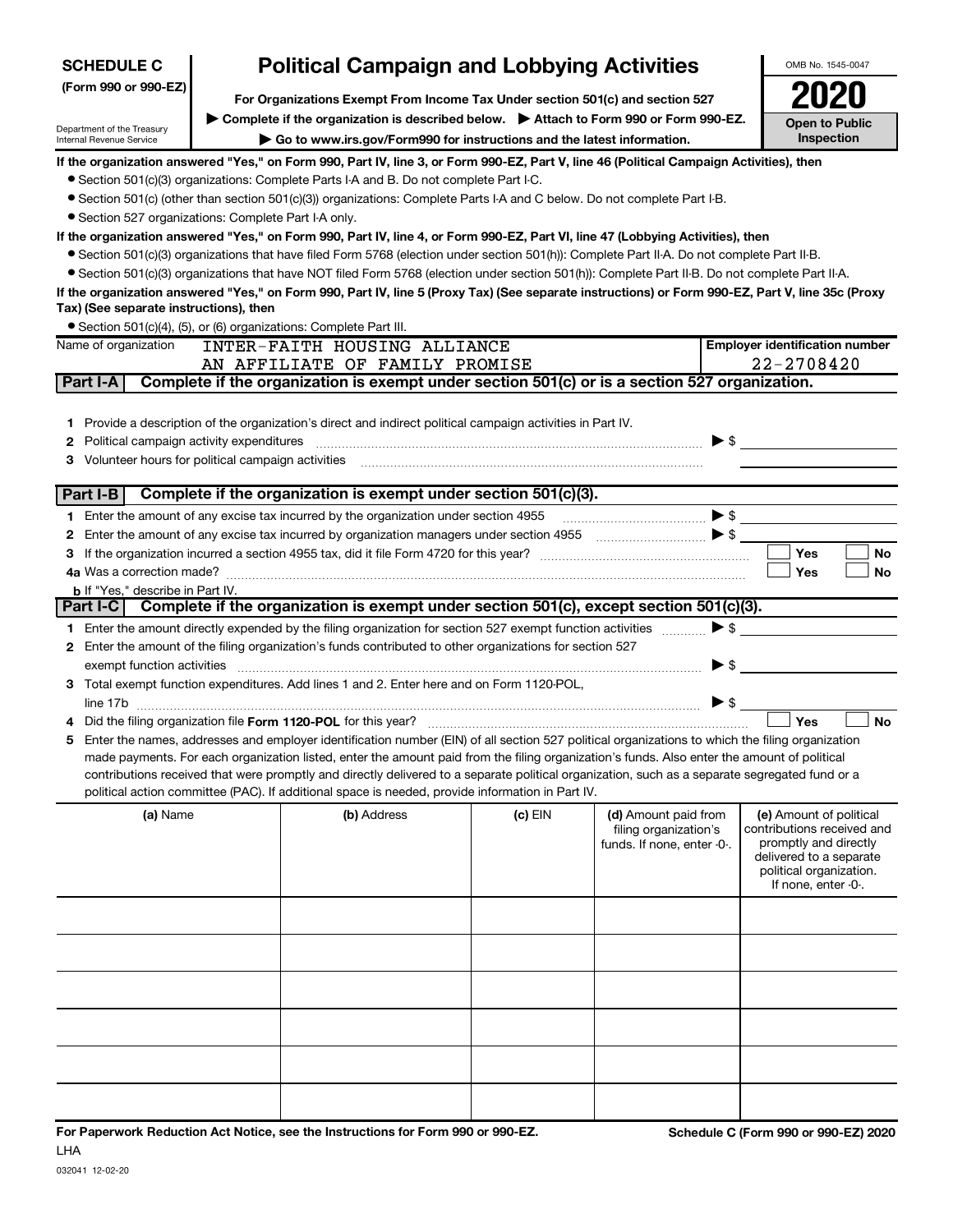| Schedule C (Form 990 or 990-EZ) 2020 AN AFFILIATE OF FAMILY PROMISE                                                                                                |                                        |                                                                                                         |            |                                        | $22 - 2708420$ Page 2          |
|--------------------------------------------------------------------------------------------------------------------------------------------------------------------|----------------------------------------|---------------------------------------------------------------------------------------------------------|------------|----------------------------------------|--------------------------------|
| Complete if the organization is exempt under section 501(c)(3) and filed Form 5768 (election under<br>Part II-A I<br>section 501(h)).                              |                                        |                                                                                                         |            |                                        |                                |
| A Check $\blacktriangleright$<br>if the filing organization belongs to an affiliated group (and list in Part IV each affiliated group member's name, address, EIN, |                                        |                                                                                                         |            |                                        |                                |
| expenses, and share of excess lobbying expenditures).                                                                                                              |                                        |                                                                                                         |            |                                        |                                |
| if the filing organization checked box A and "limited control" provisions apply.<br><b>B</b> Check ▶                                                               |                                        |                                                                                                         |            |                                        |                                |
| (The term "expenditures" means amounts paid or incurred.)                                                                                                          | <b>Limits on Lobbying Expenditures</b> |                                                                                                         |            | (a) Filing<br>organization's<br>totals | (b) Affiliated group<br>totals |
| 1a Total lobbying expenditures to influence public opinion (grassroots lobbying)                                                                                   |                                        |                                                                                                         |            |                                        |                                |
| <b>b</b> Total lobbying expenditures to influence a legislative body (direct lobbying)                                                                             |                                        |                                                                                                         |            |                                        |                                |
|                                                                                                                                                                    |                                        |                                                                                                         |            |                                        |                                |
| <b>d</b> Other exempt purpose expenditures                                                                                                                         |                                        |                                                                                                         |            |                                        |                                |
| e Total exempt purpose expenditures (add lines 1c and 1d) [11] [12] [13] [13] [14] [15] [15] [16] [15] [16] [1                                                     |                                        |                                                                                                         |            |                                        |                                |
| f Lobbying nontaxable amount. Enter the amount from the following table in both columns.                                                                           |                                        |                                                                                                         |            |                                        |                                |
| If the amount on line 1e, column (a) or (b) is:                                                                                                                    |                                        | The lobbying nontaxable amount is:                                                                      |            |                                        |                                |
| Not over \$500,000                                                                                                                                                 |                                        | 20% of the amount on line 1e.                                                                           |            |                                        |                                |
| Over \$500,000 but not over \$1,000,000                                                                                                                            |                                        | \$100,000 plus 15% of the excess over \$500,000.                                                        |            |                                        |                                |
| Over \$1,000,000 but not over \$1,500,000                                                                                                                          |                                        | \$175,000 plus 10% of the excess over \$1,000,000.                                                      |            |                                        |                                |
| Over \$1,500,000 but not over \$17,000,000                                                                                                                         |                                        | \$225,000 plus 5% of the excess over \$1,500,000.                                                       |            |                                        |                                |
| Over \$17,000,000                                                                                                                                                  | \$1,000,000.                           |                                                                                                         |            |                                        |                                |
|                                                                                                                                                                    |                                        |                                                                                                         |            |                                        |                                |
| g Grassroots nontaxable amount (enter 25% of line 1f)                                                                                                              |                                        |                                                                                                         |            |                                        |                                |
| h Subtract line 1g from line 1a. If zero or less, enter -0-                                                                                                        |                                        |                                                                                                         |            |                                        |                                |
| i Subtract line 1f from line 1c. If zero or less, enter -0-                                                                                                        |                                        |                                                                                                         |            |                                        |                                |
| If there is an amount other than zero on either line 1h or line 1i, did the organization file Form 4720<br>Î.                                                      |                                        |                                                                                                         |            |                                        |                                |
| reporting section 4911 tax for this year?                                                                                                                          |                                        |                                                                                                         |            |                                        | Yes<br>No                      |
| (Some organizations that made a section 501(h) election do not have to complete all of the five columns below.                                                     |                                        | 4-Year Averaging Period Under Section 501(h)<br>See the separate instructions for lines 2a through 2f.) |            |                                        |                                |
|                                                                                                                                                                    |                                        | Lobbying Expenditures During 4-Year Averaging Period                                                    |            |                                        |                                |
| Calendar year<br>(or fiscal year beginning in)                                                                                                                     | (a) 2017                               | (b) 2018                                                                                                | $(c)$ 2019 | $(d)$ 2020                             | (e) Total                      |
| 2a Lobbying nontaxable amount                                                                                                                                      |                                        |                                                                                                         |            |                                        |                                |
| <b>b</b> Lobbying ceiling amount                                                                                                                                   |                                        |                                                                                                         |            |                                        |                                |
| $(150\% \text{ of line } 2a, \text{ column}(e))$                                                                                                                   |                                        |                                                                                                         |            |                                        |                                |
| c Total lobbying expenditures                                                                                                                                      |                                        |                                                                                                         |            |                                        |                                |
| d Grassroots nontaxable amount                                                                                                                                     |                                        |                                                                                                         |            |                                        |                                |
| e Grassroots ceiling amount                                                                                                                                        |                                        |                                                                                                         |            |                                        |                                |
| (150% of line 2d, column (e))                                                                                                                                      |                                        |                                                                                                         |            |                                        |                                |
| f Grassroots lobbying expenditures                                                                                                                                 |                                        |                                                                                                         |            |                                        |                                |

Schedule C (Form 990 or 990-EZ) 2020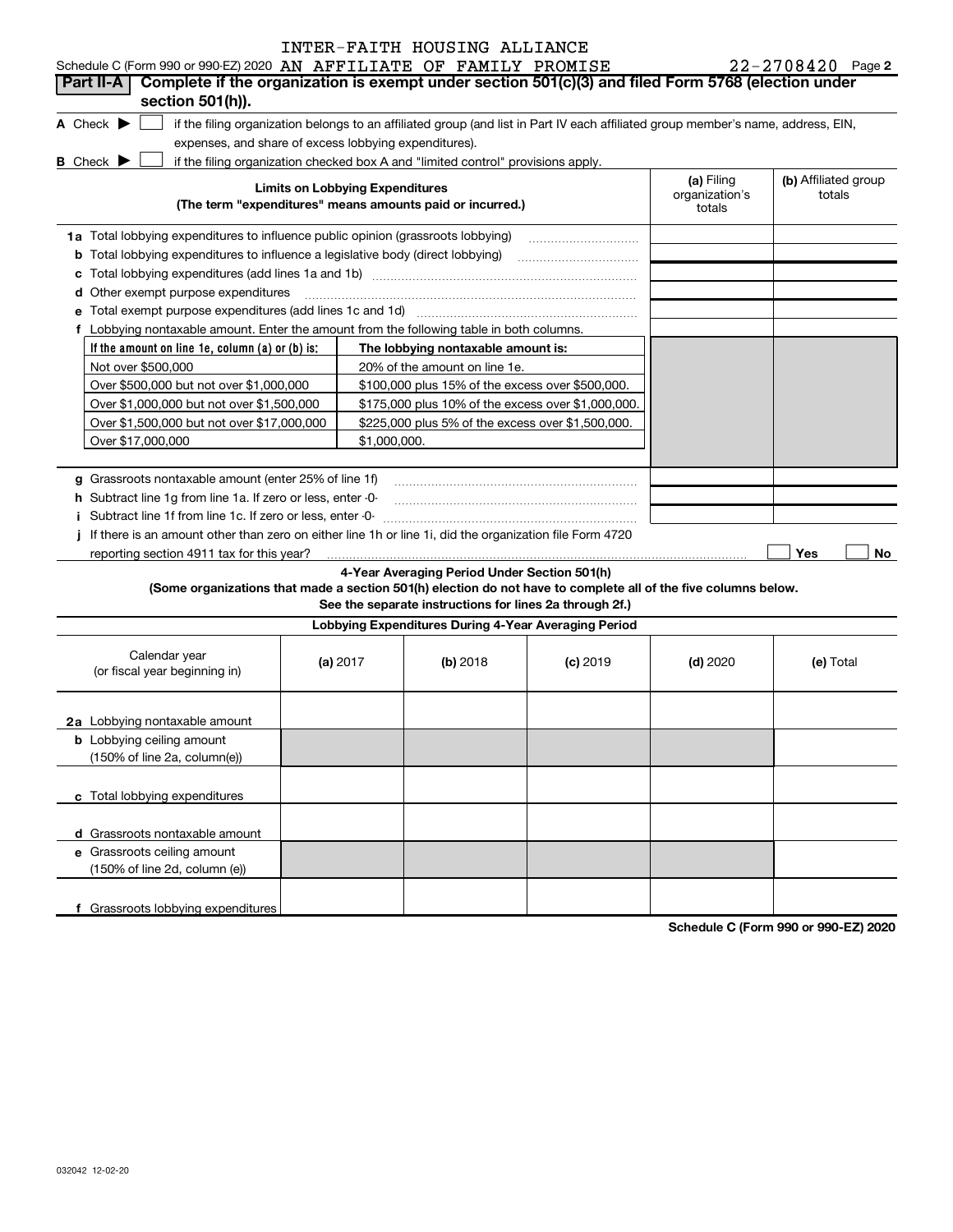### 3 AN AFFILIATE OF FAMILY PROMISE 22-2708420 Schedule C (Form 990 or 990-EZ) 2020 AN AFFILIATE OF FAMILY PROMISE **Part II-B** Complete if the organization is exempt under section 501(c)(3) and has NOT filed Form 5768 (election under section 501(h)).

|    | For each "Yes" response on lines 1a through 1i below, provide in Part IV a detailed description                                                                                                                                      |     | (a)            | (b)    |                  |
|----|--------------------------------------------------------------------------------------------------------------------------------------------------------------------------------------------------------------------------------------|-----|----------------|--------|------------------|
|    | of the lobbying activity.                                                                                                                                                                                                            | Yes | No             | Amount |                  |
| 1. | During the year, did the filing organization attempt to influence foreign, national, state, or<br>local legislation, including any attempt to influence public opinion on a legislative matter<br>or referendum, through the use of: |     | х              |        |                  |
|    | <b>b</b> Paid staff or management (include compensation in expenses reported on lines 1c through 1i)?                                                                                                                                | x   |                |        |                  |
|    |                                                                                                                                                                                                                                      |     | X              |        |                  |
|    |                                                                                                                                                                                                                                      |     | X              |        |                  |
|    | e Publications, or published or broadcast statements?                                                                                                                                                                                |     | Χ              |        |                  |
|    | f Grants to other organizations for lobbying purposes?                                                                                                                                                                               |     | X              |        |                  |
|    | g Direct contact with legislators, their staffs, government officials, or a legislative body?                                                                                                                                        |     | X              |        |                  |
|    | h Rallies, demonstrations, seminars, conventions, speeches, lectures, or any similar means?                                                                                                                                          |     | X              |        |                  |
|    | <i>i</i> Other activities?                                                                                                                                                                                                           |     | X              |        |                  |
|    |                                                                                                                                                                                                                                      |     |                |        | $\overline{0}$ . |
|    | 2a Did the activities in line 1 cause the organization to be not described in section 501(c)(3)?                                                                                                                                     |     | X              |        |                  |
|    |                                                                                                                                                                                                                                      |     |                |        |                  |
|    | c If "Yes," enter the amount of any tax incurred by organization managers under section 4912                                                                                                                                         |     |                |        |                  |
|    | d If the filing organization incurred a section 4912 tax, did it file Form 4720 for this year?                                                                                                                                       |     |                |        |                  |
|    | Complete if the organization is exempt under section $501(c)(4)$ , section $501(c)(5)$ , or section<br><b>Part III-AI</b>                                                                                                            |     |                |        |                  |
|    | $501(c)(6)$ .                                                                                                                                                                                                                        |     |                |        |                  |
|    |                                                                                                                                                                                                                                      |     |                | Yes    | No               |
| 1  |                                                                                                                                                                                                                                      |     | 1              |        |                  |
| 2  |                                                                                                                                                                                                                                      |     | $\mathbf{2}$   |        |                  |
| З  | Did the organization agree to carry over lobbying and political campaign activity expenditures from the prior year?                                                                                                                  |     | 3              |        |                  |
|    | Complete if the organization is exempt under section $501(c)(4)$ , section $501(c)(5)$ , or section<br> Part III-B                                                                                                                   |     |                |        |                  |
|    | 501(c)(6) and if either (a) BOTH Part III-A, lines 1 and 2, are answered "No" OR (b) Part III-A, line 3, is<br>answered "Yes."                                                                                                       |     |                |        |                  |
|    |                                                                                                                                                                                                                                      |     |                |        |                  |
| 1  | Dues, assessments and similar amounts from members [11] matter continuum matter and similar and similar amounts from members [11] matter continuum matter and similar amounts from members [11] matter and similar and similar       |     | 1              |        |                  |
| 2  | Section 162(e) nondeductible lobbying and political expenditures (do not include amounts of political                                                                                                                                |     |                |        |                  |
|    | expenses for which the section 527(f) tax was paid).                                                                                                                                                                                 |     |                |        |                  |
|    |                                                                                                                                                                                                                                      |     | 2a             |        |                  |
|    | <b>b</b> Carryover from last year 2000 minimum construction continuum construction and the carryover from last year                                                                                                                  |     | 2 <sub>b</sub> |        |                  |
|    |                                                                                                                                                                                                                                      |     | 2c             |        |                  |
| з  | Aggregate amount reported in section 6033(e)(1)(A) notices of nondeductible section 162(e) dues                                                                                                                                      |     | 3              |        |                  |
| 4  | If notices were sent and the amount on line 2c exceeds the amount on line 3, what portion of the excess                                                                                                                              |     |                |        |                  |
|    | does the organization agree to carryover to the reasonable estimate of nondeductible lobbying and political                                                                                                                          |     |                |        |                  |
|    | expenditure next year?                                                                                                                                                                                                               |     | 4              |        |                  |
|    | 5 Taxable amount of lobbying and political expenditures (See instructions)<br><b>Supplemental Information</b>                                                                                                                        |     | 5              |        |                  |
|    | <b>Part IV</b>                                                                                                                                                                                                                       |     |                |        |                  |
|    | Provide the descriptions required for Part I-A, line 1; Part I-B, line 4; Part I-C, line 5; Part II-A (affiliated group list); Part II-A, lines 1 and 2 (See                                                                         |     |                |        |                  |
|    | instructions); and Part II-B, line 1. Also, complete this part for any additional information.                                                                                                                                       |     |                |        |                  |
|    | PART II-B, LINE 1, LOBBYING ACTIVITIES:                                                                                                                                                                                              |     |                |        |                  |
|    |                                                                                                                                                                                                                                      |     |                |        |                  |
|    | THE ORGANIZATION ("IFHA") IS A MEMBER OF THE HOUSING ALLIANCE OF                                                                                                                                                                     |     |                |        |                  |
|    | PENNSYLVANIA, A STATEWIDE COALITION WORKING TO PROVIDE LEADERSHIP AND                                                                                                                                                                |     |                |        |                  |
|    | COMMON VOICE AROUND AFFORDABLE HOUSING.<br>IN ADDITION TO RESPONDING TO                                                                                                                                                              |     |                |        |                  |
|    | "ACTION ALERTS" FROM THE HOUSING ALLIANCE, FROM TIME TO TIME, THE STAFF                                                                                                                                                              |     |                |        |                  |
|    | OF IFHA ENGAGES IN PUBLIC POLICY ADVOCACY AND EDUCATION WITH COUNTY,                                                                                                                                                                 |     |                |        |                  |

|  | TNIAN TUITIN NOODING UNBIINGA      |  |  |
|--|------------------------------------|--|--|
|  | 2020 AN AFFILIATE OF FAMILY PROMIS |  |  |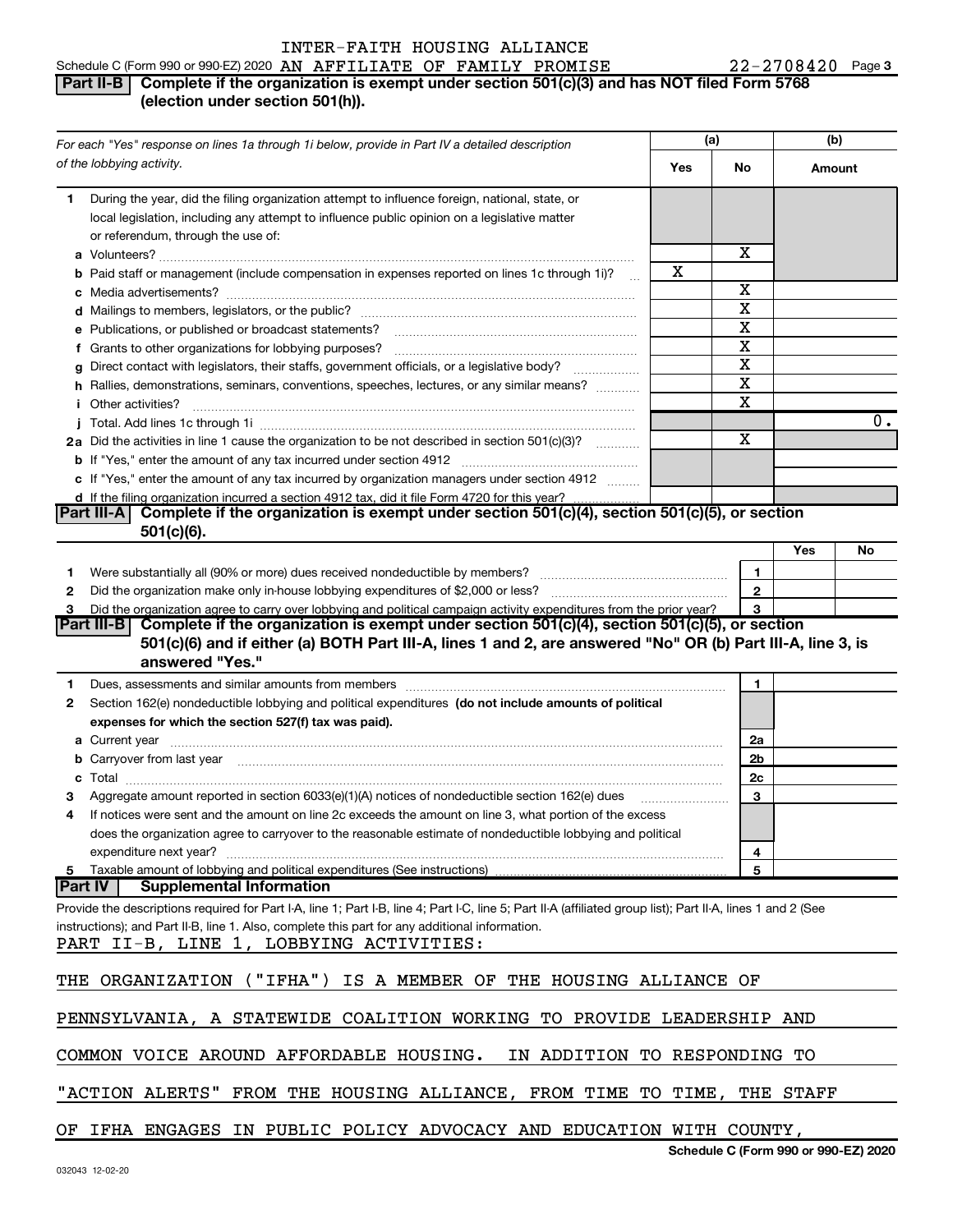| <b>Part IV   Supplemental Information</b> (continued)<br>STATE, OR NATIONAL ELECTED OFFICIALS, AROUND POLICY IMPLEMENTATION OR<br>LEGISLATION RELATED TO HOMELESSNESS, AFFORDABLE HOUSING, OR THE<br>IT IS ESTIMATED THAT A TOTAL OF 25 HOURS WERE<br>ALLEVIATION OF POVERTY.<br>SPENT IN FISCAL YEAR 2020 ON THESE ACTIVITIES. NO ACTUAL COSTS WERE |
|------------------------------------------------------------------------------------------------------------------------------------------------------------------------------------------------------------------------------------------------------------------------------------------------------------------------------------------------------|
|                                                                                                                                                                                                                                                                                                                                                      |
|                                                                                                                                                                                                                                                                                                                                                      |
|                                                                                                                                                                                                                                                                                                                                                      |
|                                                                                                                                                                                                                                                                                                                                                      |
|                                                                                                                                                                                                                                                                                                                                                      |
| INCURRED.                                                                                                                                                                                                                                                                                                                                            |
|                                                                                                                                                                                                                                                                                                                                                      |
|                                                                                                                                                                                                                                                                                                                                                      |
|                                                                                                                                                                                                                                                                                                                                                      |
|                                                                                                                                                                                                                                                                                                                                                      |
|                                                                                                                                                                                                                                                                                                                                                      |
|                                                                                                                                                                                                                                                                                                                                                      |
|                                                                                                                                                                                                                                                                                                                                                      |
|                                                                                                                                                                                                                                                                                                                                                      |
|                                                                                                                                                                                                                                                                                                                                                      |
|                                                                                                                                                                                                                                                                                                                                                      |
|                                                                                                                                                                                                                                                                                                                                                      |
|                                                                                                                                                                                                                                                                                                                                                      |
|                                                                                                                                                                                                                                                                                                                                                      |
|                                                                                                                                                                                                                                                                                                                                                      |
|                                                                                                                                                                                                                                                                                                                                                      |
|                                                                                                                                                                                                                                                                                                                                                      |
|                                                                                                                                                                                                                                                                                                                                                      |
|                                                                                                                                                                                                                                                                                                                                                      |
|                                                                                                                                                                                                                                                                                                                                                      |
|                                                                                                                                                                                                                                                                                                                                                      |
|                                                                                                                                                                                                                                                                                                                                                      |
|                                                                                                                                                                                                                                                                                                                                                      |
|                                                                                                                                                                                                                                                                                                                                                      |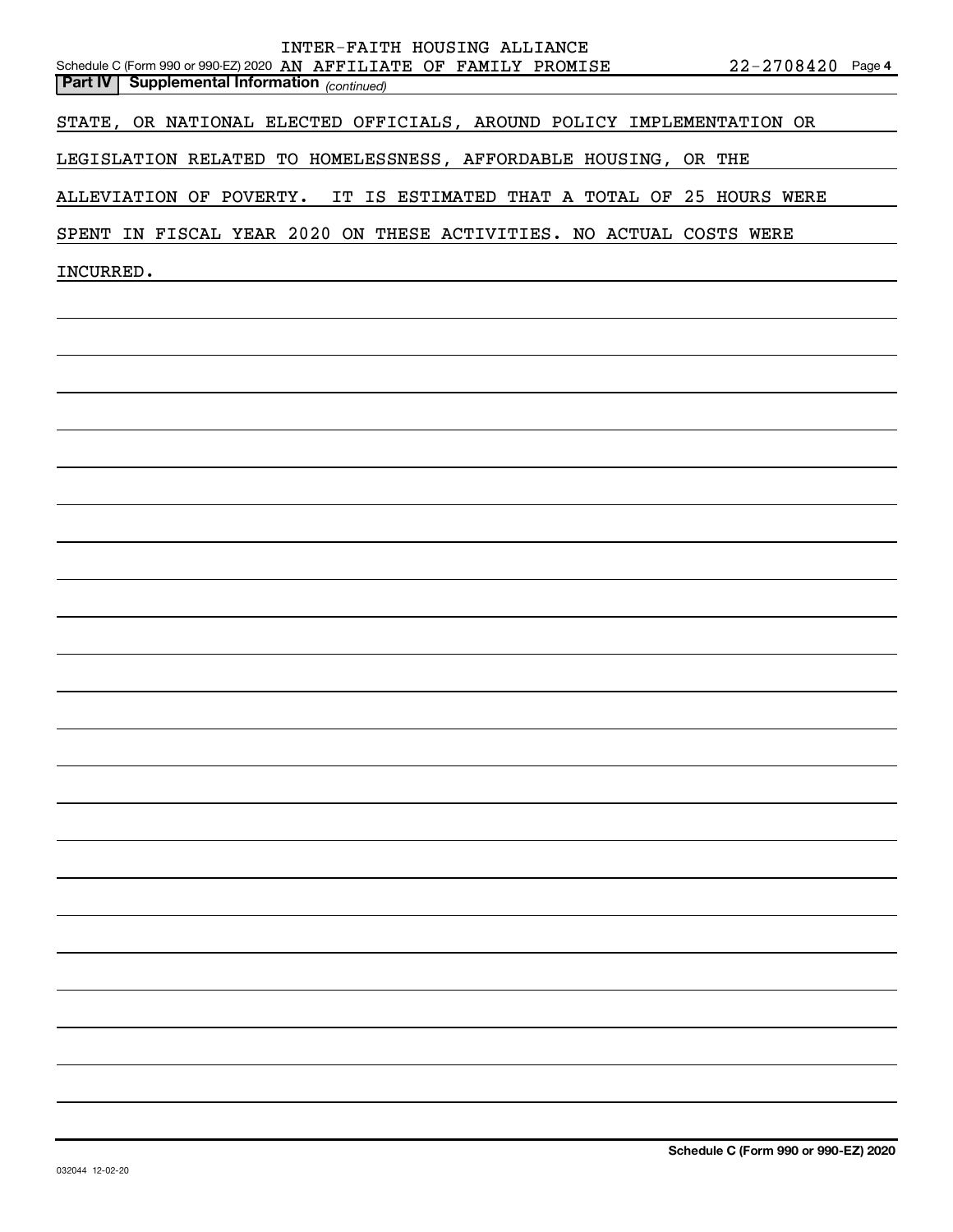|         | <b>SCHEDULE D</b>                                    |                                                                                                                                                                     | <b>Supplemental Financial Statements</b>                                                                                                                                                                                      |            | OMB No. 1545-0047                                       |  |  |
|---------|------------------------------------------------------|---------------------------------------------------------------------------------------------------------------------------------------------------------------------|-------------------------------------------------------------------------------------------------------------------------------------------------------------------------------------------------------------------------------|------------|---------------------------------------------------------|--|--|
|         | (Form 990)                                           |                                                                                                                                                                     |                                                                                                                                                                                                                               |            |                                                         |  |  |
|         | Department of the Treasury                           |                                                                                                                                                                     | Part IV, line 6, 7, 8, 9, 10, 11a, 11b, 11c, 11d, 11e, 11f, 12a, or 12b.<br>Attach to Form 990.                                                                                                                               |            | <b>Public</b><br>Open to<br><b>Inspection</b>           |  |  |
|         | Internal Revenue Service<br>Name of the organization | INTER-FAITH HOUSING ALLIANCE                                                                                                                                        | $\blacktriangleright$ Go to www.irs.gov/Form990 for instructions and the latest information.                                                                                                                                  |            | <b>Employer identification number</b>                   |  |  |
|         |                                                      | AN AFFILIATE OF FAMILY PROMISE                                                                                                                                      |                                                                                                                                                                                                                               | 22-2708420 |                                                         |  |  |
| Part I  |                                                      |                                                                                                                                                                     | Organizations Maintaining Donor Advised Funds or Other Similar Funds or Accounts. Complete if the                                                                                                                             |            |                                                         |  |  |
|         |                                                      | organization answered "Yes" on Form 990, Part IV, line 6.                                                                                                           |                                                                                                                                                                                                                               |            |                                                         |  |  |
|         |                                                      |                                                                                                                                                                     | (a) Donor advised funds                                                                                                                                                                                                       |            | (b) Funds and other accounts                            |  |  |
| 1       |                                                      |                                                                                                                                                                     |                                                                                                                                                                                                                               |            |                                                         |  |  |
| 2       |                                                      | Aggregate value of contributions to (during year)                                                                                                                   |                                                                                                                                                                                                                               |            |                                                         |  |  |
| З       |                                                      |                                                                                                                                                                     |                                                                                                                                                                                                                               |            |                                                         |  |  |
| 4       |                                                      |                                                                                                                                                                     |                                                                                                                                                                                                                               |            |                                                         |  |  |
| 5       |                                                      |                                                                                                                                                                     | Did the organization inform all donors and donor advisors in writing that the assets held in donor advised funds                                                                                                              |            |                                                         |  |  |
|         |                                                      |                                                                                                                                                                     |                                                                                                                                                                                                                               |            | Yes<br>No                                               |  |  |
| 6       |                                                      |                                                                                                                                                                     | Did the organization inform all grantees, donors, and donor advisors in writing that grant funds can be used only                                                                                                             |            |                                                         |  |  |
|         |                                                      |                                                                                                                                                                     | for charitable purposes and not for the benefit of the donor or donor advisor, or for any other purpose conferring                                                                                                            |            |                                                         |  |  |
| Part II | impermissible private benefit?                       |                                                                                                                                                                     | Conservation Easements. Complete if the organization answered "Yes" on Form 990, Part IV, line 7.                                                                                                                             |            | Yes<br>No.                                              |  |  |
| 1       |                                                      |                                                                                                                                                                     |                                                                                                                                                                                                                               |            |                                                         |  |  |
|         |                                                      | Purpose(s) of conservation easements held by the organization (check all that apply).<br>Preservation of land for public use (for example, recreation or education) | Preservation of a historically important land area                                                                                                                                                                            |            |                                                         |  |  |
|         |                                                      | Protection of natural habitat                                                                                                                                       | Preservation of a certified historic structure                                                                                                                                                                                |            |                                                         |  |  |
|         |                                                      | Preservation of open space                                                                                                                                          |                                                                                                                                                                                                                               |            |                                                         |  |  |
| 2       |                                                      |                                                                                                                                                                     | Complete lines 2a through 2d if the organization held a qualified conservation contribution in the form of a conservation easement on the last                                                                                |            |                                                         |  |  |
|         | day of the tax year.                                 |                                                                                                                                                                     |                                                                                                                                                                                                                               |            | Held at the End of the Tax Year                         |  |  |
| a       |                                                      |                                                                                                                                                                     |                                                                                                                                                                                                                               | 2a         |                                                         |  |  |
| b       |                                                      | Total acreage restricted by conservation easements                                                                                                                  |                                                                                                                                                                                                                               | 2b         |                                                         |  |  |
| с       |                                                      |                                                                                                                                                                     | Number of conservation easements on a certified historic structure included in (a) manufacture of conservation                                                                                                                | 2c         |                                                         |  |  |
| d       |                                                      |                                                                                                                                                                     | Number of conservation easements included in (c) acquired after 7/25/06, and not on a historic structure                                                                                                                      |            |                                                         |  |  |
|         |                                                      |                                                                                                                                                                     | listed in the National Register [111] Marshall Register [11] Marshall Register [11] Marshall Register [11] Marshall Register [11] Marshall Register [11] Marshall Register [11] Marshall Register [11] Marshall Register [11] | 2d         |                                                         |  |  |
| 3       |                                                      |                                                                                                                                                                     | Number of conservation easements modified, transferred, released, extinguished, or terminated by the organization during the tax                                                                                              |            |                                                         |  |  |
|         | $\mathsf{year}$                                      |                                                                                                                                                                     |                                                                                                                                                                                                                               |            |                                                         |  |  |
| 4       |                                                      | Number of states where property subject to conservation easement is located $\blacktriangleright$                                                                   |                                                                                                                                                                                                                               |            |                                                         |  |  |
| 5       |                                                      | Does the organization have a written policy regarding the periodic monitoring, inspection, handling of                                                              |                                                                                                                                                                                                                               |            |                                                         |  |  |
|         |                                                      | violations, and enforcement of the conservation easements it holds?                                                                                                 |                                                                                                                                                                                                                               |            | Yes<br>No                                               |  |  |
| 6       |                                                      |                                                                                                                                                                     | Staff and volunteer hours devoted to monitoring, inspecting, handling of violations, and enforcing conservation easements during the year                                                                                     |            |                                                         |  |  |
|         |                                                      |                                                                                                                                                                     |                                                                                                                                                                                                                               |            |                                                         |  |  |
| 7       |                                                      |                                                                                                                                                                     | Amount of expenses incurred in monitoring, inspecting, handling of violations, and enforcing conservation easements during the year                                                                                           |            |                                                         |  |  |
|         | $\blacktriangleright$ \$                             |                                                                                                                                                                     |                                                                                                                                                                                                                               |            |                                                         |  |  |
| 8       |                                                      |                                                                                                                                                                     | Does each conservation easement reported on line 2(d) above satisfy the requirements of section 170(h)(4)(B)(i)                                                                                                               |            |                                                         |  |  |
|         |                                                      |                                                                                                                                                                     |                                                                                                                                                                                                                               |            | Yes<br>No                                               |  |  |
| 9       |                                                      |                                                                                                                                                                     | In Part XIII, describe how the organization reports conservation easements in its revenue and expense statement and                                                                                                           |            |                                                         |  |  |
|         |                                                      |                                                                                                                                                                     | balance sheet, and include, if applicable, the text of the footnote to the organization's financial statements that describes the                                                                                             |            |                                                         |  |  |
|         | ∣ Part III                                           | organization's accounting for conservation easements.                                                                                                               | Organizations Maintaining Collections of Art, Historical Treasures, or Other Similar Assets.                                                                                                                                  |            |                                                         |  |  |
|         |                                                      |                                                                                                                                                                     |                                                                                                                                                                                                                               |            |                                                         |  |  |
|         |                                                      | Complete if the organization answered "Yes" on Form 990, Part IV, line 8.                                                                                           |                                                                                                                                                                                                                               |            |                                                         |  |  |
|         |                                                      |                                                                                                                                                                     | 1a If the organization elected, as permitted under FASB ASC 958, not to report in its revenue statement and balance sheet works                                                                                               |            |                                                         |  |  |
|         |                                                      |                                                                                                                                                                     | of art, historical treasures, or other similar assets held for public exhibition, education, or research in furtherance of public                                                                                             |            |                                                         |  |  |
|         |                                                      |                                                                                                                                                                     | service, provide in Part XIII the text of the footnote to its financial statements that describes these items.                                                                                                                |            |                                                         |  |  |
| b       |                                                      |                                                                                                                                                                     | If the organization elected, as permitted under FASB ASC 958, to report in its revenue statement and balance sheet works of                                                                                                   |            |                                                         |  |  |
|         |                                                      |                                                                                                                                                                     | art, historical treasures, or other similar assets held for public exhibition, education, or research in furtherance of public service,                                                                                       |            |                                                         |  |  |
|         |                                                      | provide the following amounts relating to these items:                                                                                                              |                                                                                                                                                                                                                               |            |                                                         |  |  |
|         |                                                      |                                                                                                                                                                     |                                                                                                                                                                                                                               |            |                                                         |  |  |
|         |                                                      | (ii) Assets included in Form 990, Part X                                                                                                                            |                                                                                                                                                                                                                               |            | $\triangleright$ \$                                     |  |  |
| 2       |                                                      |                                                                                                                                                                     | If the organization received or held works of art, historical treasures, or other similar assets for financial gain, provide                                                                                                  |            |                                                         |  |  |
|         |                                                      | the following amounts required to be reported under FASB ASC 958 relating to these items:                                                                           |                                                                                                                                                                                                                               |            |                                                         |  |  |
|         |                                                      |                                                                                                                                                                     |                                                                                                                                                                                                                               |            | \$<br><u> 1989 - Johann Barbara, martxa alemaniar a</u> |  |  |
|         |                                                      | LHA For Paperwork Reduction Act Notice, see the Instructions for Form 990.                                                                                          |                                                                                                                                                                                                                               |            | Schedule D (Form 990) 2020                              |  |  |
|         |                                                      |                                                                                                                                                                     |                                                                                                                                                                                                                               |            |                                                         |  |  |

032051 12-01-20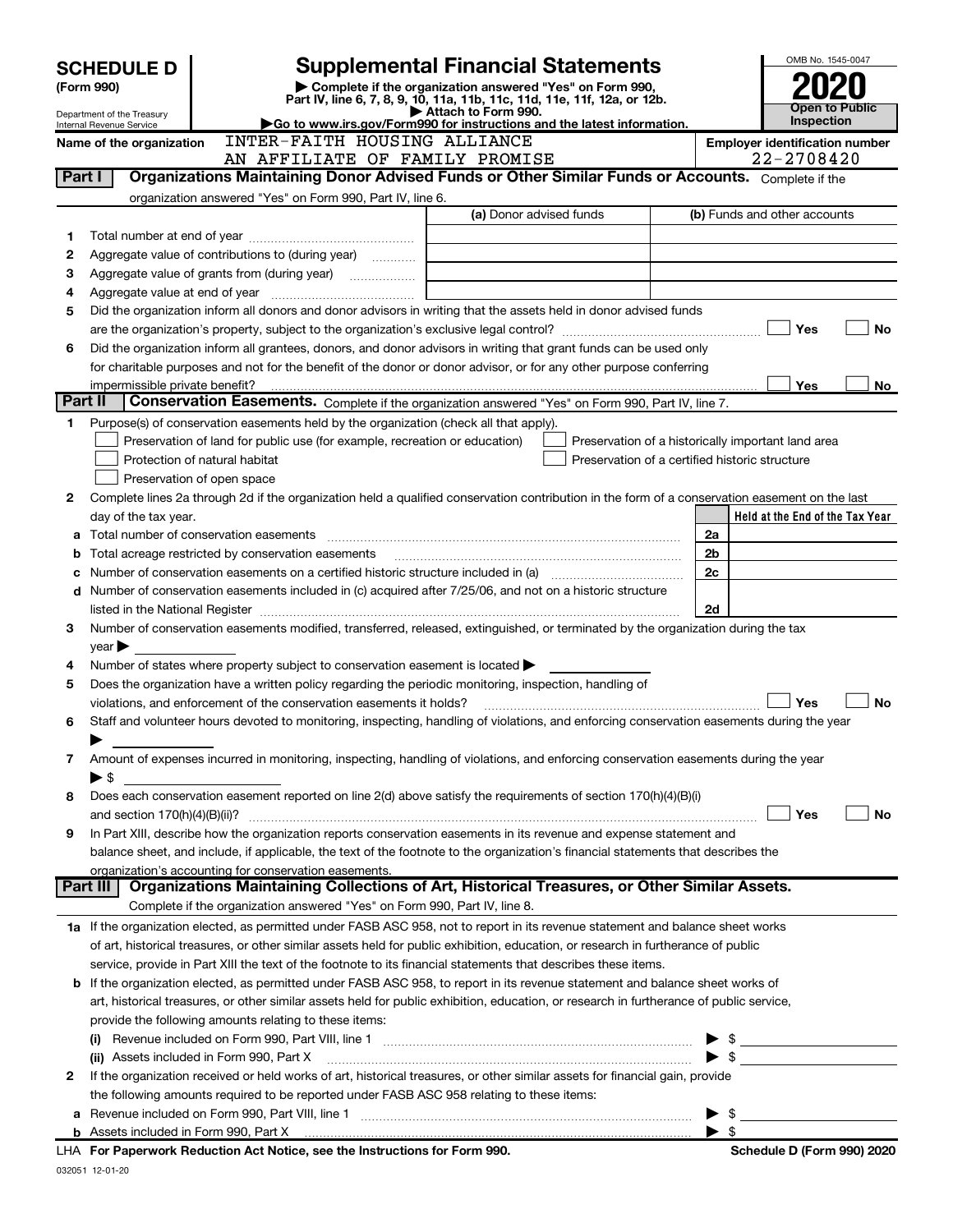|               |                                                                                                                                                                                                                                     | INTER-FAITH HOUSING ALLIANCE   |   |                |                                                                                                                                                                                                                               |                                            |                    |                         |
|---------------|-------------------------------------------------------------------------------------------------------------------------------------------------------------------------------------------------------------------------------------|--------------------------------|---|----------------|-------------------------------------------------------------------------------------------------------------------------------------------------------------------------------------------------------------------------------|--------------------------------------------|--------------------|-------------------------|
|               | Schedule D (Form 990) 2020                                                                                                                                                                                                          | AN AFFILIATE OF FAMILY PROMISE |   |                |                                                                                                                                                                                                                               |                                            |                    | $22 - 2708420$ Page 2   |
|               | Part III<br>Organizations Maintaining Collections of Art, Historical Treasures, or Other Similar Assets (continued)                                                                                                                 |                                |   |                |                                                                                                                                                                                                                               |                                            |                    |                         |
| 3             | Using the organization's acquisition, accession, and other records, check any of the following that make significant use of its                                                                                                     |                                |   |                |                                                                                                                                                                                                                               |                                            |                    |                         |
|               | collection items (check all that apply):                                                                                                                                                                                            |                                |   |                |                                                                                                                                                                                                                               |                                            |                    |                         |
| а             | Public exhibition                                                                                                                                                                                                                   |                                | d |                | Loan or exchange program                                                                                                                                                                                                      |                                            |                    |                         |
| b             | Scholarly research                                                                                                                                                                                                                  |                                | е |                | Other and the contract of the contract of the contract of the contract of the contract of the contract of the contract of the contract of the contract of the contract of the contract of the contract of the contract of the |                                            |                    |                         |
| с             | Preservation for future generations                                                                                                                                                                                                 |                                |   |                |                                                                                                                                                                                                                               |                                            |                    |                         |
| 4             | Provide a description of the organization's collections and explain how they further the organization's exempt purpose in Part XIII.                                                                                                |                                |   |                |                                                                                                                                                                                                                               |                                            |                    |                         |
| 5             | During the year, did the organization solicit or receive donations of art, historical treasures, or other similar assets                                                                                                            |                                |   |                |                                                                                                                                                                                                                               |                                            |                    |                         |
|               | to be sold to raise funds rather than to be maintained as part of the organization's collection?                                                                                                                                    |                                |   |                |                                                                                                                                                                                                                               |                                            | Yes                | No                      |
|               | Part IV<br>Escrow and Custodial Arrangements. Complete if the organization answered "Yes" on Form 990, Part IV, line 9, or                                                                                                          |                                |   |                |                                                                                                                                                                                                                               |                                            |                    |                         |
|               | reported an amount on Form 990, Part X, line 21.                                                                                                                                                                                    |                                |   |                |                                                                                                                                                                                                                               |                                            |                    |                         |
|               | 1a Is the organization an agent, trustee, custodian or other intermediary for contributions or other assets not included                                                                                                            |                                |   |                |                                                                                                                                                                                                                               |                                            |                    |                         |
|               | on Form 990, Part X? [11] matter contracts and contracts and contracts are contracted as a function of the set of the set of the set of the set of the set of the set of the set of the set of the set of the set of the set o      |                                |   |                |                                                                                                                                                                                                                               |                                            | $\overline{X}$ Yes | <b>No</b>               |
|               | b If "Yes," explain the arrangement in Part XIII and complete the following table:                                                                                                                                                  |                                |   |                |                                                                                                                                                                                                                               |                                            |                    |                         |
|               |                                                                                                                                                                                                                                     |                                |   |                |                                                                                                                                                                                                                               |                                            | Amount             |                         |
|               | c Beginning balance measurements and the contract of the contract of the contract of the contract of the contract of the contract of the contract of the contract of the contract of the contract of the contract of the contr      |                                |   |                |                                                                                                                                                                                                                               | 1c                                         |                    | 22462.                  |
|               |                                                                                                                                                                                                                                     |                                |   |                |                                                                                                                                                                                                                               | 1d                                         |                    | 29660.                  |
| е             | Distributions during the year manufactured and continuum control of the year manufactured and the year manufactured and the year manufactured and the year manufactured and the year manufactured and the year manufactured an      |                                |   |                |                                                                                                                                                                                                                               | 1e                                         |                    |                         |
| f             |                                                                                                                                                                                                                                     |                                |   |                |                                                                                                                                                                                                                               | 1f                                         |                    | 52122.                  |
|               | 2a Did the organization include an amount on Form 990, Part X, line 21, for escrow or custodial account liability?                                                                                                                  |                                |   |                |                                                                                                                                                                                                                               |                                            | $\overline{X}$ Yes | <b>No</b>               |
|               | <b>b</b> If "Yes," explain the arrangement in Part XIII. Check here if the explanation has been provided on Part XIII                                                                                                               |                                |   |                |                                                                                                                                                                                                                               |                                            |                    | $\overline{\mathbf{X}}$ |
| <b>Part V</b> | Endowment Funds. Complete if the organization answered "Yes" on Form 990, Part IV, line 10.                                                                                                                                         |                                |   |                |                                                                                                                                                                                                                               |                                            |                    |                         |
|               |                                                                                                                                                                                                                                     | (a) Current year               |   | (b) Prior year | (c) Two years back                                                                                                                                                                                                            | (d) Three years back   (e) Four years back |                    |                         |
|               | 1a Beginning of year balance                                                                                                                                                                                                        |                                |   |                |                                                                                                                                                                                                                               |                                            |                    |                         |
| b             |                                                                                                                                                                                                                                     |                                |   |                |                                                                                                                                                                                                                               |                                            |                    |                         |
| с             | Net investment earnings, gains, and losses                                                                                                                                                                                          |                                |   |                |                                                                                                                                                                                                                               |                                            |                    |                         |
| d             |                                                                                                                                                                                                                                     |                                |   |                |                                                                                                                                                                                                                               |                                            |                    |                         |
|               | e Other expenditures for facilities                                                                                                                                                                                                 |                                |   |                |                                                                                                                                                                                                                               |                                            |                    |                         |
|               | and programs                                                                                                                                                                                                                        |                                |   |                |                                                                                                                                                                                                                               |                                            |                    |                         |
| f             | Administrative expenses <i>manually communication</i>                                                                                                                                                                               |                                |   |                |                                                                                                                                                                                                                               |                                            |                    |                         |
|               | End of year balance <i>manually contained</i>                                                                                                                                                                                       |                                |   |                |                                                                                                                                                                                                                               |                                            |                    |                         |
| g<br>2        | Provide the estimated percentage of the current year end balance (line 1g, column (a)) held as:                                                                                                                                     |                                |   |                |                                                                                                                                                                                                                               |                                            |                    |                         |
|               | Board designated or quasi-endowment                                                                                                                                                                                                 |                                | % |                |                                                                                                                                                                                                                               |                                            |                    |                         |
| a             | Permanent endowment >                                                                                                                                                                                                               | %                              |   |                |                                                                                                                                                                                                                               |                                            |                    |                         |
|               | $\mathbf c$ Term endowment $\blacktriangleright$                                                                                                                                                                                    | %                              |   |                |                                                                                                                                                                                                                               |                                            |                    |                         |
|               |                                                                                                                                                                                                                                     |                                |   |                |                                                                                                                                                                                                                               |                                            |                    |                         |
|               | The percentages on lines 2a, 2b, and 2c should equal 100%.                                                                                                                                                                          |                                |   |                |                                                                                                                                                                                                                               |                                            |                    |                         |
|               | 3a Are there endowment funds not in the possession of the organization that are held and administered for the organization                                                                                                          |                                |   |                |                                                                                                                                                                                                                               |                                            |                    |                         |
|               | by:                                                                                                                                                                                                                                 |                                |   |                |                                                                                                                                                                                                                               |                                            |                    | Yes<br>No               |
|               | (i)                                                                                                                                                                                                                                 |                                |   |                |                                                                                                                                                                                                                               |                                            | 3a(i)              |                         |
|               | (ii) Related organizations <b>communications</b> and continuum and continuum and continuum and continuum and continuum and continuum and continuum and continuum and continuum and continuum and continuum and continuum and contin |                                |   |                |                                                                                                                                                                                                                               |                                            | 3a(ii)             |                         |
|               |                                                                                                                                                                                                                                     |                                |   |                |                                                                                                                                                                                                                               |                                            | 3b                 |                         |
| 4             | Describe in Part XIII the intended uses of the organization's endowment funds.<br><b>Part VI</b><br>Land, Buildings, and Equipment.                                                                                                 |                                |   |                |                                                                                                                                                                                                                               |                                            |                    |                         |
|               |                                                                                                                                                                                                                                     |                                |   |                |                                                                                                                                                                                                                               |                                            |                    |                         |
|               | Complete if the organization answered "Yes" on Form 990, Part IV, line 11a. See Form 990, Part X, line 10.                                                                                                                          |                                |   |                |                                                                                                                                                                                                                               |                                            |                    |                         |
|               | Description of property                                                                                                                                                                                                             | (a) Cost or other              |   |                | (b) Cost or other                                                                                                                                                                                                             | (c) Accumulated                            | (d) Book value     |                         |
|               |                                                                                                                                                                                                                                     | basis (investment)             |   |                | basis (other)                                                                                                                                                                                                                 | depreciation                               |                    |                         |
|               |                                                                                                                                                                                                                                     |                                |   |                | 59016.                                                                                                                                                                                                                        |                                            |                    | 59016.                  |
| b             |                                                                                                                                                                                                                                     |                                |   |                | 451515.                                                                                                                                                                                                                       | 81580.                                     |                    | 369935.                 |
| с             |                                                                                                                                                                                                                                     |                                |   |                |                                                                                                                                                                                                                               |                                            |                    |                         |
| d             |                                                                                                                                                                                                                                     |                                |   |                |                                                                                                                                                                                                                               |                                            |                    |                         |
|               | e Other                                                                                                                                                                                                                             |                                |   |                | 44306.                                                                                                                                                                                                                        | 2655.                                      |                    | 41651.                  |
|               | Total. Add lines 1a through 1e. (Column (d) must equal Form 990. Part X, column (B), line 10c.)                                                                                                                                     |                                |   |                |                                                                                                                                                                                                                               |                                            |                    | 470602.                 |

Schedule D (Form 990) 2020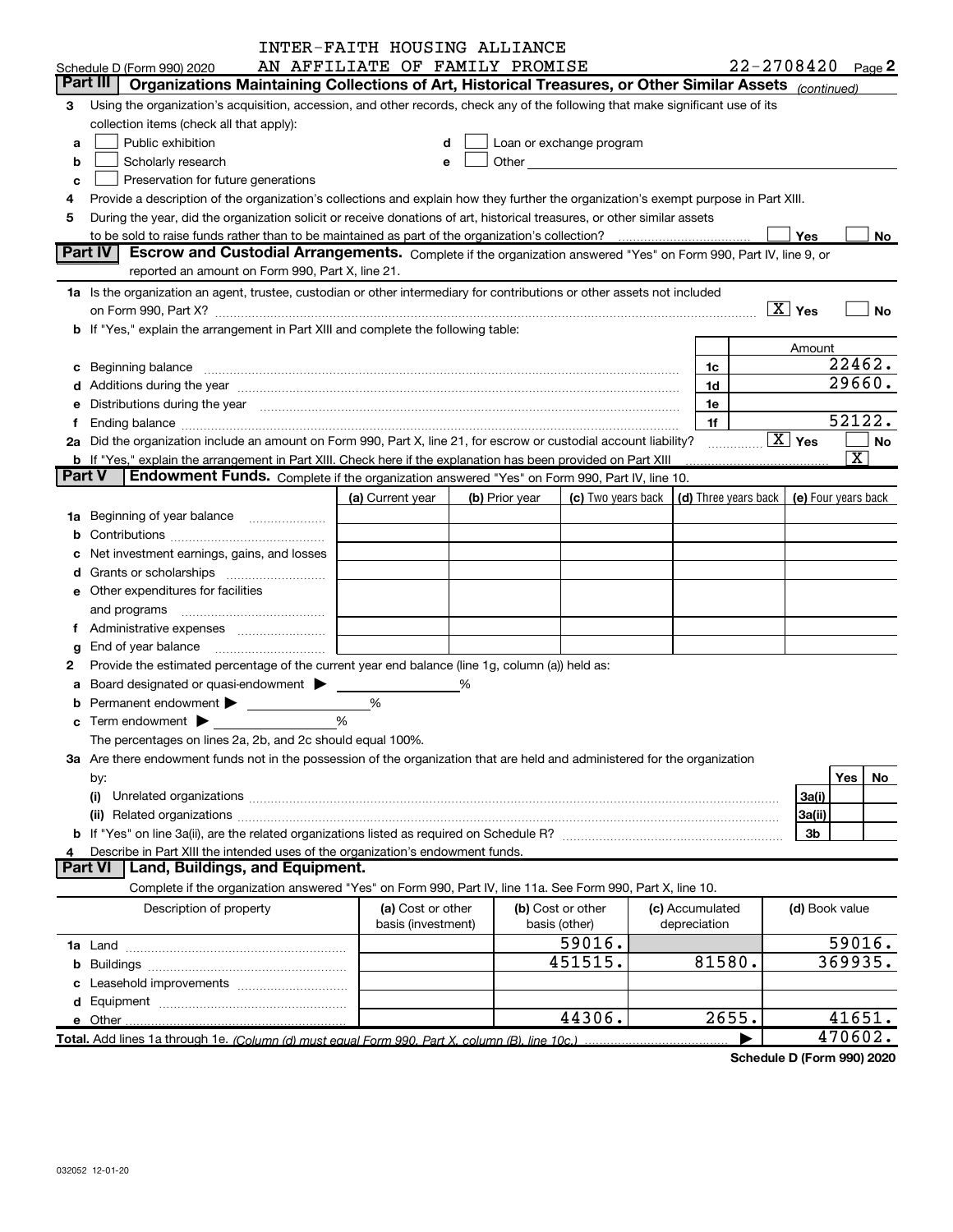|                            | INTER-FAITH HOUSING ALLIANCE   |            |      |
|----------------------------|--------------------------------|------------|------|
| Schedule D (Form 990) 2020 | AN AFFILIATE OF FAMILY PROMISE | 22-2708420 | Page |

| <b>Part VII</b> Investments - Other Securities.                                                                   |                 |                                                           |                |
|-------------------------------------------------------------------------------------------------------------------|-----------------|-----------------------------------------------------------|----------------|
| Complete if the organization answered "Yes" on Form 990, Part IV, line 11b. See Form 990, Part X, line 12.        |                 |                                                           |                |
| (a) Description of security or category (including name of security)                                              | (b) Book value  | (c) Method of valuation: Cost or end-of-year market value |                |
|                                                                                                                   |                 |                                                           |                |
|                                                                                                                   |                 |                                                           |                |
| $(3)$ Other                                                                                                       |                 |                                                           |                |
| (A)                                                                                                               |                 |                                                           |                |
| (B)                                                                                                               |                 |                                                           |                |
| (C)                                                                                                               |                 |                                                           |                |
| (D)                                                                                                               |                 |                                                           |                |
| (E)                                                                                                               |                 |                                                           |                |
| (F)                                                                                                               |                 |                                                           |                |
| (G)                                                                                                               |                 |                                                           |                |
| (H)                                                                                                               |                 |                                                           |                |
| Total. (Col. (b) must equal Form 990, Part X, col. (B) line $12$ .)                                               |                 |                                                           |                |
| Part VIII Investments - Program Related.                                                                          |                 |                                                           |                |
| Complete if the organization answered "Yes" on Form 990, Part IV, line 11c. See Form 990, Part X, line 13.        | (b) Book value  | (c) Method of valuation: Cost or end-of-year market value |                |
| (a) Description of investment                                                                                     |                 |                                                           |                |
| (1)                                                                                                               |                 |                                                           |                |
| (2)                                                                                                               |                 |                                                           |                |
| (3)                                                                                                               |                 |                                                           |                |
| (4)                                                                                                               |                 |                                                           |                |
| (5)                                                                                                               |                 |                                                           |                |
| (6)                                                                                                               |                 |                                                           |                |
| (7)                                                                                                               |                 |                                                           |                |
| (8)                                                                                                               |                 |                                                           |                |
| (9)                                                                                                               |                 |                                                           |                |
| Total. (Col. (b) must equal Form 990, Part X, col. (B) line $13.1$<br><b>Other Assets.</b><br>Part IX             |                 |                                                           |                |
| Complete if the organization answered "Yes" on Form 990, Part IV, line 11d. See Form 990, Part X, line 15.        |                 |                                                           |                |
|                                                                                                                   | (a) Description |                                                           | (b) Book value |
| (1)                                                                                                               |                 |                                                           |                |
| (2)                                                                                                               |                 |                                                           |                |
| (3)                                                                                                               |                 |                                                           |                |
| (4)                                                                                                               |                 |                                                           |                |
| (5)                                                                                                               |                 |                                                           |                |
| (6)                                                                                                               |                 |                                                           |                |
| (7)                                                                                                               |                 |                                                           |                |
| (8)                                                                                                               |                 |                                                           |                |
| (9)                                                                                                               |                 |                                                           |                |
| Total. (Column (b) must equal Form 990. Part X, col. (B) line 15.)                                                |                 |                                                           |                |
| <b>Other Liabilities.</b><br>Part X                                                                               |                 |                                                           |                |
| Complete if the organization answered "Yes" on Form 990, Part IV, line 11e or 11f. See Form 990, Part X, line 25. |                 |                                                           |                |
| (a) Description of liability<br><u>1.</u>                                                                         |                 |                                                           | (b) Book value |
| Federal income taxes<br>(1)                                                                                       |                 |                                                           |                |
| UNEARNED REVENUE<br>(2)                                                                                           |                 |                                                           | 3550.          |
| (3)                                                                                                               |                 |                                                           |                |
| (4)                                                                                                               |                 |                                                           |                |
| (5)                                                                                                               |                 |                                                           |                |
| (6)                                                                                                               |                 |                                                           |                |
| (7)                                                                                                               |                 |                                                           |                |
| (8)                                                                                                               |                 |                                                           |                |
| (9)                                                                                                               |                 |                                                           |                |
| Total. (Column (b) must equal Form 990, Part X, col. (B) line 25.)                                                |                 |                                                           | 3550.          |

2. Liability for uncertain tax positions. In Part XIII, provide the text of the footnote to the organization's financial statements that reports the organization's liability for uncertain tax positions under FASB ASC 740. Check here if the text of the footnote has been provided in Part XIII

Schedule D (Form 990) 2020

 $\boxed{\text{X}}$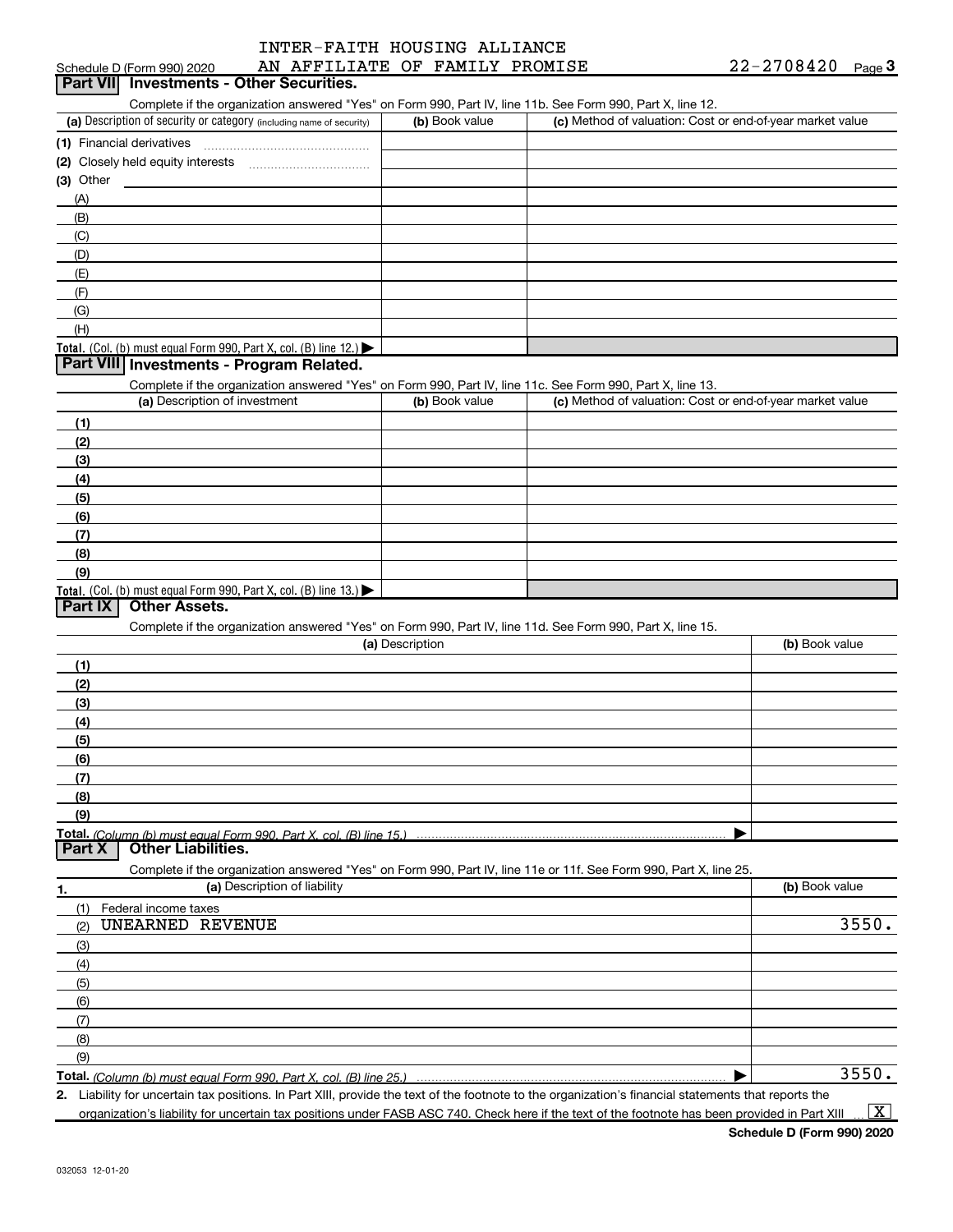|              | INTER-FAITH HOUSING ALLIANCE                                                                                                                                                                                                         |                |        |                |                       |
|--------------|--------------------------------------------------------------------------------------------------------------------------------------------------------------------------------------------------------------------------------------|----------------|--------|----------------|-----------------------|
|              | AN AFFILIATE OF FAMILY PROMISE<br>Schedule D (Form 990) 2020                                                                                                                                                                         |                |        |                | $22 - 2708420$ Page 4 |
|              | Reconciliation of Revenue per Audited Financial Statements With Revenue per Return.<br><b>Part XI</b>                                                                                                                                |                |        |                |                       |
|              | Complete if the organization answered "Yes" on Form 990, Part IV, line 12a.                                                                                                                                                          |                |        |                |                       |
| 1            | Total revenue, gains, and other support per audited financial statements                                                                                                                                                             |                |        | $\mathbf{1}$   | 1630719.              |
| 2            | Amounts included on line 1 but not on Form 990, Part VIII, line 12:                                                                                                                                                                  |                |        |                |                       |
| a            | Net unrealized gains (losses) on investments [11] matter contracts and the unrealized gains (losses) on investments                                                                                                                  | 2a             |        |                |                       |
| b            |                                                                                                                                                                                                                                      | 2 <sub>b</sub> | 94260. |                |                       |
| c            |                                                                                                                                                                                                                                      | 2c             |        |                |                       |
| d            | Other (Describe in Part XIII.)                                                                                                                                                                                                       | 2d             |        |                |                       |
| е            | Add lines 2a through 2d                                                                                                                                                                                                              |                |        | 2е             | 94260.                |
| 3            |                                                                                                                                                                                                                                      |                |        | $\mathbf{3}$   | 1536459.              |
| 4            | Amounts included on Form 990, Part VIII, line 12, but not on line 1:                                                                                                                                                                 |                |        |                |                       |
| a            |                                                                                                                                                                                                                                      | 4a             |        |                |                       |
| b            | Other (Describe in Part XIII.) <b>Construction Contract Construction</b> Chemistry Chemistry Chemistry Chemistry Chemistry                                                                                                           | 4b             |        |                |                       |
|              | Add lines 4a and 4b                                                                                                                                                                                                                  |                |        | 4c             | 0.                    |
| 5            |                                                                                                                                                                                                                                      |                |        | 5              | 1536459.              |
|              | Part XII   Reconciliation of Expenses per Audited Financial Statements With Expenses per Return.                                                                                                                                     |                |        |                |                       |
|              | Complete if the organization answered "Yes" on Form 990, Part IV, line 12a.                                                                                                                                                          |                |        |                |                       |
| 1            |                                                                                                                                                                                                                                      |                |        | $\blacksquare$ | 1209566.              |
| 2            | Amounts included on line 1 but not on Form 990, Part IX, line 25:                                                                                                                                                                    |                |        |                |                       |
| $\mathbf{a}$ |                                                                                                                                                                                                                                      | 2a             | 94260. |                |                       |
| b            |                                                                                                                                                                                                                                      | 2 <sub>b</sub> |        |                |                       |
|              |                                                                                                                                                                                                                                      | 2c             |        |                |                       |
| d            |                                                                                                                                                                                                                                      | 2d             |        |                |                       |
| e            | Add lines 2a through 2d <b>continuum contract and all contract and all contract and all contract and all contract and all contract and all contract and all contract and all contract and all contract and all contract and all </b> |                |        | 2e             | 94260.                |
| З            |                                                                                                                                                                                                                                      |                |        | 3              | 1115306.              |
| 4            | Amounts included on Form 990, Part IX, line 25, but not on line 1:                                                                                                                                                                   |                |        |                |                       |
| a            |                                                                                                                                                                                                                                      | 4a             |        |                |                       |
| b            |                                                                                                                                                                                                                                      | 4 <sub>h</sub> |        |                |                       |
|              | Add lines 4a and 4b                                                                                                                                                                                                                  |                |        | 4c             | 0.                    |
|              |                                                                                                                                                                                                                                      |                |        | 5              | 1115306.              |
|              | Part XIII Supplemental Information.                                                                                                                                                                                                  |                |        |                |                       |

Provide the descriptions required for Part II, lines 3, 5, and 9; Part III, lines 1a and 4; Part IV, lines 1b and 2b; Part V, line 4; Part X, line 2; Part XI, lines 2d and 4b; and Part XII, lines 2d and 4b. Also complete this part to provide any additional information.

### PART IV, LINE 2B:

IN ORDER TO ASSIST LOW-INCOME FAMILIES IN THE ORGANIZATION'S TRANSITIONAL

HOUSING PROGRAM GET BACK ON THEIR FEET THE ORGANIZATION PROVIDES A SAVINGS

ACCOUNT FOR THESE FAMILIES.

PART X, LINE 2:

INTER-FAITH IS A NONPROFIT ORGANIZATION EXEMPT FROM INCOME TAX UNDER

501(C)3 OF THE INTERNAL REVENUE CODE. ACCORDINGLY THERE IS NO PROVISION

FOR INCOME TAXES. INTER-FAITH BELIEVES IT HAS APPROPRIATE SUPPORT FOR ANY

## TAX POSITIONS TAKEN AND AS SUCH DOES NOT HAVE ANY UNCERTAIN TAX POSITIONS.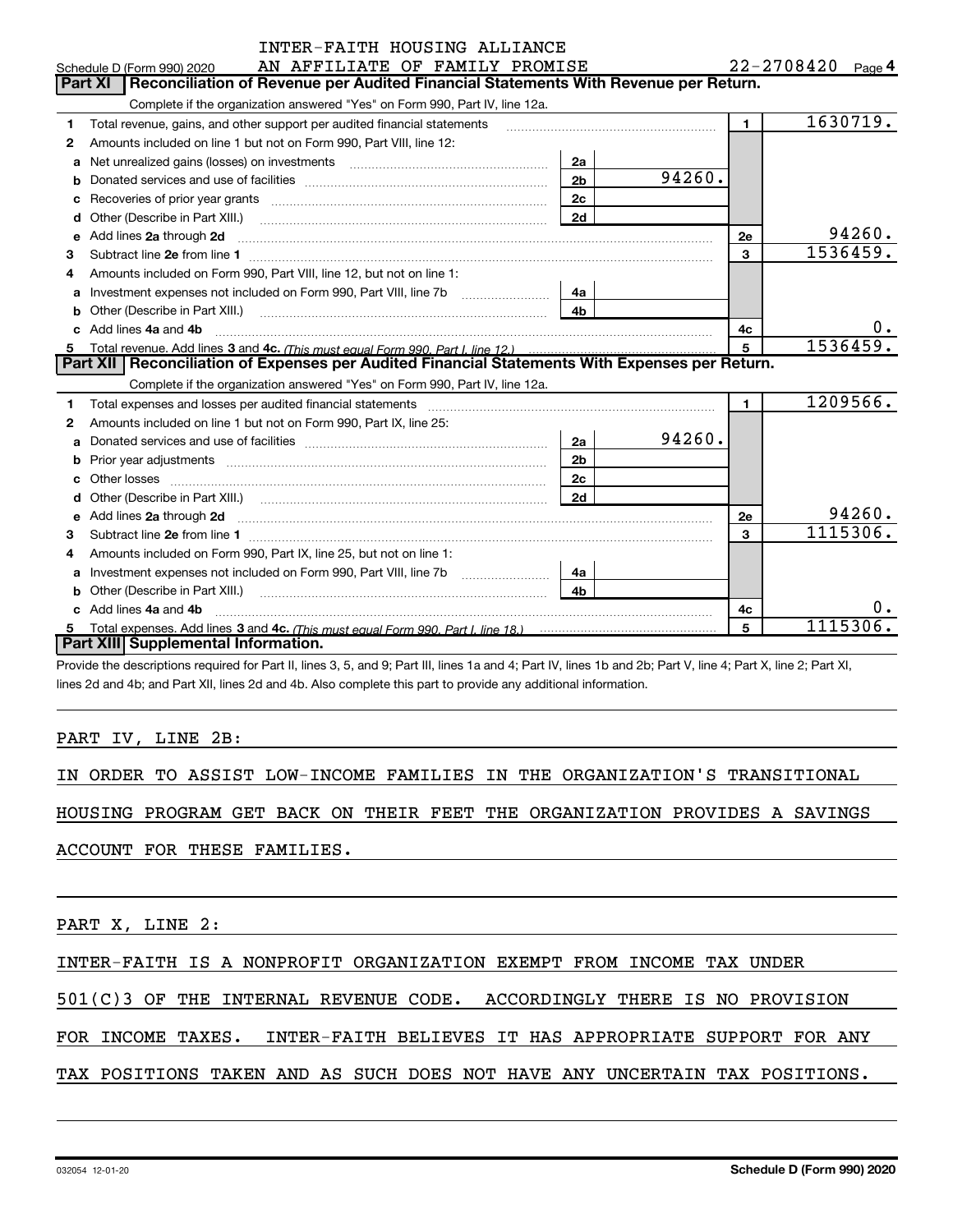| Schedule D (Form 990) 2020 |  |
|----------------------------|--|

| <b>Part XIII Supplemental Information</b> (continued) |  |
|-------------------------------------------------------|--|
|                                                       |  |
|                                                       |  |
|                                                       |  |
|                                                       |  |
|                                                       |  |
|                                                       |  |
|                                                       |  |
|                                                       |  |
|                                                       |  |
|                                                       |  |
|                                                       |  |
|                                                       |  |
|                                                       |  |
|                                                       |  |
|                                                       |  |
|                                                       |  |
|                                                       |  |
|                                                       |  |
|                                                       |  |
|                                                       |  |
|                                                       |  |
|                                                       |  |
|                                                       |  |
|                                                       |  |
|                                                       |  |
|                                                       |  |
|                                                       |  |
|                                                       |  |
|                                                       |  |
|                                                       |  |
|                                                       |  |
|                                                       |  |
|                                                       |  |
|                                                       |  |
|                                                       |  |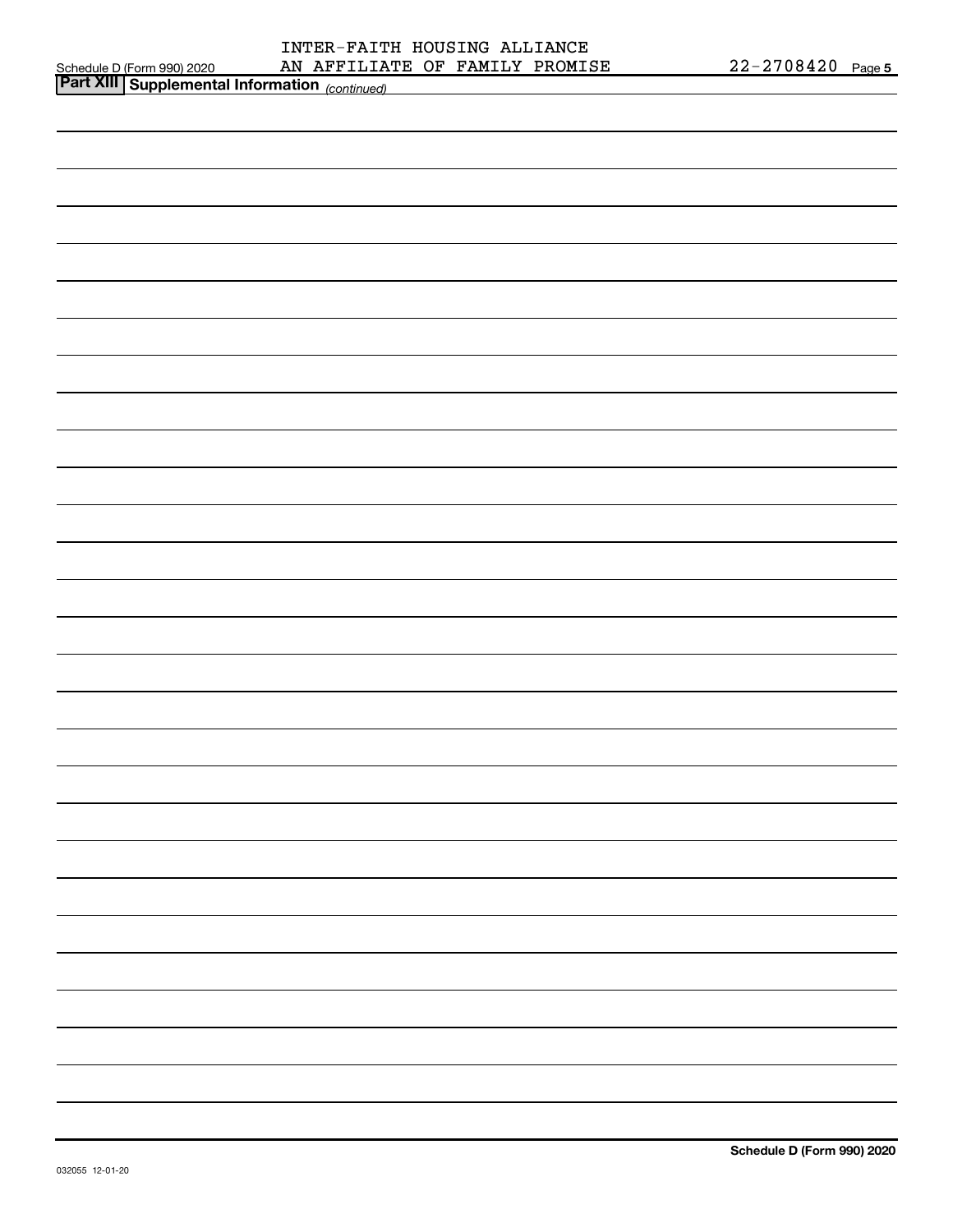| <b>SCHEDULE G</b>                                 |                                  | Supplemental Information Regarding Fundraising or Gaming Activities                                                                                                 |     |                               |                                                              |                                   | OMB No. 1545-0047                     |
|---------------------------------------------------|----------------------------------|---------------------------------------------------------------------------------------------------------------------------------------------------------------------|-----|-------------------------------|--------------------------------------------------------------|-----------------------------------|---------------------------------------|
| (Form 990 or 990-EZ)                              |                                  | Complete if the organization answered "Yes" on Form 990, Part IV, line 17, 18, or 19, or if the<br>organization entered more than \$15,000 on Form 990-EZ, line 6a. |     |                               |                                                              |                                   |                                       |
| Department of the Treasury                        |                                  | Attach to Form 990 or Form 990-EZ.                                                                                                                                  |     |                               |                                                              |                                   | <b>Open to Public</b>                 |
| Internal Revenue Service                          |                                  | Go to www.irs.gov/Form990 for instructions and the latest information.                                                                                              |     |                               |                                                              |                                   | Inspection                            |
| Name of the organization                          |                                  | INTER-FAITH HOUSING ALLIANCE                                                                                                                                        |     |                               |                                                              | 22-2708420                        | <b>Employer identification number</b> |
| Part I                                            |                                  | AN AFFILIATE OF FAMILY PROMISE<br>Fundraising Activities. Complete if the organization answered "Yes" on Form 990, Part IV, line 17. Form 990-EZ filers are not     |     |                               |                                                              |                                   |                                       |
|                                                   | required to complete this part.  |                                                                                                                                                                     |     |                               |                                                              |                                   |                                       |
|                                                   |                                  | 1 Indicate whether the organization raised funds through any of the following activities. Check all that apply.                                                     |     |                               |                                                              |                                   |                                       |
| $X$   Mail solicitations<br>a                     |                                  |                                                                                                                                                                     |     |                               | $e$ $\boxed{\text{X}}$ Solicitation of non-government grants |                                   |                                       |
| X  <br>b                                          | Internet and email solicitations | $f[X]$ Solicitation of government grants                                                                                                                            |     |                               |                                                              |                                   |                                       |
| X<br>Phone solicitations<br>C                     |                                  | $g\mid X$ Special fundraising events                                                                                                                                |     |                               |                                                              |                                   |                                       |
| $X$ In-person solicitations<br>d                  |                                  |                                                                                                                                                                     |     |                               |                                                              |                                   |                                       |
|                                                   |                                  | 2 a Did the organization have a written or oral agreement with any individual (including officers, directors, trustees, or                                          |     |                               |                                                              |                                   |                                       |
|                                                   |                                  | key employees listed in Form 990, Part VII) or entity in connection with professional fundraising services?                                                         |     |                               |                                                              |                                   | $ \overline{X} $ No<br>Yes            |
|                                                   |                                  | b If "Yes," list the 10 highest paid individuals or entities (fundraisers) pursuant to agreements under which the fundraiser is to be                               |     |                               |                                                              |                                   |                                       |
| compensated at least \$5,000 by the organization. |                                  |                                                                                                                                                                     |     |                               |                                                              |                                   |                                       |
| (i) Name and address of individual                |                                  |                                                                                                                                                                     |     | (iii) Did<br>fundraiser       | (iv) Gross receipts                                          | (v) Amount paid                   | (vi) Amount paid                      |
| or entity (fundraiser)                            |                                  | (ii) Activity                                                                                                                                                       |     | have custody<br>or control of | from activity                                                | to (or retained by)<br>fundraiser | to (or retained by)<br>organization   |
|                                                   |                                  |                                                                                                                                                                     |     | contributions?                |                                                              | listed in col. (i)                |                                       |
|                                                   |                                  |                                                                                                                                                                     | Yes | No.                           |                                                              |                                   |                                       |
|                                                   |                                  |                                                                                                                                                                     |     |                               |                                                              |                                   |                                       |
|                                                   |                                  |                                                                                                                                                                     |     |                               |                                                              |                                   |                                       |
|                                                   |                                  |                                                                                                                                                                     |     |                               |                                                              |                                   |                                       |
|                                                   |                                  |                                                                                                                                                                     |     |                               |                                                              |                                   |                                       |
|                                                   |                                  |                                                                                                                                                                     |     |                               |                                                              |                                   |                                       |
|                                                   |                                  |                                                                                                                                                                     |     |                               |                                                              |                                   |                                       |
|                                                   |                                  |                                                                                                                                                                     |     |                               |                                                              |                                   |                                       |
|                                                   |                                  |                                                                                                                                                                     |     |                               |                                                              |                                   |                                       |
|                                                   |                                  |                                                                                                                                                                     |     |                               |                                                              |                                   |                                       |
|                                                   |                                  |                                                                                                                                                                     |     |                               |                                                              |                                   |                                       |
|                                                   |                                  |                                                                                                                                                                     |     |                               |                                                              |                                   |                                       |
|                                                   |                                  |                                                                                                                                                                     |     |                               |                                                              |                                   |                                       |
|                                                   |                                  |                                                                                                                                                                     |     |                               |                                                              |                                   |                                       |
|                                                   |                                  |                                                                                                                                                                     |     |                               |                                                              |                                   |                                       |
|                                                   |                                  |                                                                                                                                                                     |     |                               |                                                              |                                   |                                       |
|                                                   |                                  |                                                                                                                                                                     |     |                               |                                                              |                                   |                                       |
|                                                   |                                  |                                                                                                                                                                     |     |                               |                                                              |                                   |                                       |
|                                                   |                                  |                                                                                                                                                                     |     |                               |                                                              |                                   |                                       |
| Total                                             |                                  |                                                                                                                                                                     |     |                               |                                                              |                                   |                                       |
| or licensing.                                     |                                  | 3 List all states in which the organization is registered or licensed to solicit contributions or has been notified it is exempt from registration                  |     |                               |                                                              |                                   |                                       |
|                                                   |                                  |                                                                                                                                                                     |     |                               |                                                              |                                   |                                       |
|                                                   |                                  |                                                                                                                                                                     |     |                               |                                                              |                                   |                                       |
|                                                   |                                  |                                                                                                                                                                     |     |                               |                                                              |                                   |                                       |
|                                                   |                                  |                                                                                                                                                                     |     |                               |                                                              |                                   |                                       |
|                                                   |                                  |                                                                                                                                                                     |     |                               |                                                              |                                   |                                       |

LHA For Paperwork Reduction Act Notice, see the Instructions for Form 990 or 990-EZ. Schedule G (Form 990 or 990-EZ) 2020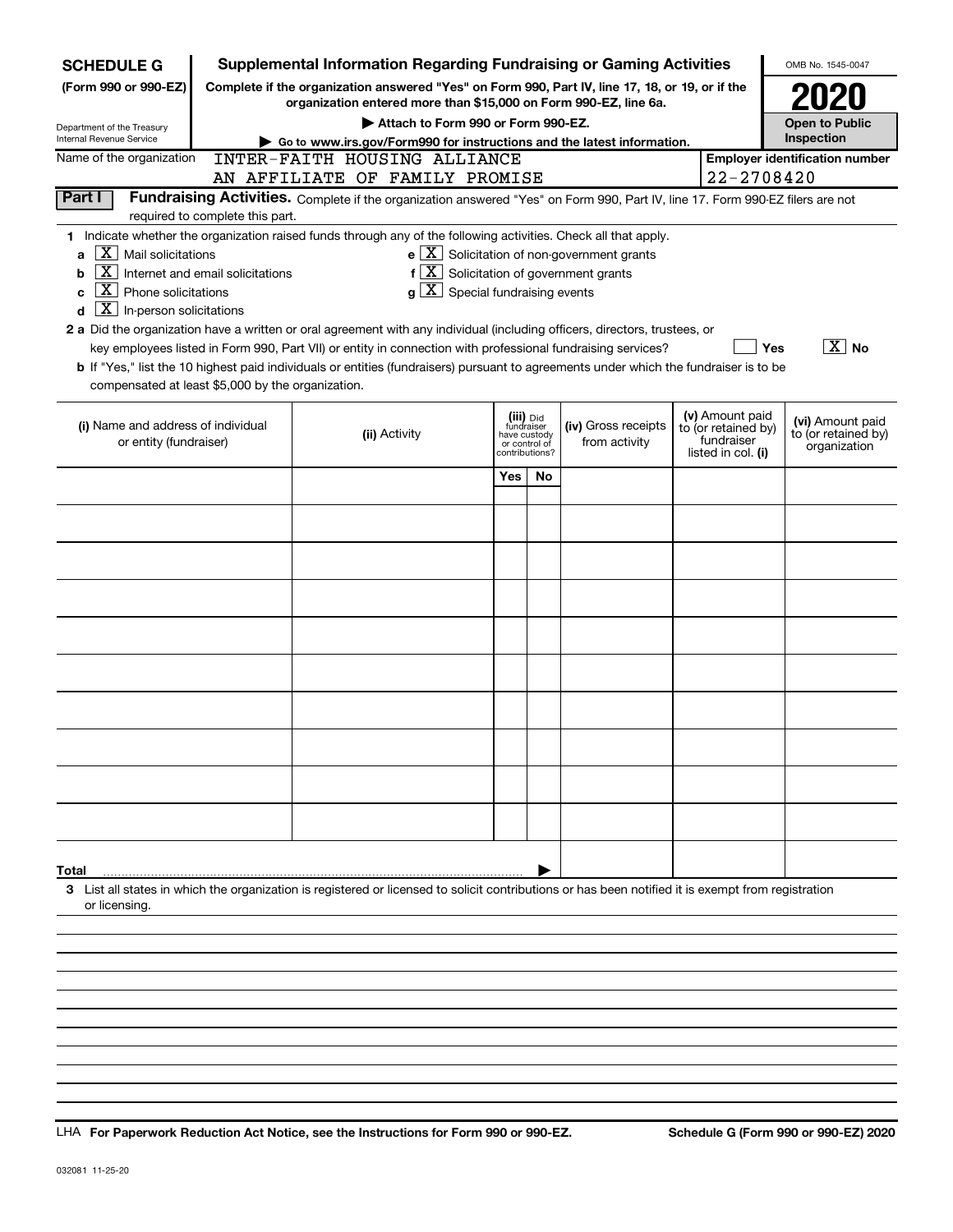# Schedule G (Form 990 or 990-EZ) 2020 AN AFFILIATE OF FAMILY PROMISE  $22-2708420$  Page INTER-FAITH HOUSING ALLIANCE

22-2708420 Page 2

Part II | Fundraising Events. Complete if the organization answered "Yes" on Form 990, Part IV, line 18, or reported more than \$15,000

|                 |    | of fundraising event contributions and gross income on Form 990-EZ, lines 1 and 6b. List events with gross receipts greater than \$5,000. |                    |                                                  |                  |                                                     |
|-----------------|----|-------------------------------------------------------------------------------------------------------------------------------------------|--------------------|--------------------------------------------------|------------------|-----------------------------------------------------|
|                 |    |                                                                                                                                           | (a) Event #1       | (b) Event #2                                     | (c) Other events | (d) Total events                                    |
|                 |    |                                                                                                                                           |                    |                                                  | <b>NONE</b>      | (add col. (a) through                               |
|                 |    |                                                                                                                                           | <b>GOLF OUTING</b> |                                                  |                  | col. (c)                                            |
|                 |    |                                                                                                                                           | (event type)       | (event type)                                     | (total number)   |                                                     |
| Revenue         |    |                                                                                                                                           |                    |                                                  |                  |                                                     |
|                 | 1. |                                                                                                                                           | 64000.             |                                                  |                  | 64000.                                              |
|                 |    |                                                                                                                                           |                    |                                                  |                  |                                                     |
|                 |    |                                                                                                                                           | 32700.             |                                                  |                  | 32700.                                              |
|                 |    |                                                                                                                                           |                    |                                                  |                  |                                                     |
|                 | 3. | Gross income (line 1 minus line 2)                                                                                                        | 31300.             |                                                  |                  | 31300.                                              |
|                 |    |                                                                                                                                           |                    |                                                  |                  |                                                     |
|                 |    |                                                                                                                                           |                    |                                                  |                  |                                                     |
|                 |    |                                                                                                                                           |                    |                                                  |                  |                                                     |
|                 | 5  |                                                                                                                                           |                    |                                                  |                  |                                                     |
|                 |    |                                                                                                                                           |                    |                                                  |                  |                                                     |
|                 | 6  |                                                                                                                                           | 14808.             |                                                  |                  | 14808.                                              |
|                 |    |                                                                                                                                           |                    |                                                  |                  |                                                     |
| Direct Expenses | 7  | Food and beverages                                                                                                                        |                    |                                                  |                  |                                                     |
|                 |    |                                                                                                                                           |                    |                                                  |                  |                                                     |
|                 | 8  |                                                                                                                                           |                    |                                                  |                  |                                                     |
|                 | 9  |                                                                                                                                           |                    |                                                  |                  |                                                     |
|                 | 10 | Direct expense summary. Add lines 4 through 9 in column (d)                                                                               |                    |                                                  |                  | 14808.                                              |
|                 |    | 11 Net income summary. Subtract line 10 from line 3, column (d)                                                                           |                    |                                                  |                  | 16492.                                              |
| <b>Part III</b> |    | Gaming. Complete if the organization answered "Yes" on Form 990, Part IV, line 19, or reported more than                                  |                    |                                                  |                  |                                                     |
|                 |    | \$15,000 on Form 990-EZ, line 6a.                                                                                                         |                    |                                                  |                  |                                                     |
|                 |    |                                                                                                                                           | (a) Bingo          | (b) Pull tabs/instant<br>bingo/progressive bingo | (c) Other gaming | (d) Total gaming (add<br>col. (a) through col. (c)) |
|                 |    |                                                                                                                                           |                    |                                                  |                  |                                                     |
| Revenue         |    |                                                                                                                                           |                    |                                                  |                  |                                                     |
|                 |    |                                                                                                                                           |                    |                                                  |                  |                                                     |
|                 |    |                                                                                                                                           |                    |                                                  |                  |                                                     |
|                 | 2  |                                                                                                                                           |                    |                                                  |                  |                                                     |
| Expenses        |    |                                                                                                                                           |                    |                                                  |                  |                                                     |
|                 | 3  |                                                                                                                                           |                    |                                                  |                  |                                                     |
|                 |    |                                                                                                                                           |                    |                                                  |                  |                                                     |
| Direct          | 4  |                                                                                                                                           |                    |                                                  |                  |                                                     |
|                 |    |                                                                                                                                           |                    |                                                  |                  |                                                     |
|                 |    | 5 Other direct expenses                                                                                                                   |                    |                                                  |                  |                                                     |
|                 |    |                                                                                                                                           | Yes<br>%           | Yes<br>%                                         | Yes<br>%         |                                                     |
|                 |    | 6 Volunteer labor                                                                                                                         | No                 | No                                               | No               |                                                     |
|                 |    |                                                                                                                                           |                    |                                                  |                  |                                                     |
|                 | 7  | Direct expense summary. Add lines 2 through 5 in column (d)                                                                               |                    |                                                  | ▶                |                                                     |
|                 |    |                                                                                                                                           |                    |                                                  |                  |                                                     |
|                 |    |                                                                                                                                           |                    |                                                  |                  |                                                     |
|                 |    |                                                                                                                                           |                    |                                                  |                  |                                                     |
|                 |    | <b>9</b> Enter the state(s) in which the organization conducts gaming activities:                                                         |                    |                                                  |                  |                                                     |
|                 |    |                                                                                                                                           |                    |                                                  |                  | Yes<br>No                                           |
|                 |    |                                                                                                                                           |                    |                                                  |                  |                                                     |
|                 |    |                                                                                                                                           |                    |                                                  |                  |                                                     |
|                 |    |                                                                                                                                           |                    |                                                  |                  |                                                     |
|                 |    |                                                                                                                                           |                    |                                                  |                  | <b>Yes</b><br>No                                    |
|                 |    |                                                                                                                                           |                    |                                                  |                  |                                                     |
|                 |    |                                                                                                                                           |                    |                                                  |                  |                                                     |

032082 11-25-20

Schedule G (Form 990 or 990-EZ) 2020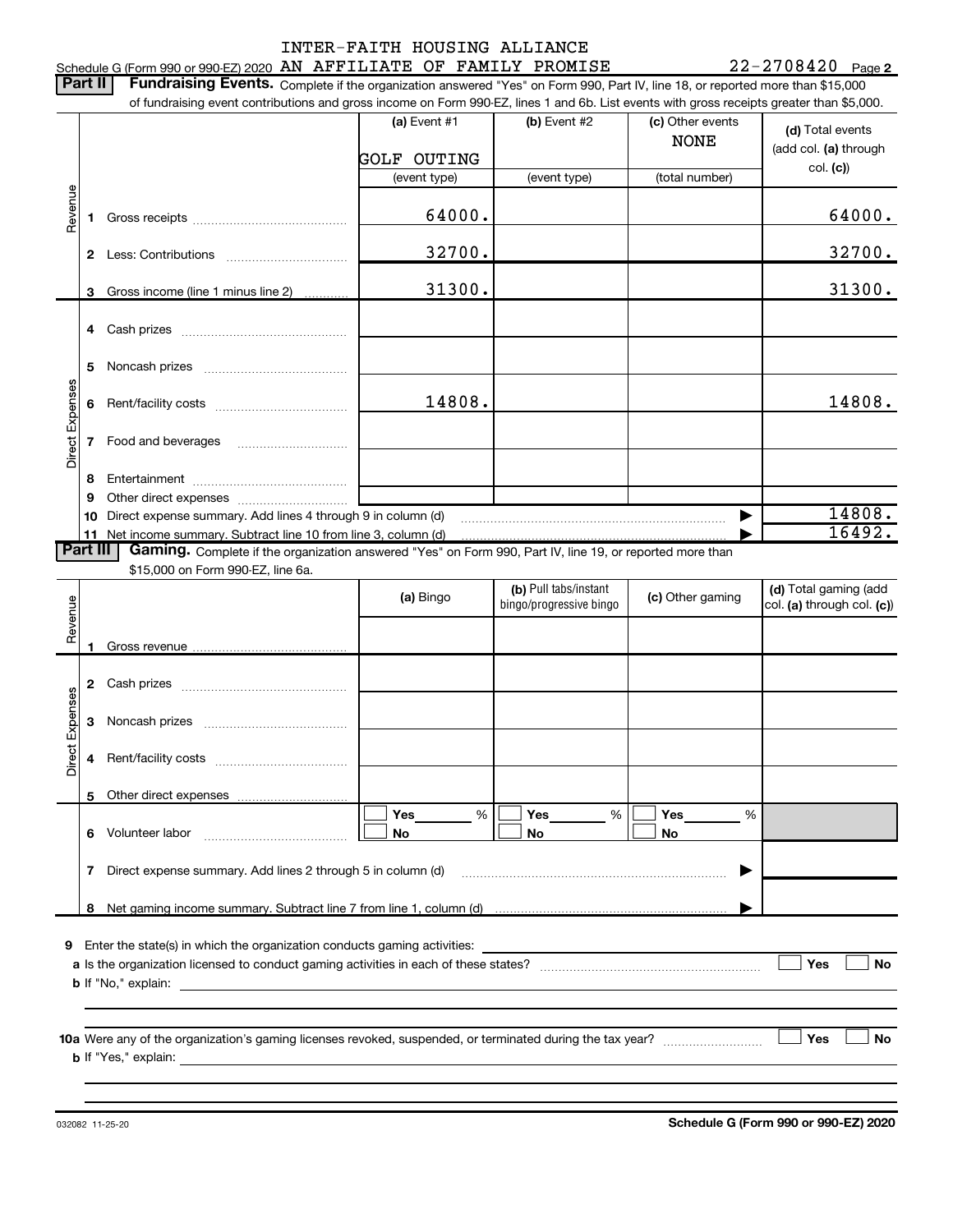| 22-2708420<br>Schedule G (Form 990 or 990-EZ) 2020 AN AFFILIATE OF FAMILY PROMISE<br>Page 3<br>No<br>12 Is the organization a grantor, beneficiary or trustee of a trust, or a member of a partnership or other entity formed<br>$\blacksquare$ Yes<br>No<br>13 Indicate the percentage of gaming activity conducted in:<br>13a  <br>13 <sub>b</sub><br>14 Enter the name and address of the person who prepares the organization's gaming/special events books and records:<br>No<br>of gaming revenue retained by the third party $\triangleright$ \$<br>c If "Yes," enter name and address of the third party:<br><b>16</b> Gaming manager information:<br><u> 1989 - Johann Barbara, martin amerikan basal dan berasal dan berasal dalam basal dan berasal dan berasal dan</u><br>Name $\blacktriangleright$<br>Gaming manager compensation > \$<br>$Description of services provided$ $\triangleright$<br>Director/officer<br>Employee<br>Independent contractor<br>17 Mandatory distributions:<br>a Is the organization required under state law to make charitable distributions from the gaming proceeds to<br>Yes<br>No<br>retain the state gaming license?<br><b>b</b> Enter the amount of distributions required under state law to be distributed to other exempt organizations or spent in the<br>organization's own exempt activities during the tax year $\triangleright$ \$<br><b>Part IV</b><br>Supplemental Information. Provide the explanations required by Part I, line 2b, columns (iii) and (v); and Part III, lines 9, 9b, 10b,<br>15b, 15c, 16, and 17b, as applicable. Also provide any additional information. See instructions. | INTER-FAITH HOUSING ALLIANCE |  |  |
|-------------------------------------------------------------------------------------------------------------------------------------------------------------------------------------------------------------------------------------------------------------------------------------------------------------------------------------------------------------------------------------------------------------------------------------------------------------------------------------------------------------------------------------------------------------------------------------------------------------------------------------------------------------------------------------------------------------------------------------------------------------------------------------------------------------------------------------------------------------------------------------------------------------------------------------------------------------------------------------------------------------------------------------------------------------------------------------------------------------------------------------------------------------------------------------------------------------------------------------------------------------------------------------------------------------------------------------------------------------------------------------------------------------------------------------------------------------------------------------------------------------------------------------------------------------------------------------------------------------------------------------------------------------|------------------------------|--|--|
|                                                                                                                                                                                                                                                                                                                                                                                                                                                                                                                                                                                                                                                                                                                                                                                                                                                                                                                                                                                                                                                                                                                                                                                                                                                                                                                                                                                                                                                                                                                                                                                                                                                             |                              |  |  |
|                                                                                                                                                                                                                                                                                                                                                                                                                                                                                                                                                                                                                                                                                                                                                                                                                                                                                                                                                                                                                                                                                                                                                                                                                                                                                                                                                                                                                                                                                                                                                                                                                                                             |                              |  |  |
| %<br>%                                                                                                                                                                                                                                                                                                                                                                                                                                                                                                                                                                                                                                                                                                                                                                                                                                                                                                                                                                                                                                                                                                                                                                                                                                                                                                                                                                                                                                                                                                                                                                                                                                                      |                              |  |  |
|                                                                                                                                                                                                                                                                                                                                                                                                                                                                                                                                                                                                                                                                                                                                                                                                                                                                                                                                                                                                                                                                                                                                                                                                                                                                                                                                                                                                                                                                                                                                                                                                                                                             |                              |  |  |
|                                                                                                                                                                                                                                                                                                                                                                                                                                                                                                                                                                                                                                                                                                                                                                                                                                                                                                                                                                                                                                                                                                                                                                                                                                                                                                                                                                                                                                                                                                                                                                                                                                                             |                              |  |  |
|                                                                                                                                                                                                                                                                                                                                                                                                                                                                                                                                                                                                                                                                                                                                                                                                                                                                                                                                                                                                                                                                                                                                                                                                                                                                                                                                                                                                                                                                                                                                                                                                                                                             |                              |  |  |
|                                                                                                                                                                                                                                                                                                                                                                                                                                                                                                                                                                                                                                                                                                                                                                                                                                                                                                                                                                                                                                                                                                                                                                                                                                                                                                                                                                                                                                                                                                                                                                                                                                                             |                              |  |  |
|                                                                                                                                                                                                                                                                                                                                                                                                                                                                                                                                                                                                                                                                                                                                                                                                                                                                                                                                                                                                                                                                                                                                                                                                                                                                                                                                                                                                                                                                                                                                                                                                                                                             |                              |  |  |
|                                                                                                                                                                                                                                                                                                                                                                                                                                                                                                                                                                                                                                                                                                                                                                                                                                                                                                                                                                                                                                                                                                                                                                                                                                                                                                                                                                                                                                                                                                                                                                                                                                                             |                              |  |  |
|                                                                                                                                                                                                                                                                                                                                                                                                                                                                                                                                                                                                                                                                                                                                                                                                                                                                                                                                                                                                                                                                                                                                                                                                                                                                                                                                                                                                                                                                                                                                                                                                                                                             |                              |  |  |
|                                                                                                                                                                                                                                                                                                                                                                                                                                                                                                                                                                                                                                                                                                                                                                                                                                                                                                                                                                                                                                                                                                                                                                                                                                                                                                                                                                                                                                                                                                                                                                                                                                                             |                              |  |  |
|                                                                                                                                                                                                                                                                                                                                                                                                                                                                                                                                                                                                                                                                                                                                                                                                                                                                                                                                                                                                                                                                                                                                                                                                                                                                                                                                                                                                                                                                                                                                                                                                                                                             |                              |  |  |
|                                                                                                                                                                                                                                                                                                                                                                                                                                                                                                                                                                                                                                                                                                                                                                                                                                                                                                                                                                                                                                                                                                                                                                                                                                                                                                                                                                                                                                                                                                                                                                                                                                                             |                              |  |  |
|                                                                                                                                                                                                                                                                                                                                                                                                                                                                                                                                                                                                                                                                                                                                                                                                                                                                                                                                                                                                                                                                                                                                                                                                                                                                                                                                                                                                                                                                                                                                                                                                                                                             |                              |  |  |
|                                                                                                                                                                                                                                                                                                                                                                                                                                                                                                                                                                                                                                                                                                                                                                                                                                                                                                                                                                                                                                                                                                                                                                                                                                                                                                                                                                                                                                                                                                                                                                                                                                                             |                              |  |  |
|                                                                                                                                                                                                                                                                                                                                                                                                                                                                                                                                                                                                                                                                                                                                                                                                                                                                                                                                                                                                                                                                                                                                                                                                                                                                                                                                                                                                                                                                                                                                                                                                                                                             |                              |  |  |
|                                                                                                                                                                                                                                                                                                                                                                                                                                                                                                                                                                                                                                                                                                                                                                                                                                                                                                                                                                                                                                                                                                                                                                                                                                                                                                                                                                                                                                                                                                                                                                                                                                                             |                              |  |  |
|                                                                                                                                                                                                                                                                                                                                                                                                                                                                                                                                                                                                                                                                                                                                                                                                                                                                                                                                                                                                                                                                                                                                                                                                                                                                                                                                                                                                                                                                                                                                                                                                                                                             |                              |  |  |
|                                                                                                                                                                                                                                                                                                                                                                                                                                                                                                                                                                                                                                                                                                                                                                                                                                                                                                                                                                                                                                                                                                                                                                                                                                                                                                                                                                                                                                                                                                                                                                                                                                                             |                              |  |  |
|                                                                                                                                                                                                                                                                                                                                                                                                                                                                                                                                                                                                                                                                                                                                                                                                                                                                                                                                                                                                                                                                                                                                                                                                                                                                                                                                                                                                                                                                                                                                                                                                                                                             |                              |  |  |
|                                                                                                                                                                                                                                                                                                                                                                                                                                                                                                                                                                                                                                                                                                                                                                                                                                                                                                                                                                                                                                                                                                                                                                                                                                                                                                                                                                                                                                                                                                                                                                                                                                                             |                              |  |  |
|                                                                                                                                                                                                                                                                                                                                                                                                                                                                                                                                                                                                                                                                                                                                                                                                                                                                                                                                                                                                                                                                                                                                                                                                                                                                                                                                                                                                                                                                                                                                                                                                                                                             |                              |  |  |
|                                                                                                                                                                                                                                                                                                                                                                                                                                                                                                                                                                                                                                                                                                                                                                                                                                                                                                                                                                                                                                                                                                                                                                                                                                                                                                                                                                                                                                                                                                                                                                                                                                                             |                              |  |  |
|                                                                                                                                                                                                                                                                                                                                                                                                                                                                                                                                                                                                                                                                                                                                                                                                                                                                                                                                                                                                                                                                                                                                                                                                                                                                                                                                                                                                                                                                                                                                                                                                                                                             |                              |  |  |
|                                                                                                                                                                                                                                                                                                                                                                                                                                                                                                                                                                                                                                                                                                                                                                                                                                                                                                                                                                                                                                                                                                                                                                                                                                                                                                                                                                                                                                                                                                                                                                                                                                                             |                              |  |  |
|                                                                                                                                                                                                                                                                                                                                                                                                                                                                                                                                                                                                                                                                                                                                                                                                                                                                                                                                                                                                                                                                                                                                                                                                                                                                                                                                                                                                                                                                                                                                                                                                                                                             |                              |  |  |
|                                                                                                                                                                                                                                                                                                                                                                                                                                                                                                                                                                                                                                                                                                                                                                                                                                                                                                                                                                                                                                                                                                                                                                                                                                                                                                                                                                                                                                                                                                                                                                                                                                                             |                              |  |  |
|                                                                                                                                                                                                                                                                                                                                                                                                                                                                                                                                                                                                                                                                                                                                                                                                                                                                                                                                                                                                                                                                                                                                                                                                                                                                                                                                                                                                                                                                                                                                                                                                                                                             |                              |  |  |
|                                                                                                                                                                                                                                                                                                                                                                                                                                                                                                                                                                                                                                                                                                                                                                                                                                                                                                                                                                                                                                                                                                                                                                                                                                                                                                                                                                                                                                                                                                                                                                                                                                                             |                              |  |  |
|                                                                                                                                                                                                                                                                                                                                                                                                                                                                                                                                                                                                                                                                                                                                                                                                                                                                                                                                                                                                                                                                                                                                                                                                                                                                                                                                                                                                                                                                                                                                                                                                                                                             |                              |  |  |
|                                                                                                                                                                                                                                                                                                                                                                                                                                                                                                                                                                                                                                                                                                                                                                                                                                                                                                                                                                                                                                                                                                                                                                                                                                                                                                                                                                                                                                                                                                                                                                                                                                                             |                              |  |  |
|                                                                                                                                                                                                                                                                                                                                                                                                                                                                                                                                                                                                                                                                                                                                                                                                                                                                                                                                                                                                                                                                                                                                                                                                                                                                                                                                                                                                                                                                                                                                                                                                                                                             |                              |  |  |
|                                                                                                                                                                                                                                                                                                                                                                                                                                                                                                                                                                                                                                                                                                                                                                                                                                                                                                                                                                                                                                                                                                                                                                                                                                                                                                                                                                                                                                                                                                                                                                                                                                                             |                              |  |  |
|                                                                                                                                                                                                                                                                                                                                                                                                                                                                                                                                                                                                                                                                                                                                                                                                                                                                                                                                                                                                                                                                                                                                                                                                                                                                                                                                                                                                                                                                                                                                                                                                                                                             |                              |  |  |
|                                                                                                                                                                                                                                                                                                                                                                                                                                                                                                                                                                                                                                                                                                                                                                                                                                                                                                                                                                                                                                                                                                                                                                                                                                                                                                                                                                                                                                                                                                                                                                                                                                                             |                              |  |  |
|                                                                                                                                                                                                                                                                                                                                                                                                                                                                                                                                                                                                                                                                                                                                                                                                                                                                                                                                                                                                                                                                                                                                                                                                                                                                                                                                                                                                                                                                                                                                                                                                                                                             |                              |  |  |
|                                                                                                                                                                                                                                                                                                                                                                                                                                                                                                                                                                                                                                                                                                                                                                                                                                                                                                                                                                                                                                                                                                                                                                                                                                                                                                                                                                                                                                                                                                                                                                                                                                                             |                              |  |  |
|                                                                                                                                                                                                                                                                                                                                                                                                                                                                                                                                                                                                                                                                                                                                                                                                                                                                                                                                                                                                                                                                                                                                                                                                                                                                                                                                                                                                                                                                                                                                                                                                                                                             |                              |  |  |
|                                                                                                                                                                                                                                                                                                                                                                                                                                                                                                                                                                                                                                                                                                                                                                                                                                                                                                                                                                                                                                                                                                                                                                                                                                                                                                                                                                                                                                                                                                                                                                                                                                                             |                              |  |  |
|                                                                                                                                                                                                                                                                                                                                                                                                                                                                                                                                                                                                                                                                                                                                                                                                                                                                                                                                                                                                                                                                                                                                                                                                                                                                                                                                                                                                                                                                                                                                                                                                                                                             |                              |  |  |
|                                                                                                                                                                                                                                                                                                                                                                                                                                                                                                                                                                                                                                                                                                                                                                                                                                                                                                                                                                                                                                                                                                                                                                                                                                                                                                                                                                                                                                                                                                                                                                                                                                                             |                              |  |  |
|                                                                                                                                                                                                                                                                                                                                                                                                                                                                                                                                                                                                                                                                                                                                                                                                                                                                                                                                                                                                                                                                                                                                                                                                                                                                                                                                                                                                                                                                                                                                                                                                                                                             |                              |  |  |
|                                                                                                                                                                                                                                                                                                                                                                                                                                                                                                                                                                                                                                                                                                                                                                                                                                                                                                                                                                                                                                                                                                                                                                                                                                                                                                                                                                                                                                                                                                                                                                                                                                                             |                              |  |  |
|                                                                                                                                                                                                                                                                                                                                                                                                                                                                                                                                                                                                                                                                                                                                                                                                                                                                                                                                                                                                                                                                                                                                                                                                                                                                                                                                                                                                                                                                                                                                                                                                                                                             |                              |  |  |
|                                                                                                                                                                                                                                                                                                                                                                                                                                                                                                                                                                                                                                                                                                                                                                                                                                                                                                                                                                                                                                                                                                                                                                                                                                                                                                                                                                                                                                                                                                                                                                                                                                                             |                              |  |  |
|                                                                                                                                                                                                                                                                                                                                                                                                                                                                                                                                                                                                                                                                                                                                                                                                                                                                                                                                                                                                                                                                                                                                                                                                                                                                                                                                                                                                                                                                                                                                                                                                                                                             |                              |  |  |
|                                                                                                                                                                                                                                                                                                                                                                                                                                                                                                                                                                                                                                                                                                                                                                                                                                                                                                                                                                                                                                                                                                                                                                                                                                                                                                                                                                                                                                                                                                                                                                                                                                                             |                              |  |  |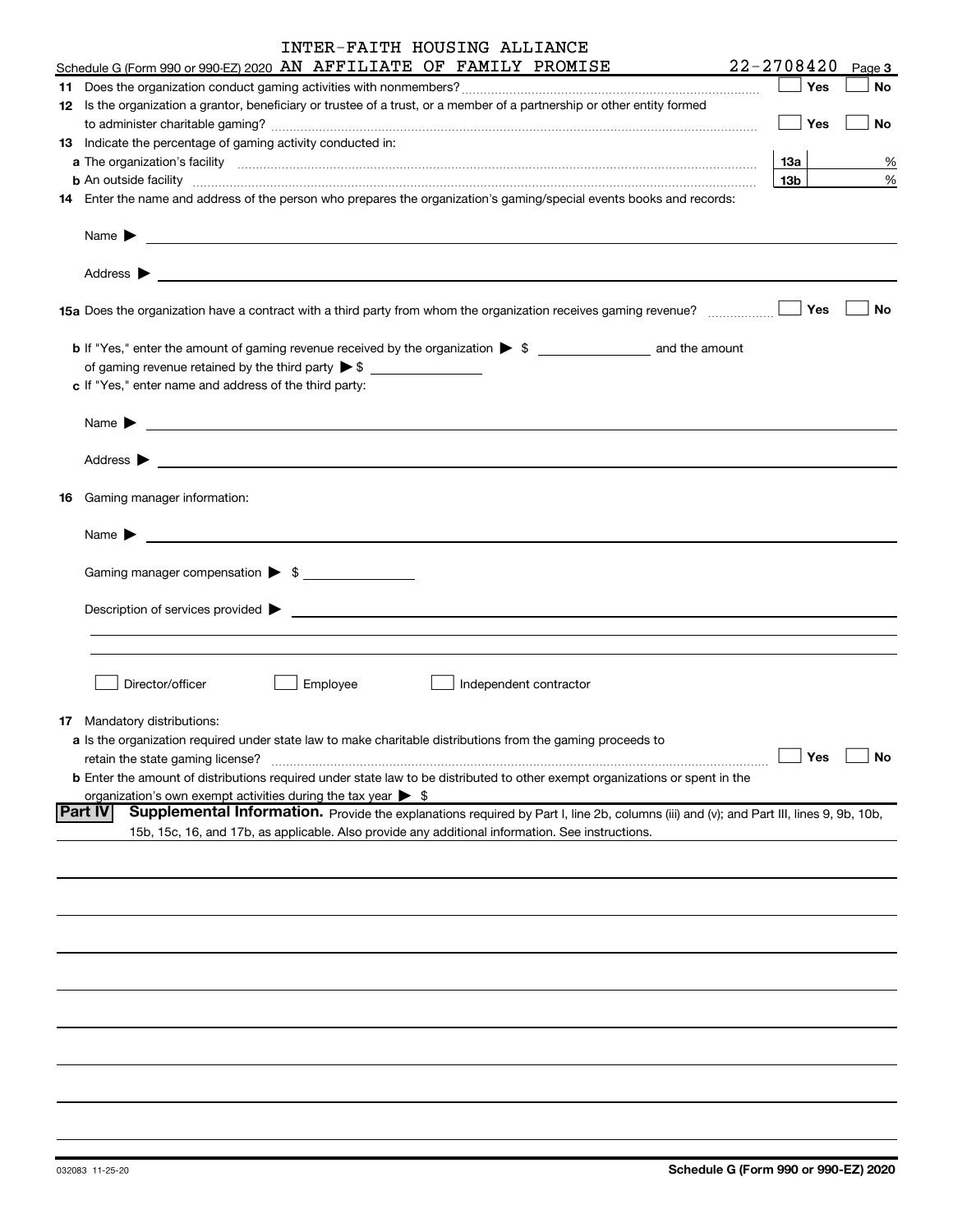| INTER-FAITH HOUSING ALLIANCE   |  |  |
|--------------------------------|--|--|
| AN AFFILIATE OF FAMILY PROMISE |  |  |

|  |                                                                                                                                    |  | 22-2708420 Page 4 |
|--|------------------------------------------------------------------------------------------------------------------------------------|--|-------------------|
|  | Schedule G (Form 990 or 990-EZ) AN AFFILIATE OF FAMILY PROMISE<br><b>Part IV   Supplemental Information</b> <sub>(continued)</sub> |  |                   |
|  |                                                                                                                                    |  |                   |
|  |                                                                                                                                    |  |                   |
|  |                                                                                                                                    |  |                   |
|  |                                                                                                                                    |  |                   |
|  |                                                                                                                                    |  |                   |
|  |                                                                                                                                    |  |                   |
|  |                                                                                                                                    |  |                   |
|  |                                                                                                                                    |  |                   |
|  |                                                                                                                                    |  |                   |
|  |                                                                                                                                    |  |                   |
|  |                                                                                                                                    |  |                   |
|  |                                                                                                                                    |  |                   |
|  |                                                                                                                                    |  |                   |
|  |                                                                                                                                    |  |                   |
|  |                                                                                                                                    |  |                   |
|  |                                                                                                                                    |  |                   |
|  |                                                                                                                                    |  |                   |
|  |                                                                                                                                    |  |                   |
|  |                                                                                                                                    |  |                   |
|  |                                                                                                                                    |  |                   |
|  |                                                                                                                                    |  |                   |
|  |                                                                                                                                    |  |                   |
|  |                                                                                                                                    |  |                   |
|  |                                                                                                                                    |  |                   |
|  |                                                                                                                                    |  |                   |
|  |                                                                                                                                    |  |                   |
|  |                                                                                                                                    |  |                   |
|  |                                                                                                                                    |  |                   |
|  |                                                                                                                                    |  |                   |
|  |                                                                                                                                    |  |                   |
|  |                                                                                                                                    |  |                   |
|  |                                                                                                                                    |  |                   |
|  |                                                                                                                                    |  |                   |
|  |                                                                                                                                    |  |                   |
|  |                                                                                                                                    |  |                   |
|  |                                                                                                                                    |  |                   |
|  |                                                                                                                                    |  |                   |
|  |                                                                                                                                    |  |                   |
|  |                                                                                                                                    |  |                   |
|  |                                                                                                                                    |  |                   |
|  |                                                                                                                                    |  |                   |
|  |                                                                                                                                    |  |                   |
|  |                                                                                                                                    |  |                   |
|  |                                                                                                                                    |  |                   |
|  |                                                                                                                                    |  |                   |
|  |                                                                                                                                    |  |                   |
|  |                                                                                                                                    |  |                   |
|  |                                                                                                                                    |  |                   |
|  |                                                                                                                                    |  |                   |
|  |                                                                                                                                    |  |                   |
|  |                                                                                                                                    |  |                   |
|  |                                                                                                                                    |  |                   |
|  |                                                                                                                                    |  |                   |
|  |                                                                                                                                    |  |                   |
|  |                                                                                                                                    |  |                   |
|  |                                                                                                                                    |  |                   |
|  |                                                                                                                                    |  |                   |
|  |                                                                                                                                    |  |                   |
|  |                                                                                                                                    |  |                   |
|  |                                                                                                                                    |  |                   |
|  |                                                                                                                                    |  |                   |
|  |                                                                                                                                    |  |                   |
|  |                                                                                                                                    |  |                   |
|  |                                                                                                                                    |  |                   |
|  |                                                                                                                                    |  |                   |
|  |                                                                                                                                    |  |                   |
|  |                                                                                                                                    |  |                   |
|  |                                                                                                                                    |  |                   |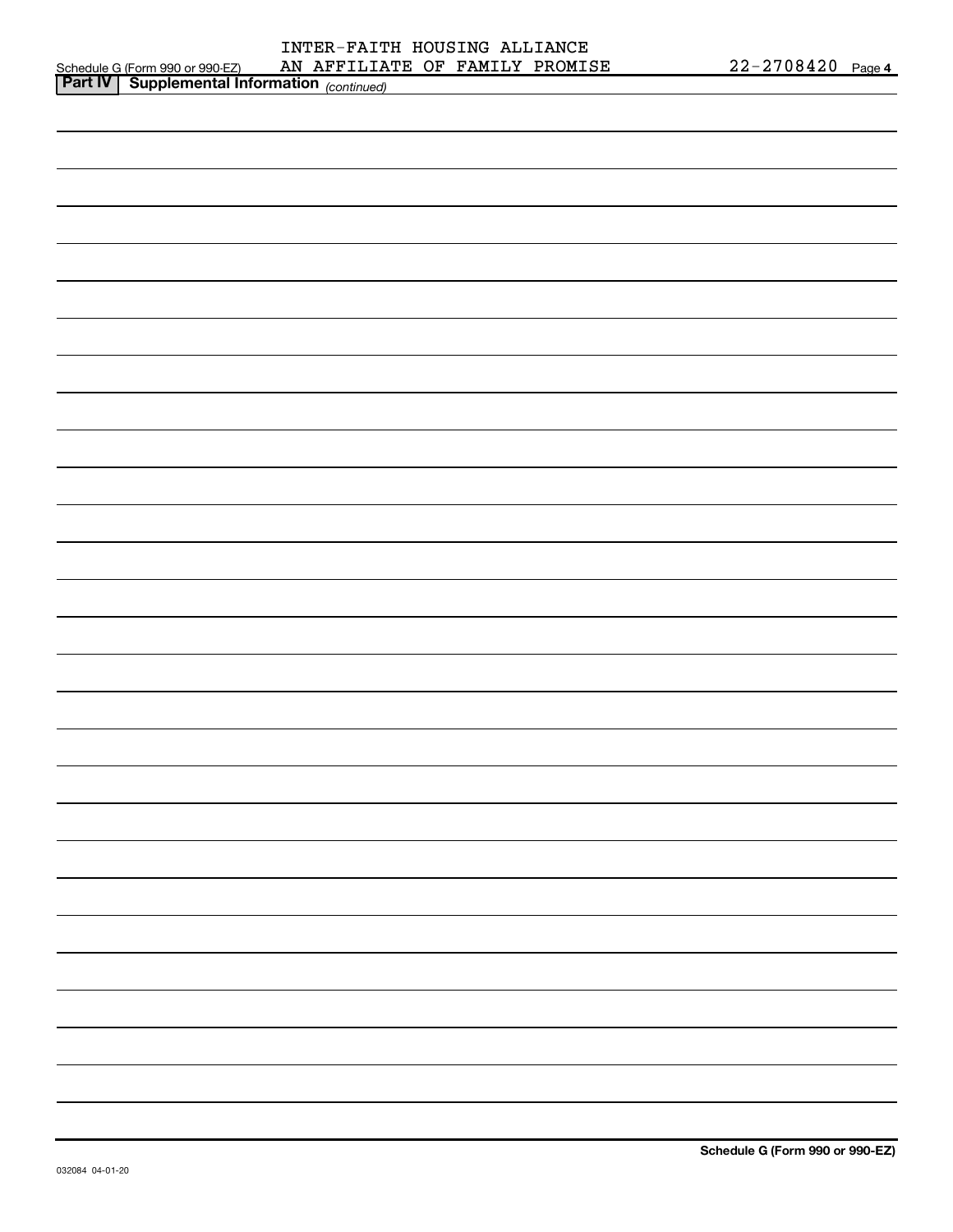| <b>SCHEDULE M</b><br>(Form 990)                        |                                                                                                                      | <b>Noncash Contributions</b>                                                                                                                                                          |                               |                                      |                                                                                                                                |                                       |                                                              | OMB No. 1545-0047 |    |  |
|--------------------------------------------------------|----------------------------------------------------------------------------------------------------------------------|---------------------------------------------------------------------------------------------------------------------------------------------------------------------------------------|-------------------------------|--------------------------------------|--------------------------------------------------------------------------------------------------------------------------------|---------------------------------------|--------------------------------------------------------------|-------------------|----|--|
| Department of the Treasury<br>Internal Revenue Service |                                                                                                                      | > Complete if the organizations answered "Yes" on Form 990, Part IV, lines 29 or 30.<br>Attach to Form 990.<br>Go to www.irs.gov/Form990 for instructions and the latest information. |                               |                                      | 2020<br><b>Open to Public</b><br>Inspection                                                                                    |                                       |                                                              |                   |    |  |
|                                                        | Name of the organization                                                                                             | INTER-FAITH HOUSING ALLIANCE                                                                                                                                                          |                               |                                      |                                                                                                                                | <b>Employer identification number</b> |                                                              |                   |    |  |
|                                                        |                                                                                                                      | AN AFFILIATE OF FAMILY PROMISE                                                                                                                                                        |                               |                                      |                                                                                                                                | 22-2708420                            |                                                              |                   |    |  |
| Part I                                                 | <b>Types of Property</b>                                                                                             |                                                                                                                                                                                       |                               |                                      |                                                                                                                                |                                       |                                                              |                   |    |  |
|                                                        |                                                                                                                      |                                                                                                                                                                                       | (a)<br>Check if<br>applicable | (b)<br>Number of<br>contributions or | (c)<br>Noncash contribution<br>amounts reported on<br>items contributed  Form 990, Part VIII, line 1g                          |                                       | (d)<br>Method of determining<br>noncash contribution amounts |                   |    |  |
| 1                                                      |                                                                                                                      |                                                                                                                                                                                       |                               |                                      |                                                                                                                                |                                       |                                                              |                   |    |  |
| 2                                                      |                                                                                                                      |                                                                                                                                                                                       |                               |                                      |                                                                                                                                |                                       |                                                              |                   |    |  |
| 3                                                      |                                                                                                                      |                                                                                                                                                                                       |                               |                                      |                                                                                                                                |                                       |                                                              |                   |    |  |
| 4                                                      |                                                                                                                      |                                                                                                                                                                                       |                               |                                      |                                                                                                                                |                                       |                                                              |                   |    |  |
| 5                                                      |                                                                                                                      | Clothing and household goods                                                                                                                                                          | $\overline{\mathbf{x}}$       |                                      |                                                                                                                                |                                       | 50057. ESTIMATED FAIR VALUE                                  |                   |    |  |
| 6                                                      |                                                                                                                      |                                                                                                                                                                                       |                               |                                      |                                                                                                                                |                                       |                                                              |                   |    |  |
| 7                                                      |                                                                                                                      |                                                                                                                                                                                       |                               |                                      |                                                                                                                                |                                       |                                                              |                   |    |  |
| 8                                                      |                                                                                                                      |                                                                                                                                                                                       |                               |                                      |                                                                                                                                |                                       |                                                              |                   |    |  |
| 9                                                      |                                                                                                                      |                                                                                                                                                                                       | $\overline{\mathbf{x}}$       | 5                                    |                                                                                                                                |                                       | 4738. STOCK MARKET VALUE                                     |                   |    |  |
| 10                                                     |                                                                                                                      | Securities - Closely held stock                                                                                                                                                       |                               |                                      |                                                                                                                                |                                       |                                                              |                   |    |  |
| 11                                                     | Securities - Partnership, LLC, or                                                                                    |                                                                                                                                                                                       |                               |                                      |                                                                                                                                |                                       |                                                              |                   |    |  |
|                                                        | trust interests                                                                                                      |                                                                                                                                                                                       |                               |                                      |                                                                                                                                |                                       |                                                              |                   |    |  |
| 12                                                     | Securities - Miscellaneous                                                                                           |                                                                                                                                                                                       |                               |                                      |                                                                                                                                |                                       |                                                              |                   |    |  |
| 13                                                     | Qualified conservation contribution -                                                                                |                                                                                                                                                                                       |                               |                                      |                                                                                                                                |                                       |                                                              |                   |    |  |
|                                                        | Historic structures                                                                                                  |                                                                                                                                                                                       |                               |                                      |                                                                                                                                |                                       |                                                              |                   |    |  |
| 14                                                     |                                                                                                                      | Qualified conservation contribution - Other                                                                                                                                           |                               |                                      |                                                                                                                                |                                       |                                                              |                   |    |  |
| 15                                                     |                                                                                                                      |                                                                                                                                                                                       |                               |                                      |                                                                                                                                |                                       |                                                              |                   |    |  |
| 16                                                     | Real estate - Commercial                                                                                             |                                                                                                                                                                                       |                               |                                      |                                                                                                                                |                                       |                                                              |                   |    |  |
| 17                                                     |                                                                                                                      |                                                                                                                                                                                       |                               |                                      |                                                                                                                                |                                       |                                                              |                   |    |  |
| 18                                                     |                                                                                                                      |                                                                                                                                                                                       |                               |                                      |                                                                                                                                |                                       |                                                              |                   |    |  |
| 19                                                     |                                                                                                                      | $\overline{\mathbf{x}}$                                                                                                                                                               | 1                             |                                      |                                                                                                                                | 317678. ESTIMATED FAIR VALUE          |                                                              |                   |    |  |
| 20                                                     |                                                                                                                      |                                                                                                                                                                                       |                               |                                      |                                                                                                                                |                                       |                                                              |                   |    |  |
| 21                                                     |                                                                                                                      |                                                                                                                                                                                       |                               |                                      |                                                                                                                                |                                       |                                                              |                   |    |  |
| 22                                                     |                                                                                                                      |                                                                                                                                                                                       |                               |                                      |                                                                                                                                |                                       |                                                              |                   |    |  |
| 23                                                     |                                                                                                                      |                                                                                                                                                                                       |                               |                                      |                                                                                                                                |                                       |                                                              |                   |    |  |
| 24                                                     | Archeological artifacts                                                                                              |                                                                                                                                                                                       |                               |                                      |                                                                                                                                |                                       |                                                              |                   |    |  |
| 25                                                     | Other                                                                                                                | OTHER MISCELL                                                                                                                                                                         | X                             | 1                                    |                                                                                                                                |                                       | 6640. ESTIMATED FAIR MARKE                                   |                   |    |  |
| 26                                                     | Other                                                                                                                |                                                                                                                                                                                       |                               |                                      |                                                                                                                                |                                       |                                                              |                   |    |  |
| 27                                                     | Other                                                                                                                |                                                                                                                                                                                       |                               |                                      |                                                                                                                                |                                       |                                                              |                   |    |  |
| 28                                                     | Other                                                                                                                |                                                                                                                                                                                       |                               |                                      |                                                                                                                                |                                       |                                                              |                   |    |  |
| 29                                                     |                                                                                                                      | Number of Forms 8283 received by the organization during the tax year for contributions                                                                                               |                               |                                      |                                                                                                                                |                                       |                                                              |                   |    |  |
|                                                        |                                                                                                                      | for which the organization completed Form 8283, Part V, Donee Acknowledgement                                                                                                         |                               |                                      | 29                                                                                                                             |                                       |                                                              |                   |    |  |
|                                                        |                                                                                                                      |                                                                                                                                                                                       |                               |                                      |                                                                                                                                |                                       |                                                              | Yes               | No |  |
|                                                        |                                                                                                                      |                                                                                                                                                                                       |                               |                                      | 30a During the year, did the organization receive by contribution any property reported in Part I, lines 1 through 28, that it |                                       |                                                              |                   |    |  |
|                                                        |                                                                                                                      |                                                                                                                                                                                       |                               |                                      | must hold for at least three years from the date of the initial contribution, and which isn't required to be used for          |                                       |                                                              |                   |    |  |
|                                                        |                                                                                                                      | exempt purposes for the entire holding period?                                                                                                                                        |                               |                                      |                                                                                                                                |                                       | 30a                                                          |                   | х  |  |
|                                                        | <b>b</b> If "Yes," describe the arrangement in Part II.                                                              |                                                                                                                                                                                       |                               |                                      |                                                                                                                                |                                       |                                                              |                   |    |  |
| 31                                                     | Does the organization have a gift acceptance policy that requires the review of any nonstandard contributions?<br>31 |                                                                                                                                                                                       |                               |                                      |                                                                                                                                |                                       |                                                              | X                 |    |  |
|                                                        | 32a Does the organization hire or use third parties or related organizations to solicit, process, or sell noncash    |                                                                                                                                                                                       |                               |                                      |                                                                                                                                |                                       |                                                              |                   |    |  |
|                                                        | contributions?                                                                                                       |                                                                                                                                                                                       |                               |                                      |                                                                                                                                |                                       | 32a                                                          |                   | х  |  |
|                                                        | <b>b</b> If "Yes," describe in Part II.                                                                              |                                                                                                                                                                                       |                               |                                      |                                                                                                                                |                                       |                                                              |                   |    |  |
| 33                                                     | If the organization didn't report an amount in column (c) for a type of property for which column (a) is checked,    |                                                                                                                                                                                       |                               |                                      |                                                                                                                                |                                       |                                                              |                   |    |  |
|                                                        | describe in Part II.                                                                                                 |                                                                                                                                                                                       |                               |                                      |                                                                                                                                |                                       |                                                              |                   |    |  |
| LHA                                                    |                                                                                                                      | For Paperwork Reduction Act Notice, see the Instructions for Form 990.                                                                                                                |                               |                                      |                                                                                                                                |                                       | Schedule M (Form 990) 2020                                   |                   |    |  |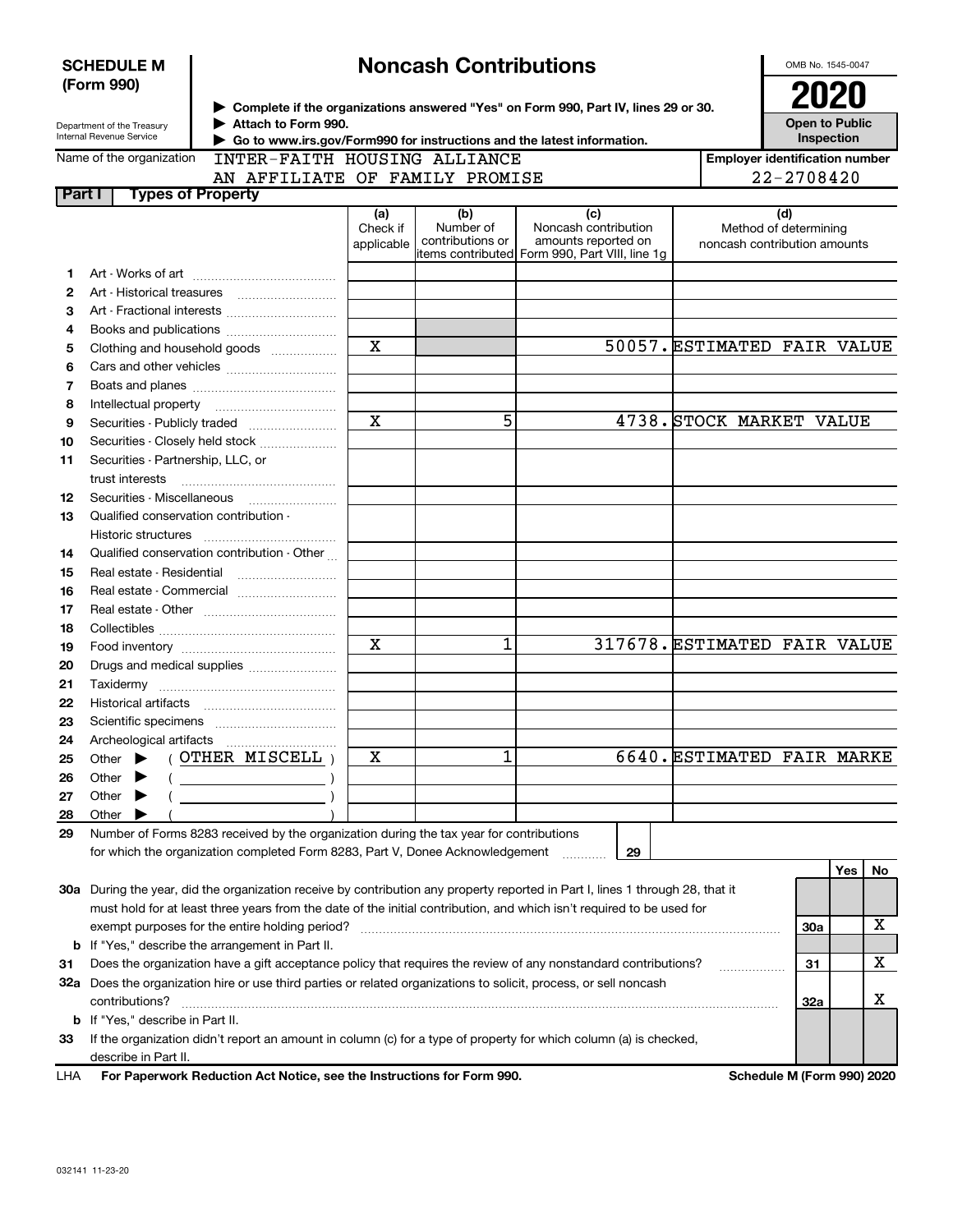|                |                            | INTER-FAITH HOUSING ALLIANCE                                                                                                                                                                                                                                                     |  |                |        |
|----------------|----------------------------|----------------------------------------------------------------------------------------------------------------------------------------------------------------------------------------------------------------------------------------------------------------------------------|--|----------------|--------|
|                | Schedule M (Form 990) 2020 | AN AFFILIATE OF FAMILY PROMISE                                                                                                                                                                                                                                                   |  | $22 - 2708420$ | Page 2 |
| <b>Part II</b> |                            | <b>Supplemental Information.</b> Provide the information required by Part I, lines 30b, 32b, and 33, and whether the organization is reporting in Part I, column (b), the number of contributions, the number of items received, or<br>this part for any additional information. |  |                |        |
|                |                            |                                                                                                                                                                                                                                                                                  |  |                |        |
|                |                            |                                                                                                                                                                                                                                                                                  |  |                |        |
|                |                            |                                                                                                                                                                                                                                                                                  |  |                |        |
|                |                            |                                                                                                                                                                                                                                                                                  |  |                |        |
|                |                            |                                                                                                                                                                                                                                                                                  |  |                |        |
|                |                            |                                                                                                                                                                                                                                                                                  |  |                |        |
|                |                            |                                                                                                                                                                                                                                                                                  |  |                |        |
|                |                            |                                                                                                                                                                                                                                                                                  |  |                |        |
|                |                            |                                                                                                                                                                                                                                                                                  |  |                |        |
|                |                            |                                                                                                                                                                                                                                                                                  |  |                |        |
|                |                            |                                                                                                                                                                                                                                                                                  |  |                |        |
|                |                            |                                                                                                                                                                                                                                                                                  |  |                |        |
|                |                            |                                                                                                                                                                                                                                                                                  |  |                |        |
|                |                            |                                                                                                                                                                                                                                                                                  |  |                |        |
|                |                            |                                                                                                                                                                                                                                                                                  |  |                |        |
|                |                            |                                                                                                                                                                                                                                                                                  |  |                |        |
|                |                            |                                                                                                                                                                                                                                                                                  |  |                |        |
|                |                            |                                                                                                                                                                                                                                                                                  |  |                |        |
|                |                            |                                                                                                                                                                                                                                                                                  |  |                |        |
|                |                            |                                                                                                                                                                                                                                                                                  |  |                |        |
|                |                            |                                                                                                                                                                                                                                                                                  |  |                |        |
|                |                            |                                                                                                                                                                                                                                                                                  |  |                |        |
|                |                            |                                                                                                                                                                                                                                                                                  |  |                |        |
|                |                            |                                                                                                                                                                                                                                                                                  |  |                |        |
|                |                            |                                                                                                                                                                                                                                                                                  |  |                |        |
|                |                            |                                                                                                                                                                                                                                                                                  |  |                |        |
|                |                            |                                                                                                                                                                                                                                                                                  |  |                |        |
|                |                            |                                                                                                                                                                                                                                                                                  |  |                |        |
|                |                            |                                                                                                                                                                                                                                                                                  |  |                |        |
|                |                            |                                                                                                                                                                                                                                                                                  |  |                |        |
|                |                            |                                                                                                                                                                                                                                                                                  |  |                |        |
|                |                            |                                                                                                                                                                                                                                                                                  |  |                |        |
|                |                            |                                                                                                                                                                                                                                                                                  |  |                |        |
|                |                            |                                                                                                                                                                                                                                                                                  |  |                |        |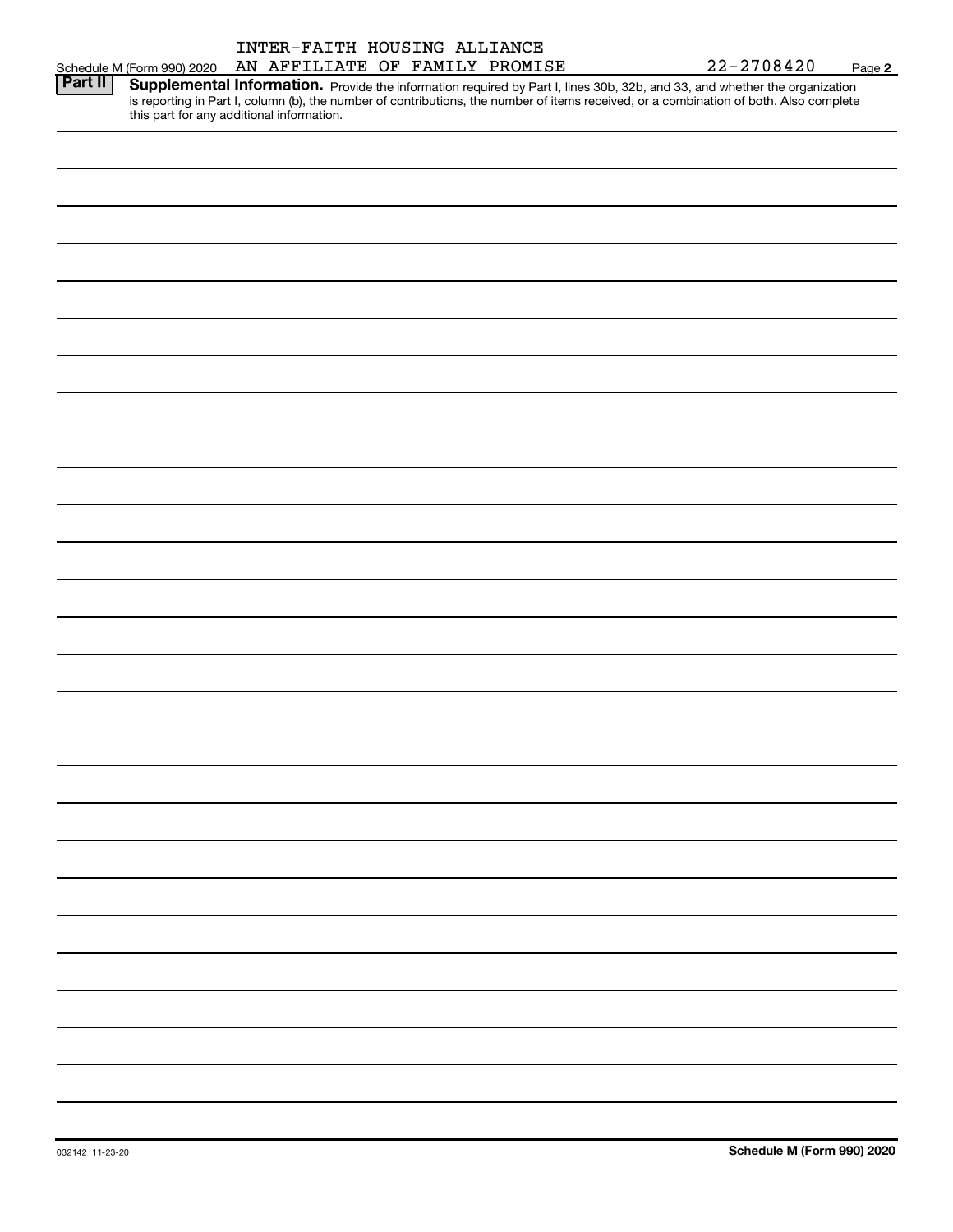(Form 990 or 990-EZ)

Department of the Treasury Internal Revenue Service Name of the organization

Complete to provide information for responses to specific questions on SCHEDULE 0 | Supplemental Information to Form 990 or 990-EZ

Form 990 or 990-EZ or to provide any additional information. | Attach to Form 990 or 990-EZ. | Go to www.irs.gov/Form990 for the latest information. INTER-FAITH HOUSING ALLIANCE



Employer identification number AN AFFILIATE OF FAMILY PROMISE  $\vert$  22-2708420

FORM 990, PART III, LINE 4D, OTHER PROGRAM SERVICES:

THE FOLLOWING COVID-19 RESPONSE SERVICES WERE PROVIDED FOR THE FIRST

TIME THIS PAST YEAR:

RENTAL ASSISTANCE: FUNDED BY CARES ACT AND LOCAL CONTRIBUTIONS WE

PROVIDED MORE THAN \$50,000 IN RENTAL RELIEF TO MORE THAN 44 FAMILIES

THROUGH OUR OWN COVID-19 RENTAL RELIEF PROGRAM.

LEARNING LAB: LEI'S LEARNING LAB WAS CREATED ON-SITE FOR RESIDENT

CHILDREN ENGAGED IN REMOTE OR HYBRID LEARNING. STAFFED BY A SOCIAL WORK

INTERN, STUDENTS WERE SUPERVISED AND SUPPORTED DURING SCHOOL HOURS TO

ENABLE THEIR PARENTS TO CONTINUE WORKING AND TO HELP THESE STUDENTS

KEEP UP WITH SCHOOL CURRICULUM IN A DIFFICULT LEARNING SITUATION. THE

LEARNING LAB WAS CONTINUED THROUGH THE SUMMER PROVIDING EDUCATIONAL

INSTRUCTION AND ACTIVITIES TO ENSURE STUDENTS WOULD BE ACADEMICALLY AND

SOCIALLY PREPARED FOR IN-PERSON SCHOOL IN THE FALL.

EXPENSES \$ 72400. INCLUDING GRANTS OF \$ 0. REVENUE \$ 0.

UNDER THE ORGANIZATION'S COMMUNITY SUPPORT PROGRAM THEY PROVIDE THE

FOLLOWING SERVICES:

SUPPORT SERVICES: DURING THEIR TIME IN EMERGENCY SHELTER OR TRANSITIONAL HOUSING, FAMILIES RECEIVE COMPREHENSIVE SUPPORT SERVICES DESIGNED TO HELP PARENTS CARE FOR THEMSELVES AND THEIR FAMILIES, BEGIN INTENTIONALLY IMPROVING THEIR LIFE SKILLS AND DECISION-MAKING ABILITIES, AND DEVELOP THE INTERNAL RESOURCES NECESSARY TO BECOME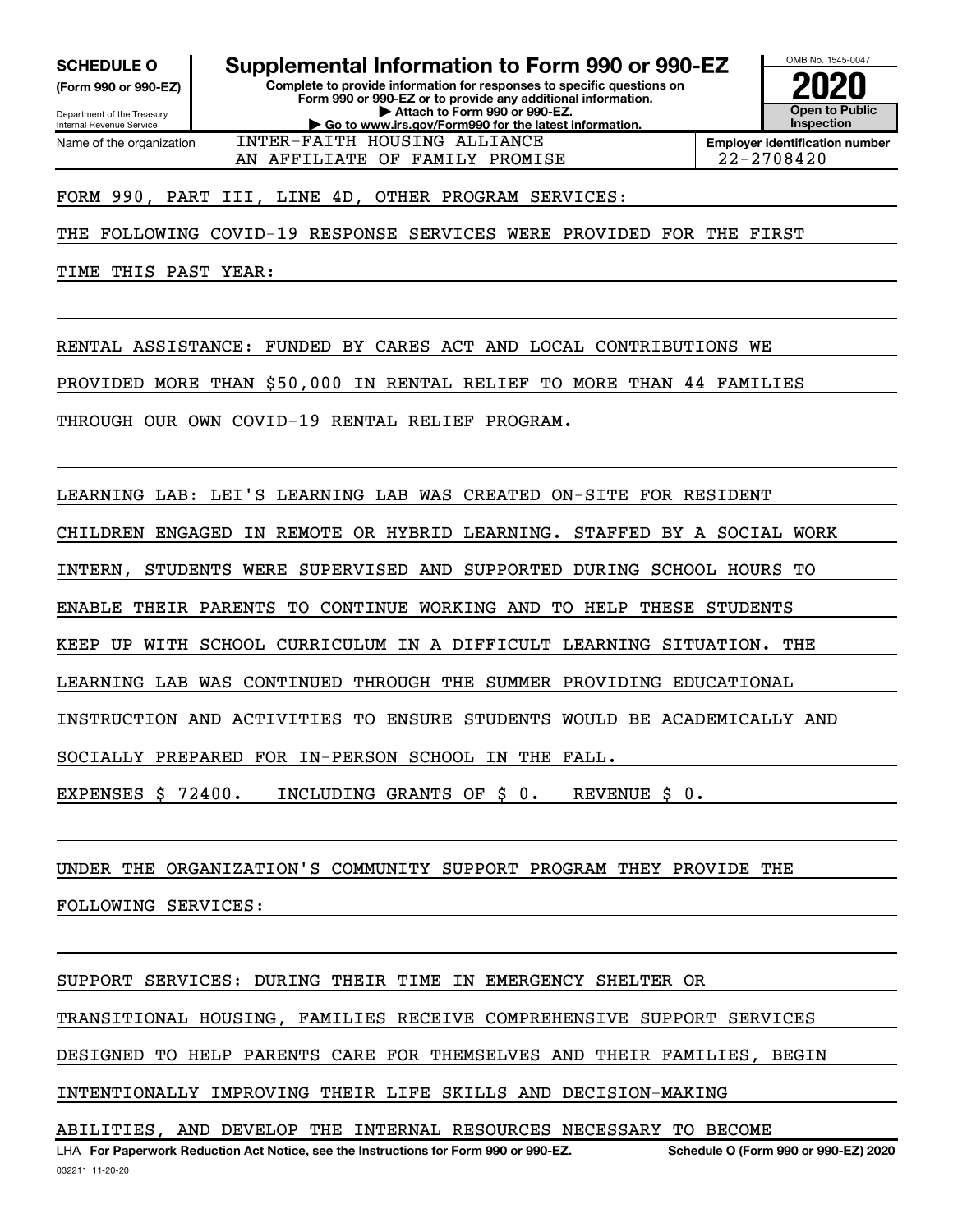AN AFFILIATE OF FAMILY PROMISE  $\vert$  22-2708420

EDUCATIONAL LIFE SKILLS TRAINING, AND HELP WITH BASIC NEEDS.

AFTERCARE SERVICES: FAMILIES THAT GRADUATE FROM INTER-FAITH HOUSING

PROGRAMS RECEIVE SUPPORT AS THEY TRANSITION TO FULLY INDEPENDENT

LIVING. THE AFTERCARE MANAGER HELPS FAMILIES ANTICIPATE AND ADDRESS

PROBLEMS THAT MIGHT RESULT IN RECURRING HOMELESSNESS.

EXPENSES \$ 41275. INCLUDING GRANTS OF \$ 0. REVENUE \$ 0.

FORM 990, PART VI, SECTION B, LINE 11B:

Name of the organization INTER-FAITH HOUSING ALLIANCE

Schedule O (Form 990 or 990-EZ) 2020

THE 990 IS PROVIDED TO THE FULL BOARD IN ADVANCE OF A MEETING, REVIEWED

DURING THE MEETING, AND A VOTE IS TAKEN TO ACCEPT THE DOCUMENT.

FORM 990, PART VI, SECTION B, LINE 12C:

THE EXECUTIVE DIRECTOR MONITORS THE CONFLICT OF INTEREST POLICY ON AN

ON-GOING BASIS THROUGH OUT THE YEAR.

FORM 990, PART VI, SECTION B, LINE 15:

THE COMPENSATION OF THE EXECUTIVE DIRECTOR IS REVIEWED AND APPROVED BY THE ENTIRE BOARD OF DIRECTORS. THE BOARD UTILIZES LOCAL AND NATIONAL DATA AND

COMPARES THE ORGANIZATION'S PAY STRUCTURE WITH SUCH DATA. THE BUDGET,

INCLUDING ALL EMPLOYEE COMPENSATION, IS APPROVED BY THE BOARD OF DIRECTORS.

FORM 990, PART VI, SECTION C, LINE 18:

THE ORGANIZATIONS FROM 1023 AND 990 ARE MADE AVAILABLE TO THE GENERAL

PUBLIC UPON REQUEST.

Page 2

Employer identification number